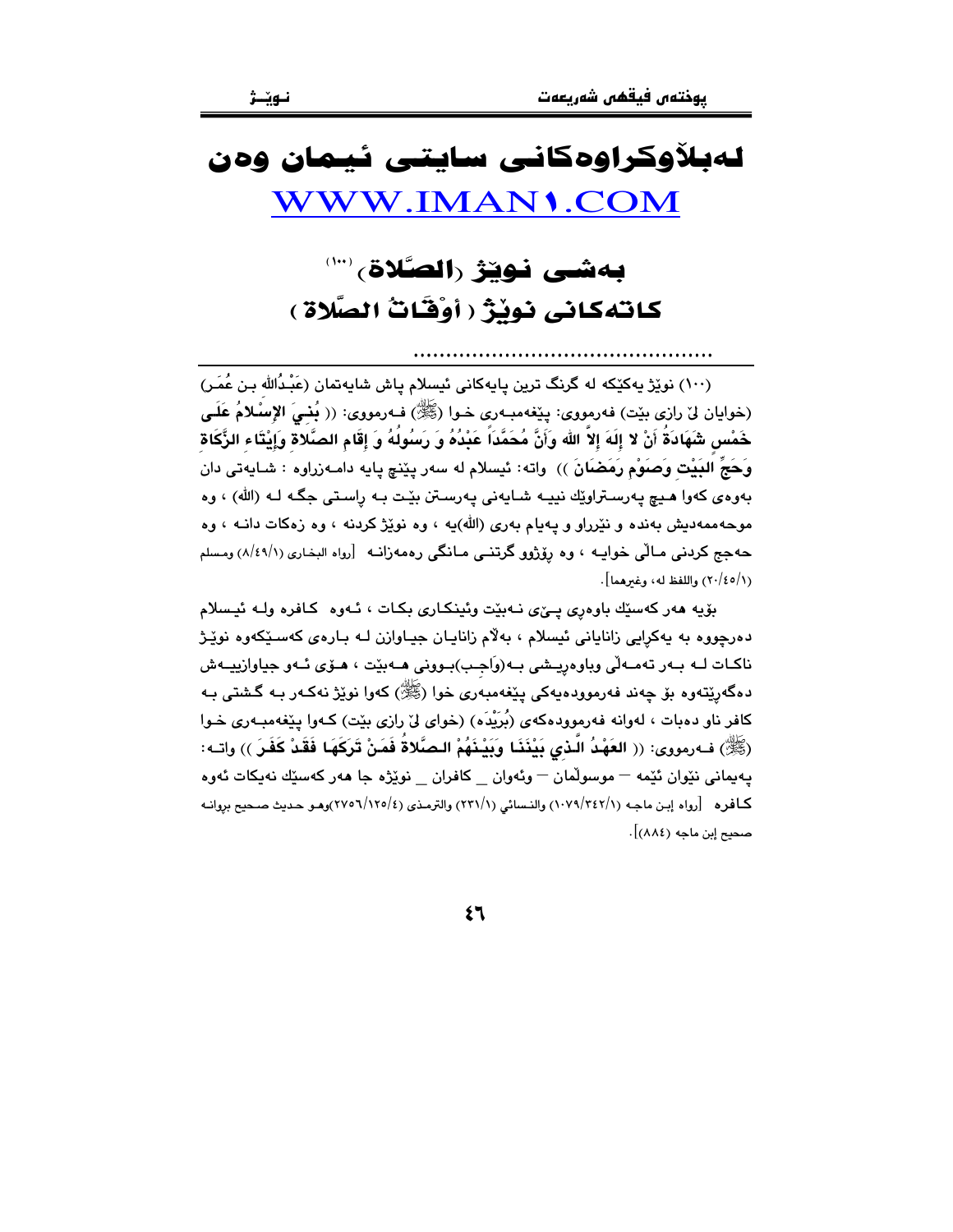وه فهرموودهکـهي (جَـابر)پـش ( خـواي ليّ رازي بێت) کـهوا پێغهمبـهري خـوا (ﷺ) فەرمورى: (( إِنَّ بَيْنَ الرَّجُلِ وَبَيْنَ الشِّرْك وَالكَفْرِ تَـرْكَ الـصَّلاة )) واتــه: لــه نێـوانى يـيـاو وله نَّيْواني شَعرك و بِيُمباوهريدا ، واز هَيْنانه له نويْزْ كردن [رواه مسلم (٨٢/٨٨/١) وهذا لفظه وأبـو داود (١٢/رقم/٤٦٥٢)مع العون والترمذي (٤/٥١/١٢٥/٤) وإين ماحة (١/٧٤٢/١).

وه چەند فەرموودەپەكى تريش كە دوا رۆژى نوێژ نەكەر دەگەرێنێتـەوە بـۆ ويـستى خوا لهوانه: فهرموودهكهى (عُبَادَةُ بنُ صَامت) (خواى ليّ رازى بيّت) كهوا فـهرمووى: بيـستم يِيْغەمبەرى خوا (ﷺ) دەيفەرمور: (( خَمْسُ صَلَوَاتِ كَتَبَهُنَّ اللهُ عَلَى العبَـاد ، مَنْ أَتَـى بِهِنَّ لَمْ يُصْبَحْ مِنْهُنَّ شَيْئًا ۚ إِسْتَخْفَافَاً بِحَقَّهِنَّ كَانَ لَهُ عَنْدَ الله عَهْدٌ أَنْ يُدْخلَهُ الجَذَّةَ ، وَمَنْ لَمْ يَأْت بِهِنَّ فَلَيْسَ لَهُ عِنْدَ الله عَهْدٌ ، إنْ شَاءَ عَذَّبَهُ وَإِنْ شَاءَ غَفَرَ لَهُ )) واته: يێـنـج نوێژ خوای گەورە لە سەر بەندەكانى فەرزى كردوە ، ھەر كەسێك بە جىّي بھێنێت وھيـڃى ليٰ نهفهوټێنێت – سوکايهتي کردن به حهققيان – ئهوه خواي گهوره لاي خۆپپوه پيهيماني داوه کهوا بیخاته بهههشتهوه ، وه ههر کهسێکیش به جـیٔی نـههێنێت ئـهوه خـوای گـهوره لای خۆپەوە ھېچ پەيمانێکى يـێ نـﻪداوە ، ئەگـﻪر ويـستى بـوو سـزای دەدات وە ئەگـﻪريش ویسستی بیوو ئسەوە لىمّنى خىوش دەبيّىت [رواه أحمد (٢/٢٣٤/٢) وأبىوداود (٢/٩٣/٢) وإبن ماجـة (١/٤٩٩/١)وغيرهم وهو حديث صحيح بروانه صحيح إبن ماجة (١١٥٠)].

جا ههنديٽڪ له زانايان دهليٽن: له بهر ئهوهي پيٽغهمبـهري خـوا (ﷺ) دوا رِوِّڻي ئـهو نويٽر نهکەرەي گێراوەتەوە بۆ ويستى خـواي گـەورە ، ديـارە (كَـافر)بـوونى نوێـژ نەكـەر (كَفْـر)ى .<br>بچوکه نهك (کَفَر)*ی* گەورە کە لە ئیسلام دەری دەکات

**بهالّم نهوهس راست بيبّت** : من پاش لێکۆلينەوه و تاوتویّ کردنێکی زۆری بەلگەکانی ئـهم مەسەلەيە وراى زانايان لە بارەيەوە بە بى ھىچ دەمارگىريـەكى كويْرانــە ، بـۆم روون بويــەوە کهوا بهڵگهکانی ئهوانهی که دهڵێن نوێژ نهکهر (کَافر)ه و لـه ئیـسلام دهردهچێت ، زۆر بـه هێزن و واتاکهنیشیان روون تره ، له بهلگهی ئهوانهی که دهڵێن (کُفْر)ی بچوکه ۰

وه فەرموودەكەي (عُبَادَه)يش بۆ كەسێك نىيە ھەرگىز نوێژ نەكات ، بەلكو بۆ كەسێكە كەم تەرخەمى تێدا بكات ، بـﻪ جـﻮانى يارێزگـارى لىْ نـﻪكات ، وەك لـﻪ ريوايەتـﻪكانى تريـدا دەر دەكەوێت ، ئەگەر تەماشاي بكەي ، ئەمـەيش راو بۆچـوونى (شَـبْخُ الإِسْـلام إِبْـنُ تَيْميِّـة) يـە [بروانه محموعه الفتاوى (ج٢٢ل٣٢) ].

٤V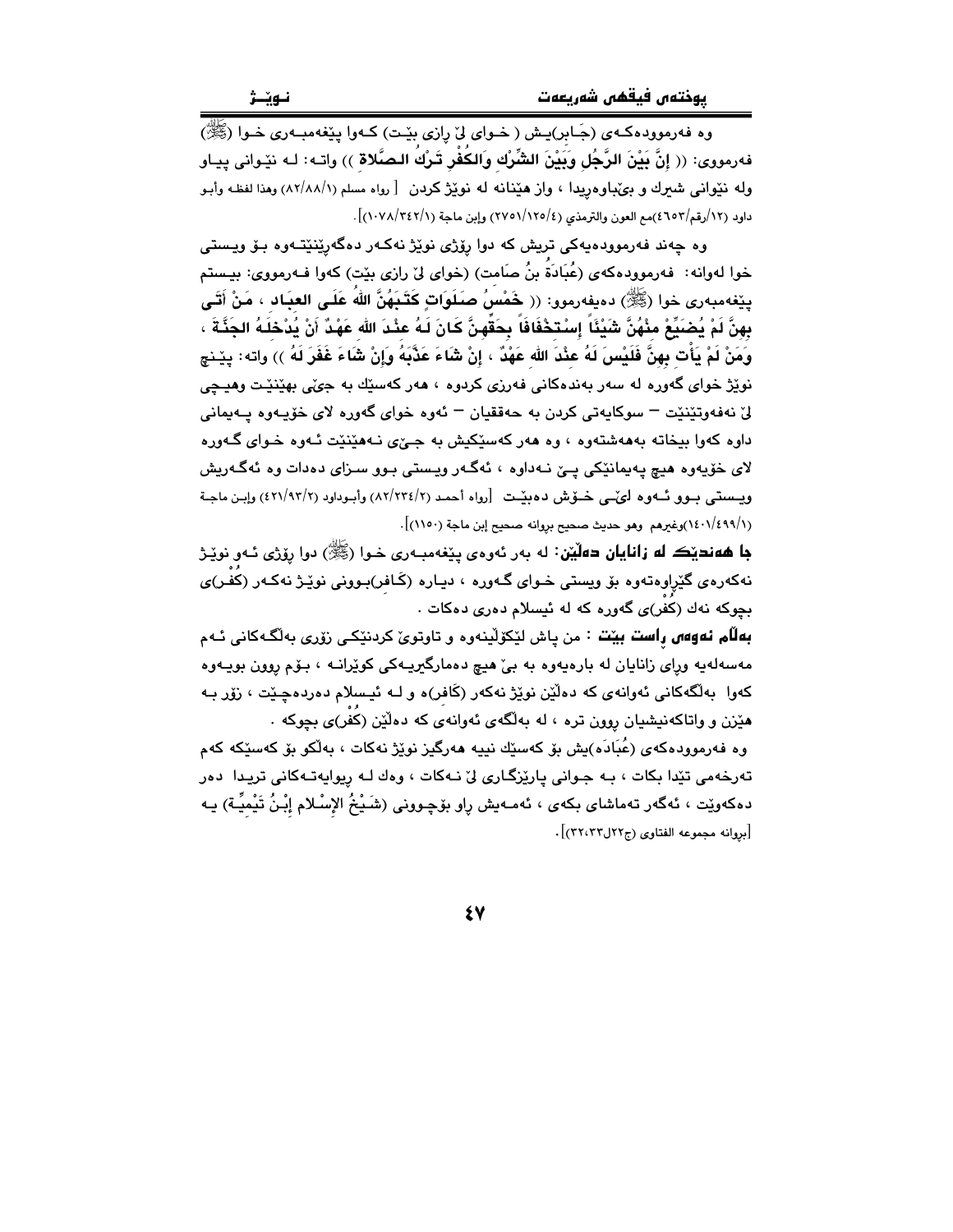وه(إِبْنُ حَزْمٍ) (رەحمەتى خواي لِيْ بِيْتِ) بِهكرايي(إِجْمَاع)ى هاوەڵـان(صَـحَابَه)ى بِيْغەمبـەرى خوا دهگێرێتەوه له سەر ئەوەي ((كەوا ھـەر كەسـێك يـەك نوێـژ نـەكات بـه قەسـتەوە تـا كاتهكهي تيٌّ دهيهريّت ، ئەوە(كَافر)ه وهەلگەراوەتەوە لە ئيسلام )) [ بروانه المطى لإبن حزم (٢/١٥٢،١٥٢/المسأله رقم:٢٧٩)].

وه (إِبْنُ القَيِّم)(رەحمەتى خواي لِي بِيْت) دەفەرمى : قَالَ أَبُو مُحَمَّدُ بنُ حَزْم : وَقَـدْ جَـاءَ عَـنْ عُمَر وَعَبْدالرَّحْمَن بن عَوْف وَمُعَاذُ بنُ جَبَل وَأَبِي هُرَيْرَةَ وَغَيْرُهُمْ منَ الصَّحَابَة رَضـيَ اللهُ عَـٰذُهُمْ ۚ › أَنَّ تَرْكَ صَلاةَ فَرْض وَاحدَةٍ مُتَعَمِّدَاً حَتَّى خَرَجَ وَقْتَهَا فَهُوَ كَـافرٌ مُرْتَـدٌ ، قَـالُوا ニ أَىْ المُكَفِّرُونَ لذَارِك الصَّلاة ¬ وَلا نَعْلَمُ لهَوُّلاء مُخَالفَاً منَ الصَّحَابَة ، وَقَدْ دَلَّ عَلَى كُفْـر تَـارك الـصَّلاة الكتَـاب وَالسَّنَّة وَإِجْمَـاعِ الـصَّحَابَة ﴾ [ بروانـه كتـاب الـصلاة لإبـن القـيِّم (ل٥٠)] ، يـاشـان دهسـت دهكـات بـه هێنانهوهي بهلگهكان له قورئان وسوننهت ويهك رايي (الإجْمَاع) .

وه( إِبْنُ تَيْمْيَه)( رەحمەتى خواي لِيّ بِيّت) بِق چوونى پِيّشينان(مَذْهَبِ السُّلَفِ) له م بارەپەوە دهگێرێتەوە لە (مَجْمُوعَةُ الفَتَـاوَى)دا ، وە دەڧـەرمىّ: جيـا خـستنە نێـوانى ئـەوەي دان بـە (وَاجِبِ)بِـوونی نوێـِـژ دا بنێـت ، لــه گــهلٌ ئــهو کهســهى کــه هــهر نکــوّلّى ليّ دهکــات ، وه (كَـافر)كردنــي دووهميــان و(كَـافر)نــهكردني بهكــهميان ، لــه راســتيدا ئهمــه (فــرُوع)ێِكــي بــهتال(فَاســد)ن ، لــه هاوهلّــان(صَــحَابَه)هوه شــتى وا نهگێرراوهتــهوه [بروانــه مجموعــه الفتاوى(ج٢٢ل٣٢)].

وه ئهو (کَفْر)و(شرْك)ه ، (کَفْر)و(شرْك)ى بچوك نيپـه ، چـونکه لـه فهرموودهکـهى (جَـابر)دا به(مُعَرَّف بأل) هاتوه ، وه ههر (كَفَر)ێكيش له قورئان وسوننهتدا به (صيْغَه)ى (مُعَرَّفْ بـأل) بيّت ئەوە (كَفْر)ى (أَكْبَر)ە نەك (أَصْغَر) ، چونكە (أَلفْ واللام) بەلگەيە لە سەر ئەوەي كـەوا ئهو (إسْم)ه (إسْتغْرَاق)ى واتاكـهى هـهموو كـردوه ، ئـهمـهش ( أهْـل اللُّغَـة) جياوازيـان تێيـدا نييه.

ئەو نوێژانەى كە خواى گەورە لـە سـەر بـاوەردارى پـى گەيشتووى ژيری<sup>(۱۰۱)</sup> ، پێويست کردوه پێنچ نوێژه <sup>(۱۰۲)</sup> ، نوێژی نيوهږۆ ، يهکهم کاتی ئەو نوپْژە لادانى خۆرە لە ناو راستى ئاسمان بەرەو لاى رۆژ ئاوا ، وە دواين کاتي ئهم نوێژه ئەوەپە ، سێبەر ھەموو شتێك بە ئەندازەي خۆي يێ بێتەوە ، جگه لـهو سيڊهرهي کـه مـابوو کاتيك خـوّر لـه نـاو راسـتي ئاسمانـدا بـوو ، وه نويْژي عەسر ، وه يەكەم كاتى ئەوەيە كـه سێبەرى ھـەموو شتێك ھەندێك لـه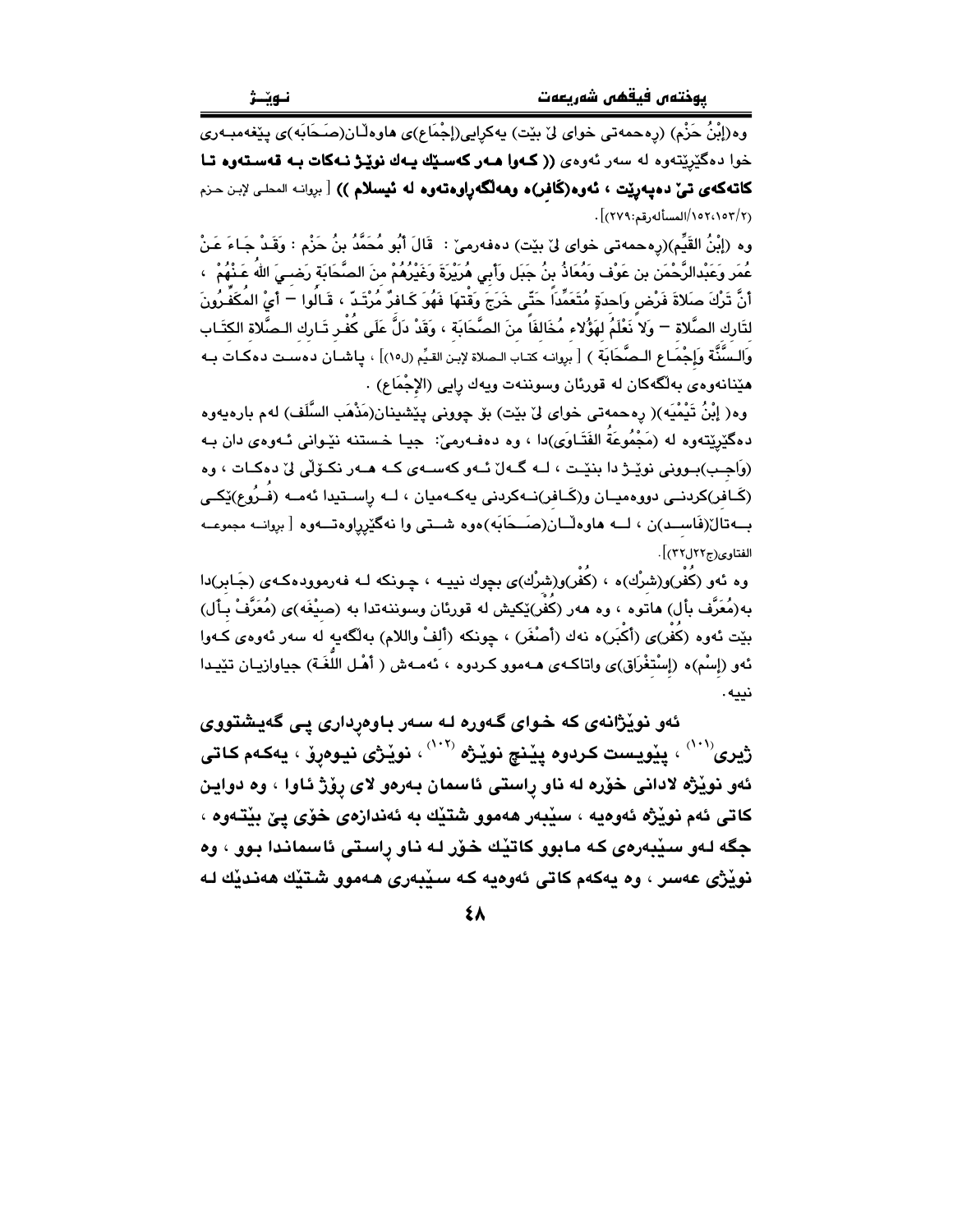سێبەرى خۆى زياتر بێت جگه لەو سێبەرەى كە مابوو كاتێك كە خۆر لـە نـاو راستی ئاسماندا بـوو ، وه دوایـن کاتیـشی تـا خـوّر ئـاوا بوونـه ، بـهلاّم بـوّ کەسىيك (عُنْر)ى نەبيْت دروست نيييە نوپْرژى عەسىر دوا بخات تا خىۆر لار دەبيتەوە بۆ ئاوا بوون ،

(١٠١) له بهر فهرموودهکهي (عَلي) (خواي ليّ رازي بيّت) کـهوا پيّغهمبـهري خـوا (کِلِيّ) فـهرمووي : (( رُفعَ القَلَمُ عَنْ ثَـلاثٍ ، عَنِ الذَّائمِ حَتَّـى يَسْتَيْقظَ ، وَعَنِ الـصَّبِيِّ حَتَّـى يَحْتَلمَ ، وَعَنِ المَجْنُونِ حَتَّى يَعْقَلَ )) واته: پێنووسی تاوان ههلگیراوه له سهر سێ کهس: له سەر خەوتور تا لە خەو ھەلدەسێت ، وە لە سەر مندالٌ تا يێ دەگەيەت – بالغ دەبێت – ، وه له سهر شنيت تا ژير دهبيّتهوه [رواه أبوداود (٢٨٠/٧٨/٢) وهو حديث صحيح بروانــه الإرواء (٢٩٧) وصحيح الجامع (٢٥١٣)].

(١٠٢) له بهر فهرموودهكهي (أَنَسُ بنُ مَالكِ) (خواي ليِّ رازي بيِّت) كـهوا فـهرمووي: (( فُرِضَتْ عَلَى النَّبِيِّ (ﷺ) الصَّلَوَاتُ لَيْلَةَ أَسْرِيَ بِهِ خَمْسيْنَ ، ثُمَّ نُقصَتْ حَتَّى جُعلَتْ خَمْساً ۚ ، ثُمَّ نُوْديَ يَا مُحَمَّدُ إِنَّهُ لاَ يُبَدَّلُ القَوْلُ لَدَىٌّ ، وَإِنَّ لَكَ بِهَذه الخَمس خَمْسيْن ﴾) واته: له شەوى (إسْرَاء)دا پەنچا نوێژ لە سەر پێغەمبەرى خوا (ﷺ) فەرز كرا ، پاشان كەم کرایهوه تا کرا به پێنچ نوێژ – له شهو و رۆژێك دا – ، پاشان بانگ دهرێك بانگی کرد ، ئهی (مُحَمَّد) ووتهى من گۆرانى بە سەردا نايەت ، بۆ تۆ <sup>—</sup> پێغەمبەرى خــوا و ئوممەتـەكەيـشى <sup>—</sup>  $\int (709/\epsilon) d\mu$ 

وه له بهر فهرموودهكـهى (طَلْحَـةُ بـنُ عُبَيْـدُالله) (خـواى ليّ رازى بيّـت) كـهوا يـيـاويّكى دەشتەكى تووك سەر تێك چوڧ ، ھاتە

وه نوێژي شێوان(مَغْرب) ، وه پهکهم کاتي ئهوهيه کـه خـۆر ئـاوا ببێت ، وه دواين کاتيشي تا سوورايي خـۆر دەمێنێتـهوه هـهر بهردەوامـه ، وه نوێـژي عيشا ، وه يهكهم كاتي ئەوەيە سوورايي خۆرى ياش خۆر ئاوا نەمێنێت ، وه دوايـن كاتيـشي تـا دووهم بهشـي شـهوه ، بـهلاّم بـوّ كهسـێك(عُـدْر)ي نـهبێت دروست نييه نويْژي عيشا دوا بخات بۆ ياشى سىّ بەشى يەكەمى شەو، وە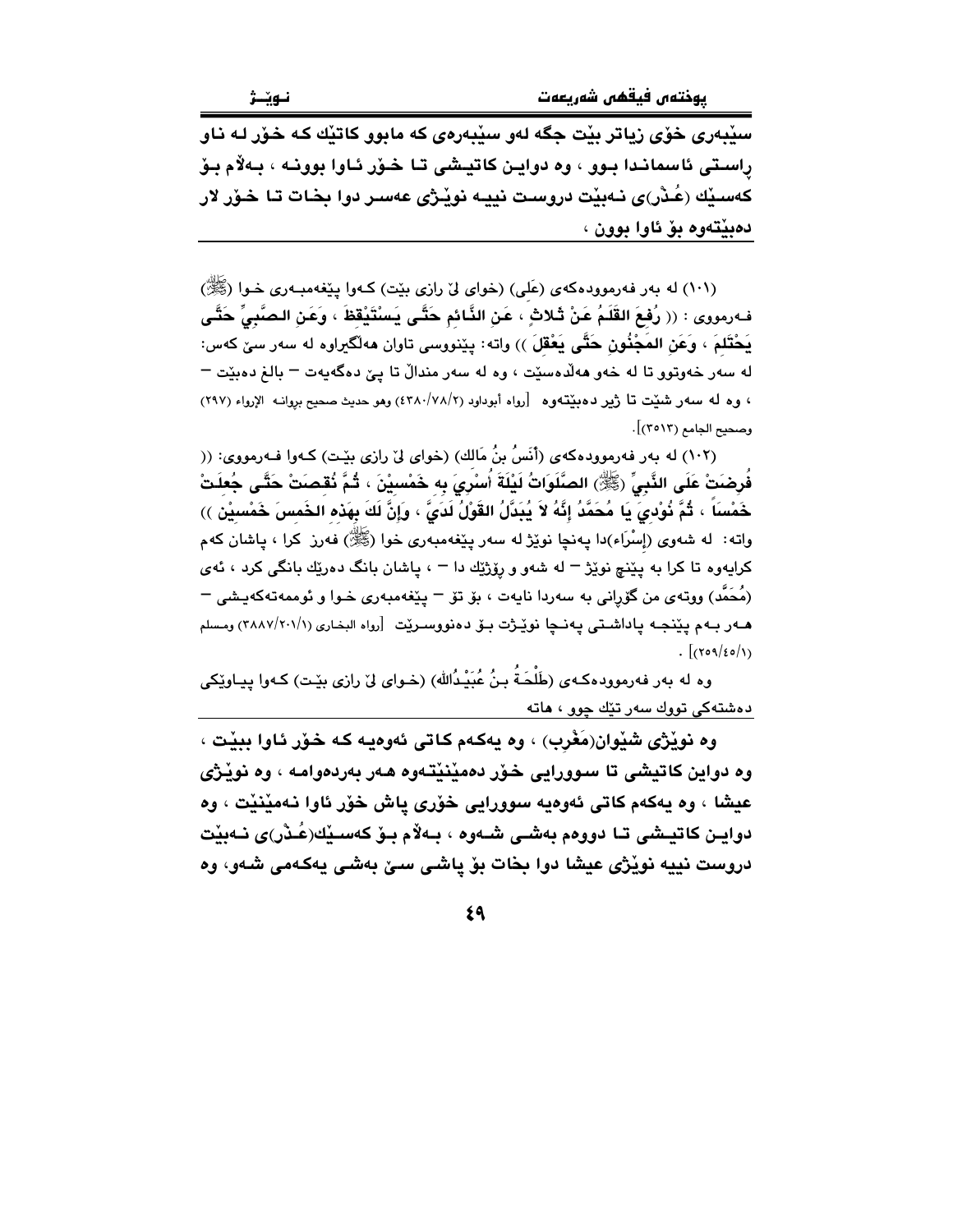نوێـژی بـهیانی ، وه یهکـهم کـاتی ئهوهیـه کـه روونـاکی دووهمـی بـهیانی دمربكهويْت كه ييْعي دموتريْت (الفَجْرُ الـصَّادق) ، وه دوايين كاتيشي تـاخوْر  $\langle ^{\left( \tau,\tau\right) }% _{\sigma}^{\left( \tau,\tau\right) }$ دەركەوتن ھەر بەردەوامە

لای پێغەمبەری خوا (ﷺ) پرسیاری کرد: ئەی پێغەمبەری خوا ، پێم بلّێ خوا چـﻪند نوێـژی له سەرم فەرز كردوه ، يێغەمبەريش (ﷺ) فـەرمووى: (( الـصَّلَوات الـخَمْس إلاّ أَنْ تَطَّوَّعَ نْتَمَيْثًاً )) واتـه: پێنچ نوێژەكه ، مەگەر خۆت زياتر(تَطَوع)بكەى [رواه البخارى (١/١٠٦/١) ومسلم (١/٤٠/١) وغيرهما].

(١٠٣) بِقِ دِيارِي كردني كاتهكاني نويْـِـرْ ، فــهرموودهمان زۆره ، لهوانـه فهرموودهكـهي (جَابِرُ بنُ عَبْدالله) (خوايان ليّ رازي بێت) : (( أَنَّ النَّبِـيَّ (ﷺ)جَاءَهُ جِبْرِيْلُ عَلَيْـه السَّلاَم فَقَالَ لَهُ: قُمْ فَصَلِّه ، فَصَلَّى الظَّهْرَ حيْنَ زَالَت الشَّمْسُ ، ثُمَّ جَاءَهُ العَصنْرَ فَقَالَ: قُمْ فَصَلِّه ، فَصَلَّى العَصْرَ حيْنَ صَارَ ظلُّ كُلّ شَـَىْءٍ مثْلَهُ ، ثُمَّ جَاءَهُ المَغْرِبَ فَقَالَ: قُمْ فَصَلِّه ، فَصَلَّى المَغْرِبَ حيْنَ وَجَبَت الشَّمْسُ ، ثُمَّ جَاءَهُ العشَاءَ فَقَالَ: قُمْ فَصَلِّه ، فَصنَلَّى العشَاءَ حيْنَ غَابَ الشُّفَقُ ، ثُمَّ جَاءَهُ الفَجْرَ فَقَالَ: قُمْ فَصنَلْه ، فَصنَلَّى الفَجْرَ حيْنَ بَرِقَ الفَجْرُ ، أَوْ قَالَ: سَطَعَ الفَجْرُ . ثُمَّ جَاءَهُ منَ الغَد للظَّهْرِ فَقَالَ: قُمْ فَصنَلُه ، فَصنَلَّى الظَّهْرَ حييْنَ صنَارَ ظلُّ كُلّ شَيْءٍ مِثْلَهُ ، ثُمَّ جَاءَهُ العَصنْرَ فَقَالَ: قُمْ فَصنَلِّه َ، فَصنَلَّى العَصنْرَ حيْنَ صنَارَ ظلُّ كُلّ شَيْءٍ مثْلَيْه ، ثُمَّ جَاءَهُ المَغْرِبَ وَقْتَاً وَاحداً لَمْ يَرْلَ عَذْهُ ، ثُمَّ جَاءَهُ العشَاءَ حيْنَ ذَهَبَ نصْفُ اللَّيْل ، أَوْ قَالَ: ثُلثُ اللَّيْل فَصَلَّى العشَاءَ ، ثُمَّ جَاءَ حيْنَ أَسْفَرَ جِدًّا فَقَالَ: قُمْ فَصَلِّه ، فَصَلَّى الفَجْرَ ، ثُمَّ قَالَ: مَا بَيْنَ هَذَيْن الوَقْتَيْنِ وَقْتٌ )) واته: (جبْرِيْل) ماته خزمهتي يێغهمبهري خوا (ﷺ) فێري كاتهكاني نوێـِژي بکـات ، جـا (جبْریْـل) چـووه پێـشهوه و پێغهمبـهري خـوايش (ﷺ) لـه پـشتيهوه راوهسـتا وخهڵکيش له پشتي پێغهمبهري خوا وه (ﷺ) راوهستان ، جا نوێژي نيوهرۆي کرد ، کاتێك که خوّر له ناو راستی ئاسمان لای دا ، وه هاتهوه کاتیّك که سـیّبهری – ههمووشـتیّك – بـه ئهندازهي خوّي يـێ هات ، جا ئهوهي کرد که له پێشدا کردي ، جا (جبْريْل) چوه پێشهوه و يێغەمبەرى خـوايش (ﷺ) لـه يـشتيەوه و خـەڵكيش لـه يـشتى يـێغەمبـەرى خـوا وه (ﷺ) راوهستان ، جا نويزي عهسري کرد ، پاشان هاتهوه بو لاي کاتيك کـه خـوّر ئـاوا بـوو ، جـا (جبْریْل) چووه یێشەوه و یێغەمبـەری خـوایش (ﷺ) لـه پـشتیەوه وخـەڵیکش لـه پـشتى يێغەمبەرى خوا وە (ﷺ) راوەستان ، جا نوێژى شێوان(مَغْرب)ى كـرد ، ياشـان ھاتــەوە بـۆ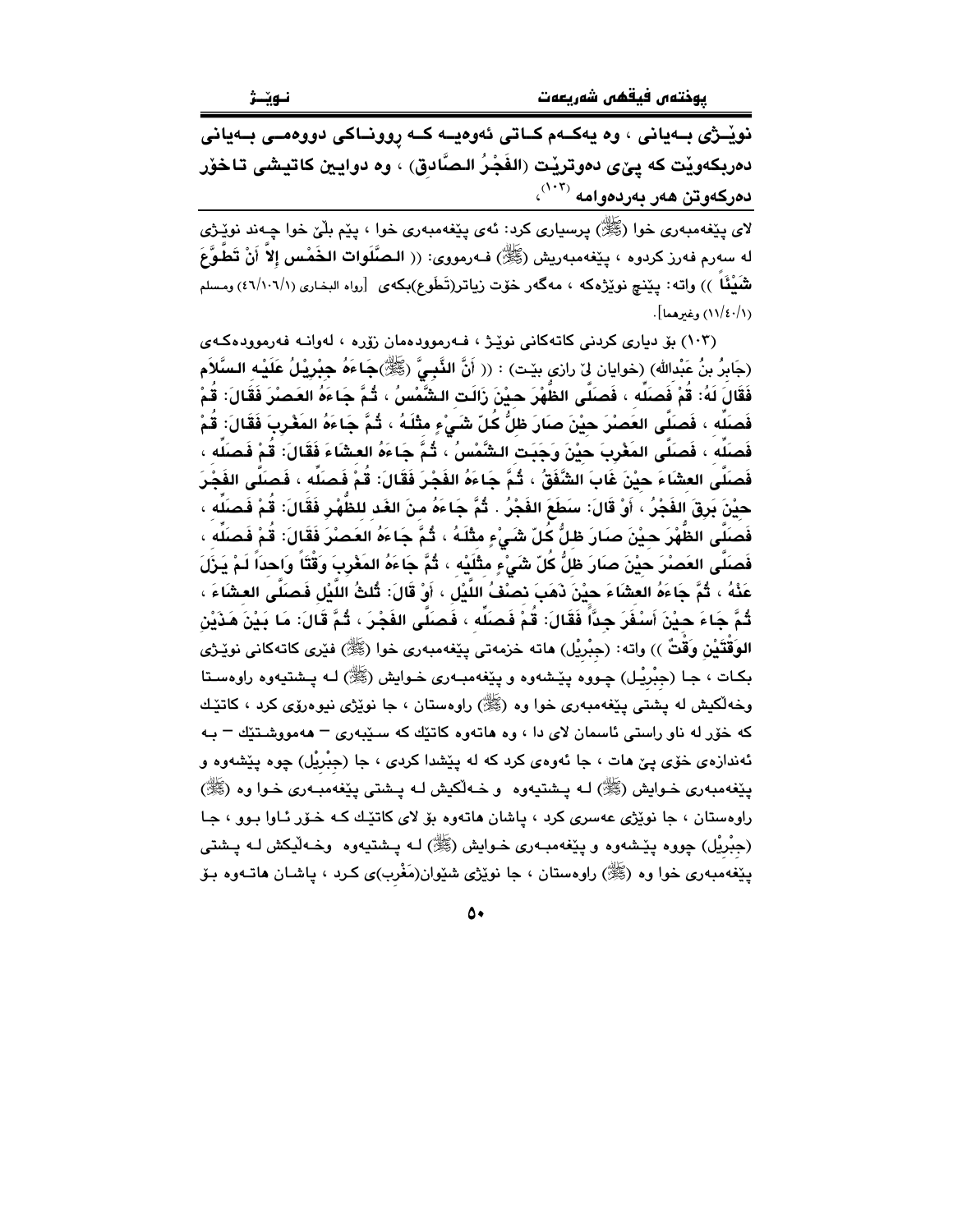لای کاتێك که سوورایی خۆر نهما ، جا (جِبْرِیْل) پێش کهوت و پێغهمبهری خـوایش (ﷺ) لـه يشتيەوه وخەلكيش لە يشتى يێغەمبەرى خـوا وه (ﷺ) راوەسـتان ، جـا نوێـژى عيـشايى کرد ، پاشان ماتەوە بۆ لاي کاتێك کە رووناکى بەرە بەيان لەت بوو بوو ، جا (جِبْرِيْل) پێش کەوت و پێغەمبەرى خواپش (ﷺ) لــه پــشتيەوه وخــهلکيش لــه پــشتى پێغەمبــەرى خــوا وه (ﷺ) راوهستان ، جا نوێژي بهياني كرد . پاشـان رۆژي دووهم هاتــهوه بــۆ لاي كاتێـك كـه سێبەرى پياو ئەوەندەي خۆي پېھات ،

وه هەر كەسێك خەوتوو بێت لە كاتى نوێژێِكدا يان لـه يادى چوو بێت ئەوە ھەر كاتيّك كەوتـەوە يـادى دەيكاتـەوە <sup>(١٠٤)</sup>، وە ھـەر كـەسـێكيش (عُـڎر)ى بێت وبگـات بـه يـهك ڕكـاتى نوێژهكـهدا پـێش تێپـهڕ بـوونى كاتهكـهى ، ئـهوه نوٽژي له کاتي خوّيدا کردوه<sup>(°``)</sup>

جا ئەوەي كرد وەكو ئەوەي دوپنى كردى ، جا نوپژى نيـوەرۆى كـرد ، ياشـان ھاتـەوە بـۆ لای کاتێك که سێبەری پیاو دوو ئەوەندەی خۆی يېّ هات ، جـا ئـەوەی كـرد وەكـو ئـەوەی دوێنێ کردی ، جا نوێژی عهسری کرد ، پاشان هاتهوه بۆ لای کاتێك که خوّر ئاوا بوو ، جا ئەوەي كرد وەكىو ئەوەي دوپنىيّ كردى ، جا نوپنژى شىيّوانى كرد ، جا خـەوتىن ياشـان هه لساينهوه ياشان خهوتينهوه ياشان هه لساينهوه ، جا هاتهوه بِوْ لاي و ئـهوه كـرد وهكـو دوێنێ کردی ، جا نوێژی عیشای کرد ، پاشان هاتهوه بۆ لای کاتێك که رووناکی بهره بهیان تەواو روون دەركەوت وئەستێرەكان تێكەڵ بىوون ، جـا ئـەوەي كـرد وەكـو ئـەوەي دوێنـێ کردی ، پاشان نوێژی بهیانی کرد ، پاشان فهرمووی: له نێوانی ئهم دوو نوێژهدا – دوێنـی وئَه مربِّ — كاتبي نويْژْهكانه [رواه الترمذي (١/٢٨١/١) والنسائي (١/٢٥٥/١) وغيرهما، هـو حـديثٌ صـحيح بروانه الإرواء(٢٥٠)وصحيح الترمذي(١٢٨)].

(١٠٤) له بهر فهرموودهكهي (أنِّس) (خواي ليِّ رازي بيِّت) كـهوا ييِّغهمبـهري خـوا (ﷺ) فهرمووى: (( مَنْ نَسمِيَ صَلاةً أَوْ نَامَ عَنْهَا ، فَكَفَّارَتُهَا أَنْ يُصلَهَا إِذَا ذَكَرَهَا )) واته: ههر کهسێك نوێڗٝێکی له یاد چوو ، یان خهوی لیّ کـهوتوبوو \_ لـه کاتهکـهی دا \_ بـا هــهر کاتێـك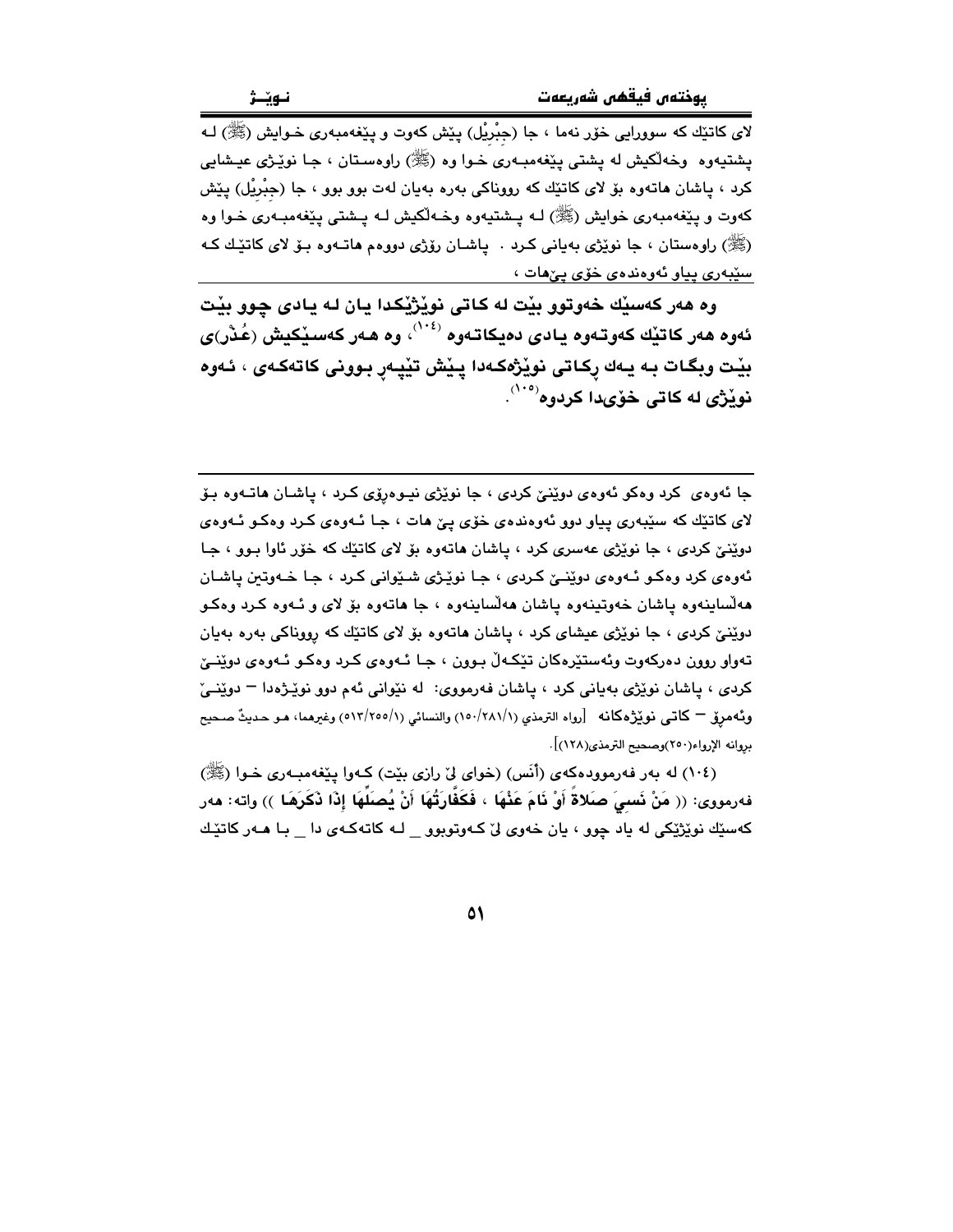كەوتەوە يادى بيكاتەوە [رواه البخارى (٧٠/٧٠/٢) ومسلم (١٨٤/٤٧٧/١) وغيرهما بألفاظ متقاربـة وهـذا أحد ألفاظ مسلم ].

(١٠٥) له بهر فهرموودهكهي (أَبُو هُرَيْرَة) (خـواي ليّ رازي بيّـت) كـهوا يـيّغهمبـهري خـوا (ﷺ) فەرمورى: (( مَنْ أَدْرِكَ رَكْعَةً مِنَ البِصَّلاة فَقَدْ أَدْرِكَ البِصَّلاة )) واتـه: هـەر كەسـێك گەيشت بە ركاتىيكى نوپژدا ، ئەوە بە نوپىژە كـەدا گەيىشتووە [رواه البخارى (٥٨٠/٥٧/٢) ومسلم  $J(\tau v/\epsilon v/\tau)$ 

## ئەو كاتانەي كە نوٽژ كردنى تٽدا قەدەغە كراوە (الأَوْقَاتُ الَّتِي نُهِيَ عَنِ الصَّلَاةِ فَيْهَا )

وه چەند كاتيْك ھەيە قەدەغە كراوه نويْژى تيْدا بكريْت ، ياش نويْژى بهیانی تاوهکو خوّر بەرز دەبیّتەوە ، وه لەو کاتـەدا کـه خـوّر وا لـه نـاو راسـتى ئاسماندایــه تــا لار دەبێتــهوه ، وه لــه یــاش نوێـژی عهســر تــا خــۆر ئــاوا  $\mathcal{L}^{(V^{\dagger})}$ دەىنت

(١٠٦) له بهر فهرموودهكهي (عُقْبَةُ بنُ عَامر) (خواي ليّ رازي بيّت) كـهوا فـهرمووي: (( ثَلاثُ سَاعَاتٍ كَانَ رَسُولُ الله(ﷺ) يَذْهَاذَا أَنْ نُصَلِّي فِيْهْنَّ ، أَوْ أَنْ نُقْبُرَ فِيْهِنَّ مَوْتَاذَا حيْنَ تَطْلُعُ الشَّمْسُ بَارْغَةً حَتَّى تَرْتَف<sub>َ</sub>عَ ، وَحيْنَ يَقُومُ قَائمُ الظَّهرَة حَتَّى تَميْلَ الشَّمْسُ ، وَحيْنَ تَصْبَيْفُ الشَّمْسُ للْغُرُوبِ حَتَّى تَعْرُبَ )) واته: سيّ كات مەبە بِيْغەمبەرى خـوا (ﷺ) قەدەغەي لىٰ دەكرين كـەوا نوێـِرْي تێدا بكـەين ، يـان وەكـو مـردووي تێدا بنێـڑين – بخەينە گۆر – ، كاتتِك كە خۆر دەردەجِيّت – ھەلّديّت – تا بەرز دەبيّتەوە ، وە كـاتێكيش کـه ووشـتر ههلّاهسـێت – لـه گهرميـدا – تـا خـۆر لـه نـاو راسـتي ئاسمـان لا دهدات ، وه کاتٽکيش که خـوّر بـهرو ئـاوا بـوون دهچـيّت تـا ئـاوا دهبيّـت [رواه مسلم (٢٩٢/٥٦٨/١) وابـوداود  $.$ (۲۱۷٦/٤٨١/٨) وغيرهما $\cdot$ 

وه له بهر فهرموودهكهي (أَبُوسَعيد الخُدْريِ) (خـواي ليّ رازي بيّـت) كـهوا فـهرمووي: بيستم بِيْغهمبهري خوا (ﷺ) فهرمووي: (( لا صلاةَ بَعْدَ البصُبْحِ حَتَّـى تَرْتَفعَ الشَّمْسُ ، ولا صَلاةَ بَعْدَ العَصْرِ حَتَّى تَعْيْبَ الشَّمْسُ )) واته: له ياش نويٚژى بهيانى نويْـژ نييـه تـا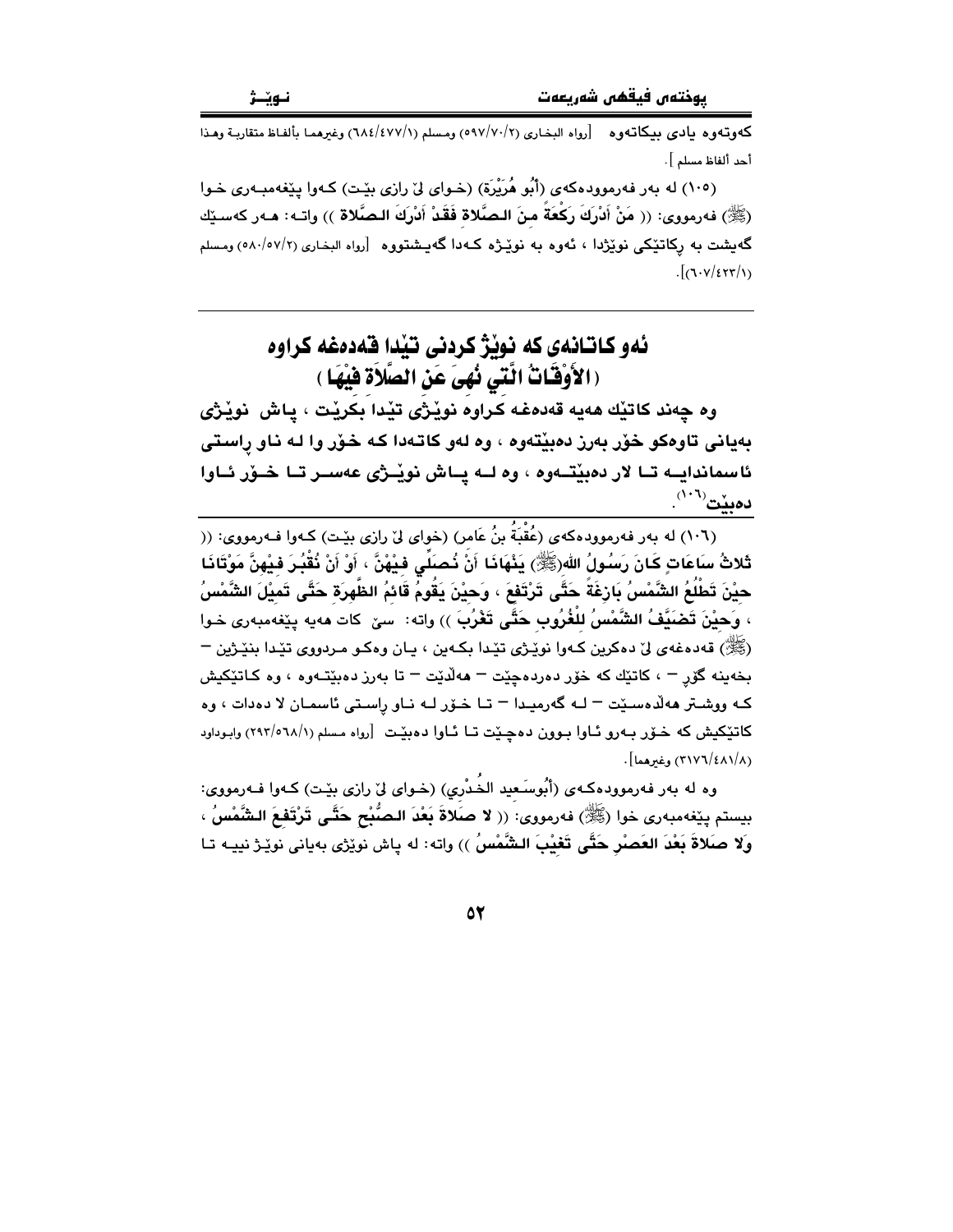خۆر بەرز دەبێتەوە ، وە لە ياش نوێژى عەسريش نوێژى نېيـە تـا خـۆر ئـاوا دەبێت [رواه البخاري (٢/٦١/٦١/٢) ومسلم (٢/٨٨/٥٦٧/١)].

وه پيّغهمبهري خوا (ﷺ) هوّي ئهم قهدهغه كردنه ديـاري دهكـات لـه فهرموودهكـهي (عَمْرُو بنُ عَبِسَةَ) (خواي ليْ رازي بيْت) كهوا ينفهمبـهري خـوا (ﷺ) يــيْ) فـهرموو: (( صَلِّ صَلاةَ الصُّبْحِ ، ثُمَّ أَقْصُرْ عَنِ الصَّلاة حَتَّى تَطْلُعَ الشَّمْسُ حَتَّى تَرْتَفعَ ، فَإِنَّهَا تَطْلُعُ حيْنَ تَطْلُعُ بَـيْنَ قَرْنَـىْ شَيْطَان . وَحدَنَـنِ يَسْجُدُ لَهَا الكُفَّارُ . ثُـمَّ صَلِّ ، فَإنَّ الصَّلاةَ مَشْهُودَةٌ مَحْصُورَةٌ ، ۚ حَتَّى يَسْتَقَلَّ الظَّلُّ بِالرُّمْحِ . ثُمَّ أَقْصرْ عَن الصَّلاة ، فَإِنَّهُ حيْنَئذِ تَسْجُرُ جَهَنَّمُ ، فَإِذَا أَقْبَلَ الفَىْٰءُ فَصلِّ فَإِنَّ الصَّلاةَ مَشْهُوْدَةٌ مَحْضُوْرَةٌ ، حَتَّـى تُصنَلْى العَصنْرَ ، ثُمَّ أَقْصـرْ عَنْ الصَّلاَّة حَتَّى تَغْرُبَ الشَّمْسُ فَإِنَّهَا تَغْرُب بَـيْنْ قَرْنَـىْ شَيْطَانْ ، وَحيْنَنَـٰذِ يَسْجُدُ لَهَا الكَفَّارُ )) واته: نويْرْي بهياني بكه ، ياشان واز له نويْـِرْ كـردن بيّنــه تـا خـۆر دەردەچـێت و بـەرز دەبێتـەوە ، چـونكە كاتێـك دەردەچـێت لـه نێـوان دووشـاخەي شەبتاندا دەردەجێت ، وە لەو كاتەدا كافرەكـان (سُـجُود)ى بـۆ دەبـەن ، ياشـان نوێـژ بكـە چونکه لهو کاتهدا فریشته ئاماده دهبن و دهبنه شایهت ، تا سێبهری رم نامێنێت ، پاشان واز له نوێژ کردن بێنه چونکه لهو کاتـهدا دۆزەخ گـهرم دەکرێت ، جـا ئهگـهر سـێبەرى بـۆ دروست بوهوه ، ئەوه نوێژ بكه چونكه فریشته ئاماده دەبن و دەبنه شايەت ، ياشان واز له نوێژکردن بێنه تا خۆر ئاوا دەبێت ، ئەوە لەو کاتەدا لە نێوان دووشاخەي شەپتاندا ئـاوا دهبیّت ، وه لهو کاتهدا کافرهکان ( سُجُود)ی بوْ دهبهن [رواه مسلم (١/٥٧٠/١).

مەبەست لە نێوان دووشاخەي شەپتان ئەوەپە(واللهُ أعْلَم) شەپتان دەزانێت كەوا خىۆر پەرستەكان لەر كاتەدا (سُجُود) دەبـەن بۆيـە ئـەويش شـاخى دەداتـە بـەر خـۆر بـۆ ئـەوەي (سُجُود) بۆ ئەويش ببەن .

#### چەند تێبينى يەك:

.<br>(i) ئەم قەدەغە كردنە بۆ ئەو نوپژانەيە كە بە بې ھۆ دەكريىت ، بـەلام ئەگـەر نوپـژتاك .<br>هۆيەكى شـەرعى بـوو وەك قـەزا كردنــەوەي نوپـژى فــەرز <sup>ـــ</sup> ئەگـەر لــە بـيرى چـووبێت يـان خەوتوو بێت <sup>—</sup> و نویژی سووننەت ، و نوێژی دەست نوێژ ، ونویژی سلاوی مزگەوت (تَحیٌّـة المَسْجِدِ) ، ئەوە دروستە لـەو كاتـە قەدەغـە كراوانـەدا بكريْـت ، لـە بـەر فـەرموودەي زۆر ، لەوانە :

فهرموودهكهي (أَنَسُ بْنُ مَالك) (خواي ليٌ رازي بيّت) بروانه (پ ١٠٤) .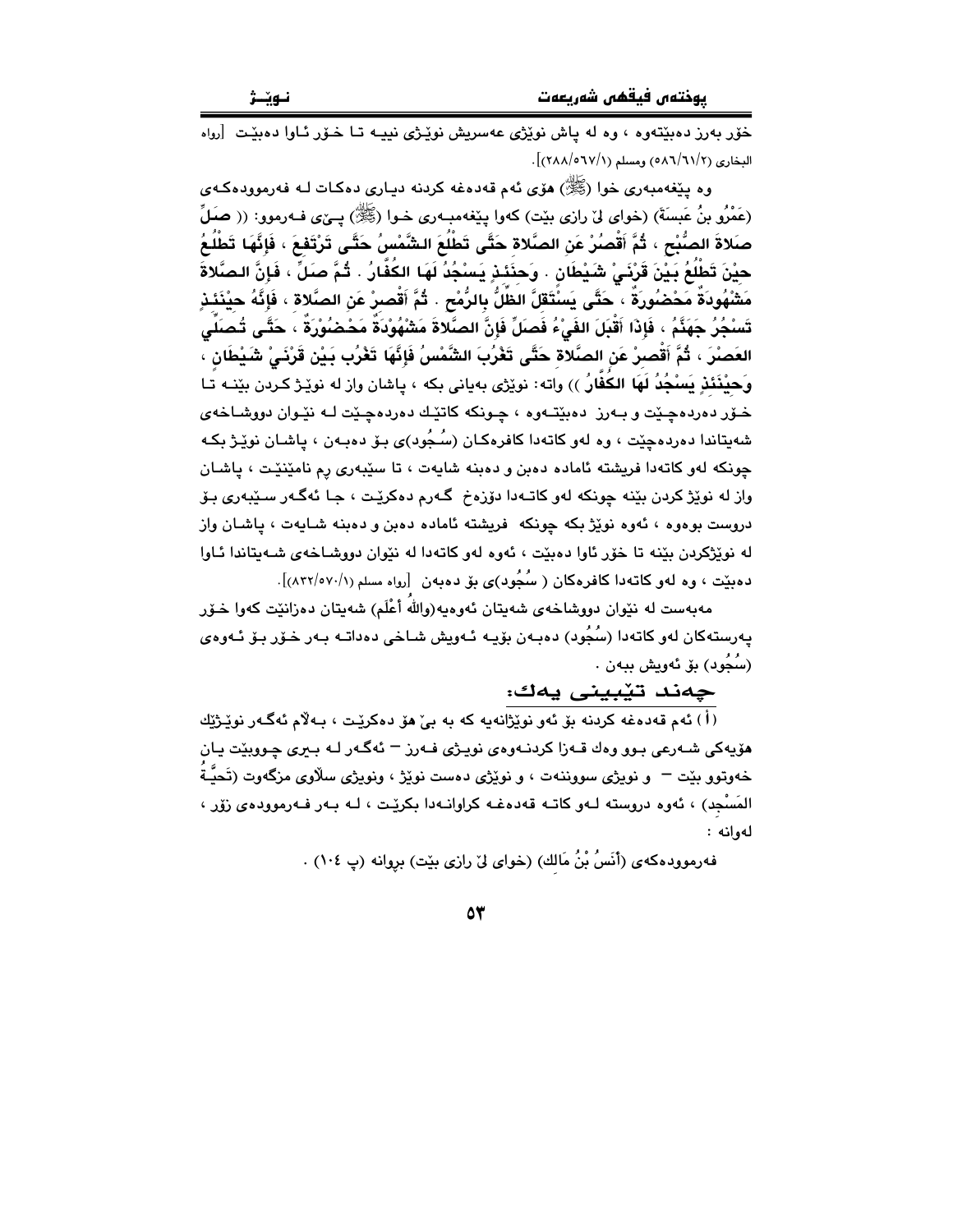وه فهرموودهکهي (أُمِّ سَلَمَةٌ) (خواي ليِّ رازي بيّت) کـهوا فـهرمووي: پيٽغهمبـهري خـوا (ﷺ) دوو رکات نوپُژي له پاش نوپُژي عهسر کرد ، جا منيش پرسـڀارم لـه ئـهوهم ليٌ کـرد ، ئەريش فەرمورى: (( يَا بِئْتَ أَبِي أَمَيَّةَ ، سَأَلْت عَنِ الرَّكْعَتَيْنِ بَعْدَ العَصِيْرِ ، وَإِنَّـهُ أَتَـانى ذَاسٌ منْ عَيْد القَيْسِ ، فَشَغَلُوْنِي عَنِ الرَّكْعَتَيْنِ اللَّتَيْنِ بَعْدَ الظَّهْرِ فَهُمَا هَاتَـان )) واتـه: ئەي كچى (بَنى أُمَيَّة) يرسيارت لە بارەي ئەو دوو ركاتە نوپْژەي پـاش عەسـر كـرد ، ئــەوە خەلكانێك لە (عَبْدُ القَـبْس)ەوە ھـاتن بـۆ لام يـاش نيـوەرۆ ، جـا سـەرقاليان كـردم لـه دوو رکاتهکهی یاش نویزی نیوهرو ، جا ئهمـه ئـهو دوو رکاتهیـه [رواه البخاری (۲/۰۰/۱۳۳/۱۰۵) ومسلم  $\frac{1}{x}$ 

وه فەرموودەكەي (أَبُو هُرَيْرَةَ) (خـواي لِيّ رازي بِيّـت) كـەوا يـيْغەمبـەرى خـوا (ﷺ) لـه كاتى نوێژى بەيانىدا بە (بلال)ى فەرموو : (( يَا بِلالُ حَدِّثْنـى بِأَرْجَى عَمَل عَملْتَهُ ، عَنْدَكَ في الإِسْلام مَنْفَعَةُ ، فَإِنِّي سَمعْتُ اللَّيْلَةَ خَشْفَ نَعْلَيْكَ بَيْنَ يَدَىُّ في الجَنَّة )) واتـه: ئهي ( بلال ) پێم بِلٽي به هيوا ترين کارت که سووڊ بهخش بێت بۆت له ئيسلامدا کردبێتت چىيە ؟ چونكە من گوێم لە دەنگى ھـەردوو نەعلەكـەت بـوو لــە پێشمەوە لــە بەھەشـتدا ، ئهويش ووتى : (( مَاعَمِلْتُ عَمَلاً فِي الإِسْلاَمِ أَرْجَى عِنْدي مَنْفَعَةً ، منْ أَنَّى لاَ أَتَطَهَّرُ طَهُوْراً تَامَاً في سَاعَةٍ منْ لَيْل وَلاَ نَهَارٍ ، إلاّ صَلَيْتُ بِذَلكَ الطَّهُوْرِ مَا كَتَبَ اللهَ لـى أنْ أَصلَلي )) واته: هيچ کارێِکم نهکردووه به هيوا تر بێت له لام ، لهوهي که ههر کاتێك ، شهو بێت يان رۆژ ، دەست نوێژم گرتبێت (ئیللا) بەو دەست نوێژەوە چەندێك پێم كرابێت نوێژم يَـنِيوه كربـووه [رواه مسلم(٤/رقم/٢٤٥٨) وأبوداود وإبن ماجه وغيرهم بألفاظ مختلفة ].

وه فەرمودەكــەي (أَبُــو قَتَــادَة)(خــواي ليّ رازي بيّــت) كــەوا يـێغەمبــەرى خــوا ( ﷺ) فهرمووى: (( إِذَا دَخَلَ أَحَدُكُمُ المَسْجِدَ فَلْيَرْكَعَ رَكْعَتَيْنِ قَبْلَ أَنْ يَجْلسَ )) واتـه: ئهگـهر پهکێکتان هاتنه ژووری مزگهوتهوه با دانهنیشێت تـا دوو ر کـات نوێـژ دهکـات [رواه البخاري (١١٦٣/٤٨/٣) ومسلم(١١٤/٤٩٥/١) وغيرهما].

وه هەروەها ھەندىك كات و ھەندىك شوينىش لەم قەدەغە كردنە چيا دەكرينىەوە ، لـە بهر فهرموودهکهی (أَبُو هُرَيْرَةَ) (خوای ليّ رازی بێت) کهوا یێغهمبهری خوا (ﷺ) فهرموی: (( من إِغْتَسَلَ ثُمَّ أَتَى الْجُمُعَةَ فَصنَلَّى مَا قُدِّرَ لَهُ ، ثُمَّ أَنْصنتَ حَتَّى يَفْرُغَ منْ خُطْبَته ، ثُمَّ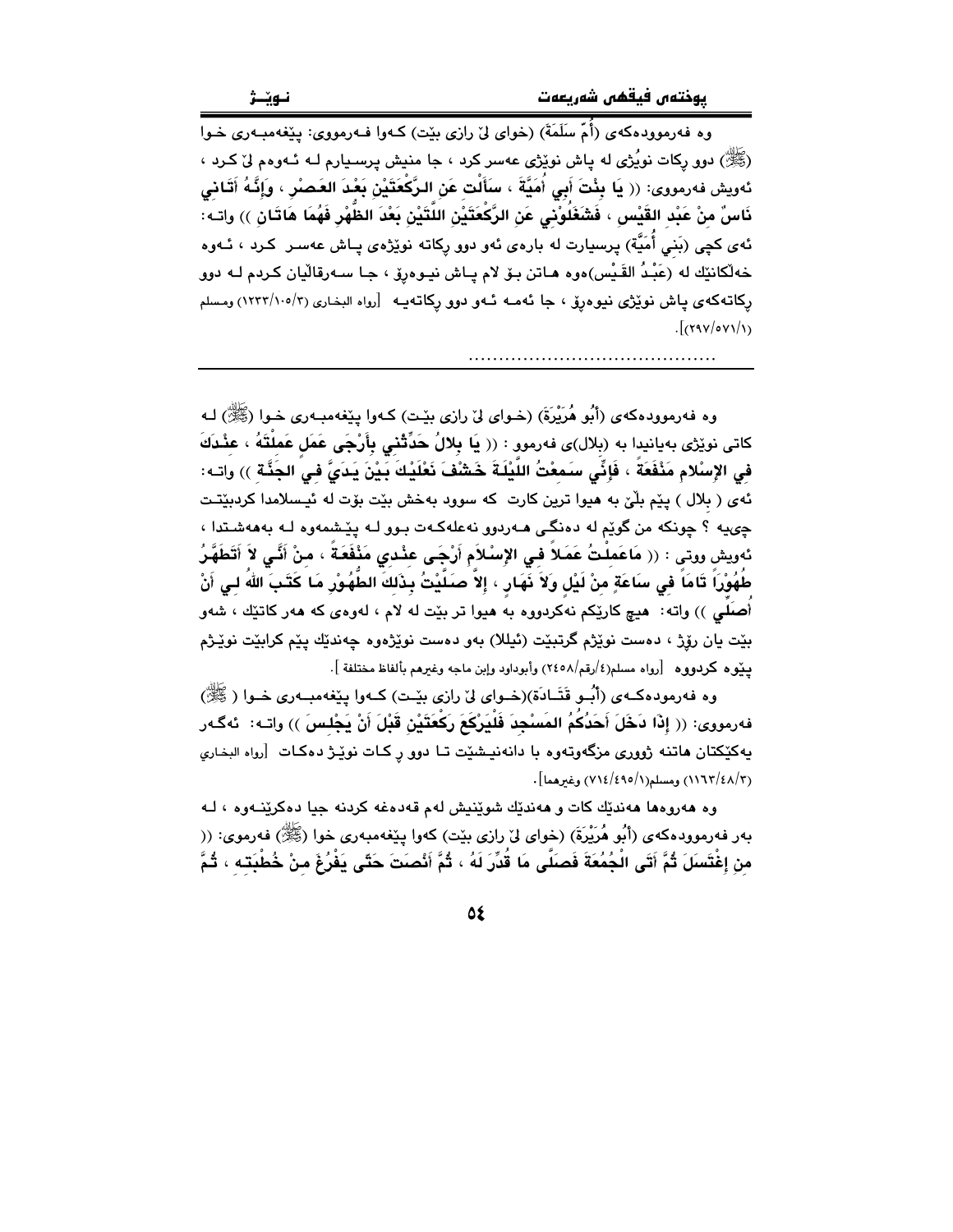يُصلِّي مَعَهُ ، غُفرَ لَهُ مَا بَيْنَهُ وَبَيْنَ الْجُمُعَة الأُخْرَى ، وَفَضْلَ ثَلاثَة أَيَّام )) واتـه: ۚ هـهر کهستك له روزي جومعهدا خوّي بشوات ، پاشان بروات بوّ نوێژي جومعه ، وه چـهندتك بـوّي نوسرابٽت نوٽِژ بکات ، پاشان بيٰ دهنگ بٽت تا – ووتار خوٽِن – له ووتارهکهي دهٻٽِتهوه ، یاشان نویزی لـه گهلّدا بکـات ، ئـهوه خـوای گـهوره لـه تاوانـهکانی نێـوان ئـهو جومعـه و جومعهکهی بنشووی دهبورنت ، له گهلٌ سیٌ روِّژی زیاتریشدا [رواه مسلم ( ٨٧/٥٨٧/٢)] .

ئهم فهرمودهيه بهلگهيه له سـهر ئـهوهي كـهوا لـه رۆژي جومعـهدا دهتوانرێت نوێـژي سوننهت بکرێت با خۆرپش له ناو راستی ئاسماندا بێت ٠

وه ههروهها له (کَعْبَه)دا ( خوای گهوره پیروز تری کات ) دروسته له ههموو کاتێکدا نويژي تێدا بکرێت ، له بهر ئهو فهرمودهيهي کـهوا پێغهمبـهري خـوا (ﷺ) دهفـهرميّ: (( يَـا بَني عَبْد مَذَافٍ ، لا تَمْنَعُوا أَحَدَاً طَافَ بِهَذَا البَيْت وَصَلَّى أَيَّةَ سَاعَةٍ منَ اللَّيْل أَوْ الذَّهَار )) واته: ئهي نهوهي ( عَبْدُ مَذَافٍ ) بهرگري له هيچ كهسێك مهكهن سوور بخـوات بـه دهوری ئـهم مالّـهدا بـان نويّـرْ بكـات لـه هـهر كـاتيّكى شـهودا بيّـت بـان روّرْ [رواه ابن ماجه (١/ ١٢٩٤)(١٢٥٤) والترمزي (٢/ ١٧٨/١٧٨) وغيرها ، وهو حديث صحيح بروانه صحيح ابن ماجة (١٠٢٦)].

(ٻ) هەر وەك چۆن چەند كاتێك هەپبە كبوا نوێژ كردنى تێدا قەدەغبە كراوە ٠ ببە ههمان شێوه چەند شوێنێکيش مەپە کەوا نوێژ کردنی تێدا قەدەغە کراوە ٠ يێغەمبەرى خوا (ﷺ) دەفــەرمى : (( الأَرْضُ كُلَّهَـا مَـسْجِدٌ إلاَّ الْمَقْسَرَةَ وَالْحَمَّـامَ )) واتــه: ســەر زەوي ههمووی مزگهوته جگه له گۆرستان و شوێنی خۆشۆردن (الحَمَّام) [رواه ابن ماجة (٧٤٥/٢٤٦/١) والترمذي (١/١٩٩//٣٦) ، عن ابي سعيد الخدري وهو حديث صحيح بروانه صحيح ابن ماجه (٦٠٦)].

وه هــهروهها ( البَـرآءُ بْـنُ عَـازِبِ )(خـواي لِيّ رازي بِيّـت) دهفـهرميّ : پرسـيار لــه يێغهمبهري خوا (ﷺ) کرا لـه بـارهي نوێـِژ کـردن لـه پـهـچـا رِانـي ووشـتر دا ؟ ئـهويش فهرمووى: (( لا تُصلُّوا في مَبَارِك الإبل فَإِنَّهَا منَ الشَّيَاطِيْن )) واتـه: نويّـِرْ مهكـهن لـه یهچا رانی ووشتردا ، چونکه ئهوه له شهیتانهکانه ، وه پرسیاریان لیّ کرد لـه بـارهی نویِّژ كردن له يهڃا راني مەردا ؟ ئەويش فەرموي: (( صَلُّوا فَيْهَا فَإِنَّهَا بَرَكَةٌ )) واتــه: نوێـژى تێدا بکهن چونکه ئهوه بهرهکهته [رواه ابو داود (۲/۰۵۹/۱) وهو حدیث صحیح بروانه صحیح أبی داود(١٧٧) وصحيح الجامع(٧٣٥١)].

# مەرجەكانى نوبْژ ( شَرُوطُ الصَّلاة )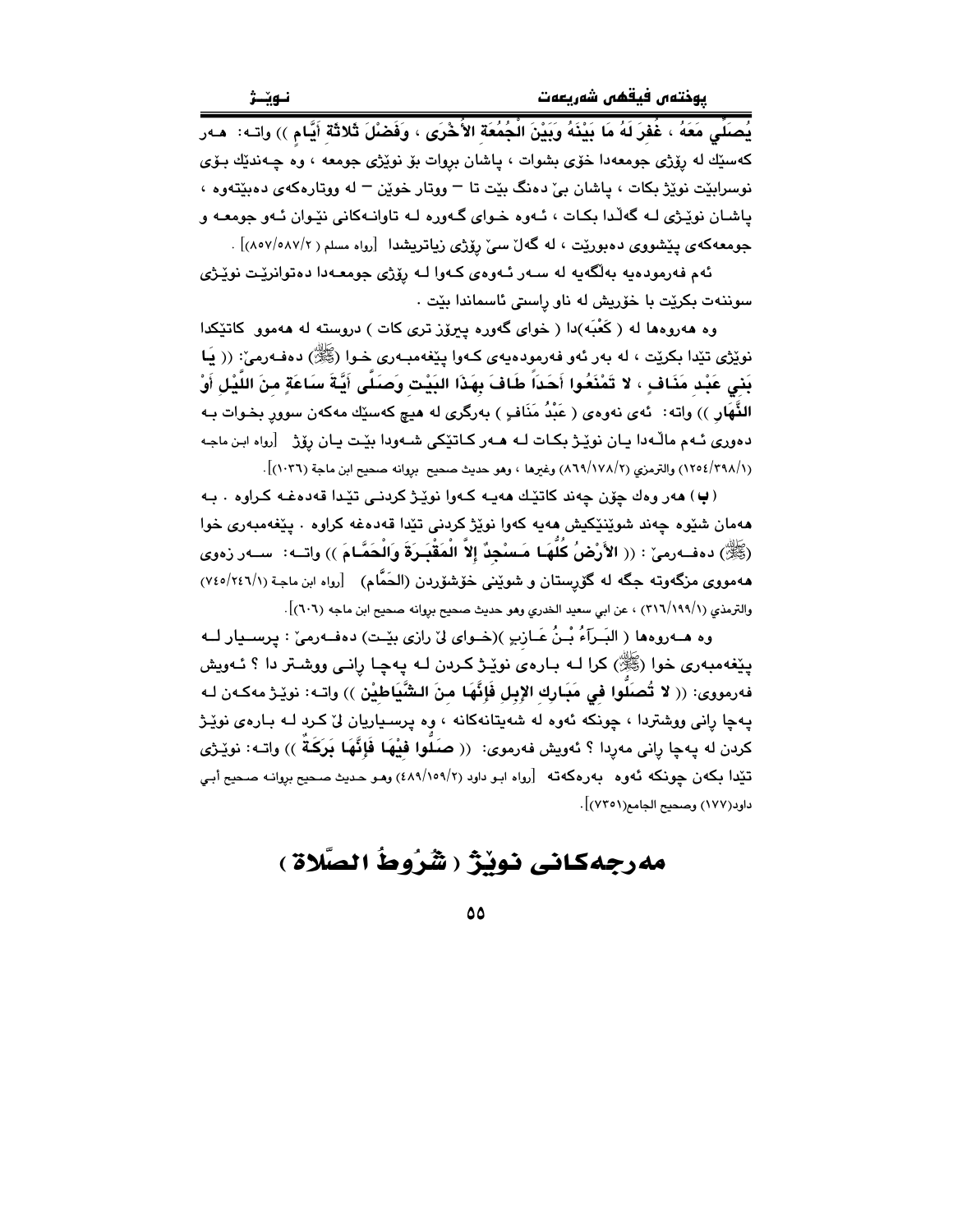| پوختەں فيقھى شەريعەت                                                |
|---------------------------------------------------------------------|
| ِ زانيني کاتي نوێژ <sup>(۱۰۷)</sup> ، ودايۆشيني عەورەت <sup>'</sup> |

(۱۰۷) له بهر فهرموودهى خواى گهوره له سورهتى (النساء: ۱۰۳)دا كـه دهفـهرمىّ : ﴿ إن الصَّلاة كَانَتْ عَلَى المؤْمنينَ كَتَابَا مَوْقُوتًا ﴾ واتـه : به راسـمتي نوێـِـژ لــه ســهر بـاوهرداران .<br>فەرزىكى كات بۆ ديارى كراوە . ( باسى كاتەكانى نوێژمان لە يێشدا كرد )

(۱۰۸) له بهر فهرمودهکهی خوای گهوره له سورهتی ( الاعراف: ۳۱)دا که دهفـهرمیّ: ﴿ يَآبَني آدَم خُلُواْ زِينَتَكُمْ عَنْدَ كُلِّ مَسْجِد ﴾ واتـه : ئـهـى نـهوهكهـى ئـادهم خۆتـان بـراِزێنـنـهوه لــه كاتى مەموو نوێژێكدا. (إِبْنُ عَبَاس)(خوايـان لىٚ رازى بێت) دەفـەرمىٚ : مەبەسـت لـه (زيْنَـة) يۆشاكه له نوێژدا [بروانه مغنى المحتاج (١٨٤/١)].

فَّرمووي: (( لا يَقْبَلُ اللهُ صَلاةَ الحَائضِ إلاّ بِحْمَارٍ )) واتـه: ۚ حْـواي گـهوره نويْـرْ لـه ئافرەتىي يېن گەيشتوو وەرناگرێت ، مەگەر بە سەر يۆشەوە (خَمَار) [رواه ابـوداود (٢/٢٤٥/٢) والترمذي (٢٢٥/٢٣٤/١) وإبن ماجه (١/٥٥/٢١٥/١) وهو حديث صحيح بروانه صحيح إبن ماجة (٥٣٤) .

جا عەورەتى پياو نێوانى ناووك وھەردوو ئەژنۆپەتى ، لـه بـەر فەرموودەكـەي (عَبْـدُالله بْنُ عَمْرِو) (خوايان ليّ رازي بيّت) كهوا يێغهمبـهري خـوا (ﷺ) فـهرمووي: (( مَـا بَـيْنَ الـسُّرَّة وَالرُّكْبَة عَوْرَة )) واته: ئـهوهى لـه نێوانى نـاووك و ئهژنۆدايـه عهورهتـه [رواه أحمد وابـوداود والدراقطني وهو حديث حسن بروانه الإرواء ( ٢٧١)].

وه لـه بـهر فهرموودهكـهى (جَرهَـدُ الأَسْلَمي) (خـواي ليِّ رازي بيِّـت) كـهوا فـهرمووي: پێڧەمبەرى خوا (ﷺ) بە نزیکمدا تێپەربوو و(بُرْدَه)پەك بە سەر شانمەوە بوو رانم كـەتووبوە دهر ، جا فهرمووى: (( غَطَ فَخْذَكَ فَإِنَّ الفَخْذَ عَوْرَةً )) واتــه: رانـت داپو٘شـه ، چـونكه ران عهورهتــه [رواه الترمذي (٤/١٩٧/١٤) وأبـوداود (٢/١١/٥/٥٢/١١) وهـو حـديث صـحيح بروانـه الإرواء (٢٦٩) وه برِوانه (تهذيب السنن ١٧/٦) لإبن القيم وتمام المنة في التعليق على فقه السنة (ل ١٥٩) للألباني)].

وه عەورەتى ئافرەتيش ھەموو لاشەيەتى ، جگە لە ھەردوو دەست(لەپ)ى و روومەتى له نوێِژدا ، له بهر ئهو فهموودهيهيي كهوا يێغهمبهري خوا (ﷺ) فهرمووي: (( المَرْأَةَ عَوْرَةَ ۖ )) واته: تأفرهت عهورهته [رواه الترمذي (٢١٩/٣١٩/٢) وهو حديث صحيح بروانه صحيح الجامع (٦٦٩٠)]. وه فهرموودهکهی دایکه(عَائشَة) که لـه پێشدا باسمـان کـرد ، کـهوا خـوای گـهوره نوێـژی ئافرەتى يې گەيشتوو وەرناگرێت مەگەر بە سەر يۆشەوە ، جا كە مـەرج(شَـرْط)بـوو سـەرى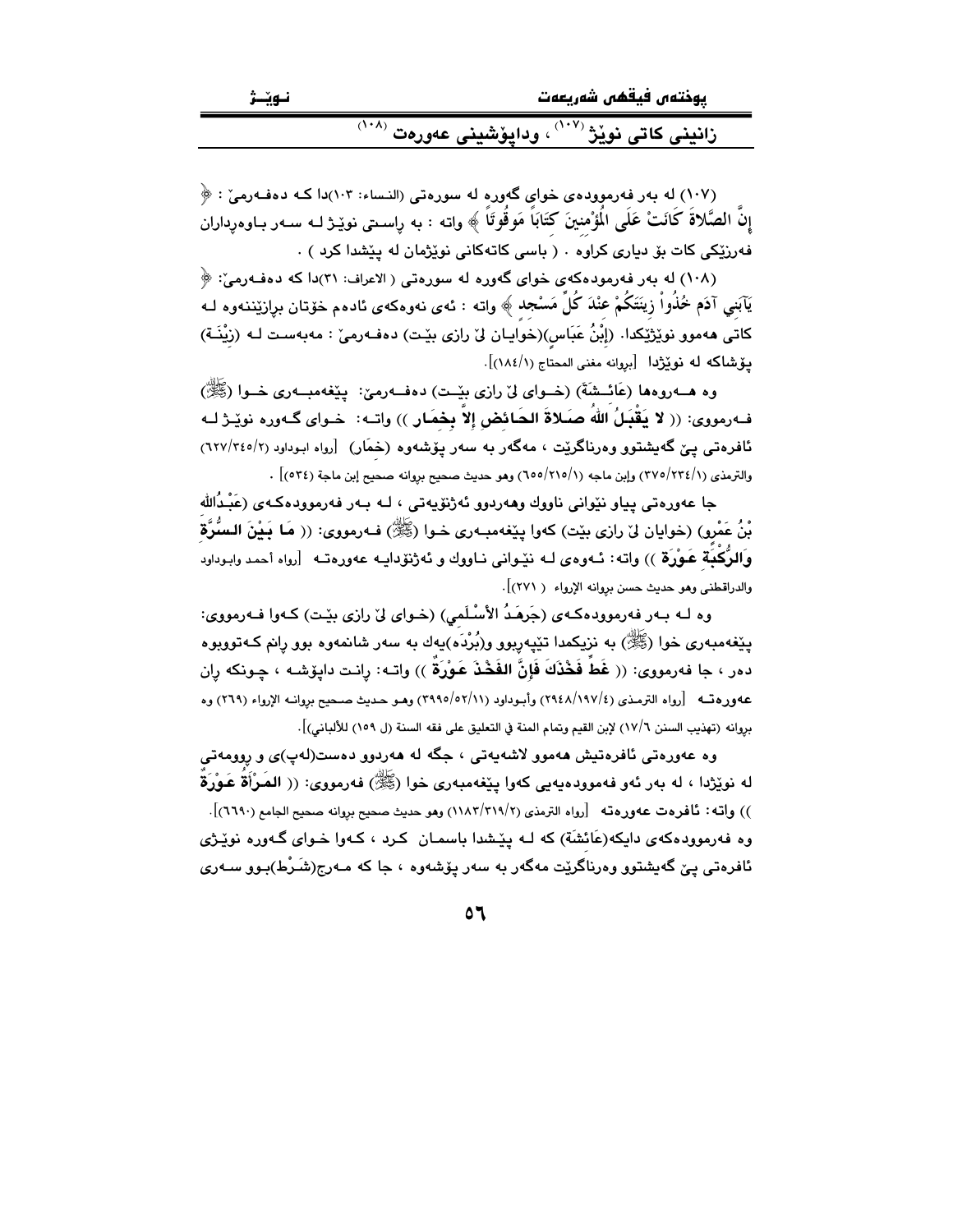داپۆشێت ، ئەوە شوێنەكانى تىرى بـە پێشتر دەبێت داپۆشێت ، بەلگـەش فەرموودەكـەى (عَائشَة) بـه (خـواى لىٰ رازى بيْـت) كـهوا فـهرمووى: (( لَقَدْ كَـانَ رَسُـولُ الله (ﷺ) يُـصَلِّـى الفَجْـرَ ، فَيَشْهَدَ مَعْـهُ نـْساءٌ مـنَ المُؤْمِنَـات مُتَلَفَعـاتِ فـى مُـرُوطهنَّ ، ثُـمَّ يَـرْجعْنَ إلَـى بِيُوْتِهُنَّ مَا يَعْرِفُهُنَّ أَحَد )) واتـه: ئافرەتـان لـه كـاتى يـێغەمبـەرى خـوادا (ﷺ) ئامـادەي نوێژي بهيانيان دهبوون ، خۆيان زۆر باش دهيێڃايهوه بـه جـل و بهرگـهكانيان ، ياشـان دهگەرانەوە بۆ مالەكانىيان ، وە كەس نەيدەناسىينەوە [رواە البخارى رقم (٢/رقم/٢٧٢) وغيرە].

وه دهبێت ئهو جل و بهرگه پاك بێت و لاشهى دهرنهخات ، خواى گهوره لـه سـورهتى (المدثر: ٤)دا دهفهرميّ: ﴿ وَثَيَابَكَ فَطَهِّرْ ﴾ واته: وه جل و بهرگهكهت ياك كهرهوه ٠

وه ههروهها بروانه (پ ٨) و (پ ١٢) .

و ياكي لاشه له بيٌدهست نويْژي و لهش گراني و هـهموو جوْره پيسيهك <sup>(</sub>۱۰۹)</sup> ، وياكى شويْنى نويْژْ كردنهكه <sup>(۱۱۰)</sup> ،

(١٠٩) له بهر فه رمووده ي خواي گهوره له سورهتي (المائدة: ٦) بروانه (پ ٣٢) و (پ ٨٣) وه له بهر فهرموودهکهي (إبْنُ عُمَرٍ) (خوايان ليٌ رازي بيّت) کهوا پيّغهمبـهري خـوارﷺ) فهرمووى: (( لاَ يَقْبَلُ اللهُ صَلاةٌ بِغَيْرٍ طُهُورٍ )) واته: خواى گهوره هيچ نوێـژێك وهرناگرێـت به بني پاکێتبي (له لهش گرانبي و بني دهست نوێژي) [رواه مسلم (٢٢٤/٢٠٤/١) والترمذي (١/٢/١)].

وه له بهر فهرموودهکهی (عَلیِ) (خوای لیٌ رازی بێت) بړوانه (پ ۱۱) .

(١١٠) له بهر فهرموودهکهی کابرای دهشتهکی بروانه (پ ٩) .

وه (صدِّيق حَسَن خَان) له (رَوْضَةُ النَّديَّةُ شَرْحِ الدُّرَرِ البَهيَّة) دا دەفەرمىٚ: جـەماوەرى زانايان بۆچوونيان وايـه كـه يـاكێتى ئـهم سـيانهيه (لاشـه و جـل و بـهرگ و شـوێنى نوێـژ) يێويست(وَاجِب)ه ، وه کۆمەڵێکى تريش فەرموويانە مەرج(شَرْط)ه بۆ دروسـتێتى نوێـژ ، وه کهسانٽکي تريش ووتويانه سوننهته ، بهلام ئەوەي راسته ئەوەبە کـه يێويـست (وَاجب)ه ، جا ئەگەر كەسێك بە جل و بەرگى پيسەوە نوێژى كرد ، ئەوە پێويـست(وَاجـب)ێكـى نوێـژى ئەنجام نەداوە ، بەلام نوێژەكەي دروستە .

ئهم قسهيهي شَيْخ (صدِّيْق) به رەحمـهت بێـت راسـته ، بـه بهلگـهي فهرموودهكـهي (أَبُوسَعيْد) (خواي ليْ رازي بيْت) كهوا ييْغهمبهري خوا (ﷺ) له نويْژِيْكدا نهعلهكاني له يـيْي داکهند ، جا ههموو هاوهلانيشي دايانکهند ، جا ياش نوێژهکه فهرمووی : (( مَاحَمَلَكُمْ عَلَى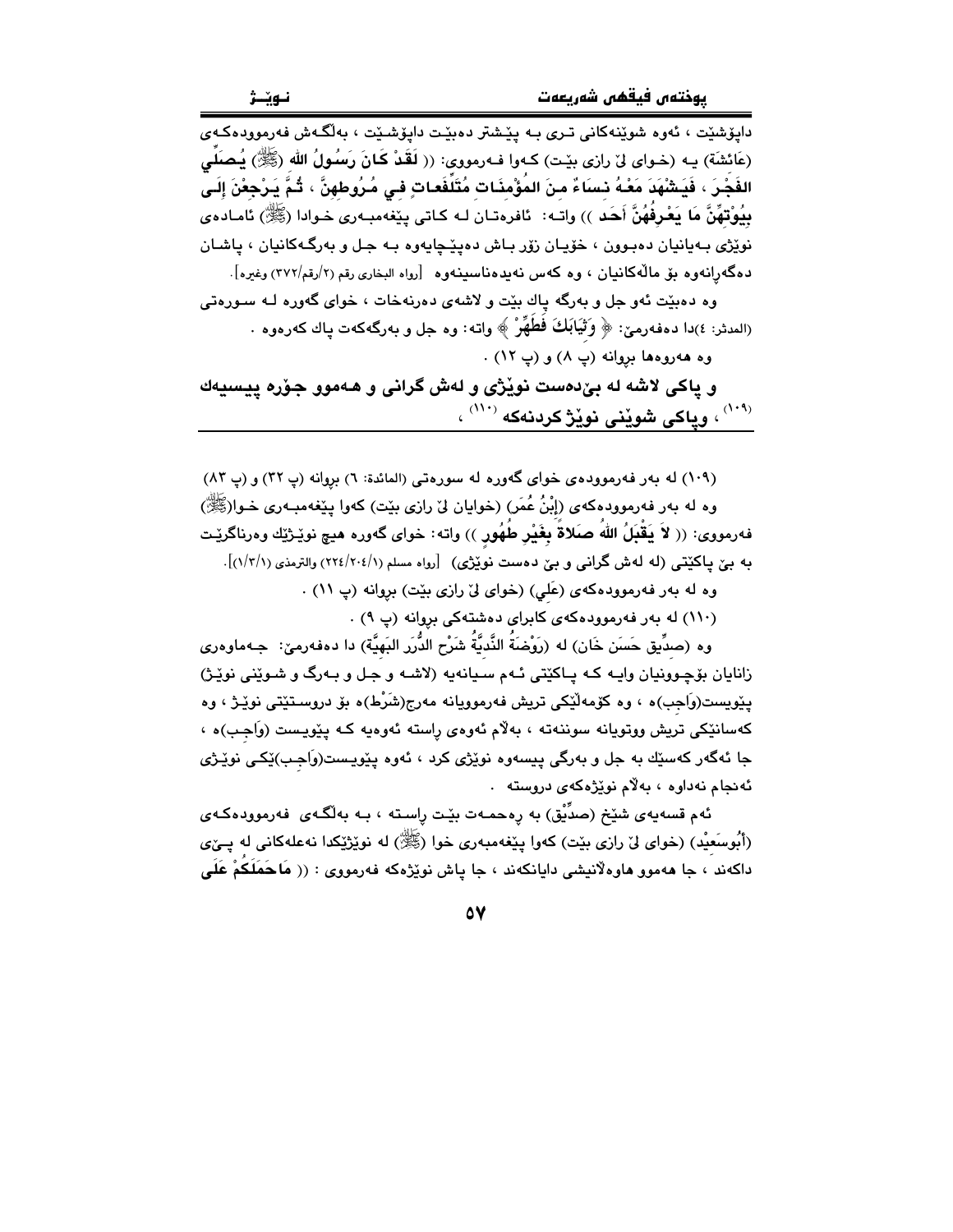إلْقًاء نعَالكُمْ )) واته: ئەوە چى واي يېْ كردن كەوا نەعلەكانتان لە يېْ داكەنن ؟ ئەوانيش ووتيان : بينيمان تۆ له پێت داکەند بۆيـه ئێمـهيش دامانکەنـد ، جـا پێغەمبـەرى خـوا (ﷺ) فــهرمووى : (( إنَّ جِبْرِيْـلَ عَلَيْـه الـسَّلامَ أَتَـى فَـأَخْبَرِني أَنَّ فيْهمَـا قَـذْرَاً… )) واتــه: ( جبریل) سهلامی خوای لیٌ بیّت هات و ناگاداری کردمهوه کهوا نهعلهکانم پیسی پیّوهیـه ، .. هتد [رواه أبو داود ( ٢/٣٥٢/٢) وهو حديث صحيح بروانه صحيح أبي داود ( ٦٠٥)] .

جا دەبينىن يێغەمبەرى خوا (ﷺ) نوێژەكەي دوويارە نەكردەوە ئەمـەيش بەلگـە كـە مەرج(شَرْط) نىيــە ، چـونكە ئەگــەر مــەرج بواپــە ئەبواپــە دوويــارەي بـكرداپـەتــەوە … (وَاللّهُ أعْلَم).

و رووكردنه قيبله (```

(١١١) له بهر فهرموودهکهي خواي گهوره لـه سورهتي (البقرة: ١٥٠)دا کـه دهفـهرميّ: ﴿ فَوَلَّ وَجْهَكَ شَطْرَ الْمَسْجِدَ الْحَرَامِ وَحَيْثُمَا كُنْتُمْ فَوَلُّواْ وُجُوهَكُمْ شَطْرَهُ ﴾ واتــه: روو لـه مزگەوتى حەرام(مَكَّة)بكە <sup>—</sup> لە نوێژدا <sup>—</sup> وە لە ھەرشوێنێكيشدا بـوون ، ئـەوە ھـەر روو لــەو ئاستە ىكەن .

وه له بهر فهرموودهكهى ( البَرَّاءُ بنُ عَازِبٍ) كهوا فهرمووى: (( صَلَيْنَا مَعَ رَسُولِ الله (ﷺ) نَحْوَ بَيْت المَقْدِس ستَّةَ عَشَرَ شَهْراً أَوْ سَنْعَةَ عَشَرَ شَهْراً ، ثُمَّ صُرِفْنَا نَحْوَ الكَعْبَة )) واته: له گەلّ بيّفەمبەرى خوا (ﷺ) شـازدە(١٦) مـانگ بـان حەڤـدە(١٧) مـانگ روومان له (بَيْتُ المَقْدس) دەكرد لـه نوێـژدا ، پاشـان لا دراينــهوه بـهرهو (كَعْبَـة) [رواه مسلم (١/رقم/٥٢٥) والبخاري (٢/رقم/٣٩٠)].

وه دروسته له دوو حالّهتدا روو له قبيله نهكهيت ، له كاتي زوّر ترسدا ، وه بـوّ نويِّـژي سوننهت له سهفهردا ، به سوار بوونهوه ، له بهر فهرموودهکهی خوایگهوره لـه سـورهتی (البقرة: ٢٣٩)دا كه دهفـهرميّ: ﴿ وَإِنْ خِفْتُمْ فَرِجَالًا أَوْ رُكِّبَانَـــاً ﴾ واتــه: وه ئـهگـهر ترسـان ئهوه نوێژهکانتان بکهن ، ئيتر به پياده بێت يان به سواريهوه ، (إبْنُ عُمَر) (خـواي ليٌ رازي بِيّت) له تەفسىر كردنى ئەم ئايەتە دا فەرمورى: (( مُسْتَقْبِلى القَبْلَة وَغَيْرَ مُسْتَقْبِلِيْهَا )) واته: روو بەرەو قيبلە بێت يان روو بەرەو قيبلە نەبێت ، (نَافم) كە قوتـابى (إِبْنُ عُمَـر) بـوو فـهرمووی : وا دەزانم (إِبْنُ عُمَـر) ئـهم تەفـسىرەی لەخۆپـەوە نـەكردوە (ئـيللا) مەگـەر لـه يَّنِغُهُمبُورِي خُواوه نَهْبِيْتِ (ﷺ) [رواه البخاري (١٩٩/٨/ ٤٥٣) ومالك (١٢٦/١٤٤٢)] .

 $\circ \lambda$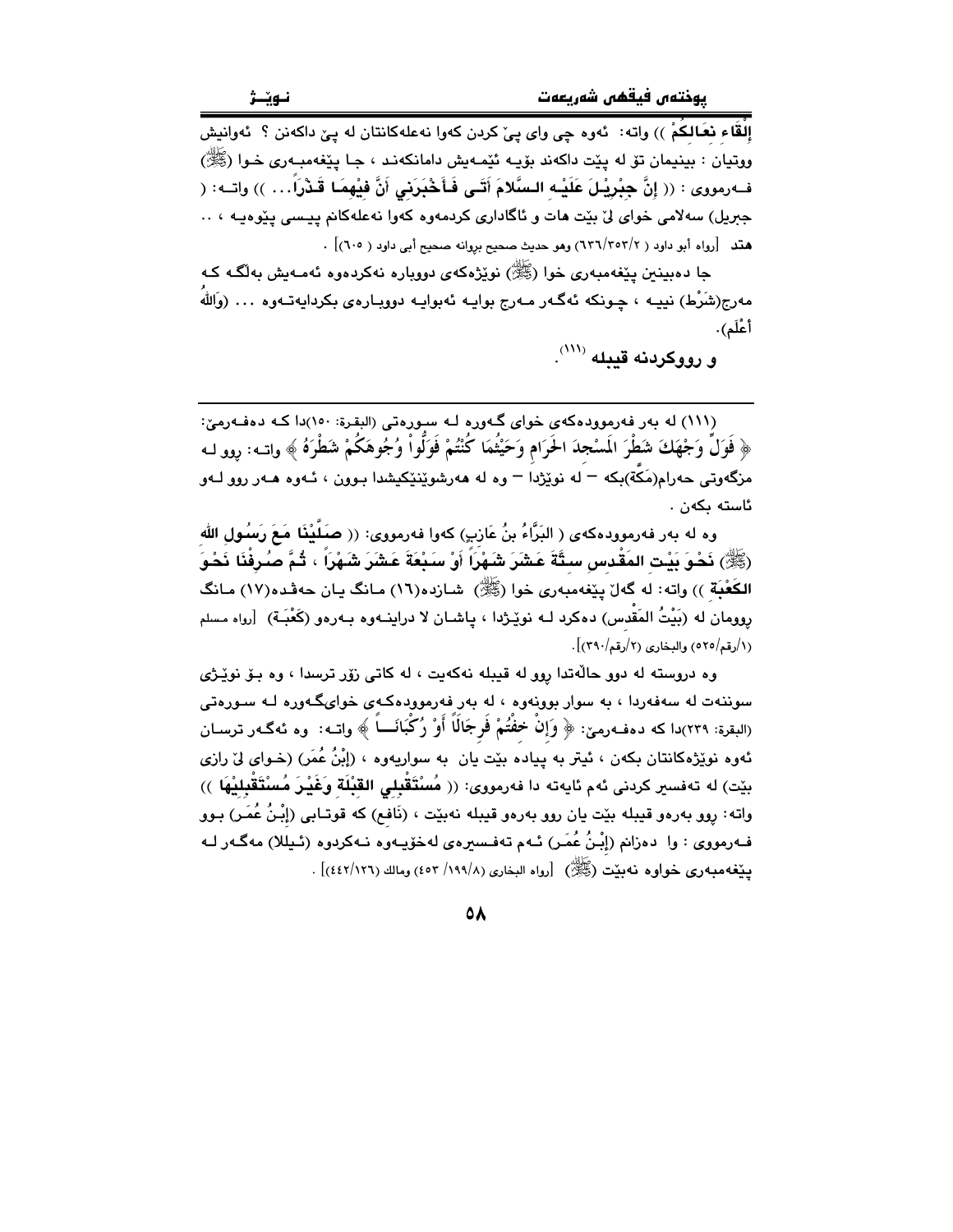وه له بهر فهرموودهکهي (إِبْنُ عُمَرٍ) (خوابـان ليّ رازي بيّـت) کـهوا فـهرمووي : (( کَانَ الذَّبِيُ(ﷺ) يُسَبِّحُ عَلَى رَاحلَتَه قَبَلَ أَيِّ وَجْهٍ تَوَجَّهَ ، وَيُوْتَرُ عَلَيْهَا غَيْرَ أَنَّهُ لا يُصَلِّى عَلَيْهَا المَكْثُوبَة )) واته: يێغهمبەرى خـوا (ﷺ) ، نوێـژى سـوننەتى لـه سـەر ووشـترەكەي دهکرد رووي له ههر شوينې بکردايه ، وه نويـژي ويتريـشي لـه سـهر دهکـرد ، بـهلام نويـژي فه دزي له سهر ووشتر نه دهكرد [رواه مسلم (١/ ٤٨٢) ١٤٠٠) والبخاري (٢/ ٥٧٥/ ١٠٩٨) تعليقا].

تێبيني :

.<br>ئەگەر يەكێك نەيزانى قيبلە لە كوێيە ئەوە پێويست(وَاجِب)ە ھەولْى دۆزينەوەى بـدات به پرسپار کردن بێت پـان بـه بـر و کۆشـشى خـۆی ، جـا ئـهگـهر ههولى،داو نوێـژى کـرد ، ياشـان بـۆي دەركــەوت ھەڭـەي كــردوه ، ئــەوە نوێژەكــەي دوويــارە ناكاتــەوە ، لــە بــەر فەرموودەكەي (عَامرُ بنُ رَبِيْعَـة) (خـواي لِيّ رازي بێت) كـەوا فـەرمووي : (( كُنَّـا مَـعَ النَّبِـي (ﷺ)في سَفَر في لَيْلَةٍ مُظْلمَةٍ ، فَلَمْ نَدْرِ أَيْنَ القَبْلَةَ فَصَلَّى كُلُّ رَجُل منَّا عَلَي حيَالـه ، فَلَمَّا أَصَّنِحْنَاً ذَكَّرْنَا ذَلِكَ لرَسُولِ الله(ﷺ) فَذَرَلَ ﴿ فَأَيْنَمَا تُوَلُّوا فَثَمَّ وَجْهُ الله ﴾ واتـه: شەوێِکى تاريك لە گەڵ يێغەمبەرى خوادا بووين (ﷺ) لە سەفەرێِکدا ، جـا نـەمانزاَنى قيبلـە .<br>رووي له کوٽيه ، جا ههر کهسٽِکمان روو بهرهو شوٽِنٽِك نوٽِـژي کـرڊ ، جـا کـه روِّژ بويـهوه گێرامانەوە بۆ پێغەمبەرى خوا (ﷺ) جا خواي گەورە ئەم ئاپەتـەي دابەزانـد ﴿ فَأَيْنَمَا تُوَلُّوْاْ فَخَمَّ وَجْهُ الله ﴾ (البقرة: ١١٥) [رواه الترمذي (٢٤٢/٢١٦/١) وإبن ماجه (١/٢٢٦/١) وهو حديث حسن بروانه الإرواء(٢٩١) صحيح إبن ماجة (٨٣٥)].

## ئەوانەي قەدەغەي ئى كراوە ئە نوبژدا

جل وبهرگ له ژێر قاپهڕەقەوەبێت<sup>٬٬۱۲</sup>٬ و جوببه و پـاڵتۆ دانـه سـەر شـان دا (۱۱۳۰) ، و له بهر کردنی جل و بـهرگی هاوریـِشم (۱<sup>۱۶)</sup> ، و جل و بـهرگی زموت <mark>کراو له ب</mark>ەرکردن <sup>(۱۱۰)</sup> ،

(١١٢) له پهر ئهو فهرمووده زوّرانهي که لهو پارهوه هاتوون ، لهوانـه فهرموودهکـهي (أَبُوهُرَيْرَة) (خواي لِيٌ رازِي بِيْتٍ) كهوا ينْغهمبـهري خـوا (ﷺ) فـهرمووي: (( إنَّ اللهَ لا يَنْظُرُ يَـوْمَ القِيامَةِ إِلَـى مِنْ جَـرَّ إِزَارَهُ بَطَـراً )) واتـه: خـواى گـهوره لـه رِوْزى دوايـدا تهماشـاى کهسێك ناکات کهوا له دونيادا کراسهکهی به فيزهوه له دوای خــوّی رابکێشێت [رواه البخاری  $\frac{1}{2}$ (0YAA/۲0Y/1)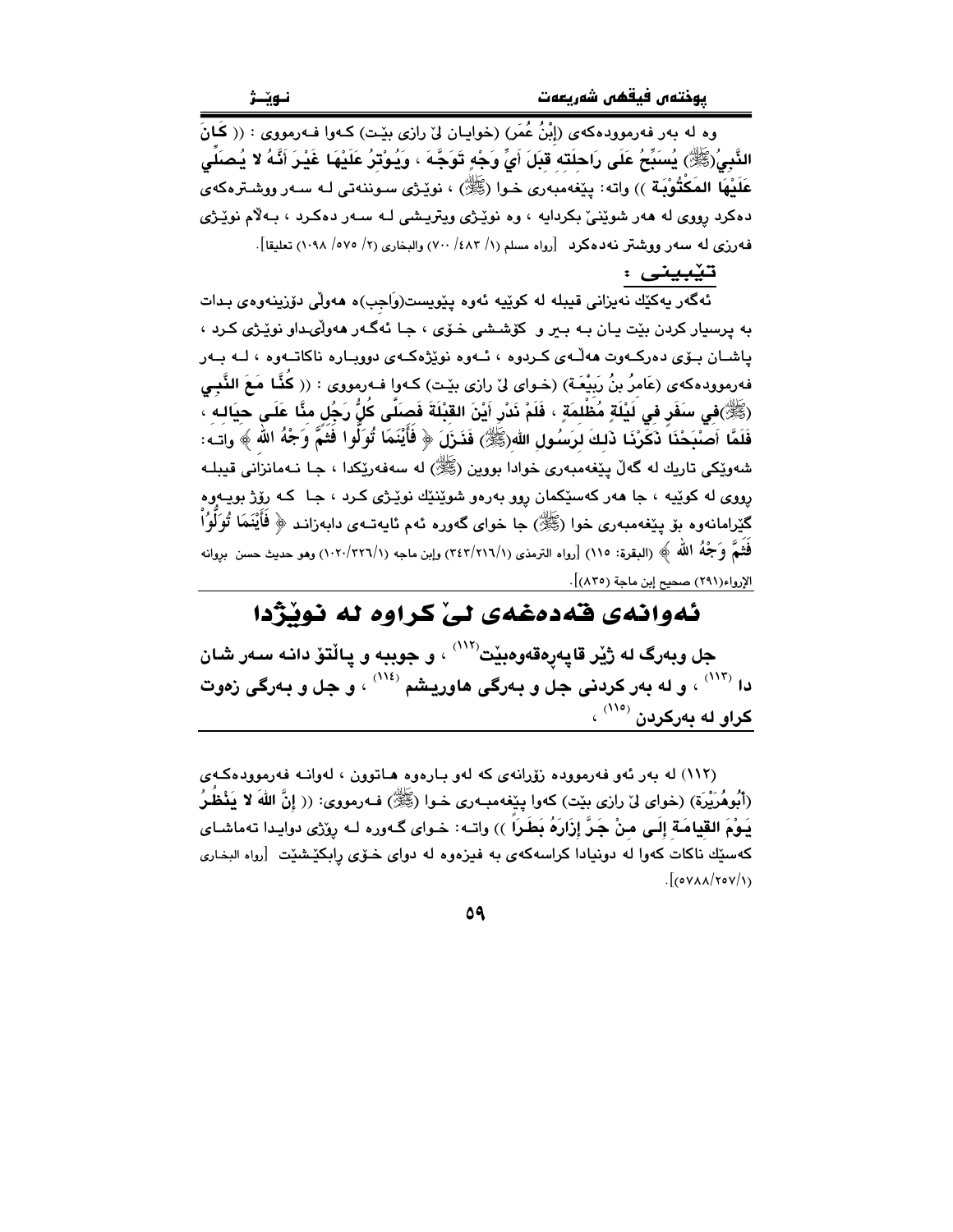وهه روهها (أَبُو هُرَيْرَة) دهفه رميّ: ينفهمبه ري خوا (ﷺ) فه رمووي: (( مَا أَسْفَلُ مِنْ الكَعْبَيْنِ منَ الإِزَارِ فَفيْ الذَّارِ )) واته: ئەوەي له رْيْر قايه رەقەوە بِيْت له كراسدا ، ئـەوە له ئاگردايه [رواه البخارى(رقم:٥٧٨٧) وغيره].

(١١٣) له بهر فهرموودهکهي (أَبُو هُرَيْرَة) (خواي ليٌ رازي بيّت) کـهوا فـهرمووي: (( إنَّ رَسُـولَ اللهِ (ﷺ) نَهَـى عَـنِ الـسَّدُلِ فِـي الـصَّلاةِ ، وَأَنْ يُغَطِـي الرَّجُـلُ فَـاهُ )) واتــه: يێغهمبهري خوا (ﷺ) قهدهغهي كردووه (سَدْل) بكرێت لـه نوێـژ دا ، وه هــهوهرها يــهكێك دهمي ههاڵبيێكێت [رواه أبوداود (٢/٣٤٧/٢) والترمذي (١/٢٣٤/ ٣٧٦) الجملة الأولى منـه وهـو حـديث حـسن بروانه صحيح أبو داود (٦٥٠)]. (سَلاُل): ئەوەبە چاكەت يان يالْتۆ و بكاتە سەر شان ، بـيِّ ئــەوەي دەست لە قۆلەكانتوە دەر بكات .

(١١٤) لــه بــهر فهرموودهكــهي (أُبُــو مُوسَــى الأشْـعَرِي) (خــواي ليّ رازي بيّــت) كــهوا يێِغەمبەرى خوا (ﷺ) فەرمووى: (( هُرِّمَ لبَاسُ الحَرِيْرِ وَالذَّهَبِ عَلَى ذُكُورِ أُمَّتَى وَأَحلَّ لإِنَّاثْهُمْ )) واته: له بهر كردني يۆشاكى هاوريشم وئالتوون حـهرام كـراوه لـه سـهر يـيـاوانى ئوممەتەكەم ، وە حەلالٌ كراوە بۆ ئافرەتـەكانيان [رواه الترمذي (٢١٧/٤/١٧٢٠) واللفظ لـه والنـسائي (١/١٦١/٨) وهو حديث صحيح ، بروانه صحيح الترمذي(١٤٠٤)].

(١١٥) هەروەھا نوێژ كردنيش له مالٌ وزەوى زەوت كراودا حەرامە ، چـونكه مـولْكى .<br>خۆي نيپه ومولکي خەلکي تره ، وه له ئيسلاميشدا مالّي هـيچ موسـلّمانێك بـۆ موسـلّمانێکي تر حهلالٌ نيپه مهگەر به رەزامەندى خۆى ، وەك له چەند ئايەت و فەرموودەدا ئامـاژەى بـۆ کراوه ، وه (إِجْمَاعِ) بِشَى له سهر کراوه .

و جل و بەرگى شوهرەت لە بەركردن <sup>‹‹۱۱</sup>٬ ، و لە بەركردنى جل و بەرگێك لاشە دەربخات لەكاتى جولاندنەوەدا <sup>(۱۱۷</sup>).

#### بانگ دان ودابهستنی نوپژ (الأَذَانُ وَالإِقْلَامَةِ)

بانگ دان بۆ ھەر پێنچ فەرزەكە فەرزىَ (كفَايَه)يە <sup>‹‹‹››</sup> ، بەو شێوەيەى كە له سوننهتدا هاتوه به بيّ كهم وزياد له كاتي خُوِّيدا (<sup>١١٩)</sup>،

(١١٦) له بهر فهموودهکهي (إِبْنُ عُمَرٍ) (خوايان ليِّ رازي بيّت) کـهوا پيّغهمبـهري خـوا (ﷺ) فەرمورى: (( مَنْ لَبَسَ تُوْبَ شُهْرَةِ أَلْبَسَهُ اللهُ يَوْمَ القِيَامَة تُـوْبَ مَذَلَّـةٍ )) وفى روايـه ((ثُمَّ أَلْهَبَ فَيْه الذَّارُ )) واته: هەر كەسێك جل و بەرگى بە ناو بانگ وشوهرەت لە بەر بكـات

٦.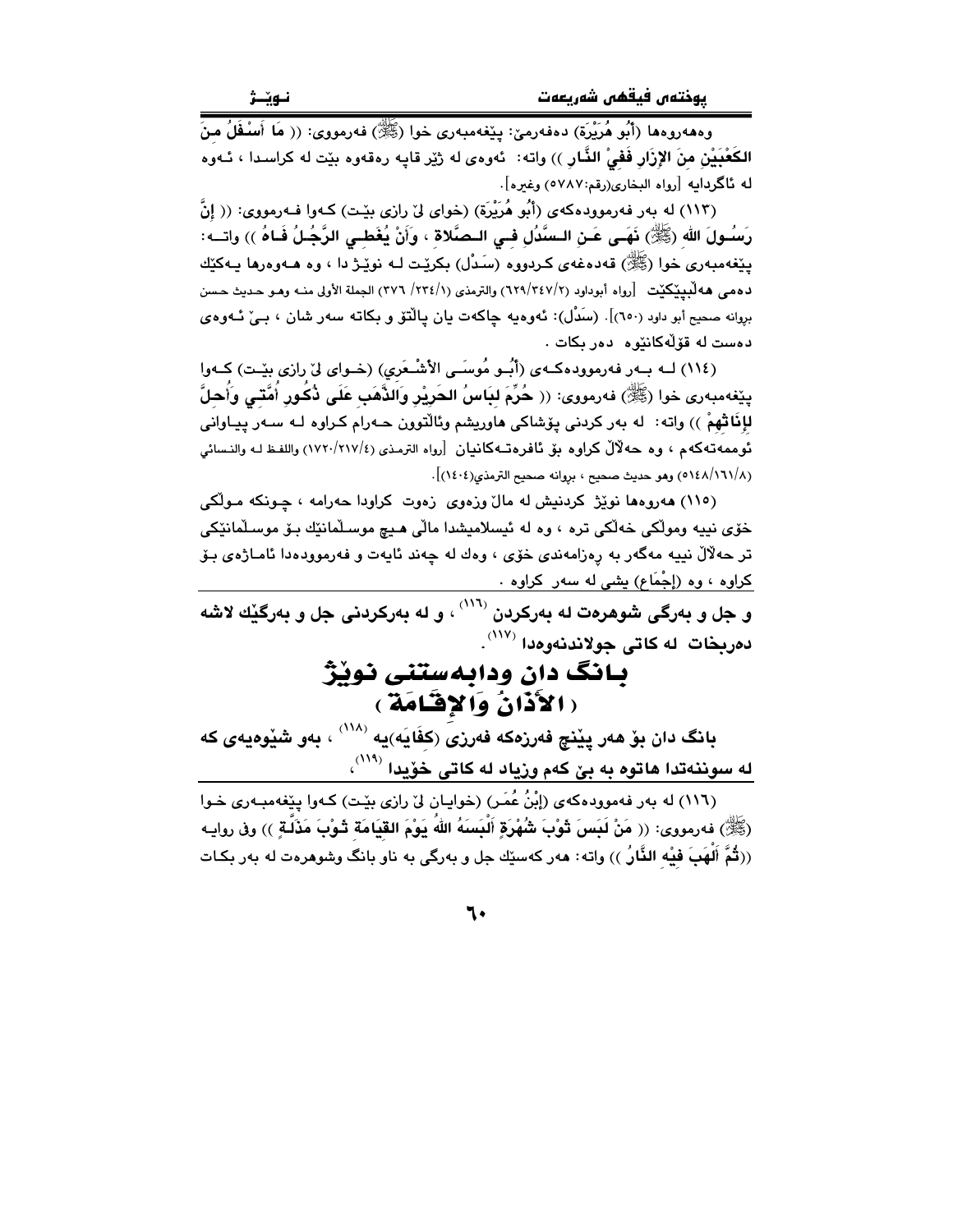ئەوە خواي گەورە لە رۆژى دوايدا جىل و بـەرگێكى وەكـو ئـەوەي لـە بـەر دەكـات ، ياشـان نَّاگري تيّ بهر دهدات [رواه أبوداود (٤/٣١٤/٤) وين ماجه (٢/١٩٢/٢) وهذا لفظه وهـو حـديث حـسن بروانه االمشكاة(٤٢٤٦)وصحيح إبن ماجـة(٢٩٠٥) والروايـة الثانيـة رواه ماجـة أيـضا(٢٦٠٧/١٩٢/٢)وهـو حـسن بروانـه صحبح إين ماجة(٢٩٠٦)].

(١١٧) له بهر فهرموودهكهي (بُرَيْدةَ) (خـواي لِيّ رازي بيّت) كـهوا (( نَهَبِي رَسُولُ الله (ﷺ) أَنْ يُصلِّي الرَّجُلُ في لحَافٍ لا يَتَوَشَّحُ به ، وَالآخَرَ أَنْ يُصلِّ في سَرَاوِيْلَ وَلَـيْسَ عَلَيْه رِدَاءٌ )) واته: يێغهمبهري خوا (ﷺ) قهدهغهي كردوه لهوهي يياوێك نوێڗْ بكات بـه تـهنها يۆشـاكێكەوه خـۆي يـې بېێـڃێتەوه ، وه لـه كەسـێكى تـريش كـه بـه تـهنها شەروالێکەوە نوێژ بکات وھیچی تری لە سـەرەوە نـەبێت [رواه أبـوداود وغیرە بروانـﻪ صـحیح ادىداود (٦٤٦)].

(١١٨) (فَرْض)ى (كفَايَـه): ئەوەبـه كـەوا لـه هـەر ولاتێكـدا كۆمـەڵێك كـەس بيكـات و کارکهيان پيّ ئهنجام بدرێت ، ئهوه له سهر خهڵکي تري ئهو ولّاته دهکـهوێت ، بـهلاّم ئهگـهر کهس نهيکات ، يان وهکو کهسانێك بيکـهن ، بـهلام کارهکـهيان بـه تـهواوهتي يـيْ ئـهنجام نهدريّت ، ئەوە خەلكى ئەو ولاتە ھەموويان تاوانبار دەبن بە ھۆي ئەو كەمتەرخەمپەوە .

(۱۱۹) له پهر ئهوه فهرموودانهي کهوا پنغهمبهري خوا (ﷺ) فهرمان به کردني دهکات ، لەوانە فەموودەكەي (مَالكَ بْنُ الحَوَيْرِثِ) (خواي لِيْ رازي بِيْت) كەوا يِيْغەمبەرى خـوا (ﷺ) فهرمووى: (( إِذَا حَصْبَرَتْ الصَّلاةُ فَلْيُؤَذِنْ لَكُمْ أَحَدُكُمْ وَلْيَؤُمُّكُمْ أَكْبَـرُكُمْ )) واتـه: ئهگـهر کاتي نوێژ ماته بهرهوه ئهوه بـا پـهکێکتان بانگتـان بـۆ بـدات ، وه بـا گـهورهترينتان پـێش نوينژيتان مِق مِكات [رواه البخاري (٦٢١/١١١/٢) ومسلم (٦٧٤/٤٦٥/١)].

وههەروهها بانگیش یەكێكە لە دروشمـه پیرۆزەكـانى ئیـسلام كـه لـه رِاسـتیدا ولاّتـى ئيسلام بەوە دەناسىريىت ، (أَنَس) (خواى لىْ رازى بيْت) دەفــەرمىن: (( أَنَّ اللَّـْبِـيَّ (ﷺ) كَـانَ إِذَا غَزَا بِنَا قَوْمَاً لَمْ يَكُنْ يَغْزُوا بِنَا حَتَّى يُصْبِحَ وَيَنْظُرَ ، فَإِنْ سَمعَ أَذَانَاً كَفَّ عَنْهُمْ ، وَإِنْ لَمْ يَسْمَعْ أَذَانَـا ۖ أَغَارَ عَلَـيْهِمْ ﴾) واتــه: يـێغهمبـهري خــوا (ﷺ) ئهگـهر ويـستي ببوايـه غـهزای قـهومێکی یـێ بکردایـهین ، ئـهوه غـهزای یـێ نـهدهکردین هـهتا رۆژ دهبویـههوه و تهماشاي دهکرد ئهگەر دەنگى بانگى بېيستايە ئـهوه وازاي ليّ دەھێنـان ، بـهلام ئەگـەر دەنگى بانگى نەبيستايە ئەوە ھۆرشى بـه سـەرياندا دەكرد [رواه البخارى (١١٠/٨٩/٢) واللفظ لـه ومسلم (٢٨٢/٢٨٨/١)بمعناه].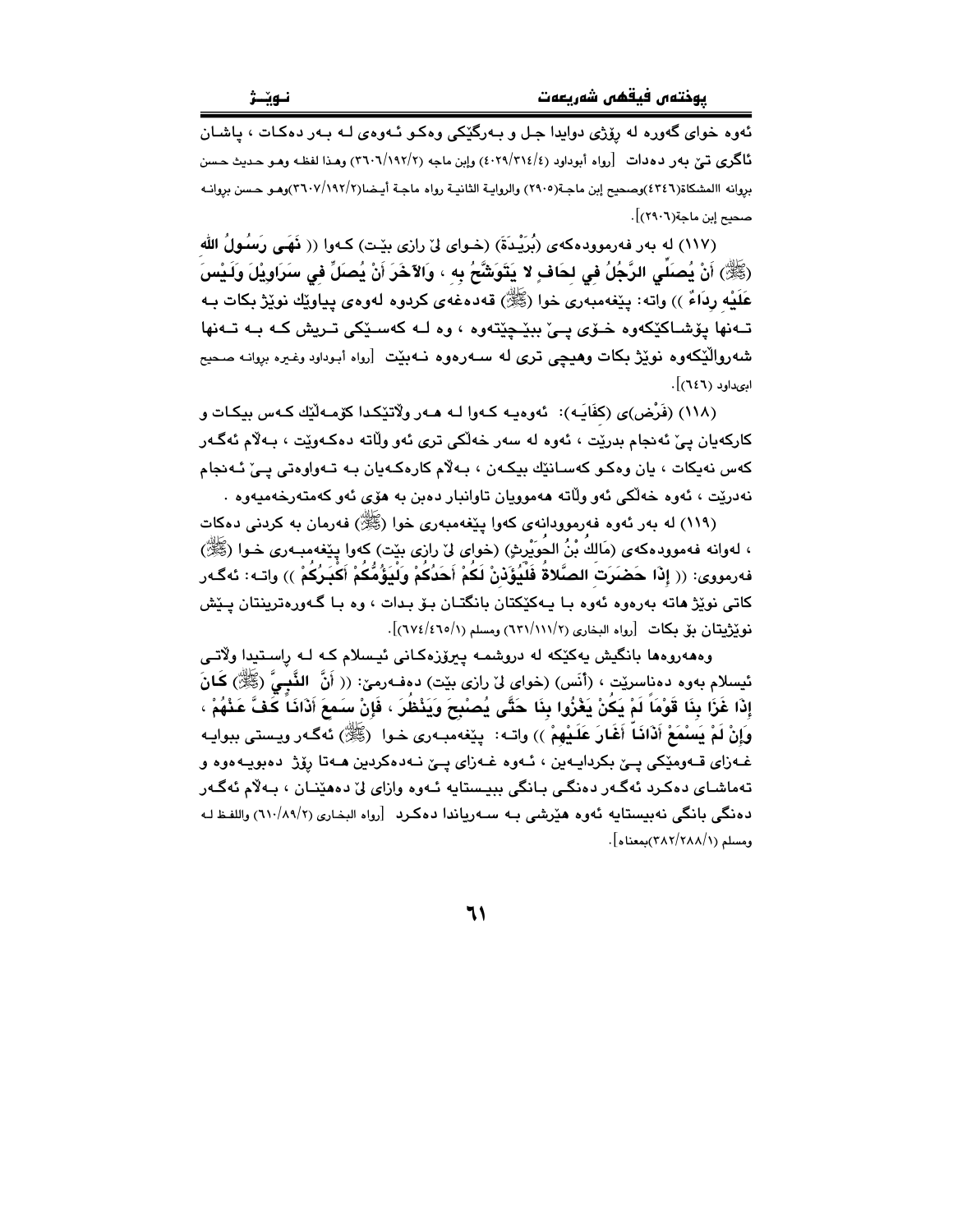يوختەں فيقھى شەريعەت

نـوێـژ

هـهروهها قامـهت كـردنيش بـوّ نويْـژْهكان <sup>(٢٠٠)</sup>، وه ســوننهته لــه بــانگى یهکهمی بهیانی بانگدهر (تَتْویْب)بکات<sup>(۱۲۱)</sup> ،

وه چۆنێتى بانگ له كاتى پێغەمبەرى خوا دا (ﷺ) فەرموودەكەي(عَبْدُالله بْنُ زَيْدُ بْنُ عَبْدُ رَبِّه ) هاتوه(خواي ليٌ رازي بيّت) کهوا فهرمووي: کاتێك که پيێفهمبهري خوا (ﷺ) برياريدا زەنگ لىٰ بدريْت بۆ بانگ كردن بۆ نويْژ ، كـه خۆيىشى حـەزى لىٰ نـەدەكرد چـونكه لـه كـارى گاوورهکان دهچوو ، جا له خەوومدا پياوێك به دەورمدا دەسوورايەوە دوو جلـى سـەوزى لـه بهردا بوو وه زنگێکیشی به دهستهوه بوو ، منیش یێم ووت: ئهی بهندهی خوا ، ئایـا ئـهو زهنگه نافرۆشيت ؟ ووتى: تۆ بۆ چيته ؟ ووتم : بانگى خـه لكى يـێ دەكـەين بـۆ نوێـژ . ئەويش ووتى: ئايا شتێكت پيشان نـﻪدەم لـﻪوە چـاكتر بێت ؟ ووتم: بـﻪلْێ ، جـا ووتـى: بلَيْن: ( اللهُ أكْبَرُ ۖ اللهُ أكْبَرُ ، اللهُ أكْبَرُ ۖ اللهُ أكْبَرُ ، أَشْهَدُ أَنْ لآَإِلهَ إِلَّا الله ، أشْهَدُ أَنْ لآَ إِلـهَ إِلَّا الله ، أَشْهَدُ أَنَّ مُحَمَّدَاً رَسُولُ الله ، أَشْهَدُ أَنَّ مُحَمَّداً رَسُولُ الله ، حَيَّ عَلَى الـصَّلاة ، حَىٌّ عَلَى الصَّلاة ، حَىٌّ عَلَى الفَلاح ، حَىٌّ عَلَى الفَلاح ، اللهُ أَكْبَرُ اللهُ أَكْبَرُ ، لآ إلهَ إلّـا الله ) پاشان ماوهپهك دوور كەوتەوە و جارێكى تر گەراپەوە و ووتـى: ئەگـەر نوێـژ دابەسـترا بِلَيْنِ: ( اللهُ أَكْبَرُ ، اللهُ أَكْبَرُ ، أَشْهَدُ أَنْ لاَ إِلهَ إِلَّا الله ، أَشْهَدُ أَنَّ مُحَمَّداً رَسُولُ الله ، حَيَّ عَلَى الصَّلاةِ ، حَيَّ عَلَى الفَلاحِ ، قَدْ قَامَتِ الصَّلاةُ ، قَدْ قامَتِ الصَّلاةُ ، اللهُ أَكْبَرُ ، اللهَ أَكْبَرُ ، لآ إلهَ إلَّا الله ) جا بهياني ههلَّسام وهاتم بق لاي ينفهمبـهري خـوا (ﷺ) وهــهوالَّى ئهو خهوهم يـيّ دا ، ئهويش فهرمووي: (( إِنَّهَا لَرُؤْيَا حَقٌّ إِنْ شَاءَ الله )) واتـه: ئـهم خـهوه حەققە ، ئەگەر خوا ويستى لە سەر بێت . ياشان فـەرمانى بـە بانگدان كـرد ، جـا (بـلال)ى (مَــوْلَى)ى (أَبُــوبَكْر) بـــهوه بــانگى دهدا [رواه أحمـد (٢/١٤/١٤) وأبــوداود (٢/١٦٠١/١٩) والترمــذى (١/١٢٢/١) مختصرا وإبن ماجه (١/٢٢٢/١) وهو حديث حسن بروانه الإرواء(٢٤٦) صحيح أبي داود (٤٦٩)]. تنيبينى:

پاش ههموو بانگێك جگه له بانگی شێوان(مَغْرب) سیٚ جار بلێن: ﴿ أَلْـفُ صَـلاَةٍ وَسَـلاَم عَلَيْـكَ وَعَلَى آلكَ وَأَصْحَابِكَ يَا رَسُوْلَ الله ) ياشـان بِلْـيْن: عَلَـى رُوْح فُـلاَن وفُـلاَن … (الفَاتحَـة) . وه مەندێك لە بانگ دەرەكان لە خۆوپستى خۆيانىشەوە مەنـدێك شـتى تـريش زيـاد دەكـەن لـە یپش و یاشی بانگدا ، به تایبهتی له شهوی جومعهدا .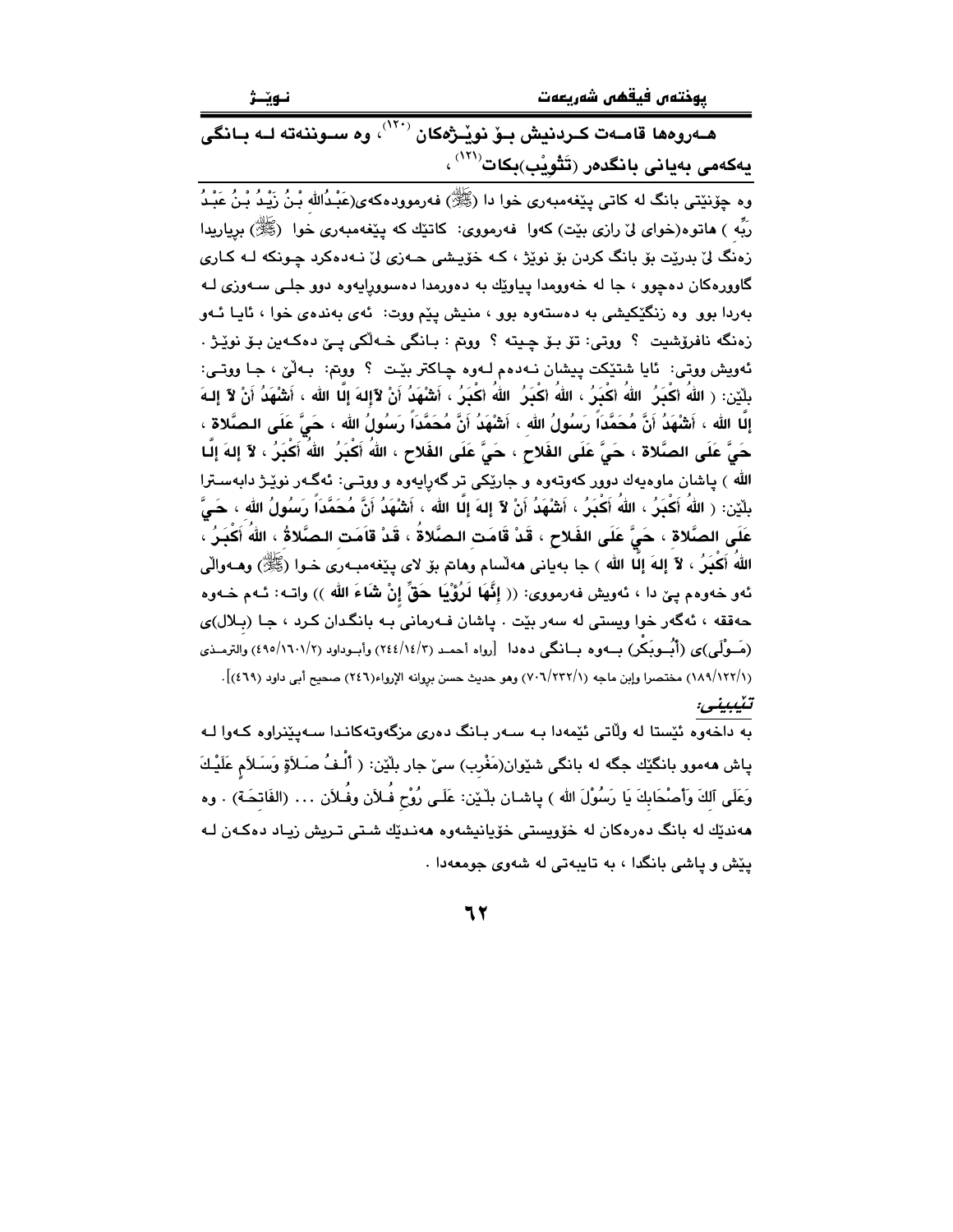وه جاري وايش ههيه ووشهي شيركيشي تێدا به كار دێنن وهك: داوا كردن وهاوار كـردن بـه غەيرى خوا . جا ئەگەر تۆپش لێڀان بيرسيت ئەمـەيان لـه كـوێ ھێنـاوه ؟ لـه وڵامـدا يێـت دهڵێن: سـهڵاوات دان سـوننهته لـه دوای بـانگ وهك لـه فـهرموودهى (صَـحيْح)ى ئيمـامى (مُـسْلم)دا هـاتوه ، مەبەسـتيان فەرموودەكـەي (إِبْـنُ عُمَـر)(خوايـان لىمىرازى بيّـت) كـه لـه (پ١٢٣)دا باسی دهکهین (إنْشَاءَ الله) ، وه ههندێکی تریان که لهوانـه نـهفام تـرن ، دهلٚێن: دياره تق وههابيت و باوهرت به سهلااوات نييه .

**جا منيش له ولآمياندا دەليّم:** سەلآوات دان لە سەر پێغەمبەرى خـوا (ﷺ) (وَاجـب)ه ، وه هەر كەسێك باوەرى يېّ نەبێت ، ئەوە يەنا بە خوا كافر دەبێت ولە ئيسلام دەر دەچێت ، چـونکه خـوای گـهوره لـه قورئـانی پــبرۆز دا فــهرمانی پــیّ دهکـات وهك لــه ســورهتی[ الأحـزاب:٦٦]دا دهفـهرميّ ﴿ إِنَّ اللَّهَ وَمَلائكَتَهُ يُصَلُّونَ عَلَى النَّبي يَا أَيُّهَا الَّذيْنَ آمَنُـــوا صَلُّوا عَلَيْــــه وَسَـــلِّمُوا تَـــسْلَيْمَاً ﴾ وه چـهندهها فـهرموودهى (صَحِيْح)ى پێغهمبـهرى خوابشمان هەبە(ﷺ) لە سەر سەلاوات دان ، وە ھـەر كەسـێكىش ئەگـەر نـاوى پـێغەمبـەرى خواي (ﷺ) بيست وسهڵاواتي نهدا ئهوه چروكه ، ئهمه شتێكه گوماني تێدا نبيـه ، وه هـيچ موسولْمانێك نكۆلْي لەمە نەكردووە ، ئيتر شوێن كەوتووى (شَيْخ مُحَمَّد بنُ عَبْـدالوَهَّاب) بێـت يان ههر کهسٽِکي تر کهوا باوهري به يێغهمبهر وقورئان هێنا بێت ، بـهڵام بـاوهر هێنـان بـه سەلاوات شتێکە و تايبەت کردنيشي بەوەوە کەوا لە دواي بانگ بانگدەر بـە دەم بانگەکـەوە به دەنگى بەرز سى جار بەم شێوەيە بېلێت شتێکى ترە ٠

سهڵاوات دان له سهر پێغهمبهري خوا (ﷺ) له دواي بانگ بۆ ههر كهسێك گـوێي لــه دهنگـي بانگدەر بێت لـﻪ بـﻪر خۆپـﻪوە سـوننـﻪتـﻪ وەك پـﺎش كـﻪمێكى تـﺮ باسـى لىٚ دەكـﻪين ، بـﻪلّام سەلاوات دان بە دەنگى بەرز لە لايەن بانگدەروە سىّ جـار بـەو شىيوەيە بېدعەيـە وكـارێكى زۆر خرايـه خوا ويـێغهمبـهري خوا (ﷺ) يـێي رازي نين [جا بۆ زياتر تێگهيشتن لـهم مهسـهلهيه وه ئـهو بوختیانەیشی کە بۆ (مُحَمَّد بنُ عَبْدالوَهَّاب) ھەلّیان بەستوە ، تەماشای کتێبمان ( لادانـی چـل پـەردەی شـەیتانی لـە سەر ھەرتەلى وبېروراكانى ) بكە كە بە درێژى لەوێدا باسمان كردوه].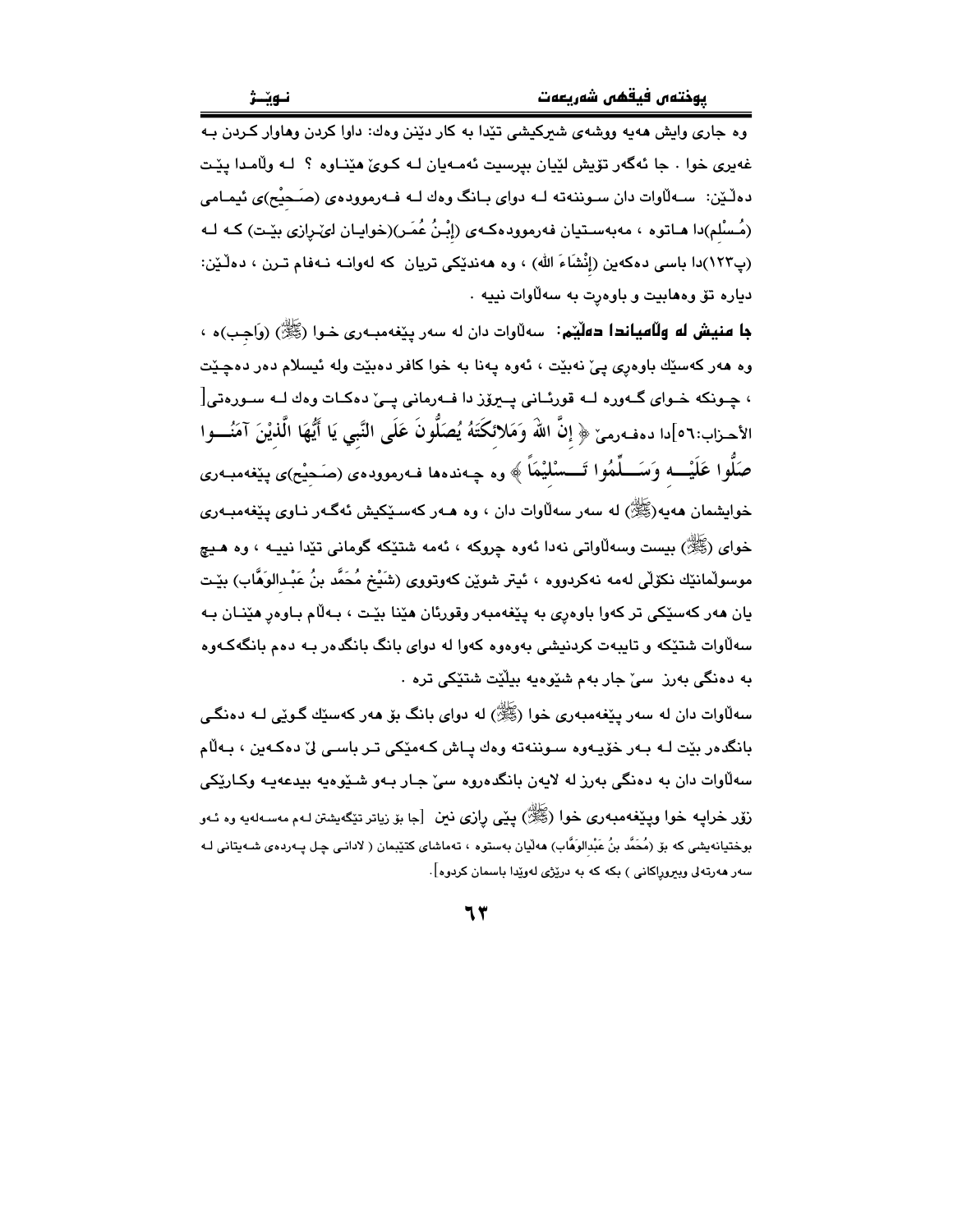(١٢٠) بروانه فەرموودەكەي (عَبْدُالله بْن زَيْدٍ) (پ ١١٩) .

(١٢١) (تَثْويب): ئەوەيە پاش ( حَيَّ عَلَى الفَلاح ) لـه بـانگى يەكـهمى بەيانى دا بانگدەر بلّيّت: ( الصَّلاةُ خَيْرٌ مِنَ النَّومِ ) ( الصَّلاةُ خَيْرٌ مِنَ النَّومِ ) دوو جار ، تـا وهكـو حـْه لْكى لـه خـهو ههلْبـسن ، لــه بــهر فهرموودكــهى (أَبُــو مَحْـذُورَة) (خــواى ليّ رازى بيّـت) ، كــهوا يێِغەمبەرى خوا (ﷺ) فێرى بانگدانى كرد – كە تێيدا – يـاش (( حَــٍّ عَلَــى الفَـلاح ، حَــٍّ عَلَى الفَلاح ) ( الصَّلاةُ خَيْرُ منَ الذَّوم ، الـصَّلاةُ خَيْرٌ منَ الذَّوم ) بلّذت = لـه بـانگى به يانىدا — اللهَ أَكْبَرُ ، اللهَ أَكْبَرُ ، لآ إلـهَ إلا الله )) [رواه النسائي (٧/٢) وابـوداود (٠١/٢٤١/١) وهـو حديث صحيح بروانه صحيح أبي داود(٥١٦) و صحيح النسائي (٦٢٨)].

وه هەروەها فەرموودەكەي (إبنُ عُمر) (خوايان ليٌ رازي بيّت) كـەوا فــەرمووي: (( كَـانَ فـي الأَذَانِ الأَوَّلِ بَعْدَ الفَلاحِ : الصَّلاةُ خَيْرُ منَ النَّوْمِ ، مَرَّتَيْنِ )) واتــه: لـه بـانگي يهكـهمي بهيانيدا يـاش ( هَـيٌّ عَلَـى الفَلاح ) ( البصَّلاةُ خَيْـرٌ منَ النَّـوم ) بـووه ، دوو جـار [رواه البيهقي في السنن الكبرى (٤٢٣/١) والطحاوي في شـرح معـاني الآثـار (١٣٧/١) وحـسن الحـافظ إسـناده. بروانـه الأدلـة الرضية (ل ٥٢)].

( إِبنُ أَرْسَلَان ) فەرموويەتى : ( تَثويْب) كردن سوننەتە لە بانگى يەكەمى بەيانىيدا بكرێت ، جونکه بۆ ئەوەيە خەوتووەکان لە خەو ھەلىسن ، بـەلام بـانگى دووەم ئاگـادار کردنەوەيـە ، کهوا کاتمی نوێژی بهیانی هاتووه ، وه بانگ کردنه بۆ نوێژ [بروانه سبل السلام ( ۱۲۰/۱)] .

ئیّستا له ولّاتی خوّماندا ئهم سوننهته \_ کـهوا دوو بـانگ بـوّ نویّـژی بـهیانی بـدریّت <sup>\_</sup> مريِّنراوه ، جونكه تەنها يەك بانگ دەدريّت ، وه ( الصَّلاةُ خَيْرٌ منَ النَّوْم )يـش لـهو بانگـه دا دهڵێن ، جا ئەمە لە لايەكەوە مراندنى سوننەتێكە ، وە لە لايەكى تريشەوە زيـاد كردنـى بيدعەيەكيشە ، چونكە بانگى يەكەم سىوننەتە ، وە بۆ ھەلساندنى \_ ئاگا كردنـەوەى \_ خەلكيە لە خەو ، وە ئاگا كردنەوەيشە بۆ ئەوانەي كەوا شەو نوپزى دەكەن ، كـەوا خۆيـان ئاماده بکەن بۆ نوێژى بەيانى ، چونکە کاتەکـەی نزیـك بوەتـەوە ، وە ئەگـەر نیـەتى رۆژوو گرتنیشیان ههبێت با یارشێو بکهن . له بهر ئهو فهرموودانهی که لهو بارهیهوه هاتوه لهوانه فهرموودهكـهي (إبْنُ عُمَـر)(خوايـان ليّ رازي بێت) كـهوا فـهرمووي: يێغهمبـهري خـوا (ﷺ) فهرمووى (( إنَّ بِلالاً يُؤَذِّنُ بِلَيْلِ ، فَكَلُوا وَأشْرِبُوا حَتَّى يُذَادىَ إِبْنُ أُمِّ مَكْثُوم )) واتـه: (بلال) به شەو – يَيْش كاتى نوپْزْي بەيانى – بانگ دەدات بۆيە \_ ئەگەر يارشێوتان دەكىرد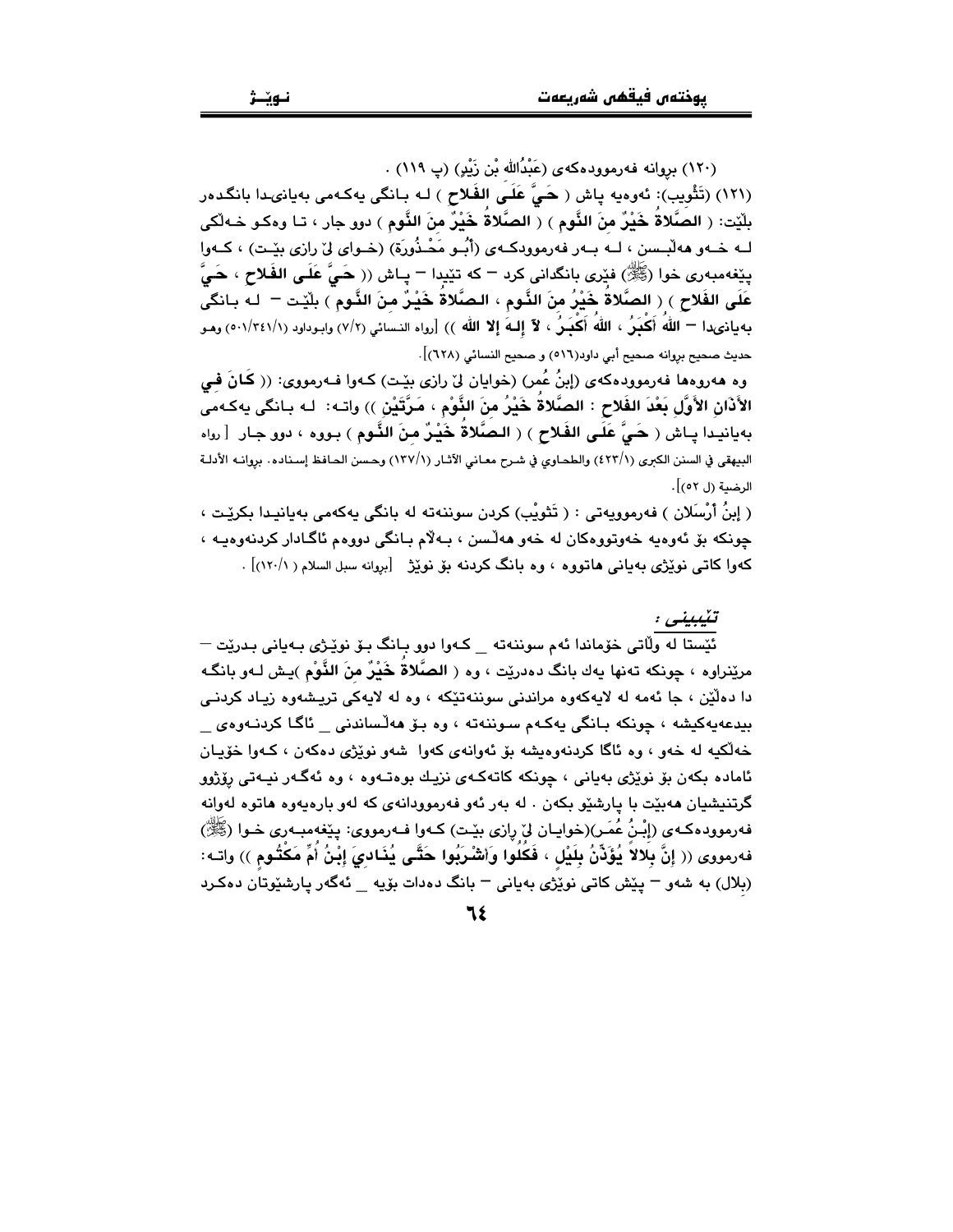بانگ دهدات [رواه البخاری(۲/رقم/۲۱۷) ومسلم(۲/۷٦۸/۲).

وه فهرموودهکهی (إِبْنُ مَسْنُعُود)(خـوای لئے رازی بیّـت) کـهوا پیّغهمبـهری خـوا (ﷺ) فەرمووى (( لا يَمْنَعَنَّ ۖ أَحَدُكُمْ أَذَانُ بِلال منْ سُحُوْرِه فَإِنَّهُ يُؤَذِّنُ = أَوْ يُذَادى = ليَرْجِعَ قَائمَكُمْ ، وَليُنَبِهَ نَائمَكُمْ )) واته: با بانگُهكهى (بلال) قهدهغهى كهستان نهكات له يارشێو کردنهکهی ، چونکه ئهو بانگ دهدات بۆ ئەوەی ئەوانەتان شەو نوێژی دەکـەن بگەرپێنــەوە ، وه ئەوانەتان خەوتوون ئاگايان بېيتتەوە بۆ نوپژ [رواه البخارى(٢/رقم/٦٢١) ومسلم(٢/١٠٩٢/٧٦٨)]. وه تنيدا ياش (حَيَّ عَلَى البصَّلاة) دور جار بانگدهر دهلّيّت: (البصَّلاةُ خَيْـرٌ منَ النَّـوْمِ)، له بهر فهرموودهکهی (أَبُـو مَحْذُورَة) و فهرموودهکـهی(إبْـنُ عُمَـر)(خوایـان لیٌ رِازی بیِّـت)کـه باسمان کرد ، بـﻪڵام بـانگي دووهم يێويـست(وَاجـب)ه ، بـۆ بـانگکردني خـﻪڵکي بـۆ نوێـژي بهياني ، وه دروست نيپه تێيدا هيچ ووشهيهك زياد بكرێت ، بهڵام ئهمان بانگي پهكهم نادهن که سوننهته ، وه له بانگی دووهمیش که پێویست(وَاجِب)ه و دروست نیپه هیچی تێیدا زیاد بكهيت ، ئەوان (الصَّلاةُ خَيُ منَ النَّوْمِ)ى تێيدا دەلٚێِن ، جـا بـهم شـێوەيه سـوننەتێكيان مراند و بيدعهيهكيشيان زياد كرد (فَلا حَوْلَ وَلا قُوَّةَ إِلَّا بِاللهِ) .

وه يڏويست(وَاجب)ه لـه سـهر هـهر کهسٽيك گـوٽي لـه بـانگ وقامـهت دهبيّت وهلامی بداتهوه وهکو لـه سـوونـهتدا هـاتووه <sup>(۱۲۲)</sup>، وه لـه کۆتـايـی بانگـهکهيـشدا سهلاوات دان و دعای دوای بانگ و ههر دوعایهکی تر سوننهته <sup>(۱۲۲</sup>).

(۱۲۲) له بهر ئهو فهرموودانه که لهو بارهیهوه هاتوون ، لهوانـه فهرموودهکـهى (عُمَـرُ ْنُ الخَطَابِ) (خواي ليّ رازي بيّت) كهوا ييّغهمبهري خوا (ﷺ) فهرمووي: (( إِذَا قَالَ المُؤَذِّنُ: اللهُ أَكْبَرُ اللهُ أَكْبَرُ ، فَقَالَ أَحَدُكُمْ: اللهُ أَكْبَرُ اللهُ أَكْبَرُ ، ثُمَّ قَالَ: أَشْهَدُ أَنْ لا إِلَـهَ إِلَـا الله ، قَـالَ: أَشْـهَدُ أَنْ لا إِلَـهَ إِلَـا الله ، ثُـمَّ قَـالَ: أَشْـهَدُ أَنَّ مُحَمَّـدَاً رَسُـولُ الله ، قَـالَ: أَشْـهَدُ أَنَّ مُحَمَّدَاً رَسُولُ الله ، ثُمَّ قَالَ: حَيَّ عَلَى الصَّلاة ، قَالَ: لا حَوْلَ وَلا قُوَّةَ إِلَّا بالله ثُمَّ قَالَ: حَىَّ عَلَى الفَلاحِ ، قَالَ: لا حَوْلَ وَلا قَوَّةَ إِلَّـا بِـالله ، ثُـمَّ قَالَ: اللهَ أَكْبَـرُ اللهَ أَكْبَـرُ ، قَالَ: اللهُ أَكْبَرُ اللهُ أَكْبَرُ ، ثُمَّ قَالَ: لا إِلَهَ إِلَّا الله ، قَالَ: لا إِلَهَ إِلَّا الله ، منْ قَلْبه دَخَلَ الجَذَّةَ ﴾) واته: ئەگەر بانگدەر ووتى: (اللهُ أَكْبَرُ ، اللهُ أَكْبَـرٍ) بِهكێكيان بِلْـێن: (اللهُ أَكْبَـر ، اللهُ أَكْبَـر)، ياشان ووتي: (أَشْهَدُ أَنْ لاَ إِلـهَ إِلَّـا اللهِ) شَهويش بِلَيْت: (أَشْهَدُ أَنْ لاَ إِلـهَ إِلا الله) ، ياشـان ووتــى: (أَشْـهَدُ أَنَّ مُحَمَّدَاً رَسُـولُ الله) ئــهويش بليّـت: ( أَشْـهَدُ أَنَّ مُحَمَّداً رَسُـولُ الله) ، ياشان ووتـى: (حَـيٌّ عَلَـى الـصَّلاة) ئـهويش بلَّيْـت : (لا حَـولَ وَلا قُـوَةَ إلاّ بِـالله) ، ياشـان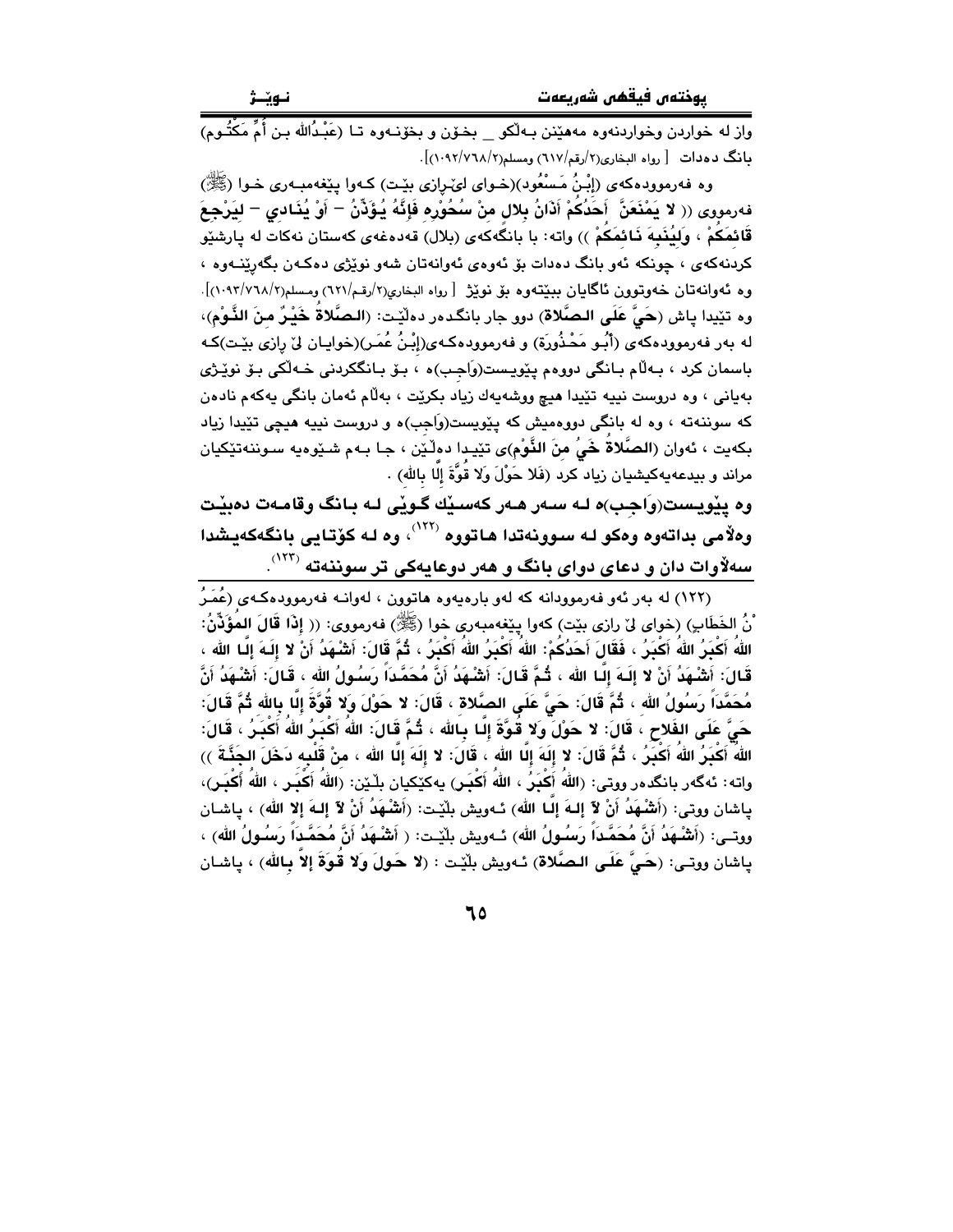ووتي: (حَيَّ عَلَى الفَلاحِ) ئەويش بِلَيْت : (لا حَولَ وَلا قُوةَ إلاّ بِـالله) ، ياشـان ووتـى: (اللهُ أَكْبَـرٍ ، اللهُ أَكْبَـرٍ) نَــهويش بِلْيِّـت (اللهُ أَكْبَـرٍ ، اللهُ أَكْبَـرٍ) ، ياشــان ووتــى: (لآ إلـهَ إلّـا الله) ئەويش بِلَيْت: (لآإلهَ إلىا الله) له دلْيُوه ، ئـهوه دەچـيْته بهههشـتهوه [رواه مـسلم (٢٨٥/٢٨٩/١)  $. [055/55A/5]$ .

(١٢٣) له بهر فهرموودهكهى (عَبْدُالله بـن عُمَـرٍ) (خوايـان ليّ رازي بيّـتٍ) كـهوا بيـستِي بِينفهمبهرى خوا (ﷺ) فهرمووى: (( إِذَا سَمِعْتُمُ المؤَذِّنَ فَقَوْلُوا مثْلَ مَا يَقَوْلُ ، ثُمَّ صَلَوا عَلَىَّ فَإِنَّهُ مَنْ صَلَّى عَلَىَّ صَلاةُ صَلَّى اللهَ بِهَا عَلَيْه عَشْرَاً ، ثُمَّ سَلُوا اللهَ ليَ الوَسـيْلَةَ ، فَإِنَّهَا مَثْرَلَةً في الجَنَّةَ ، لا يَذْبَعْى إِلَـا لعَبْدٍ منْ عبَـاد الله ، وَأَرْجُوا أَنْ أَكُوْنَ أَنَـا هُوَ ، فَمَنْ سَأَلَ لي الوَسبِيْلَةَ حَلَتْ لَهُ الْشُّفَاعَةَ )) واته: ئەگەر بیستان بانگدەر بانگىدا ئـەوە وهکو ئەو بِلْێنەوە ، ياشان سەلاّواتم لە سەر بدەن ، چونکە ھەر کەسێك سەلاّواتێك لـﻪ سـﻪر من بدات خوای گەورە دە(١٠) جار سەلاّواتى لە سەر دەدات ، ياشـان داواي (الوَسـيْلَه)م لـه خوای گەورە بۆ بكەن ، كە يلەو ياپەپەكە لە بەھەشتدا تەنھا بۆ پەك بەندەيە لە بەنىدەكانى خوا ، هيوام وايه ئهو بهندهيه من بم ، جا ههر كهسـێك داواي (الوَسـيْلَه)م بـێ بكـات ، ئـهوه تكا(شَفَاعَة) كردنى مـن حــه لْآلْ دەكـات بــۆ خــۆى [رواه مـسلم (١/٨٨//٢٨٤) وأبـوداود (٢/٢٢٥/٢٥) وغىرھما].

وه (جَابِرِ) (خواي ليّ رازي بيّت) دهفهرميّ: يـێغهمبهري خـوا (ﷺ) فــهرمووي: (( مَنْ قَالَ حيْنَ يَسْمَعُ الذِّدَاءُ : اللَّهُمَّ رَبَّ هَذه الدَّعْوَة التَّامَّة وَالـصَّلاة القَائمَة آت مُحَمَّداً الوَسـيْلَةَ وَالفَـضَيْلَةَ وَأَبْعَثُـهُ مَقَامَـاً مَحْمُـُوْدَاً الَّـذِي وَعَدْتُـهُ ، حَلّـتٌ لَـهً شَـفَاعَتُى يَـوْمَ القيَامَة )) واته: هەر كەسناك كاتناك دەنگى بانگ دەبيسنات بلّيّ: اللهُمَّ رَبِّ هَذه الدَّعْوَة التَّامَّة وَالـصَّلاة القَائمَة آت مُحَمَّداً الوَسيٰلَةَ وَالفَصْيْلَةَ وَأَبْعَثْهُ مَقَامَاً مَحْمُوْداً الّذي وَعَمْاتُمُ ، نَهوه تكَّا (شَفَاعَة)كردنى منـى حـه لَالٌ كـردوه [رواه البخـارى ( ٨/ ٢٩٩/ ٤٧١٩) وأبـو داود (٢٦٢/٢٦١/٥٢٩) وغيرهما].

وه لــه بــهر فهرموودهكــهي ( أنّــس) (خــواي ليّ رازي بيّــت) كــهوا ييّغهمبــهري خــوا (ﷺ) فهرمووى: (( الدَّعَاءُ لا يُـرِدّ بَـيْنَ الأَذَانِ و الإِقَامَـة )) واتـه: دوعـاى نيّـوان بـانگ و قامـهت ناگەرێتەوە . واتە بىّ گومان خواي گــەورە وەرى دەگرێت [رواە البخـارى (١٧/٢٤٤/٨) بروانـە صحيح أبي داود (٤٨٩)].

## نوبْرٌه سوننهتهكان ( الصَلَوَاتُ الْمَسْنُوْنَة )

چوار پکات پیش نیوهړو و چواریش لـه پاشـی <sup>(۱۲٤)</sup> ، وه چوار رکـات پِيْش عەسر و دوو ركاتيش له پاشى $^{\left(2\right)}$ ، وه دوو ركات پِيْش شَيْوان(مَغْرِب)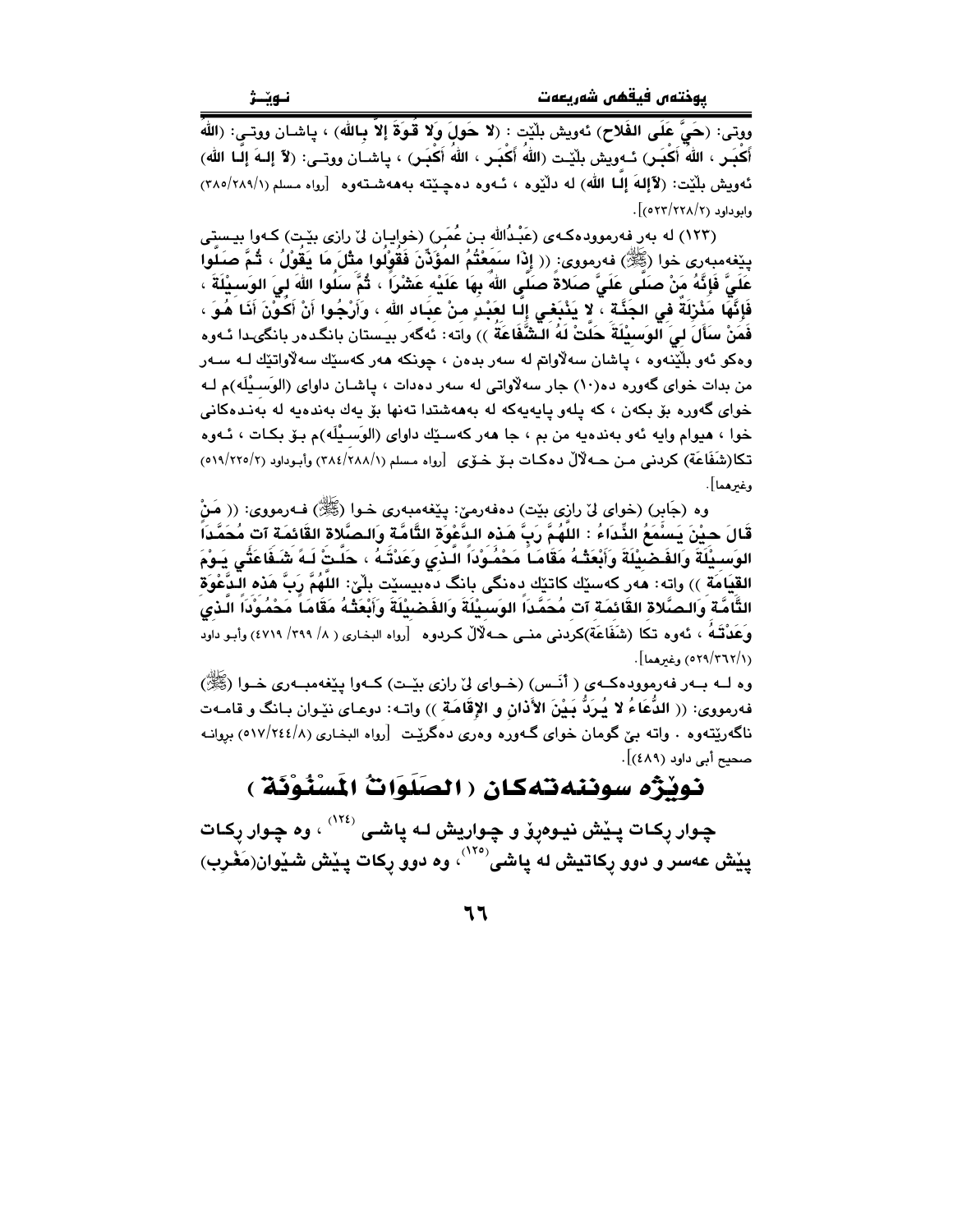يوختەں فيقھى شەريعەت

نـوێـژ

.<br>ودوو رِکاتیش لـه پاشـی<sup>(۲۲۱)</sup>، وه دوو رِکـات پـاش عیـشا<sup>(۲۷)</sup>، وه دوو رکـات پِیْش بەیانى<sup>‹‹››</sup>، وە نویْژ*ى* چِیْشتەنگا(الضُّحَى) <sup>‹‹››</sup>،

(١٢٤) له بهر فهرموودهکهي (أُمّ حَبِيْبَة) (خـواي ليّ رازي بيّـت) کـهوا پيّغهمبـهري خـوا (ﷺ) فەرمورى: (( مَنْ حَافَظَ عَلَى أَرْبَعَ رَكَعَاتٍ قَبْلَ الظَّهْرِ ، وَأَرْبَع بَعْدَهَا حَرَّمَهُ اللهُ عَلَى النَّار )) واته: کيّ پارێزگاري له چوار رکاتي پێش نيـوهرۆ و چـواريش پاشـي بکـات ، ئەوە لاشىەي لــه ئــاگرى دۆزەخ ھــەرام دەبێـت [رواه أبـو داود (٢/٥٥/٢) والترمـذى (٢/٢٩٢/٢) وغيرهما وهو حديث صحيح بروانه صحيح سنن الترمذي (٣٥٢)].

(١٢٥) له بهر فهرموودهکهي (إِبْنُ عُمَرٍ) (خوايان ليِّ رازي بيِّت) کـهوا بيِّغهمبـهري خـوا (ﷺ) فەرمورى: (( رَحمَ اللهُ إِمْرِءَاً صَلَّى قَبْلَ العَصْرِ أَرْبَعَاً )) واته: خوای گەورە بـەزەبى به کهسٽکدا دنتهوه کهوا جوار رکاتي پٽش عهسري کردبٽت [رواه أبوداود (٢/٣٧١/٥٣/٢) والترمذي (٢/٢٩٥/٢) وهو حديث حسن بروانه صحيح الترمذي (٣٥٤)].

وه فەرموودەكــەي (عَائــشَة)(خــواي ليّ رازي بێـت) كــەوا فــەرمووي: (( صَـلاتَان مَـا تَرَكَهُمَا رَسُولُ الله (ﷺ) فـى بَيْتـى قَطَّ ، لا سـرًّا وَلا عَلائيَـةٌ ، رَكْعَتَـيْنِ قَبْـلَ الفَجْـرِ ، وَرَكْعَتَيْنِ بَعْدَ العَصِبْرِ )) واته: دوو نويْژ مەيە مەرگيز يێغەمبەرى خوا (ﷺ) له مالّى من دا وازی لیٰ نههێناوه ، دوو رکاتی پێش نوێژی بـهیانی و دوو رکـاتی پـاش نوێـِژی عهسـریش [ رواه مسلم (١/رقم/٨٣٥) ]. وه ههر له (صَحيْح)ى ئيمامى (مُسْلم)دا چوار فهرموودهى تر ههيه لـه بارهي دوو رکاتي دواي نوێژي عهسر .

(١٢٦) له بهر فهرموودهكهي (أَنَسُ بنُ مَالكِ) (خواي ليّ رازي بيّت) كـهوا فـهرمووي: (( كَانَ المُؤَذِّنُ إِذَا أَذَّنَ ، قَامَ نَاسٌ منْ أَصْحَابِ النَّبِيِّ (ﷺ) يَبْتَدِرُونَ السَّوَارِيَ ، حَتَّى يَخْرُجَ النَّبِيُّ (ﷺ) وَهُمْ كَذَالكَ ، يُصَلَّوْنَ رَكْعَتَـٰيْن قَبْـلَ المَغْـربِ ، ولَـمْ يَكُنْ بَـيْنَ الأذَان وَالإِقَامَة شَيْءٌ )) واته: ۖ كاتنِك بانگدهر بانگي بدايه ¬ بۆ نوێژي مـهغريب ¬ خـهڵكاننِك لـه هاوهلاني پێغەمبەرى خوا(ﷺ) ھەلدەسان بە پەلە پێشىركىږى دنگەكانى مزگەوتيان دەكىرد ۔<br>تــا وهکــو بێغهمبــهري خــوا دهردهجــوو بــۆ نوێــژ دوو رکاتيــان دهکــرد بــێش نوێــژي شێوان(مَغْرب).

وه له نێوان بانگ وقامهتدا شتێکی – ماوهیهکی – وا نهبوو [رواه البخاری رقم(٥٩٩) دیب البغا و مسلم (٨٢٦،٨٣٧/٥٧٣/١)].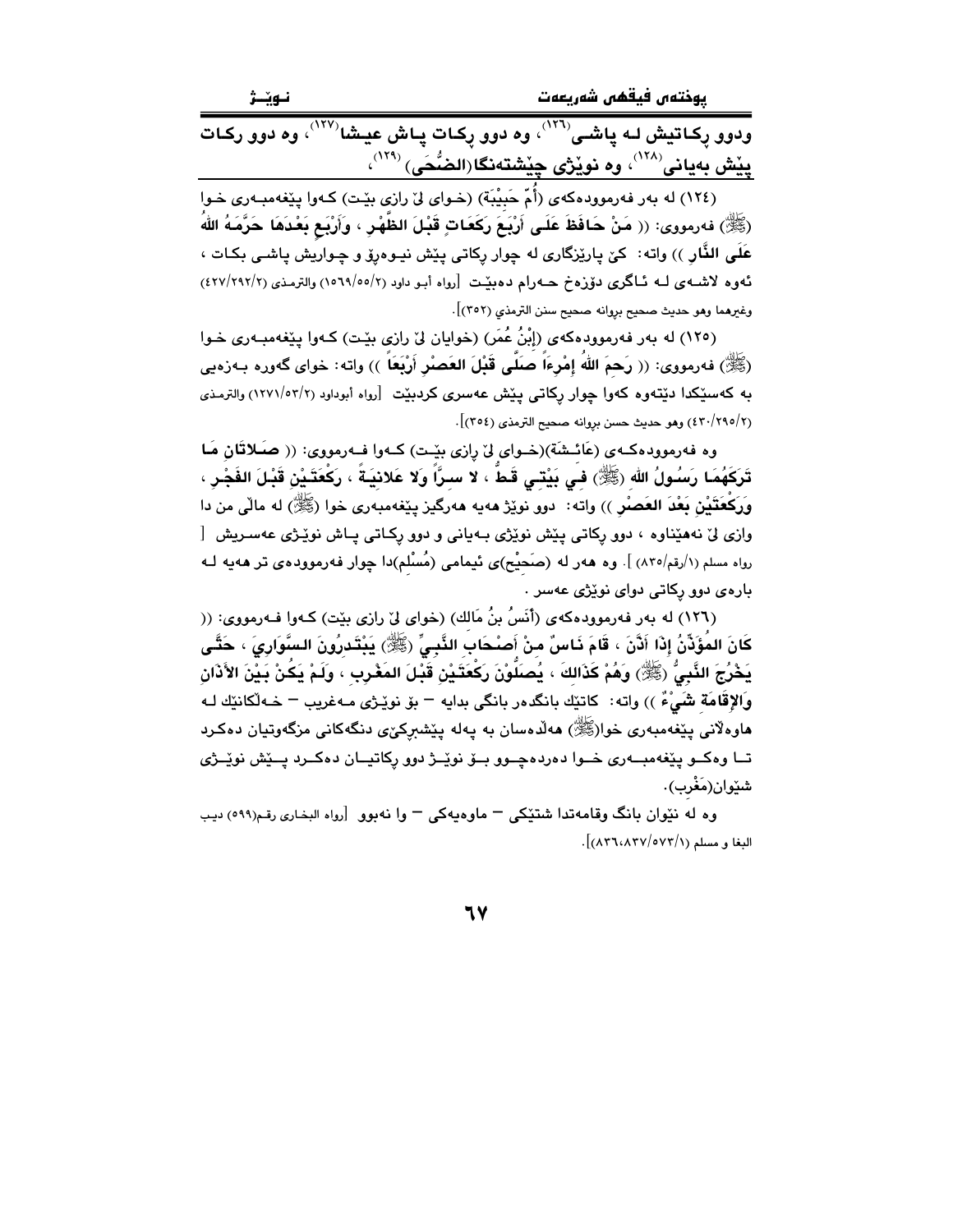وه له بهر فهرموودهکهي (إِبْنُ عُمَرٍ) (خوايان ليٌ رازي بيّت) کهوا فهرمووي: (( حَفظْتُ مِنْ الذَّبِيِّ (ﷺ) عَشْرَ رَكْعَاتٍ : رَكْعَتَيْنِ قَبْلَ الظَّهْرِ ، وَرَكْعَتَيْنِ بَعْدَهَا ، وَرَكْعَتَيْن بَعْدَ المَغْرب في بَيْته ، وَرَكْعَتَيْنْ بَعْدَ العشَاء في بَيْته ، وَرَكْعَتَيْنْ قَبْلَ صَلاة الصُّبْح ، كَانَتْ سَاعَةً لا يُدْخَلُ عَلَى النَّبِيِّ (ﷺ) فِيهَا )) واتـه: لـه پێفهمبـهرى خـواوه (ﷺ) ده(۱۰)رکاتم له بهر کردوه ، دوو رکات یێش نیوهرۆ ، وه دوویش لـه یاشـی ، وه دوو رکـات ياش شێوان له مالّي خۆيدا ، وه دوو رکاتي ياش عيشا لـه مـالّي خۆيـدا ، وه دوو رکـاتيش يێش نوێژی بهيانی ، له کاتێك بوو کهس تێيدا نهدهچوه ژورهوه بـۆ لای يێغهمبـهری خـوا (ﷺ) [رواه البخاري (٥٨/٣-١١٨٠) وهذا لفظه والترمذي (١/٢٧١/٢٤) نحوه].

(١٢٧) ، (١٢٨) له بهر فهموودهكهى (إِبْنُ عُمَر)ى پِيْشوو بِرِوانه (پ ١٢٦).

(۱۲۹) له بـهر فهرموودهكـهي (أَبُـو هُرَيْـرَة) (خـواي ليّ رازي بيّـت) كـهوا فـهرمووي: (( أَوْصَاني خَلِيْلي (ﷺ) بِتَلاَثِ: بِصِيَام تَلاَثَة أَيَّام في كُلِّ شَهْرٍ ، وَرَكْعَتَي الضُّحَى ، وَأَنْ أُوْتِرَ قَبْلَ أَنْ أَنَام )) واته: خۆشەوپستەكەم (ﷺ) سى وەسىيەتى يى كردووم ، رۆژووى سيّ رۆژ له ههموو مانگێکدا بگرم ، وه دوو رکات نوێژي چێشتهنگا بکـهم ، وه نوێـژي ويـتر بكه م يَيْش ئەوەي بخەووم [رواه البخارى (١٩٨١/٢٢٦/٤) ومسلم (٥/٤٩٩/١) وغيرهما].

وه لای کهمی نویزی چیشتهنگا دوو رکاتـه وه لای زوّریـشی ههشـت رکاتـه ، بـه دوو رکـات دوو رکـات بکرێـت ، وه باشـترین کاتیـِشی کاتێکـه کـه رۆژ گـهرم بېێـت ، لـه بـهر فه رمووده كه ي (أُمّ هَانميَّ) (خواي ليّ رازي بيّت) كه وا فه رمووي: (( أَنَّ النَّبِيَّ (ﷺ) يَـوْمَ فتتح مَكَّة إغْتَسلَ فى بَيْتهَا فَصلَّى ثَمَان رَكَعَاتٍ )) واته: بِيੱفهمبهرى خوا (ﷺ) له رِوّزى رِزگار .<br>کردنی (مَکَّة)دا خوّی شوّرد له مالّی ئهو دا › وه ههشت رکات نوی٘ژی <sup>—</sup> حِیّشتهنگای <sup>—</sup> کـرد [رواه البخاري (٢/٥١/٣٦) ومسلم (٢/٢٢٦) (٣٣٦/٢٢٦) وغيرهما].

وه فهرموودهکهي ( زَيْدُ بنُ أَرْقَم ) (خواي ليّ رازي بيّت) کهوا پيّغهمبـهري خـوا ( ﷺ) دهرجوو ٻـِو٘ لاي خـه لکي (قَبَـاء) ، ئـهوان نوێـِرْي جێـِشتهنگايان دهکـرد ، جـا فـهرمووي: (( صَلاةُ الأَوَّابِيْنَ إِذَا رَمضَتِ الفصَالُ )) واته: نوي٘ژي ئەو كەسانەي كە دەگەرێنەوە بۆ لاي .<br>خـوای گـهوره بـه گوێِرایـهڵی کردنـی و پهرسـتنی ، ئـهو کاتهیـه کـه یـی٘ی بهچـکه ووشـتر دهسوووتێت له گەرمىدا لە كاتى جِێشتەنگادا [رواه مسلم (١/١٦/٥/١٩٤٨)].

وه شـهو نوێـژ ونوێـژی تـاك(وتْـر)<sup>(۱۳۰)</sup> ، وه نوێـژی دهسـت نوێـژ <sup>(۱۳۱)</sup> ، وه دوو رکات له نیوان ههموو بانگ وقامهتیکدا <sup>(۱۳۲</sup>) ،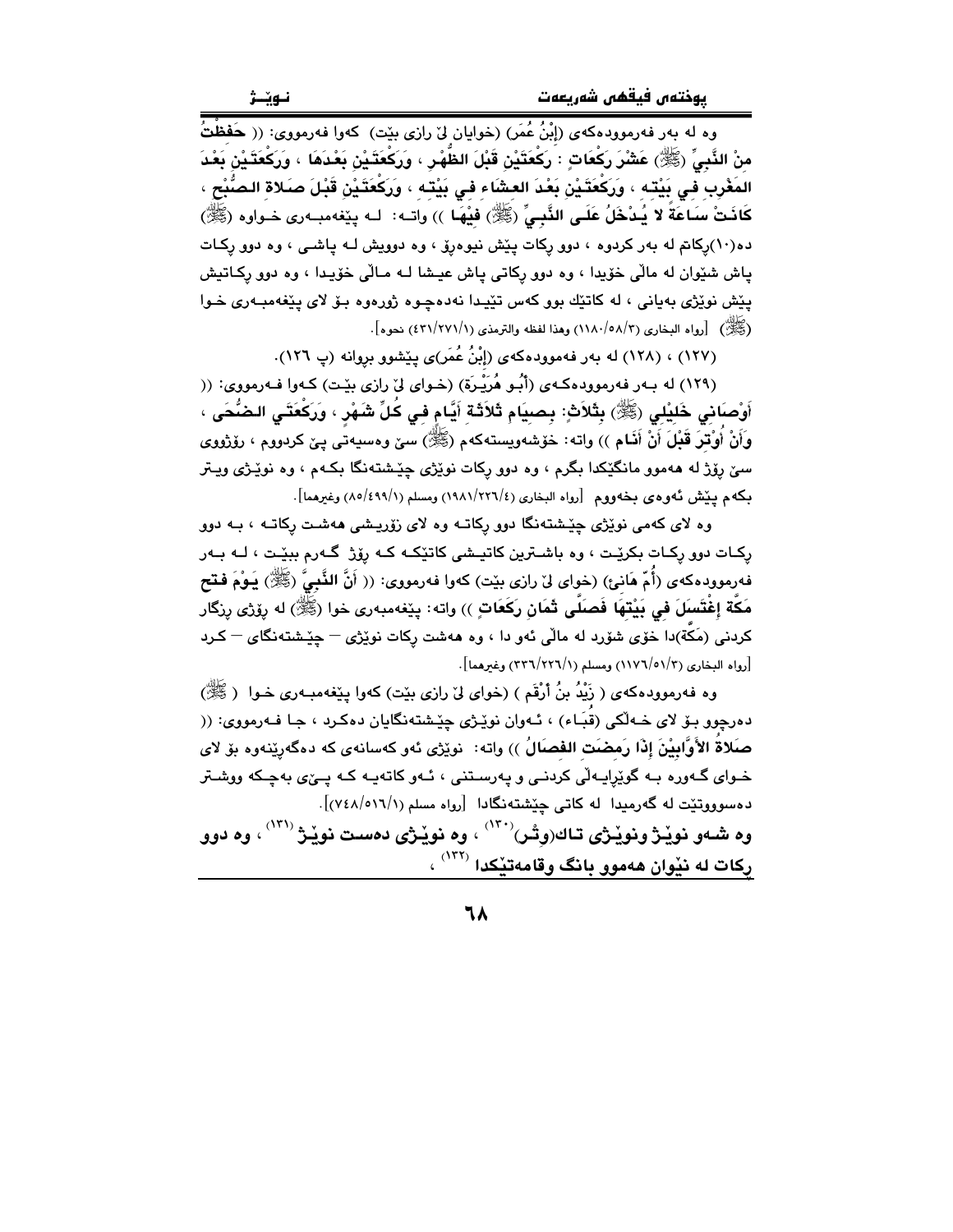(۱۳۰) له بهر فهموودهکهی (أَبُوهُرَيْرَة) (خـوای لِیّ رازی بِیّت) کـهوا پیّغهمبـهری خـوا (ﷺ) فەرمووي: (( أَفْضلُ الصِّيَام بَعْدَ رَمَضَان ، شَهْرُ الله المُحَرَّم ، وَإَفْضَلُ الصَّلاة بَعْدَ الفَرِيْضَة ، صَلاةُ اللَّيْل )) واته: باشترين رۆژوو ياش مانگي رەمـەزان رۆژووي مـانگي موحهرهمه ، وه باشترین نویزیش یاش نویژه فهرزهکان شهو نویزیه [رواه مسلم (۲/۲۰۲/۸۲۱/۲)].

جا لای زۆری شەو نوێژی (۱۳) رکاته به دوو رکاتی پێش نوێژی بەيانيەوە ، له ب4ر فهموودهكهى (عُرْوَة) كهوا (( أَنَّ عَائشَةَ أَخْبَرَتْهُ ، أَنَّ رَسُوْلَ الله (ﷺ) كَمَانَ يُـصَلِّـى ثَـلاثَ عَشْرَةَ رَكْعَةً ، بِرَكْعَتَى الفَجْرِ )) واته: (عَائشَة) (خواي ليّ رازي بيّت) يـيّ، راگه ياندوه كهوا یٽِغەمبەری خوا (ﷺ) (١٣) رکـات – شــەو نوێـِژ – ی دەکـرد بـه دوو رکـاتی پـێش نوێـژی مەمانىيەۋە [روام مسلم (٧٣٧/٥٠٩/١)].

وه رکاتێك لهو ركاتانه به تاك(وثْر) دهكات ، ئيتر به تهنها بێت پـان لـه گـهڵ چـهند جووتێکدا بێت ، لـه بـهر فهموودهکـهىَ رأبُـو أيُّـوب الأنْـصَارى) (خـواى ليِّ رازى بێـت) کـهوا ينِغهمبـهري خـوا (ﷺ) فـهرمووي: (( الـوِتْرُ حَـقٌّ عَلَـى كُلِّ مُسْلم ، فَمَنْ أَحَبَّ أَنْ يُـوْتَرَ بِخَمْس فَلْيَفْعَلْ ، وَمَنْ أَحَبَّ أَنْ يُوْترَ بِثَلاثِ فَلْيَفْعَلْ ، وَمَنْ أَحَبَّ أَنْ يُوْترَ بِوَاحدَةً فَلْيَفْعَلْ َ)) واته: نوێژي تاك حەققە لە سـەر ھـەموو موسـولْمانێك ، جـا ھـەر كەسـێك يـێي خۆشه بِيْنچ ركات (وتْر) بكات با بيكات ، وه هەر يەكێكيش يىِّي خۆشـە سـيِّ ركـات (وتْـر) بکات با بیکات ، وه هەر پەکێکیش یىپى خۆشە پەك ركات (وتْر) بكات با بیكات [رواه أبوداود (١٤٢٢/١٣٢/٢) وإبـن ماجـه (١١٩٠/٣٧٦/١) وغيرهمـا وهـو حـديث صـحيح بروانـه المـشكاة (١٢٦٥) وصـحيح أبـي داود(۱۲۷۸) وصحح اِبن ماحة(۹۷۸)].

وه سوننهته پێش چوونه (رُكُوع)دا له ركاته تاكهكهدا دوعـاى (قُنُـوت) بخوێنرێـت ، له بهر فهرموودهکهی (أُبَيُّ بنُ کَعْبِ)(خوای لِیّ رازی بیّت) کـهوا فـهرمووی: (( أَنَّ رَسُوْلَ الله (ﷺ) قَنَتَ في الوِثْرِ قَبْلَ الرُّكُوْعِ )) واته: كهوا بِيٚفهمبـهرى خـوا (ﷺ) لـه نويٚـزَى(وتْـر)دا ً (قُنُموت)ي يـــيّش ركــوع كــرد .[ رواه أبـو داود(١/رقـم/١٤٢٧) وهـو حـديث صـحيح ، بروانــه صـحيح أبـي داود(١٢٦٦)].

وه دوعای(**قَنُوت**)یش له فهرموودهکهی (حَسَنُ بنُ عَلـی)دا هـاتوه(خوابـان ليّ رازی بيّت) کەوا فەرمووى : بيێغەمبەرى خوا (ﷺ) چەند ووشەپەکى فێر کردم لە (وتـر)دا بيلْـێم ،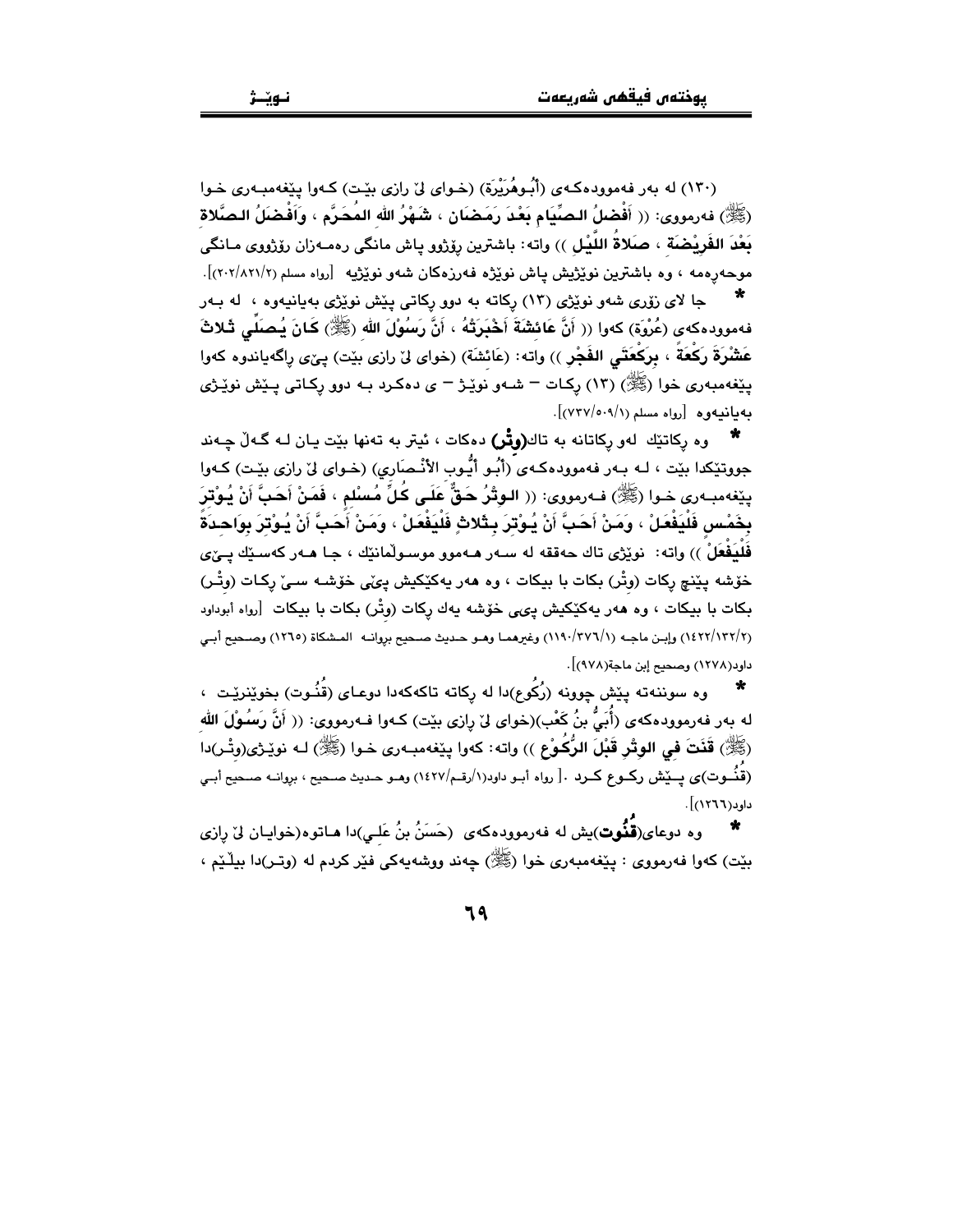(( اللَّهُمَّ اهْدنى فيْمَنْ هَدَيْتَ ، وَعَافِنْي فيْمَنْ عَافَيْتَ ، وَتَوَلَّني فيْمَنْ تَوَلَّيْتَ ، وَيَارِكْ لى فيْمَا أَعْطَيْتَ ، وَقَنْى شَرَّ مَا قَضَيْتَ ، إِنَّكَ تَقْضـى وَلا يُقْضَى عَلَيْكَ ، وَإِنَّهُ لا يَذَلُّ مَـنْ وَالَيْـتَ وَلا يَعـزُّ مَـنْ عَادَيْـتَ ، تَبَاَرَكْـتَ رَبَّنَـا وَتَعَالَيْـتَ )) واتــه: ئــهى خــواى پەروەردگارى من ، رێمييشاندە لە گەلٌ ئەوانىەي رێتييىشان داوون ، وە لـەش سـاغمكە لـە گەلّ ئەوانەدا كە لەش ساغت كىردوون ، وە يارمـەتيم بـدە ويمكـەرە خۆشەويـست ودۆسـتى خۆت ، له گەلْ ئەوانەدا كە پارمەتيان داوون وكردوتن بە دۆست وخۆشەوپپستى خـۆت ، وە بهرهکهت بخهره ئهوهوه که پێمت داوه ، وه بمپارێزه له شـهري ئـهوهي کـه بريـارت داوه ، به راستی ههر تۆ بریاردهری به سهر ههموو شتێکدا ، وه کهس ناتوانێت بریار به سهر تۆ دا بدات ، وه هەر كەسىيك تۆ يالىشت ويارمەتىدەرى بيت ھەرگىز سـەر شـۆر نابيّـت ، وە ھـەر کەسێکیش تۆ دوژمنی بیت ھەرگیز سەر بەرز نابێت ، پیرۆز بیت ئەی پەروەردگارمان و ھەر مەرز و بلكد بيت .

وه له فهرموودهكهى (عَليُ بنُ أَبي طَالب)يشدا هاتوه(خواى لىْ رِازى بيْت) كهوا فهرمووى: پێغەمبەرى خوا (ﷺ) لە كۆتايى نوێژى (وتْر)دا دەيفەرموو: (( اللَّهُمَّ إِنِّى أَعُوْذُ بِرضَاكَ منْ سَخَطكَ ، وَبِمُعَافَاتِكَ منْ عُقُوبَتِكَ ، وَأَعُوْذُ بِكَ مِنْكَ لا أَحْصِبِي ثَنَاءً عَلَيْكَ ، أَنْتَ كَمَا أَتْنَيْتَ عَلَى نَفْسكَ )) واته: خوايه من پهنا دهگرم رِهزامهنديت لـه تـورِه بوونـت ، وه پـهنا دهگرم به لێبوردنت له سزا دانت ، وه یهنا دهگرم به تۆ له تۆ ، من نـاتوانم ژمـارهى (ثَنَـاء) بِکـهم لـه سـهر تــوٚ ، تــوّ ئـهوهى کـه خـوّت (ثَنَــاء)ت کـردوه لــه سـهر خـوّت [رواه أبـو داود(١/رقم/١٤٢٧) والترمذي رقم(٣٥٦٦) والنسائي رقـم(١٧٤٦) وإبـن ماجـة رقـم(١١٧٩) وهـو حـديث صـحيح بروانـه الإرواء(٤٣٠) وصحيح أبي داود(١٢٨٢) وصحيح الجامع(١٢٨٠)عن عائشة] .

وه سوننهته له نوێژی (وتْر)دا سورەتى [ الأعْلَى وَ الكَافرُون وَالإِخْلاص ] بِخوێنرێت ، وه له ڀاش (سَلام) دانهوهيش سيّ جار بلّٽي: ((سُيْحَانَ المَلك القُدُّوس)) وه دهنـگ بـهرز بکهپتهوه له سوٽيهم جار دا ، له بهر فهرموودهکهي (عَبْدُالرَّحْمَن بن أَبْرَى) کهوا فهرمووي (( أَنَّ رَسُوْلَ اللهِ (ﷺ) ، كَانَ يُوْتِرُ بِ﴿ سَبِّحِ اسْمَ رَبِّكَ الأَعْلَى﴾ و﴿ قُــلْ يَــا أَيُّهَــا الكَافِرُونَ﴾ و﴿ قُلْ هُوَ اللَّهُ أَحَدٌ ﴾ وكَانَ يَقُولُ إِذَا سَلَّمَ : ( سُبْحَانَ المَلك القُدُّوس ) ثَلاثًا وَيَرْفَعُ صَوْتَهُ بِالثَّالثَة )) واته: بِيْغهمبهرى خوا (ﷺ) نويْزْي (وتْر) بـه ﴿ سَبِّحِ اسْمَ

7.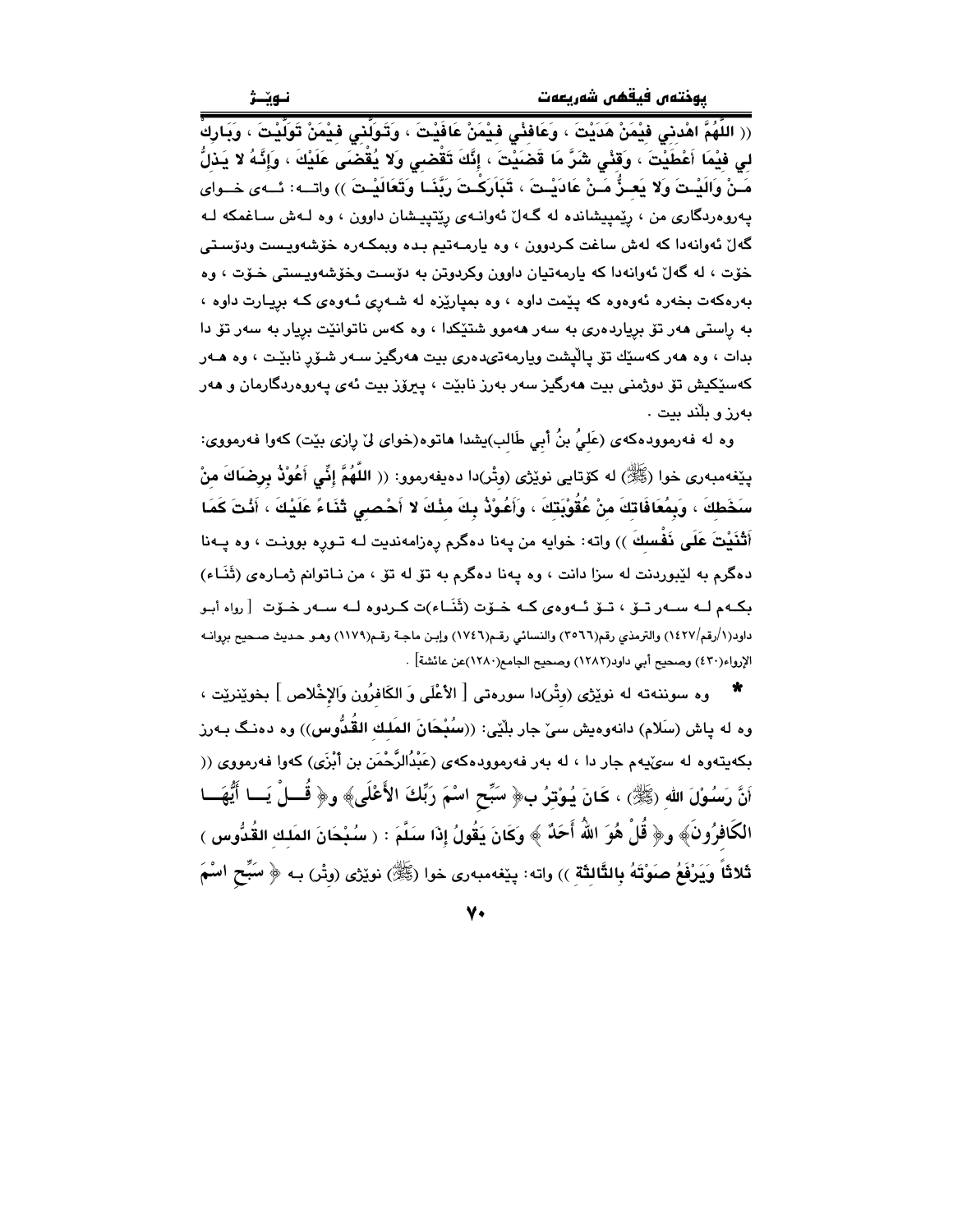رَبِّكَ الأَعْلَى﴾ وه بـه﴿ قُلْ يَا أَيُّهَا الكَافرُونَ﴾ وه بـه﴿ قُلْ هُوَ اللَّهُ أَحَدٌ ﴾ دهكـرد ، وه ئەگەر (سَلام)ى بدايەتـەوە دەيفـەرموو: (( سُيْحَانَ المَلك القُدُّوس )) سـيّ جـار ، وە لـە ۔<br>جاری سوٽيهمدا دهنگي ڀٽي بهرز دهکردهوه .[وهو حديث صحيح بروانه صحيح النسائي (١٦٣٥) ]

\* وه ئەگەر كەسێك خەوى يێدا كـەوت و نوێـژى (وتْـر)ى نـەكرد ، يـان لـە يـادى چـوو بيکات ، ئەوە دەتوانێت ھەر کاتێك كەوتەوە يادى بيكات ، لە بەر فەرموودەكەى (أَبُو سَعيْد الخُدْرِي)(خواي ليْ رازي بيّت) كەوا يـێغەمبەرى خوا (ﷺ) فەرمووى (( مَنْ فَـامَ عَـنْ وقْـرِه أَوْ نَسبِيَهُ فَلْيُصلَه إِذَا نَكَرِهُ ﴾) واتــه: هــهر كهسـێك ئهگــهر خــهوي يێـدا كــهوت لــه نوێـژي (وتْر)هکهی دا ، بان له بادی چوو ، ئهوه با ههر کاتێك بادی کهوتهوه بیکاتهوه [ رواه أبو داود (١/رقم/١٤٣١)و اللفظ له ، والترمذي رقم(٤٦٥) وإبن ماجـة رقـم(١١٨٨) بنحـوه ، وهـو حـديث صـحيح بروانـه الإرواء( ١٥٣/٢) و صحيح إبن ماجة(٩٧٦) ] .

ئەگەر كەسىيك زانى شەو تواناي ھەلسانى نىپيە نوێژى(وتْر) بكات ، ئەوە يێش خـەوتن بيکات باشه ، بهلام ئهگەر زانی ئاگای دەبێتەوە ، ئەوە دوای بخات بۆ كۆتايى شەو باشە ، له بهر فهرموودهکهی (جَابرُ بنُ عَبْدالله)(خـوای لیّ رازی بێت) کـهوا فـهرمووی : پێغهمبـهری خوا (ﷺ) به (أَبُو بَكْر)ىَ فـهرموو (( أَيَّ حيْنِ تُوْتِرُ ؟ )) واتـه: چـى كاتيْك نويْـژى(وِتْـر) دهکهی ؟ فهرمووی: سهرهتای شهو ، دوای نویژی عیشا . فهرمووی (( فَأَنْتَ يَا عُمَـرٍ ؟ )) واته: ئەي تۆ كەي دەپكەيت ئەي (عُمَر) ؟ فـەرمووي: كۆتـايى شـەو . جـا يـێغەمبـەرى خـوا (ﷺ) فەرمووى: (( أَمَّا أَنْتَ يَا أَبَا بَكْرٍ فَأَخَذْتَ بِالوُتْقَى ، وَأَمَّا أَنْتَ يَا عُمَرُ فَأَخَذْتَ بِالقُوَّة )) واته: ئـهى (أَبُـو بَكْـر) تــوّ لاى للَّنيـا بوونـت گرتـوه ، وه تـوّيش ئـهى (عُمَـر) لاى هیّزهکهیت گرتوه [رواه أبو داود وإبن ماجة وغیرهما وهو حدیث صحیح بروانـه صـحیح أبـی داود(١٢٠٠و١٢٨٨) وصحيح إبن ماجة(٩٨٨) ] .

وه نوێـژی (وتْـر) لـه سهفهریـِشدا دهکرێـت ، وه دهتوانیـت لـه کـاتی سواربوونیـِشدا بيکەيت ، لـه بـەر ئـەو فەرموودانـەى کـه لـەو بـارەوه هـاتوه ، لەوانـه فەرموودەکـەى(إِبْـنُ عَبَّاس)( خوايان لى رازى بيْت) كهوا فهرمووى (( أَنَّ النَّبِيَّ (ﷺ) كَانَ يُوْتِرُ عَلَى رَاحِلَتِهِ )) واته: پێغهمبهری خوا (ﷺ) نوێژی (وتْر)ی به سهر ووشترهوه دهکرد [وهو حدیث صحیح بروانـه صحيح إبن ماجة للألباني رقم(٩٨٧)]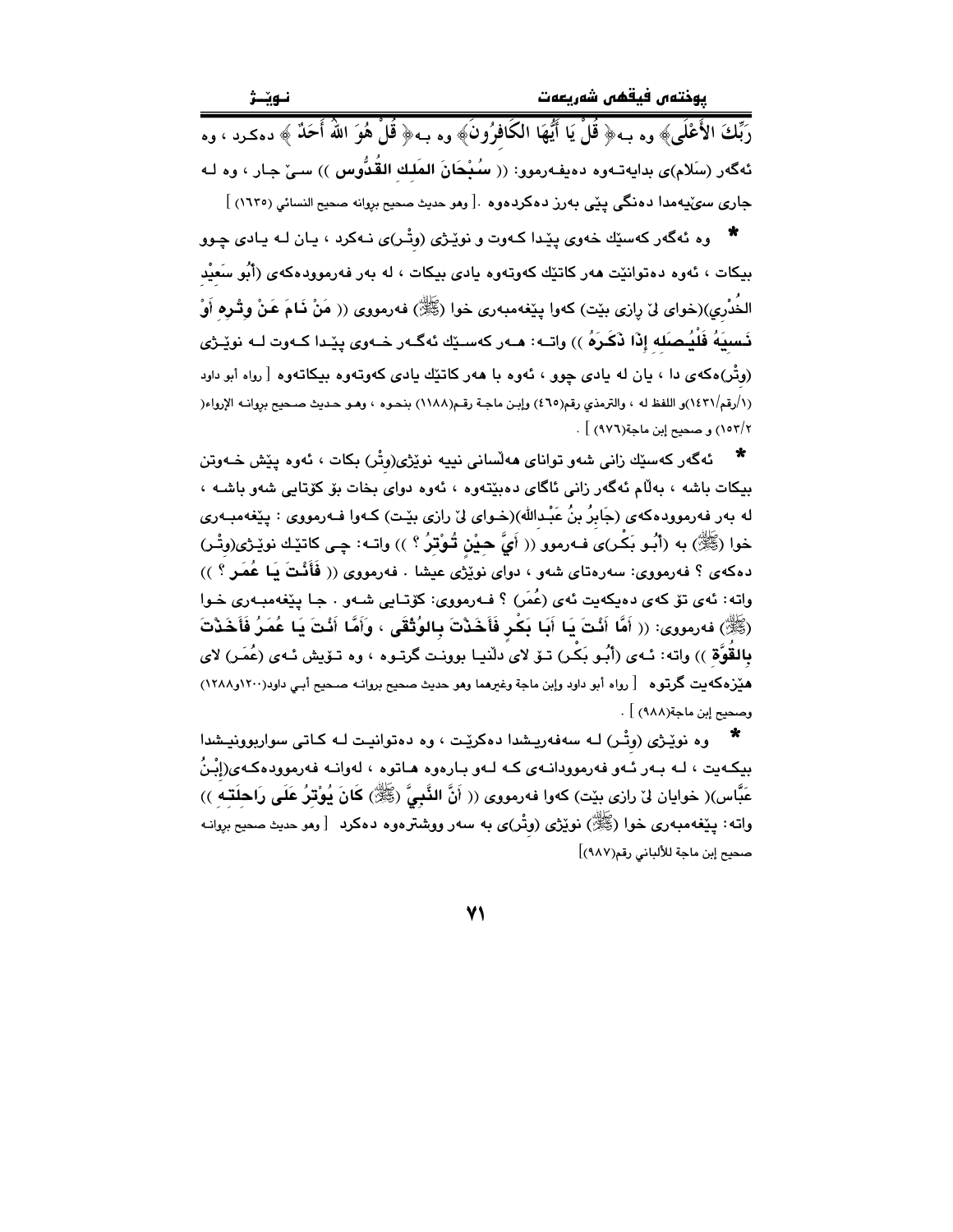(١٣١) له بهر فهرمودهكهى ( عُثْمَانُ بنُ عَفَّان ) و (بلال ) (خوايان ليِّ رازى بيِّت) بروانه (پ ٣٩) و (پ ١٠٦) تێبيني (أ).

( ١٣٢) لــه بــهر فهرموودهكــهي (عَبْـدُالله بــن مُغَفَّــل) (خــواي ليّ رازي بيّــت) كــهوا منغهميهري خوا (ﷺ) فهرمووي: (( يَبْنَ كُلِّ أَنْاَنَيْنِ صَلاةٌ ، يَبْنَ كُلِّ أَنْانَيْنِ صَلاةٌ )) واته: له نێوانی ههموو دوو بانگدا نوێژێك ههیه ، له نێوان ههموو دوو بانگدا نوێژێك ههیـه . ياشان له جاري سيِّ يهم دا فهرمووي: (( لمَنْ شَاءَ )) واته: بۆ هەر كەسێك ويستى له سـهر هه بيّت [رواه البخاري رقم (٦٠١) ومسلم (٢٠٤/٥٧٢/١)].

وه مهبهستیش لـه هـهموو دوو بـانگ دا ، بـانگ و قامهتـه ، کـهوابوو بـه یـیمّی ئـهم .<br>فهرموودهيه له پێش نوێژ*ی عی*شا دهتوانرێت دوو رکات نوێژ*ی سو*ننهت بکرێت . وه دوو رِکات سلاوی مزگەوت <sup>(۱۳۲)</sup>، وه نوێژی (إسْتخَارَة)<sup>(۱۳٤)</sup>

(١٣٣) له بهر فهموودهكهى (أَبُو قَتَادَة) (خواى ليَ رازى بيَت) بروانه (پ ١٠٦) تيّبنى (أ)

تيبينى:

ههنديڪ لـه زانايـان رايـان وايـه ئـهو فهرمانـهي بـۆ نوێـژي (وتْـر) و نوێـژي سـلاوي مزگەوت(تَحيَّةُ المَسْجِد)ه كـراوه ، بـۆ (واجـب)ه ، وه ئـهم دوو نوێـژه بـه پێویـست(وَاجـب) دەزانن ، **بەلْام ئ**ێمە ئەو رايە بە راست دەزانىيىن كە دەلێت سىوننەتە ، وە ڧەرمانـﻪكانىش بۆ زياتر دوويات كردنەوەيە(للتَّأْكيْد) لە بەر چەند بەلگەيـەكى بـەھێز ، كـە لـەم يوختەيـەدا بواری ئەوەمان نیپه باسی بکەین ودریژەی ییّ بدەین ، ئەگەر خوا بواری بۆ رەخساندین لـه دريْژەكەيدا باسى ليّوە دەكەين .

(١٣٤) له بهر فهموودهكهي (جَابِرُ بنُ عَبْدالله) (خوايان ليّ رازي بيّت) كـهوا فـهرمووي: يێغەمبەرى خوا (ﷺ) فێرى (إسْتخَارَه)ى دەكـردين لـه هــهموو كاروپارێِكمانـدا ، هــهر وەكـو ڇۆن فێرى سورەتێکى قورئانى دەكردىن ، ودەيفەرموو: (( إِذَا هَمَّ أَحَدُكُمْ **بِالأَمْرِ فَلْيَرْكَعْ** رَكْعَتَيْنِ منْ غَيْرِ الفَرِيْصْنَة ، ثُمَّ يَقُوْلُ : اللَّهُمَّ إِنِّي أَسْتَحْيْرُكَ بِعلْمكَ وَأَسْتَقْدرُكَ بِقُدْرَتكَ وَأَسْأَلُكَ منْ فَصْلُكَ العَظيْمِ فَإِنَّكَ تَقْدِرُ وَلا أَقْدِرُ ، وَتَعْلَمُ وَلا أَعْلَمُ وَأَنْتَ عَلَّامُ الغُيُوْبِ ، اللَّهُمَّ إِنْ كُنْتَ تَعْلَمُ أَنَّ هَذَا الأَمْرَ خَيْرٌ لي في ديْني وَمَعَاشَى وَعَاقبَةَ أَمْرِي – أَوْ قَالَ: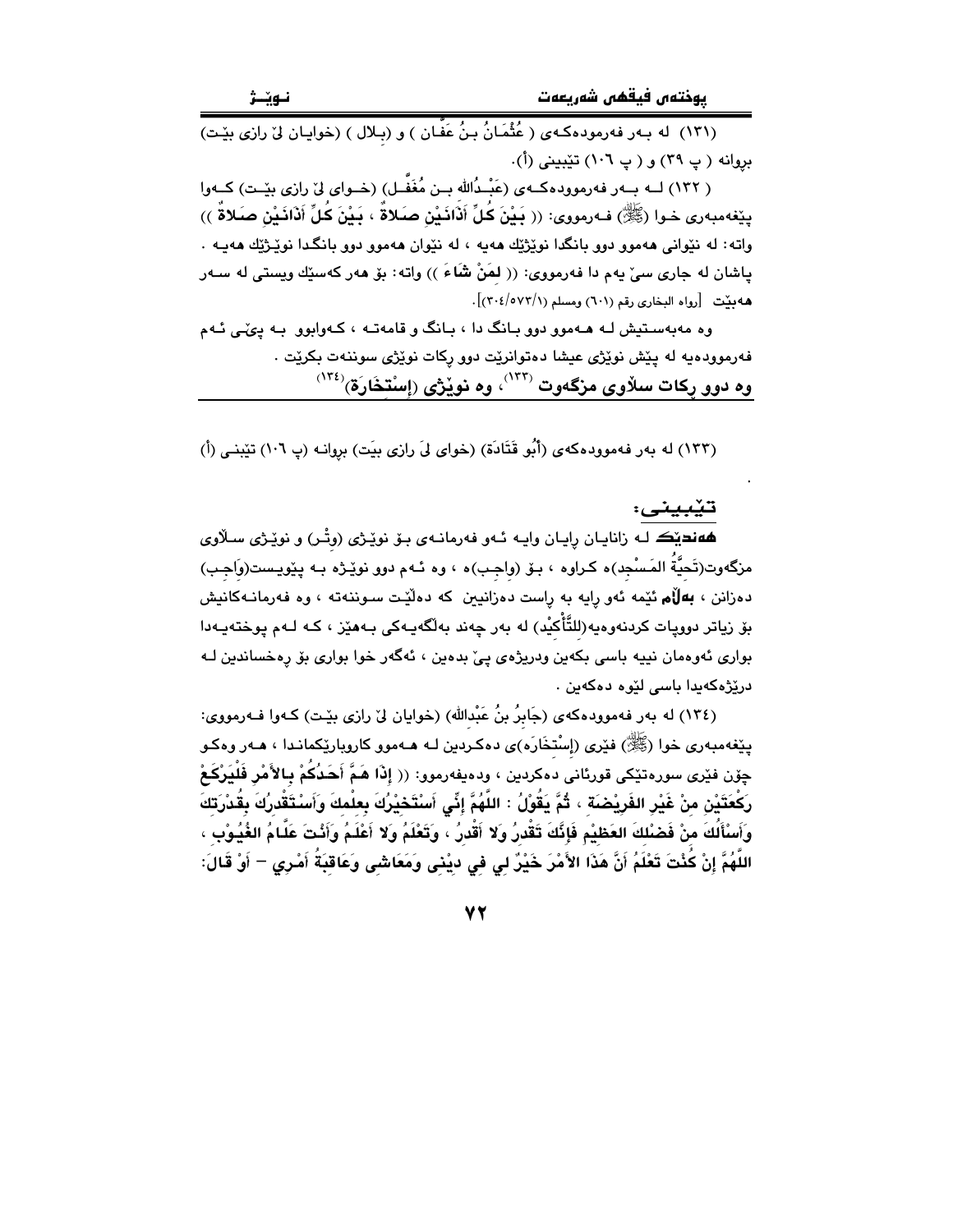.<br>فِي عَاجِلِ أَمْرِي وَآجِلِهِ – فَأقْدِرْهُ لِي وَإِنْ كُنْتَ تَعْلَمْ أَنَّ هَذَا الأَمْرَ شَرٌّ لِي فِي ديْنِي وَ مَعَاشِي وَعَاقِبَةِ أَمْرِي – أَوْ قَالَ فِي عَاجِلِ أَمْرِي وَآجِلِهِ – فَاصْرِفْهُ عَنِّي وَاصْرِفْنِي عَذْهُ وَاقْدِرْ لِي الخَيْرَ حَيْثُ كَانَ ثُمَّ رَضبِنِي بِهِ ، وَيُسَمِّي حَاجَتَهُ )) واتـه: جـار ئهگـهر يەكێكتان بە بېرتاندا ھات ھەر كارێك بكەن ، ئـەوە دوو ركـات نوێـژ بكـات(فـەرز نـەبێت) ، پاشان بلَيْت : ئەي خواي پەروەردگارى من ، من داواي هەلْبژاردن لە تۆ دەكەم بـە زانينـي خۆت ، وه داواى توانا له تۆ دەكەم بە تواناى خۆت ، وه اداوات لى دەكەم لە چاكەي گەورە و فراوانی خوّت بیّ بهشم نهکهی ، به راستی توّ به توانایت و من بـیّ توانـا ، وه تـوّ دهزانـی ومن نازانم ، وه تق زانـاي بـه هــهموو پــهنهانێکان ، ئـهي خــواي پــهروهردگاري مـن ، ئهگـهر دهزاني ئهم کاره چاکه بۆ من بۆ ئايينم ، بۆ ژيانم ، بۆ دوا رۆژم ، ئەوه بۆمى رێك بخـهيت ، وه ئهگەر دەزانى ئەم كارە خراپە بۆ من ، بۆ ئايينم ، بۆ ژيانم ، بـۆ دوا رِۆژم ، ئــەوە لَيْمـى دوور بخهرهوه ، وه لێیشی دوورم خهرهوه ، وه کاری چاکهم بۆ رێك بخه له ههر شـوێنێکدا هـــهبيّت ، ياشـــان رازيـــشمكه ييّـــى – وه نـــاوى كارهكهيــشى دهبــات – [رواه البخــارى (٦٣٨٢/١٨٢/١١) وغيره].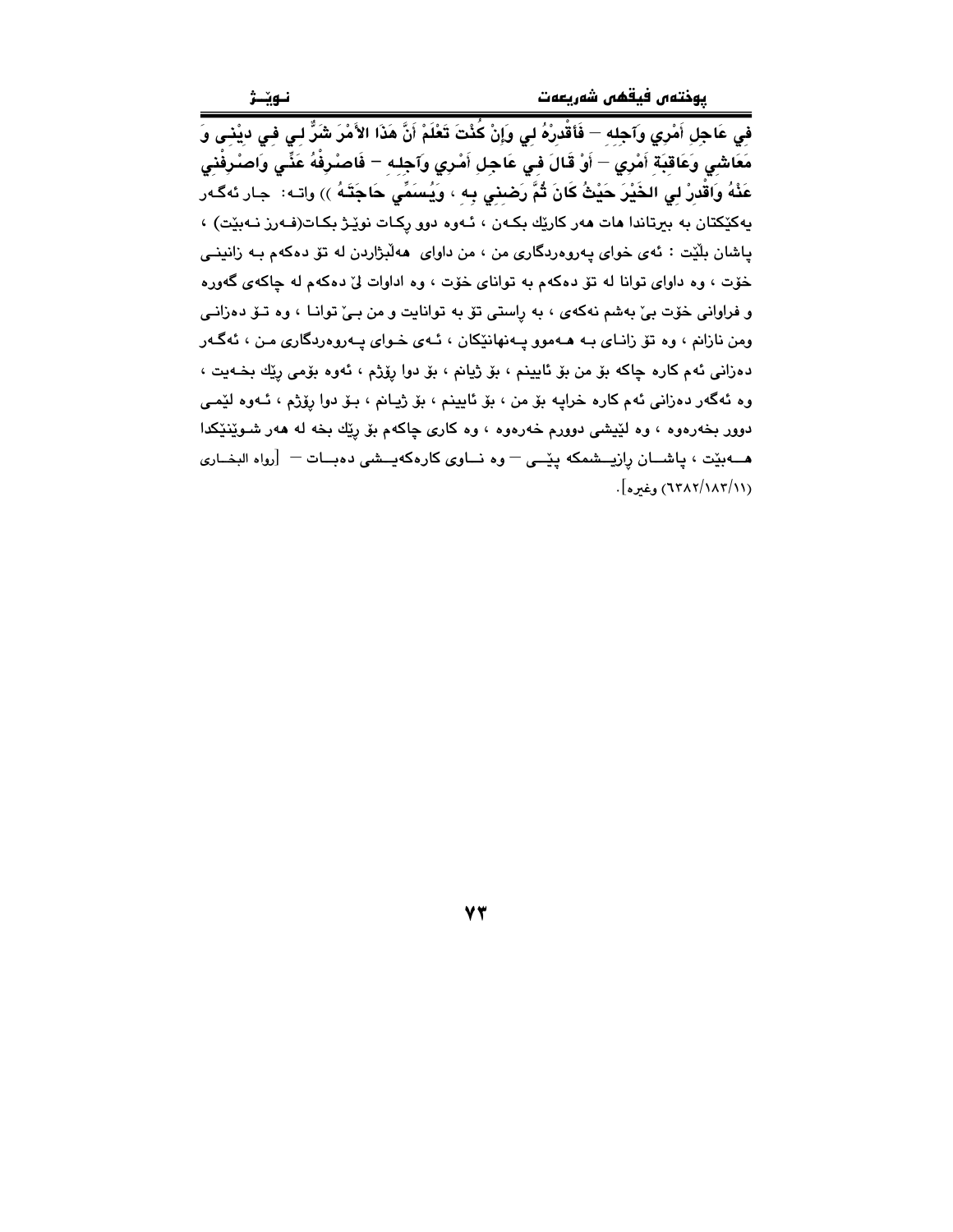يىۆنىيتتى نىويىژ كىردن بايــەكــانى نــوێــژ (أَرْكَانُ الصَّلاةِ)

نیهت<sup>(۱۲۰</sup>)، وه وهستان به ییّوه بـه یــهّی توانـا لـه نویّـژه فهرزهکانـدا <sup>(۱۲۱</sup>)، وه ووتني (اللهُ أَكْبَر)ي دهست ييّ كردن – ئيحرام بهستني نويْـِرْ: – <sup>(١٢٧)</sup>، وه خويْنـدنى سـورەتى (الفَاتِحَـة) لــه هــهموو رِكاتيْكـدا <sup>(۱۳۸)</sup>، وە(رُكُـوْع)بـردن و مانەوه تێيدا تا له جووله دەبرێت<sup>(۱۳۹</sup>ْ)،

(١٣٥) له بهر فهرمودهکهي (عُمَر)(خواي ليّ رازي بيّت) بروانه (پ٣١) .

وه باسي ئەوەشمان كرد كەوا نابيّت نيەت بـه زمـان بِلْهُٽ چـونكه ووتنـي بـه زمـان شتٽکي داهٽنراوه .

(١٣٦) له بهر فهرمودهكهي (عِمْرَانُ بنُ حُصَيْنِ) (خواي ليْ رازي بيّت) كـهوا فـهرمووي: تووشی نهخوشی مایهسیری( بَوَاسیْر) هاتبووم ، جا پرسیارم له پیْغهمبهری خوا کرد (ﷺ) له باره $\mathbf s$  نوێژهوه ، ئەويش فەرمووى: (( صَلِّ قَائمَاً ، فَإِنْ لَمْ تَسْتَطِعْ فَقَاعدَاً ، فَإِنْ لَمْ تَسْتَطِعْ فَعَلَى جَنّْبِ )) واتــه: نوێـِرْ بــه پێـوه بکـه ، جـا ئهگـهر توانــات نــهبوو ئــهوه بــه دانيشتنەوه بيكه ، جا ئەگەر توانـات نــەبوو ئــەوه بــە ھەلاژيانــەوە(راكـشانـەوە) بيكــە [رواه البخاري (٨٧/٥٨٧/٢) وغيره].

ئەمە لە نوێژە فەرزەكانىدا ، بـﻪڵام لـﻪ نوێـژە سـوننەتەكاندا دروسىتە بـﻪ دانيـشتنەوە بیکات ، با توانای هەلسانیشی هەبیّت ، وه دەپشتوانیّت هەندیّك له نویّژه سـوننـهتـهکهی بـه دانیشتنهوه بکات ، وه ههندێکیشی بـه یێوه ، لـه بـهر فهرموودهکـهی (عَائـشة) (خـوای ليّ رازي بيّت) کهوا (عَلَقَمَـة) پرسـڀاري ليّ کـرد: پـێغهمبـهري خـوا (ﷺ) چـۆنى دەکـرد لـه دوو ركاتيدا كاتێك به دانيشتنەوه دەيكرد ؟ جـا (عَائـشة) فـەرمووى: (( كَـانَ يَقْـرَأَ فَيْهِمَا فَـإِذَا أَرَادَ أَنْ يَرْكَعَ قَامَ فَرَكَعَ )) واته: قورئانی تێیانـدا دهخوێنـد ، جـا ئهگـهر ویـِستی (رُكُـوْع)ی بوايه هەلدەسا و (رُكوْع)ى دەبرد [رواه مسلم].

وه فەرمودەكـەي تـرى (عَائـشة) (خـواي ليّ رازي بێـت) كـەوا فـەرمووي: (( مَـا رَأَيْـتُ رَسُوْلَ الله (ﷺ) يَقْرَأُ في شَيْءٍ منْ صَلاَة اللَّيْل جَالسَاً قَطَّ حَتَّى دَخَلَ فيْ السُّنِّ فَكَانَ بَجْلسُ فِيْهَا فَيَقْرَأُ حَتَّى إِذَا بَقِيَ أَرْبَعُوْنَ أَوْ ثَلاَثُوْنَ آيَةً قَامَ فَقَرَأَهَا ثُمَّ سَجَدَ )) واتـه:

Vź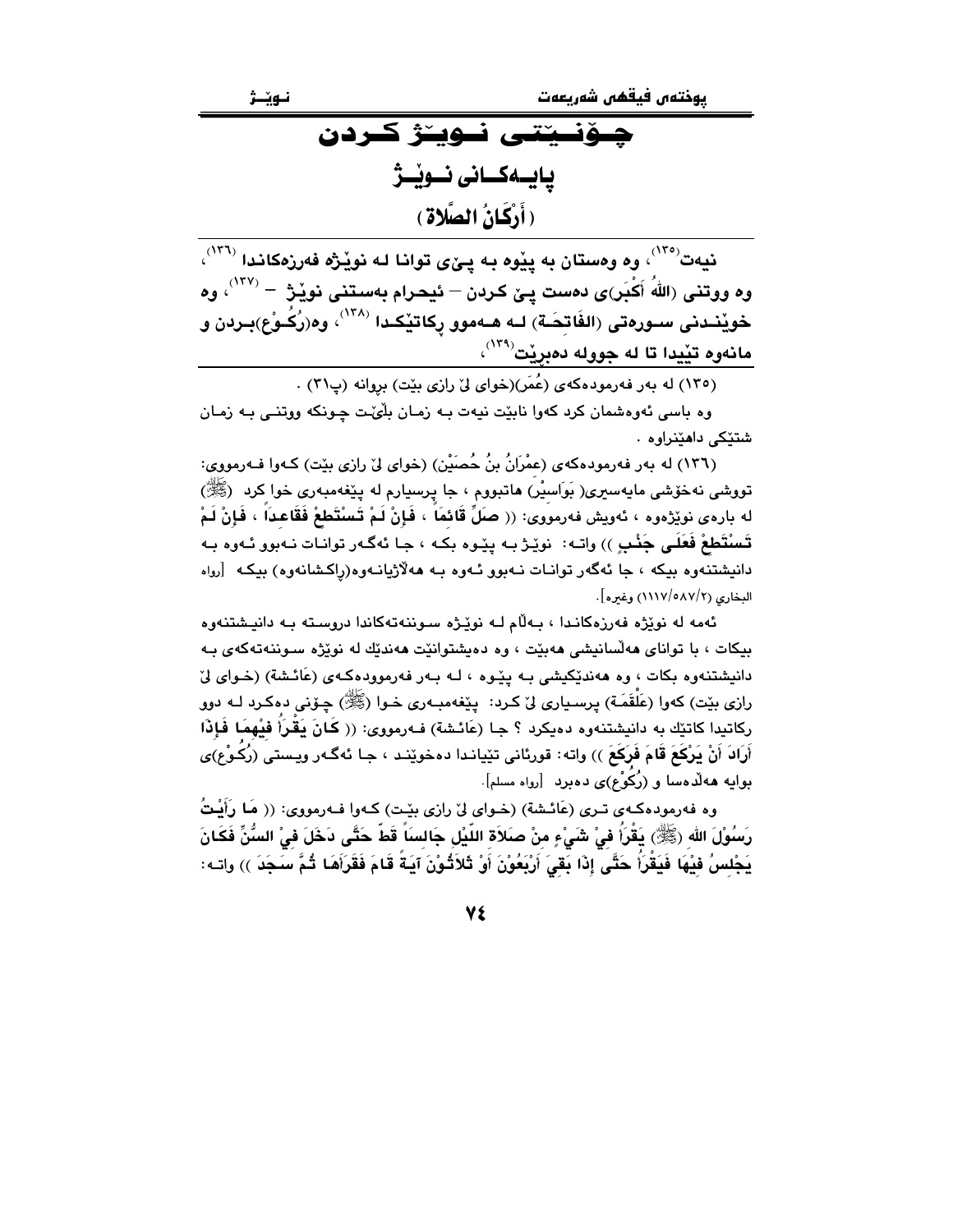نهمبيني پيغهمبهري خوا (ﷺ) له هيچ نوێژي شهو نوێژيدا به دانيشتنهوه قورئان بخوێنێت ، تا وهکو چوه ناو تهمهنهوه ، جا دادهنیشت تێیدا و قورئانی دهخوێنـد ، تـا چـل(٤٠) پـان سی(٣٠) نایەتی دەما ، ھەلدەسا بـه یێوە دەیخوێند ، یاشان دەچوە (سُـجُوْد)دا [رواه 

(١٣٧) له بهر فهرمودهکهي (عَلي)(خـواي ليّ رازي بێت) کـهوا پێغهمبـهري خـوا (ﷺ) فەرمورى: (( مفْتَاحُ الـصَّلاة الطّهُورُ ، وتَحْرِيْمُهَا التَّكْبِيْرُ وَتَحْليْلُهَا التَّسْلَيْمُ )) واتـه: کلیلـی نوێـِژ ، پـاك كردنهوهیـه ، وه حـهرام كردنیـشی – مهبهسـت حـهرام كردنـی كـار و گوفتارێِکـه کـه لـه نوێـِژدا نـی یـه – ( اللهَ أَکْبَـر)ی یهکهمـه ، وه حـهلآلٰ کردنیـشی (سَـلام) دانهوهيه [رواه ابو داود (١/٨٨/١) والترمذي (٢/٥/١) وابن ماجة (١/١٠١/١) وهو حديث حسن صحيح بروانـه صحيح ابن ماجة (٢٢٢)].

(١٣٨) له بهر فهرمودهكهي (عُبَادَةَ بنُ صَامت)(خواي ليّ رازي بيّت) كـهوا ييّغهمبـهري خـوا (ﷺ) فـﻪرمووى: (( لا صـَلاةَ لمَنْ لَمْ يَقْرَأُ بِفَاتـْحَـة الكتّاب )) واتـﻪ: نويٚـْرَى نـى يـه كهسێك كه(فَاتحَةُ الكتَابِ) نهخوێِنێت [رواه البخاري (٧/٢٦/٢٥) ومسلم (٢/٢٩٤/٢٩٥) وغيرهما].

#### تنيبينى:

.<br>ئەوەي راستە لە راي زاناياندا ئەوەبە كە خوينىدنى سـورەتى( الفَاتحَـة)(رُكْـن)ە... لـە سەر يەكێك خۆى بە تەنيا نوێژ بكات ، وە لە سەر كەسـێكيش لــە نوێـژى كۆمەڵدا دەنگـى يێشەوا نەبيستێت ، بەلاّم ئەگەر دەنگى يێشەواي بيىست ، ئـەوە لـە سـەرێتى تـەنھا گـوێ بگريّت ، له بهر فهرموده ي خـواي گـهوره لـه سـورهتي: (الاعـراف:٢٠٤)دا كـه دهفـهرميّ: ﴿ وَإِذَا قُرِيءَ القُرَآنُ فَاسْتَمعُواْ لَهُ وَأَنْصِتُواْ لَعَلَّكُمْ تُرْحَمُونَ ﴾ وه له بهر فهرموودهكهى (أبُـو مُوسَى الأَشْعَري) (خواى ليٌ رازى بيّت) كـهوا يـيّغهمبـهرى خـوا (ﷺ) فـهرمووى: (( وَإِذَا قَمْرَأَ فَأَفْصِقُوا )) واته: وه ئەگەر<sup>—</sup> يێش نوێژ <sup>—</sup>قورئـانى خوێنـد ئـهوه بێـدەنگ بـن [رواه مـسلم (٤٠٤/٣٠٤/١) بِنِ زِياتِرِ تِيْكَهِيشِتْنِ لهِم مهسهِلهِيهِ بِرِوانِهِ (صفةِ صلاةِ النبي) (ﷺ) للألباني (ل٧٠–٧١) ] .

(۱۳۹) له بهر فهرمودهکهی خوای گهوره له سورهتی (الحج:۷۷)دا کـه دهفـهرمیّ: ﴿ يَآأَيُّهَا الَّذِيْنَ آمَنُواْ ارْكَعُواْ وَاسْجُدُواْ…﴾ واته: ئەي ئەوانەي كە باوەرتان ھێناوە (رُكَـوْع) و(سُجُوْد) ببەن . . .

وه له بـهر فـهرمودهى ( المُـسيءُ صَـلاته ) كـه(أَبُـو هُرَيْـرَة) دهيگێرێِتـهوه كـهوا فـهرمووى: يپاوێك هاته ژوورى مزگەوتەوە ويێغەمبەرى خوايش (ﷺ) له لايەكى مزگەوتـەوە دانىيشتبوو ، جا نوێژي کرد ، پاشان هات و(سَلَام)ي ليٰ کرد ، جا پێغهمبهري خوا (ﷺ) پێي فهرموو: (( وَعَلَيْكَ السَّلاَمُ ، ارْجِعْ فَصلِّ فإِنَّكَ لَمْ تُصلِّ )) واته: (سَلاَم) له سهر خـوّت ، بگـهرێرهوه

**VO**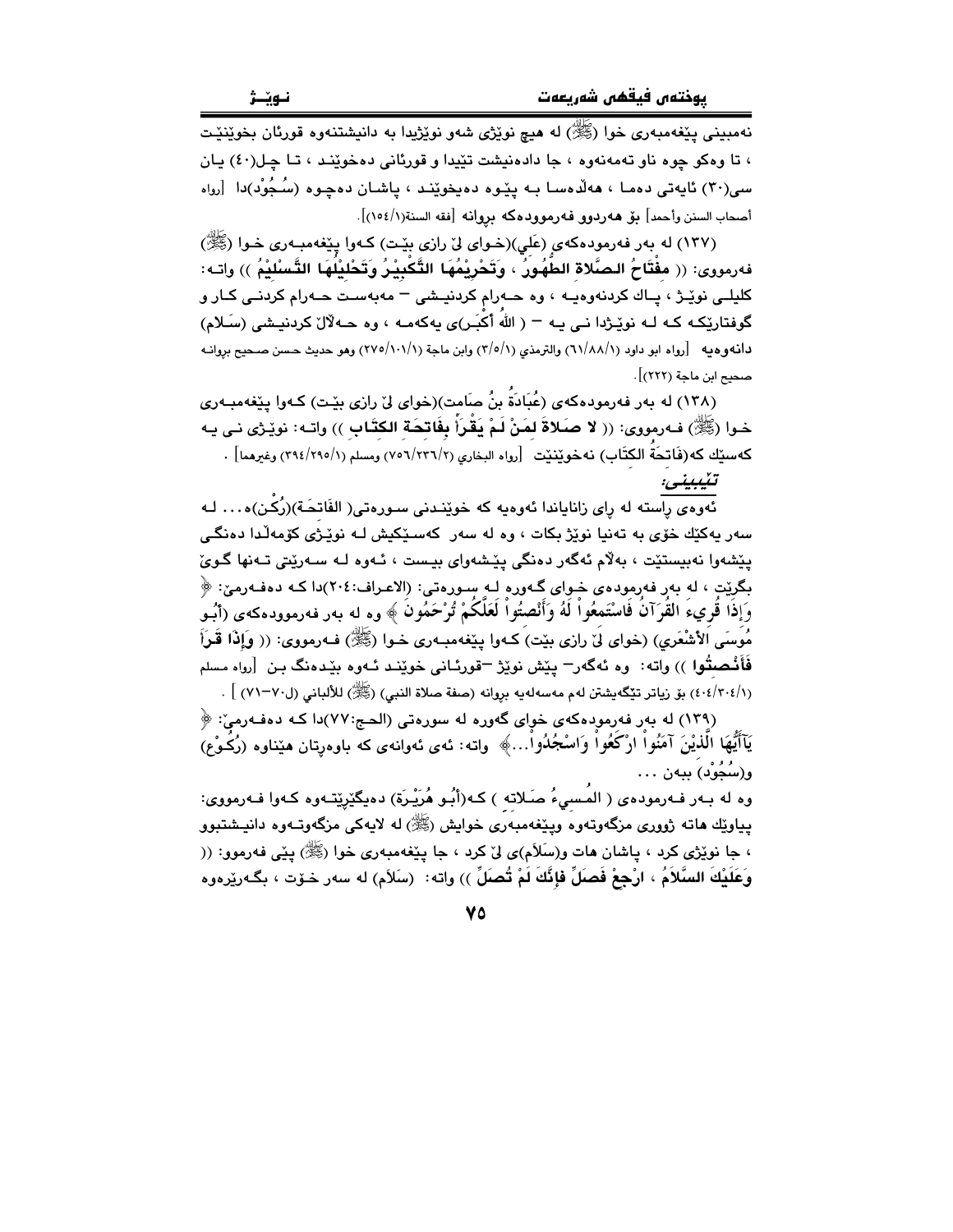نـوێـژ

نويز بکه ، چونکه تـوّ نويّـژت نـهکردوه . جـا گهرايـهوه و نويّـژی کـرد ، ياشـان هاتـهوه و(سَلاَم)ى لِنّ كرد ، جا يێي فەرموو: (( وَعَلَيْكَ السَّلاَمُ ، فَارْجِعْ فَصَلِّ فَإِذَّكَ لَمْ تُصَلِّ )) واته: (سَلَام) له سهر خوّت ، بگهرێرهوه نوێژ بکـه ، چـونکه تــوّ نوێـژت نـهکردوه . جـا لـه دووهم جار دا ، پان لــهوهي دواي ئــهوهدا ووتــي: فێـرم كــه ئــهي پێغهمبـهري خـوا ، جـا بِيّفهمبهري خوا (ﷺ) فهرموري: (( إذا قمت إلى الـصلاة فأسبغ الوضـوء ، ثم اقـرأ بما تيسر معك من القرآن ، ثُمَّ ارْكَعْ حَتَّى تَطْمَئنَّ رَاكعَا َ ، ثم ارفع حتى تستوى قائما ، ثم اسـجد حتـي تطمئن سـاجدا ، ثـم ارفـع حتـي تطمئن جالـسا ، ثـم اسـجد حتـي تطمئن ساجدا ، ثم ارفع حتى تطمئن جالسا ، ثم افعل ذلك في صلاتك كلها )) واتــه: ئەگەر مەلساي بۆ نوێژ ئەرە دەست نوێژ بـﻪ چـﺎﮐﻲ ﺑﮕﺮﻩ ، ﭘﺎﺷﺎﻥ ﭼﻪﻧﺪێﻙ ﺑﯚﺕ ﺋﺎﺳـﺎﻥ دهبيّت قورئان بخويّنه ، پاشان (رُكُوع)ببه و بميّنهوه تيّيدا تا له جوولـه دهبريّيـت ، پاشـان بهرز بهرهوه تا راست دهبیتهوه به وهستانهوه ، پاشان (سُجُود)ببه و بمێنهوه تێیـدا تـا لـه جوولـه دەبرِيْيـت ، پاشـان بـەرز بـەرەوە تـا رِاسـت دەبیتـەوە بـه دانیـشتنەوە ، پاشـان (سُجُود)ببه و بمێنەوه تێڀدا تا له جووله دەبرێڀت ، ڀاشان بەرز بەرەوە تا راست دەبيتـﻪوە به دانیشتنهوه ، یاشان ئهمـه بکـهرهوه لـه هـهموو نویْژهکهتـدا [رواه البخاری (٢٦/١١/١١) و مسلم (٢٩٧/٢٩٨/١) وغيرهما بألفاظ وزيادات مختلفة ].

#### تئىبنى:

سوننهته له کاتس (رُکوع)دا نهم زيکرانه بخويٽنريٽ $\,:\,$ دُدُيْفَة)(خواي ليّ رازي بيّت) كهوا فهرمووى: (( صَلَيْتُ مَعَ النَّبِيُّ (ﷺ) فَكَانَ يَقُوْلُ فِي رُكُوْعِه: ۖ سُبْحَانَ رَبِيَ العَظَيْمِ ، وَفي سُجُوْده: ۖ سُبْحَانَ رَبِيَ الأَعْلَى )) واته: ۚ من لـه گـهلٌ يـيْغهمبـهري خـوا دا (ﷺ) نوێِــرْم كــرد ، جــا لـــه (رُكَــوْع)يــدا دەيفـــەرموو : سُــبْحَانَ رَبِــىَ العَظــيْم ، وه لـــه(سُـــجُوْد)يــــشيدا دهيفـــه(موو: سُـــبْحَانَ رَبِسىَ الأَعْلَـــى [رواه أبــو داود(١/رقـــم/٨٧١) والترمذي(١/١٦٤/١٦٤) والنسائي(١٩٠/٢) وهو حديث صحيح بروانه صحيح النسائي(١٠٠١)] .

وه له فهرموودهکهی (عُتْبَةُ بنُ عَامر)دا( خـوای لیّ رِازی بیّـت) هـاتوه کـهوا پیّغهمبـهری خـوا (ﷺ) سمیؒ جار نَهم زیکرەی دەکىرد [رواه أبـو داود(١/رقم/٨٧٠) وغـیره وهـو حـدیث صـحیح بږوانـه صـفة الصلاة للألباني:١٢٧ ] .

وه فەرموودەكـەي (عَائـشَة)(خـواي ليْ رازي بێـت) كـەوا فـەرمووي: (( أَنَّ النَّـْبِـيَّ(ﷺ) كَـانَ يَقُوْلُ فِي سُجُوْدِهِ وَرُكُوْعِهِ : سُبُّوْحٌ قُدُّوْسٌ رَبُّ المَلائِكَةِ وَالرُّوْحِ )) واتـه: يخفهمبـهرى خوا (ﷺ) له (زُكُوْع) بردن و(سُـجُوْد) بردنـى دا دەيفـەرموو: سُـبُوْحٌ قَدُوْسٌ رَبِّ المَلائكَـة وَاللَّوْحِ [رواه مسلم(١/رقم/٤٨٧) وأبو داود(١/رقم/٨٧٢) وغيرهما ] .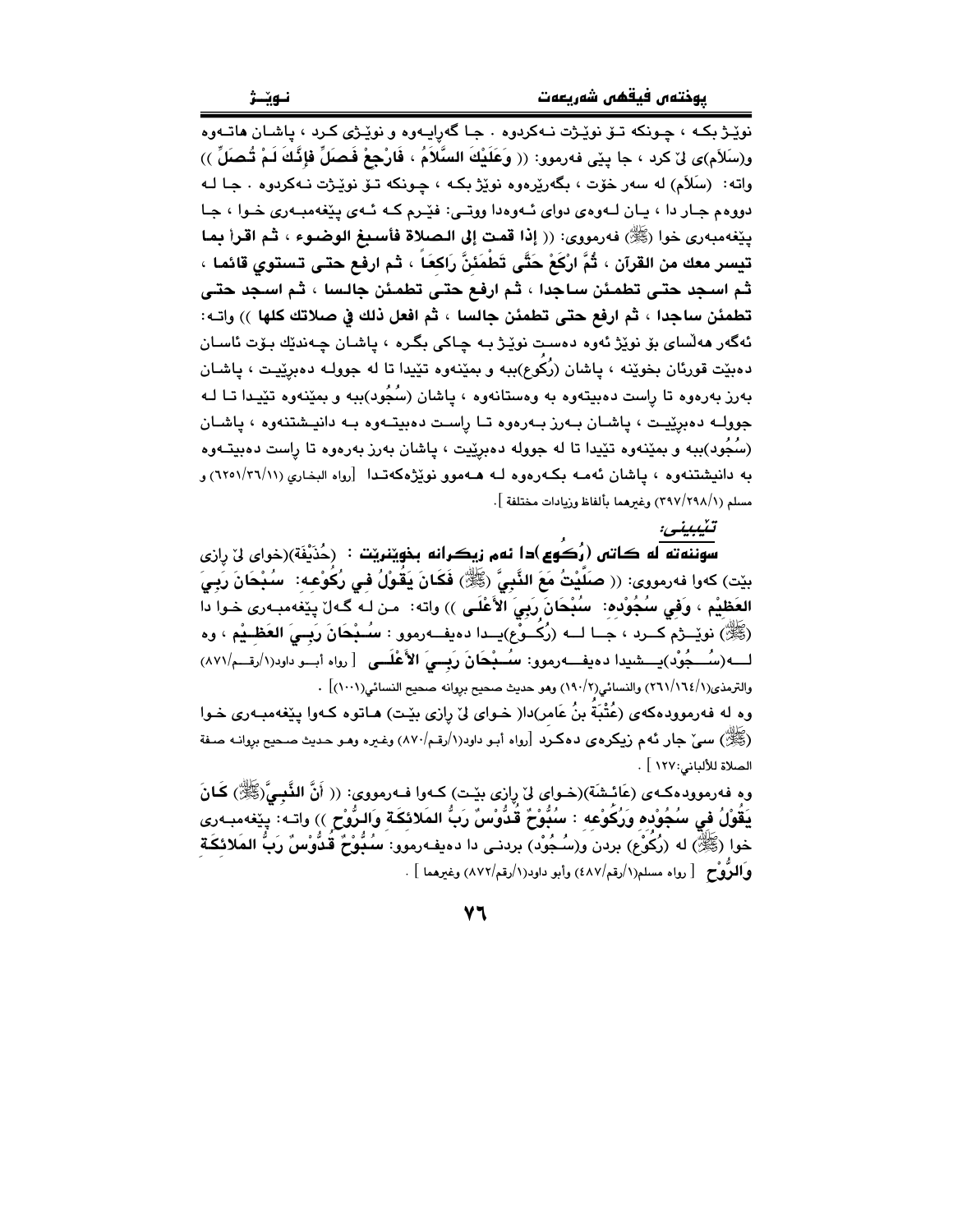وه فه رموودهکهی (عَلي) (خوای لیٌ رِازی بیّت) کهوا فه رمووی: (( وَإِذَا رَكَعَ قَالَ: اللَّهُمَّ لَكَ رَكَعْتُ ، وَبِـكَ آمَنْـتُ ، وَلَـكَ أَسْـلَمْتُ ، خَـشَعَ لَـكَ سَـمْعى وَبَـصَرَىِ وَمُخِّـى وَعَظْمـى وَعَصَبَعِي )) واته: وه ئهگەر (رُكُوْع)ى بېردايه دەيفەرموو : اللَّهُمُّ لَكَ رَكَعْتُ ، وَبِكَ آمَنْتُ ، وَلَكَ أَسْلَمْتُ ، خَشَعَ لَكَ سَمْعى وَبَصَرى وَمُخِّى وَعَظْمى وَعَصَبَى [رواه مسلم ( ١/رةم/٧٧١) وأبو داود وأحمد وغيرهم ] .

وه فەرموودەكەي (عَائشَة) (خواي ليْ رازى بيْت) كـەوا فــەرمووى: (( كَـانَ رَسُـوْلُ الله (ﷺ) يَكْثُرُ أَنْ يَقُوْلَ في رُكُوْعه وَسُجُوْده : سُبْحَاذَكَ اللَّهُمَّ رَبَّذَا وَبِحَمْدِكَ ، اللَّهُمَّ إغْفرْ لي يَتَأَوَّلُ القُرْآن ﴾) واته: يێغەمبەرى خوا (ﷺ) زۆر جار له (رُكَوْع) بـردن و(سُـجُوْد) بـردن دا دهيفهرموو: سُبْحَانَكَ اللَّهُمَّ رَبَّنَا وَبِحَمْدِكَ ، اللَّهُمَّ إِغْفَرْ لـى ، كارى به ئايـهتى ﴿ فـــسَبِّحْ بِحَمْد رَبِّكَ وَاسْتَغْفِرْهُ ﴾ دهكرد [رواه البخاري (٩/رقم/٤٩٦٨) ومسلم(١/رقم/٤٨٤) وغيرهما ] .

وه هەڵسانەوه لـه (رُكُوْع) ومانـەوه تێيدا تـا لـه جوولـه دەبرێت<sup>(۱٤۰)</sup> ، وه چوونه (سُجُوْد)دا و مانـهوه تێيدا تـا لـه جوولـه دهبرِيْت $^{\langle\Omega\rangle}$ ، وه دانيشتن لـه نێوان هـهردوو(سُـجُوْد)هکـهدا و مانـهوه تێيـدا تـا لـه جوولـه دهېږێـت<sup>(١٤٢</sup>)، وه دانيسشتني كۆتسايي و خوينسدني تسەحيات تييسدا و سسەلارات دانسە سسەر پێغهمبهری خوا و کهس وکاری له پاش تهحیاتهکه<sup>(۱٤۳)</sup>،

(١٤٠) لـه بـهر فهرمودهكـهي (أَبُـو مَـسْعُود الأَنْـصَارِي) (خـواي ليّ رازي بيّـت) كـهوا يِيّفهمبهري خـوا (ﷺ) فـهرمووي: (( لا تُجْرَىءُ صـَلاةً لا يُقَيْمُ الرَّجُلُ فَيْهَا صُلْبَهُ فـي الرُّكُوعْ وَالسُّجُوْد )) واته: نوێڗ۫ێك تەواو نييه تاوەكو ئـهو كەســه پــشتى بـه تــهواوەتى لــه ییاش( رُکُوْع)و( سُکُود ) راست دهکاتـهوه [رواه ابو داود (٣ /٩٢/ ٨٤) والترمـذي (١/١٦٥/ ٢٦٤) وغیرهمـا وهو حديث صحيح برِوانه صحيح ابن ماجة(٧١٠)] .

وه لــه فــهرموودهى ( المَــسيءُ صَــلاته)دا هــاتووه (( … شُمَّ إِرْفَـعْ حَتَّــى تَعْتَــدلَ قَائمَاً . . . )) واتـه: … پاشـان ههلبـسهرهوه لـه(رُكُـوع) تـا بـه تـهواوهتى بـه پێوه ڕاسـت دەبيتەوە ... بروانە(پ١٣٩) .

تێبينى:

۔<br>قەدەغە كراوە لە تەماشا كردنى ئاسمان لـه كـاتى دوعـا كردنـدا لـه نوێـژ دا ، لـه بـەر فه رمووده که ی (أَبُو هُرَيْرَة)(خوای ليّ رازی بێت) کـهوا ۖ بێغهمبـهری خـوا (ﷺ) فـهرمووی ((

**VV**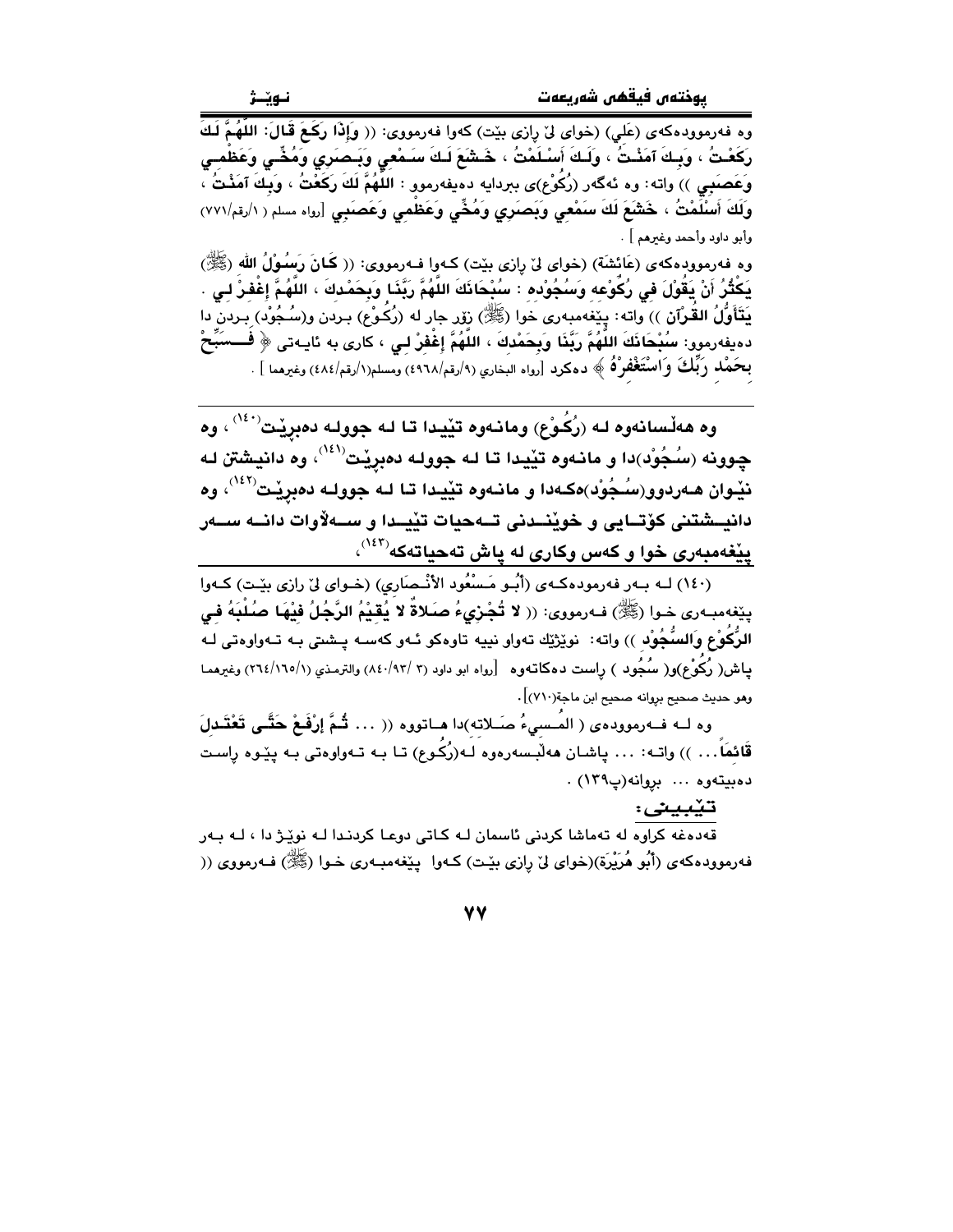يوختەں فيقھى شەريعەت

لَيَذْتَهِيَنَّ أَقْوَامٌ عَنْ رَفْعهمْ أَنْـِصَارَهُمْ عِنْـدَ الـدُّعَاء فـي الـصَّلاة إِلَـي الـسَّمَاء أَوْ لَـتُـخْطَفَنَّ أَبْـصـَارُهُمْ )) واته: كهسانێك كه تهماشاي ئاسمان دهكهن لـه دوعـا كردنـي نوێـِرْ دا يـان واز دنينن لهوه ، وه يان چاويان كويْر دهبيّت [رواه مسلم(٢٢١/٢٢١)) والنسائي(٣٩/٣)] .

(١٤١) له بهر ئايهتهكهى ييشوو بروانه (پ١٣٩) .

وه له بهر فهرموودهى: (المَسىءُ صَلاته) كه تَيْيدا هـاتووه (( … ثُمَّ اسْجُدْ حَقَّى تَطْمَئنَّ سَاجِدَاً ، ثُمَّ ارْفَعْ حَتَّى تَطْمَئنَّ جَالسَاً ثُمَّ اسْجُدْ حَتَّـى تَطْمئنَّ سَاجِدَاً … )) واته: ... ياشان (سُجُود) ببه و بمێنهوه تێيدا تا لـه جوولـه دهبرێيـت ، ياشـان لـه(سُـجُود) مهلّسهرهوه و دانیشه تا له جوولّه دهبریّیت ، پاشـان (سُـجُود) ببـهرهوه و بمیّنـهوه تـا لـه جووله دهبرييت ... بروانه (پ١٣٩) .

جەند تێبينيەك:

.<br>**بيهڪهم: ئەندامەكانى (سُبُود) حەوتن** ، له بەر فەرمودەكەي (إِبنُ عَبَّاس)(خوايان ليٌ رازى بيّت) كەوا پِيّغەمبەرى خوا (ﷺ) فەرمووى: (( أَصرْتُ أَنْ أَسْـجُدَ عَلَـى سَـبْعَة أَعْظُم : عَلَى الجَنْهَة وَأَشَارَ بِيَده عَلَى أَنْفه وَاليَدَبْنِ وَالرُّكْدَتَيْنِ وَأَطْرَافَ القَدَمَيْنِ .. )) واته: فه رمانم یئ کراوه کهوا (سُجُود) له سهر حهوت نُیٚسقان ببهم ، له سهر توێل \_ وه بـه دەستى ئاماژەي كرد بىۆ لىوتى \_\_ و ھــەردوو دەسـت(لــەپ) و ھــەردوو ئــەژنۆ و پـەنجـەكانى هه ردوو یے ٌ .. [رواه البخاری (٢/٢٩٧/٢) ومسلم(١/٤٩٠/٢٥٤)].

دووهم: قەدەغــه كـراوه رِاخـستنى هــەردوو بــالٌ لــه كــاتى (سُــجُود)دا ، لــه بــهر فەرموودەكەي (أَنَس)(خواي ليْ رازي بيْت) كەوا يێغەمبەرى خوا (ﷺ) فەرمووى (( إعْتَدِلُوا فـى الـسُّجُوْد ، وَلا يَبْسُطْ أَحَدُكُمْ نْرَاعَيْه إِنْبِسَاطَ الكَلْبِ )) واتـه: رِيّـك ويِيّـك بـن لـه (سُـجُود) بردنــدا ، وه هــيچ كهســێكتان بــالٌ رامهخــهن وهكــو راخــستنى ســهگ [رواه البخاري(٢/رقم/٨٢٢) ومسلم(٢٥٥//٣٥٥) وأصحاب السنن ] .

سهنيهم: سوننەته له (سُجُود)دا ئەم زيكرانه بخوێنرێت: (( سُبْحَانَ رَبِّيَ الأَعْلَى \_ سيّ جار \_\_ . سُنُوْحٌ قُدُّوْسٌ رَبُّ المَلائكَة وَالرُّوْحِ\_. اللَّهُمَّ لَكَ سَجَدْتُ ، وَبِكَ آمَذْتُ ، وَلَكَ أَسْلَمْتُ ، سَجَدَ وَجْهـى للَّذى خَلَقَهُ وَصَدَوَّرَهُ ، وَشَقَّ سَمْعَهُ وَيَصنَرَهُ ، تَبَارَكَ اللهُ أَهْـسَنُ الخَـالقيْنَ . سُـدْحَانَكَ اللَّهُـمَّ رَبَّنَـا وَبِحَمْـدكَ ، اللَّهُـمَّ إغْفـرْ لــى )) لــه بــهر فەرموودەكـەي (حُذَيْفَـة)و(عُتْبَـة)و(عَائـشَة)و(عَلـي) (خوايـان لىْ رِازى بيْـت) بروانــه تێبينــي دوای(پ۱۳۹) .

**VA**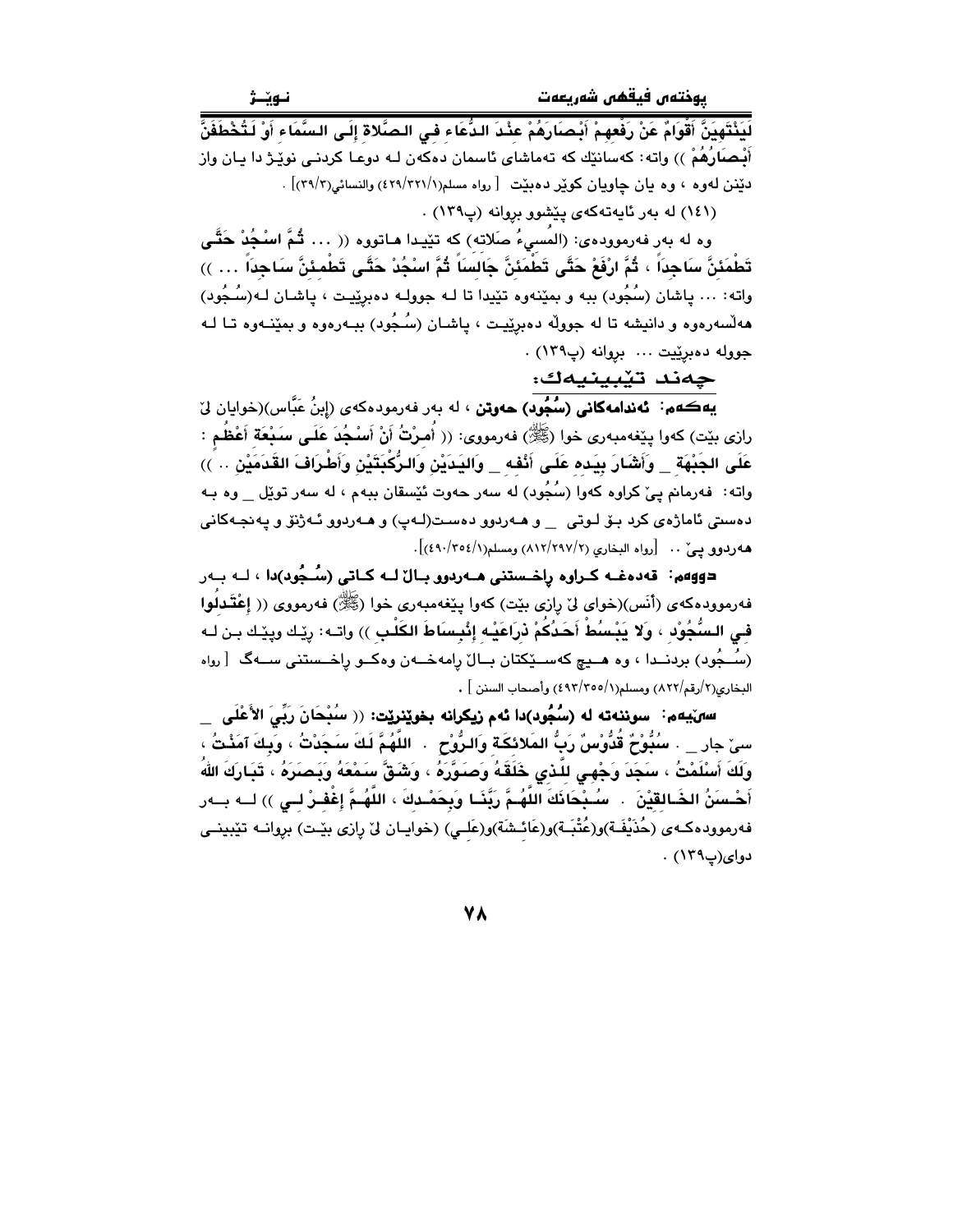(١٤٢) لـه بـهر فهرموودهكـهى (أبُـو مَـسْعُود الأنْـصَارى)(خـواى ليّ رازى بيّـت) بروانـه  $(12 \cdot 3)$ .

و فەرموودەي (المُسىءُ صَلاتە) بروانە(پ١٤١) .

سوننهته له نێوانی ههردوو سوجدهکهدا ئهم زیکرانه بخوێنرێت ، (خُذَيْفَة)( خواي لِنَ رازي بيّت) دەفەرمى (( أَنَّ الذَّبِيُّ (ﷺ) كَانَ يَقُولُ بَيْنَ السَّجْدَتَيْنِ: رَبِّ اغْفرْ لى ، رَبِّ اغْفِرْ لي )) واته: پێغەمبەرى خوا (ﷺ) له نێوانى ھـەردوو سـوجدەكەدا دەيفـەرموو: رَبِّ اغْفِرْ لِي ، رَبِّ اغْفِرْ لِي [ رواه إبـن ماجـة(١/٢٨٩/١٨٩) وهـو حـديث صـحيح بروانـه صـحيح إبـن ماجة(٧٣١)].

وه(إِبْنُ عَبَّاس) (خوابيان لِيّ رازِي بِيْت) دهفـهرميّ (( أَنَّ النَّسِيَّ(ﷺ) كَـانَ بَقُولُ بَيْنَ السَّجْدَتَيْن : اللَّهُمَّ اغْفَرْ لـى وَارْحَمْنـَى وَاجْبِرْنـَى وَاهْدنى وَارْزُقْنـَى )) واتـه: يێغەمبەرى خوا (ﷺ) لـه نێـوانى ھـەردوو سـوجدەكەدا دەيفـەرموو: اللَّهُمَّ اغْفَرْ لـى وَ**ارْحَمْنْی وَاجْبِرْنْی وَاهْدنی وَارْزُقْنْی** [رواه أبو داود(۱/رقم/۵۰۰) والترمذی(۱/۰۵/۱/۲۸۲) وإبن ماجة(١/٢٩٠/ ٨٩٨) وهو صحيح بروانه صحيح إبن ماجة(٧٣٢) ] .

(١٤٣) له بهر فهرموودهکهي (إبنُ مَسْعُود) (خـواي ليّ رازي بيّـت) کـهوا فـهرمووي: (( كُذَّا ذَقُولُ فِي الصَّلاةِ خَلْفَ رَسُول الله (ﷺ) ، السَّلامُ عَلَى الله ، السَّلامُ عَلَى فُلان ، فَقَالَ لَذَا رَسُولُ الله (ﷺ) ذَاتَ يَوْم : إِنَّ اللهَ هُوَ السَّلامُ ، فَإِذَا قَعَدَ أَحَدُكُمْ في الـصَّلاة ، فَلْيَقُلْ ، التَّحيَّاتُ لله وَالـصلَوَاتُ وَالطَّيِّبَاتُ ، الـسَّلامَ عَلَيْكَ أَيُّهَا النَّبِـىُّ وَرَحْمَةُ الله وَبَرِكَاتُهُ ، السَّلامُ عَلَيْنَا وَعَلَى عبَاد الله الصَّالحينَ \_ فَإِذَا قَالَهَا أَصَابَتْ كُلَّ عَبْدِ للّه صَالِحٍ فِي السَّمَاءِ وَالأَرْضِ \_ أَشْهَدُ أَنْ لآ إِلهَ إِلَّا الله وَأَشْهَدُ أَنَّ مُحَمَّدَاً عَبْدُهُ وَرَسُولُهُ ثُمَّ يَتَخَيْرُ منَ المَسْأَلَة مَا شَاءَ )) واتـه: ۚ ئيْمـه لـه بِـشت بِيْغهمبـهرى خـواوهوه (ﷺ) نوێڗ۬مان دەكرد دەمانووت : السَّلامُ عَلَى الله ، السَّلامُ عَلَى فَلان ، جـا پێغەمبـەرى خـوا (ﷺ) رِيَوْژَيْكيان فەرمووى: بە راستى خـواي گـەورە خـۆي (الـسَّلام)ە ، جـا ئەگـەر يـەكێتان دانيشت لـه نوێژهكـهى بـۆ تـهحيات خوێنـدن ، ئـهوه بـا بلێـت : التَّحيَّـاتُ لله وَالـصلَوَاتُ وَالطَّيِّبَاتُ ، السَّلامَ عَلَيْكَ أَيُّهَا النَّبِيُّ وَرَحْمَةُ الله وَبَرَكَاتُهُ ، السَّلامُ عَلَيْنَا وَعَلَى عِبَاد الله البصَّالحينَ \_ جا ئهگەر ئەوە بِلَّيْت ئەوە ھەموو بەندەپبەكى پپـاو چـاكى خـواي گـەورە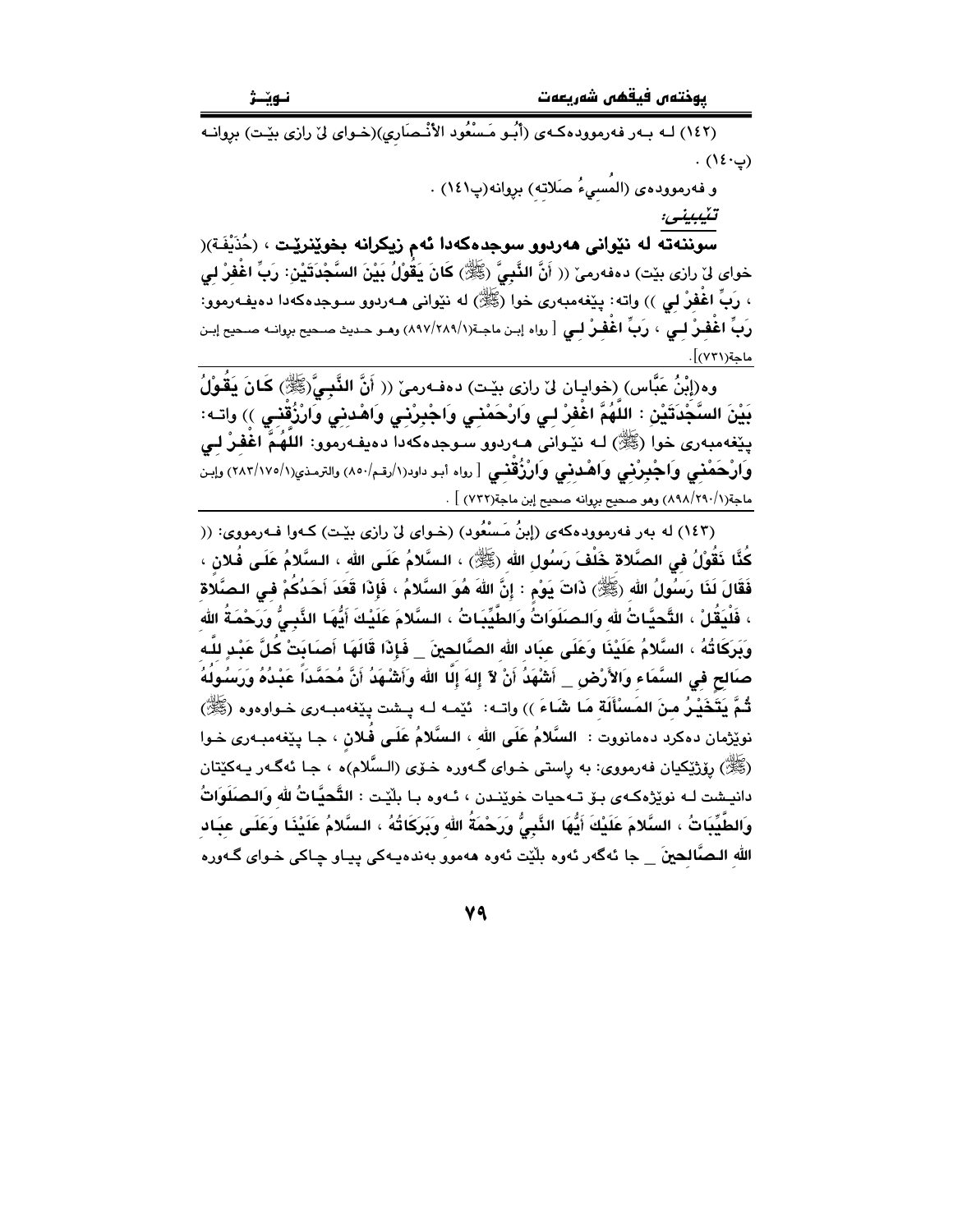دهگرێتهوه له ئاسمان و زەويدا \_ أَشْهَدُ أَنْ لاَ إِلهَ إِلَّا الله وَأَشْهَدُ أَنَّ مُحَمَّدَاً عَدْدُهُ وَرَسُولُهُ ، ياشان هەرچى دوعايـهك هەللّاهبـژێرێت بـا بيكـات [رواه البخاري (٦/١١ه/٥٦/١١) مـع الفـتح ومسلم (٤٠٢/٣٠١/١)واللفظ له] .

وه تــهحیات بــه چــهند ریوایــهتێکی تــریش هــاتوه ، باشــترینیان ئهمــهی (ابــنُ مَسْعُود)ه(خوای ليٌ رازي بنيت) .

وه سه لاوات دانه سهر پێغهمبهري خوا (ﷺ) له تهحیاتي کۆتاپیدا(رُکن)ه لـه نوێـژ دا ، له بهر فهرموودهکهي (فُضَالَةً بن عُبَيْد)(خواي ليّ رازي بيّت) کـهوا پيّغهمبـهري خـوا (ﷺ) پیاوێکی بـینی نوێـژی کـرد سـویاس و ستایـشی پـهروهدگاری نـهکرد و سـهلاّواتی لـه سـهر يێغەمبەرى خوا (ﷺ) نەدا و نوێژەكەي تەواو كرد ، جا يێغەمبەرى خـوا (ﷺ) فـەرمووى (( عَجَّلَ هَذَا )) واته: ئەمە يەلەي كرد . جا بانگى كرد و بە ئەو و كەسانى تريشى فەرموو: (( إِذَا صَبَلَّى أَحَدُكُمْ فَلْيَبْدَأ بِتَمْجِيْد رَبِّه وَالثَّذَاء عَلَيْه وَلْيُصَلِّ عَلَى الذَّبي (ﷺ) ، ثُمَّ یَدْعُوا بِمَا شَاءَ )) واته: ئەگەر پەکێکتان نوێژی کرد با بە(تَمْجِید)ی پـەروەردگاری دەسـت یے٬ بکات ، وه ستایشی له سهر بکات ، وه سهلاوات له سهر پیّغهمبـهری خـوا (ﷺ) بـدات ، یاشان با داوای هــهر شـتـێك بكـات كــه ویــسىتى لێیــهتـى [رواه ابـو داود (٤/١٤٦٨/٢٥٤) والترمـذى (٢٥٤٦/١٨٠/٥) وهو حديث صحيح بروانه صحيح النسائي(١٢١٧) ].

وه شێوهي سهڵاوات دانه سـهر پێغهمبـهري خـوا (ﷺ) بـه چـهند جۆرێـك هـاتوه لـه سـوننهتدا ، لهوانــه فهرموودهكــهى (أُبُــو مَــسْعُوْد الأنْــصَاري) (خــواي ليّ رازي بيّـت) كــهوا فەرمورى: (( أَتَانَا رَسُوْلُ الله (ﷺ) وَنَحْنُ في مَجْلس سَعْد بْنْ عُبَادَةَ ، فَقَالَ لَـهُ بَشْيْرُ إِبْنُ سَعْدٍ: أَمَرَنَا اللهُ تَعَالَى أَنْ نُصلِّى عَلَيْكَ ، يَا رَسُوْلُ الله ! فَكَيْفَ نُصلِّى عَلَيْكَ ؟ قَالَ: فَسكَتَ رَسُوْلُ الله (ﷺ) ، حَتَّى تَمَنَّيْذَا أَذَّهُ لَمْ يَسْأَلُهُ . ثُمَّ قَالَ رَسُوْلُ الله (ﷺ): قُوْلُوا: اللَّهُمَّ صَلِّ عَلَى مُحَمَّدٍ وَعَلَى آل مُحَمَّدٍ ، كَمَا صَلَّيْتَ عَلَى آل إِبْرَاهِيْمَ ، وَيَارِكْ عَلَى مُحَمَّدٍ وَعَلَى آل مُحَمَّدٍ ، كَمَا بَارَكْتَ عَلَى آلِ إِبْرَاهِيْمَ ، فِي العَالَميْنَ إِنَّكَ حَميْدٌ مَجِيْدٌ . وَالسَّلاَمُ كَمَا قَدْ عَلمْتُمْ )) واته: بِيੱغهمبهرى خوا (ﷺ) هات بۆ لامان ، كاتێك كـه له لای (سَعْدُ بنُ عُبَادَة)دا دانیشتووبوین ، جا (بَشيْر إبْن سَعْد) یێی ووت: ئـهی یێغهمبـهری خوا ! ئٽمه خواي گەورە فەرمانى يېّ كەوا سەلاواتت لە سەر بدەين ، جا چۆن سەلاواتت لە سەر بدەين ؟ (أَبُو مَسْعُوْد الأَنْصَارِي) ووتى: جا پێغەمبـەرى خـوا (ﷺ) بێدەنگ بـوو ، تـا

 $\lambda$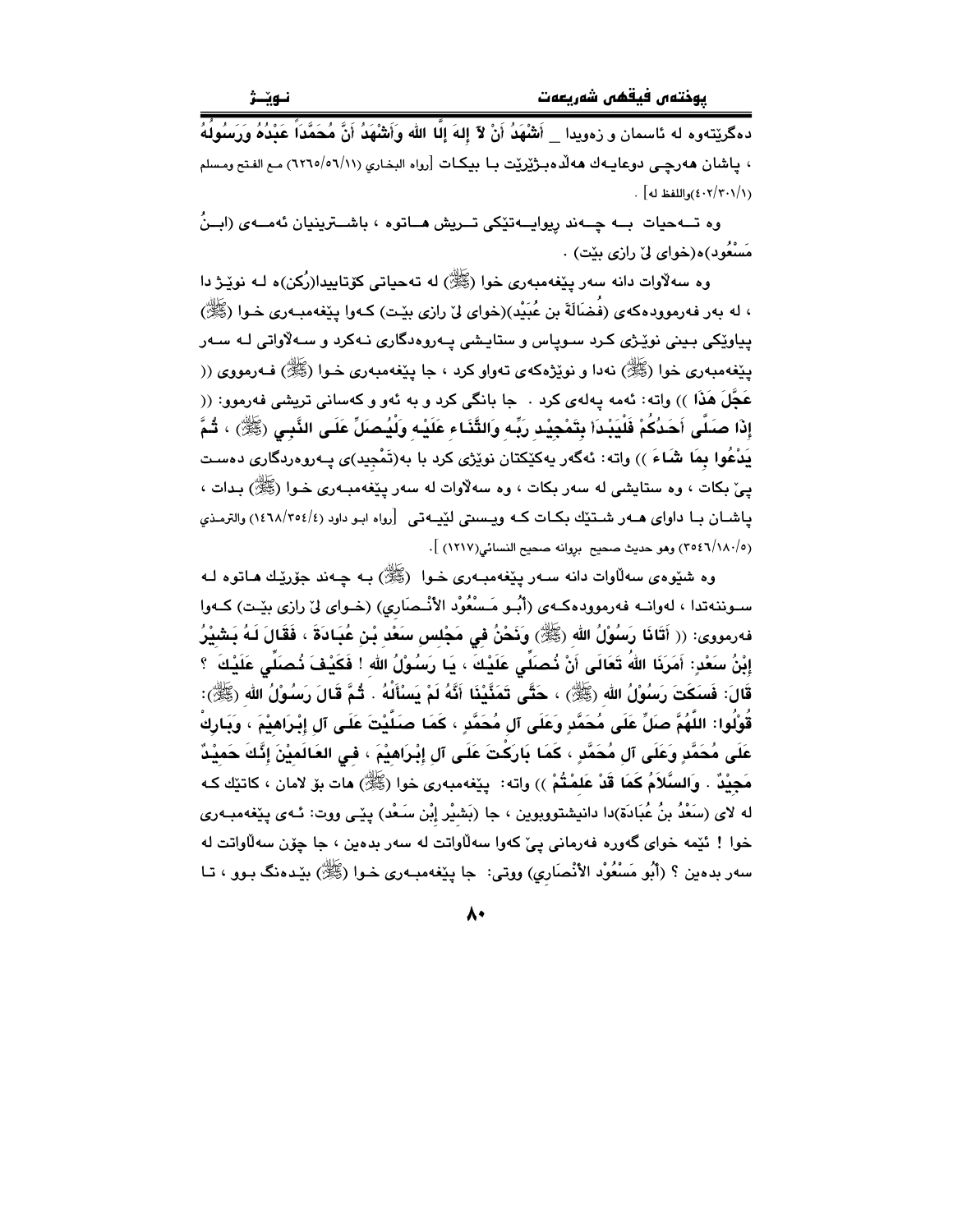خۆزگامان خواست کەوا پرسىيارى لىْ نەكرداپــە ، پاشـان پـێغەمبــەرى خـوا (ﷺ) فــەرمووى: بلَيْن: اللَّهُمَّ صلِّ عَلَى مُحَمَّدٍ وَعَلَى آل مُحَمَّدٍ ، كَمَا صَلَّيْتَ عَلَى آلِ إِبْرَاهِيْمَ ، وَبَارِك عَلَمٍ، مُحَمَّدِ وَعَلَى آل مُحَمَّدٍ ، كَمَا بَارَكْتَ عَلَى آلِ إِبْرَاهِيْمَ ، فِي العَالَمِيْنَ إِنَّكَ حَمِيْدٌ مَ**حِيْدٌ** . وە(سَلَام)كردنيش بەو شَيْوەيە كە فَيْر بوون [رواه مسلم(١/رقم/٤٠٥)].

وه فهرموودهكهي (كَعْبُ بْنُ عُجْرَة) (خواي ليّ رازي بيّت) كـهوا فـهرمووي: ووتمـان: -ئەي يێغەمبەرى خوا (ﷺ) – فێربوين چۆن (سَلَام)ت لە سەر بكەين ، ئەي چۆن سـﻪڵاواتت لـه سـهر بـدهين ؟ فـهرمووى: بلْـيّن: (( اللَّهُمَّ صَلِّ عَلَى مُحَمَّدِ وَعَلَـى آل مُحَمَّدِ ، كَمَا صَلَّيْتَ عَلَى آلِ إِبْرَاهِيْمَ ، إِنَّكَ حَمِيْدٌ مَجِيْدٌ ، اللَّهُمَّ بَارِكْ عَلَى مُحَمَّدٍ وَعَلَى آلِ مُحَمَّدٍ ، كَمَا بَارَكْتَ عَلَى آلِ إِبْرَاهِيْمَ ، إِنَّكَ حَمِيْدٌ مَجِيْدٌ )) [رواه مسلم(١/رقم/٤٠٦)] .

تێبينى:

لـه جيـاتى (( السَّلامُ عَلَيْكَ أَيُّهَا النَّبِيُّ )) هـاوهلَّانى پيّغهمبـهرى خـوا (ﷺ) پـاش وهفـات كردنــى پِيْغەمبـــەرى خــوا (ﷺ) دەيانفــەرموو (( الــسَّلامُ عَلَــى النَّبــى..)) چــونكه (عَلَيْكَ)ه بِقِ (خطَّابِ)هو بِقِ كاتبي زيندووي بووه ، بهلاّم پياش وهفـات كردنـي دهبيّـت سـهلام كردنهكه به(غَائب)بێت ، واته به(( السَّلامُ عَلَى النَّبِي..))بێت . جا بۆ رٰياتر تێگەيشتن لـهم مه سه له يه بروانه [فتح الباري لابن حجر العسقلاني (٢/٤/٢) و صفة صلاة النبي (ﷺ) للالباني (١٢٦)]. وه(سَــلام)دانــهوهى يهكــهم <sup>(١٤٤)</sup>، وه بــه ړيــز كردنــى ئــهم پايانــه لــه نويـْـر ْ دا به بيّ پاش و پێش خستن<sup>(١٤٥)</sup>.

(١٤٤) له بهر فهرمودهكهي (عَلى) (خواي ليِّ رازي بيِّت) بروانه (پ١٣٧) .

(١٤٥) له بهر ههموو ئهو فهرموودانهي يێغهمبهري خوا (ﷺ) \_ گوفتار بێت يان كردار که باس له چوێنێتي نوێژ کردني پێغهمبەری خوا (ﷺ) دەکات ، کـه هـﻪموويان کـۆن لـه سهر به ريز کردنی ئـهم يايانـه ، وه هـيچ فهرموودهيهکيـشمان نييـه کـهوا يێغهمبـهری خـوا (ﷺ) جارێك له نوێژ كردنىدا ئەم يايانەي بە ريز نەكردېيت .

> ىنوستىەكانى نوٽژ (وَاجِبَاتُ الصَّلاةِ)

> > $\lambda$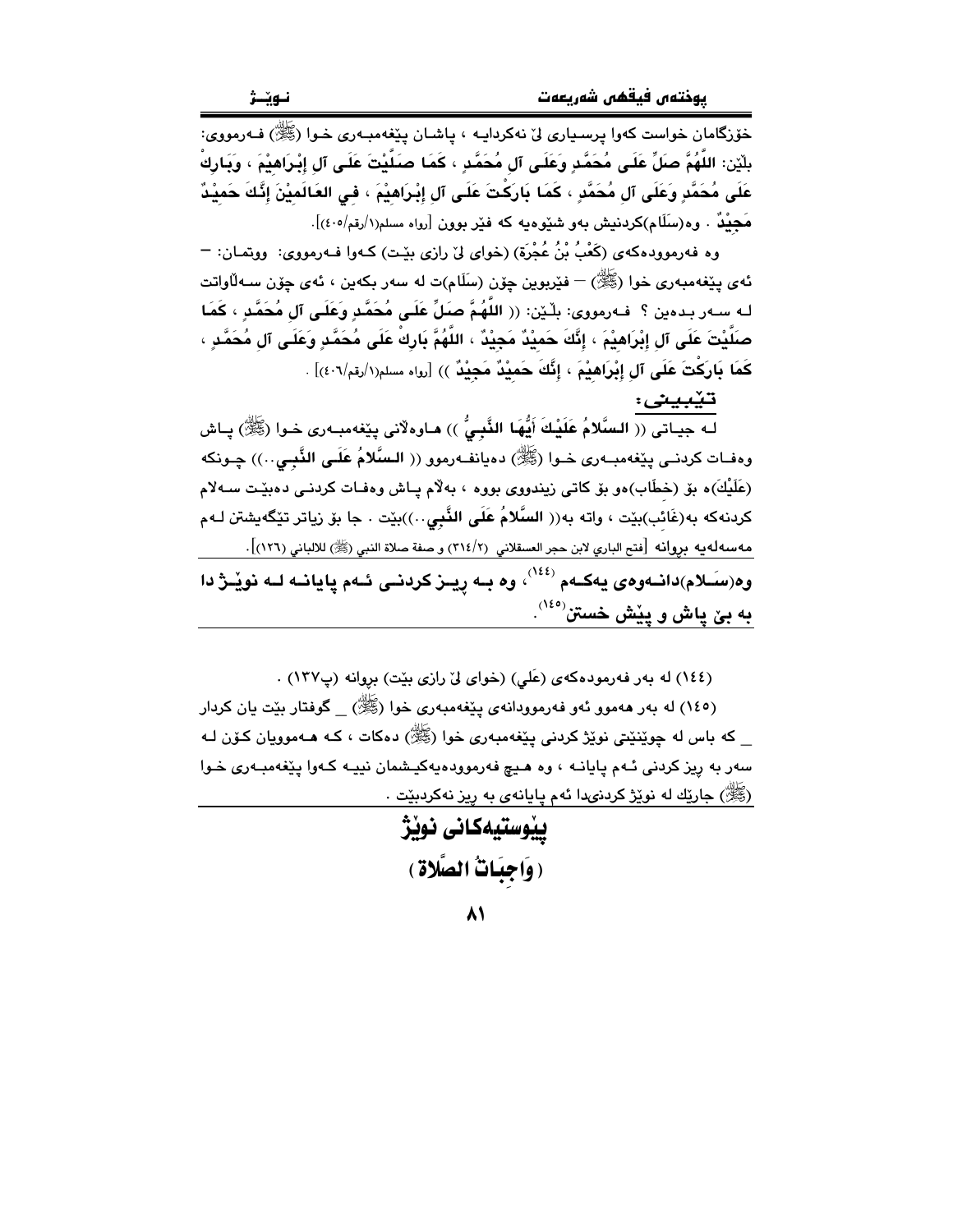دهست ړاست خستنه سهر دهستی چهپ و دانانی له سهر سینگ ، له کاتی راوهستاندا بۆ قورئان خويْندن<sup>(٢٤٦)</sup>، وه يـهنا گـرتن بـه خـوا لـه شـهيتان <u>پێش(فَاتِحَه) خوێندنی رکا</u>تی یهکهم<sup>(۱٤۷)</sup>

(١٤٦) له بهر فهرموودهكهي (وَائلُ بنُ حجْرٍ) (خواي ليّ رازي بيّت) : (( أَنَّهُ رَأَى النَّبِي (ﷺ) رَفَعَ يَدَيْه حيْنَ دَخَلَ في الصَّلاة … ثُمَّ وَضَعَ يَدَهُ اليَمْنَى عَلَى اليُسْرَى … )) واته: کەوا پێغەمبەرى خوا (ﷺ) بينى دەستى بەرز کردەوە کاتێك دەستى بـە نوێـژ کـردن کرد ... پاشان دهستی رِاستی خسته سهر دهستی چـهپی ... [رواه مسلم (۶۰۱/۳۰۱/۱) و ابـو داود بروانه الإرواء (٣٥٢) .

وه له بهر فهرموودهکـهي (إبنُ عَبَّـاس)(خوايـان ليّ رازي بيّـت) کـهوا يـێفهمبـهري خـوا (ﷺ) فـ1رمووى: (( إِنَّا مَعْشَرَ الأنْبِيَاء أَمرْنَا بِتَعْجِيْل فطْرَنَا وَتَأْخِيْر سُـحُوْرِنَا ، وَأَنْ نَصْبَعَ أَيْمَاننَا عَلَى شَمَائلَنَا فى الصَّلاة )) واته: ۚ ئيٚمهى كۆمـهڵى پيٚغهمبـهران فـهرمانمان پی کراوه به پهلهو زوو شکاندنی رِۆژو و دواخستنی پارشێو ، وه دهستی راستمان بخهینـه سهر دهستي چهپمان له نوێژدا [رواه ابن حبـان في صـحيحه (٨٨٥- مـوارد) والطبرانـي في الكـبير والاوسـط (١٠/١)ومن طريقهما الضياء المقدسي في المختارة (٢/١٠/٦٣) . وصححه السيوطي في التنوير الحالك (١٧٤/١) وصححه الألباني في صفة الصلاة (ل٦٠) الطبعة الخامسة عشر(بغداد) ].

وه فەرموودەكـەي (سَـهْلُ بِـنُ سَـعْدِ) (خـواي ليْ رازي بِيْـت) كـەوا فـەرمووي: (( كَـانَ الذَّاسُ يُؤْمَرُوْنَ أَنْ يَضنَعَ الرَّجُلُ يَدَهُ اليُمْنَى عَلَى ذراعَهُ اليُسْرَى فـى الـصَّلاة ﴾) واتـه: خەلكى فەرمانيان پێ دەكرا كەوا ھەر پياوێك دەستى راستى بخاتە سەر بالّى چەپى لە نوێژ دا . (أَبُو حَازم) \_ كه يەكێكە لەوانەي فەرموودەكە دەگێرِنەوە \_ فەرمووى: (( لا أَعْلَمُهُ إِلاَ يَنْمي ذَلِكَ إِلَى النَّبِـي (ﷺ) )) واته: من وا دهزانم مەبەستى ئەوەبە كەوا يێغەمبەرى خـوا (ﷺ) فـهـرمانـي پـي دهكردن [رواه البخاري (٢/ ٢٢٤/ ٧٤٠) ومالك (٢٧٦/١١١) ].

وه فەرموودەكەي (وَائلُ بنُ حجْرٍ) كەوا فـەرمووى: (( صَلَيْتُ مَعَ رَسُوْلِ الله (ﷺ) وَ ۖ وَضَعَ يَدَهُ اليُمْنَى عَلَى يَده اليُسْرَى عَلَى صَدْرِه )) واته: نويٚرَم له گەلّ پێغەمبەرى خوا دا کرد (ﷺ) جا دەستى راستى خستە سەر دەستى چەپى ، وە لە سەر سىنگى داينا [رواە إبن خزيمه (٤٧٩/٢٤٣/١) وهو حديث صحيح بروانه الإرواء (٣٥٢)].

وه هەروەها بۆ زياتر دلّنيا بوون كەوا ھەر ئەمە سوننەتى راستى پێغەمبـەرى خواپـە (ﷺ) بروانه [مىفة الصلاة النبي (ﷺ) (ل ٦١) الطبعة الخامسة عشرة (بغداد)].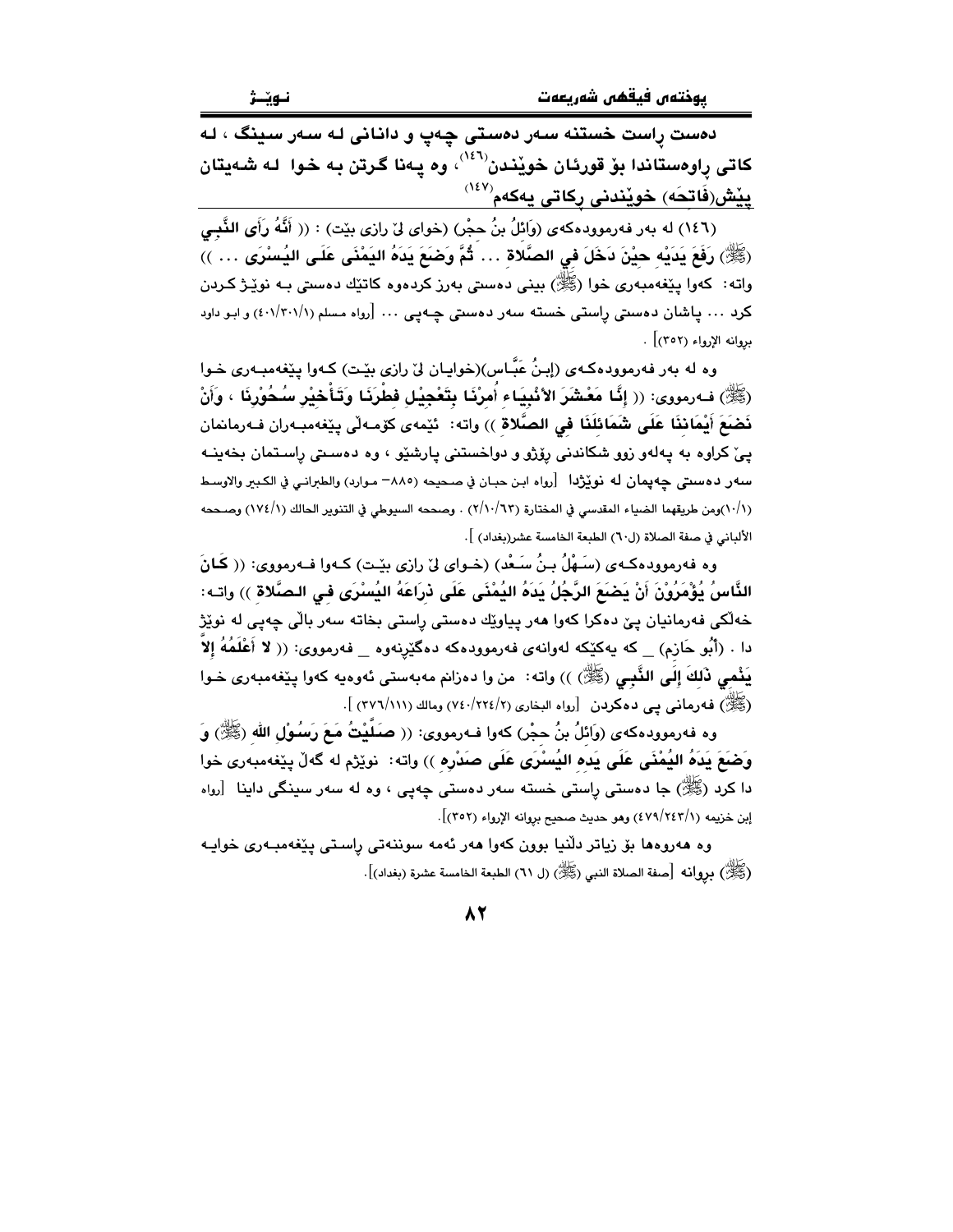.<br>(١٤٧) له بهر فهموودهکهي خواي گهوره له سورهتي (النحل: ٩٨)دا کـه دهفـهرميّ: ﴿ فَإِذَا قُرَأَتَ القَرْآنَ فَاسْتَعِذْ بِالله مــــنَ الــــشَّيْطَان الــــرَّجيْم ﴾ واتــه: وه كـاتـي كــه قورئــان دهخوێِنرێت ، گوێی بدهنیٰ و بێُدهنگ بن ، بهڵکو خوای گهوره بهزهیی یێتاندا بێتهوه .

وه لـه سهر فهرموودهكـهى (أُبُــو سَـعيد) (خــواى ليّ رازى بيّــت) كــهوا فــهرمووى : ((…ياشان دەڵێ: أَعُوْلاً بِالله السَّميْع العَلـيْم منَ الشَّيْطَانِ الـرَّجِيْم منْ هَمْرْه وَذَفْحْه وَفَقْتُتْه )) [رواه الترمذي (٢٤٢/٩/٢) وأبـوداود (١/ ٤٩٠/٤٩٠) وغيرهما وهـو حـديث صـحيح بروانـه الإرواء (٣٤٢)] (هَمْزِه): دەست وەشاندنى شەيتان ، (نَفْخە): فيز زلى شەيتان ، (نَفْثُه): شيعرى شەيتان. [بروانه فقه السنة (١٢٥/١)].

وه ووتــنى (آمِــيْن) پــاش (فَاتِحَــة) خويْنــدنى پــيْش نويْــرْ $\check{\mathcal{C}}^{(16\Lambda')}$ ، وه (اللهُ أَكْبَـر)هكـانى نيْـوان پايـهكان $^{(163)}$ ، وه ( سَـمعَ اللهُ لمَـنْ حَمـدَهُ ، رَبَّنَـا لَـكَ الحَمْـدُ )كردن ياش هەستانەوه لـە(رُكُوْع)`<sup>^٥٠)</sup>، وه دانيشتن بـۆ (تَحيَّات)ى يەكـەم و خويندنی (تَحيَّات) تێيدا<sup>(٥٠١)</sup>، وه پـهنا بـردن بـه خـوا لـه چـوار شـتهكه پـێش (سَلَام) دائەوە<sup>(۱۰۲)</sup> ، وە دائائى (سُتُّرَە)<sup>(۱۰۲)</sup>.

(١٤٨) له پهر فهرموودهکهي (أُبُو هُرَيْرَة) (خواي لِيّ رازي بِيّت) کـهوا بِيّغهمبـهري خـوا (ﷺ) فەرمورى: (( وَإِذَا قَالَ الإِمَامُ ﴿ غَيْرِ الْمُصْوُبِ عَلَيْهِمْ وَلا الضَّآلَيْنِ ﴾ فَقُوْلُوا آميْن ، فَمَنْ وَافَقَ قَوْلُهُ قَوْلَ المَلائكَة ، غُفرَ لَهُ مَا تَقَدَّمَ مَنْ ذَنْبِه )) واتـه: ئەگـەر يـێش نوێـژ ووتـي: ﴿ غَيْرِ الْمَغْضُوبِ عَلَيْهِمْ وَلا الضَّآلَيْنِ ﴾ ئەوە ئێوەش بلێن: (آمین) ، جـا ھــەر كەسـێك ووته کـهي لـه گـهـلْ ووتـهي فريــشتهکاندا جـووت بـوو ئـهوه ـــ خـواي گـهوره ـــ لــه هــهموو تاوانه كانى يَيْشى دەبووريْت [رواه البخارى (١٥٩/٥/١٥٩/٤)].

( آميْن): وهلَّامم بدهرهوه ئهي خوابه .

(١٤٩) لـه بـهر ئـهوهى ههنـديّك لـه ريوايهتـهكانى فـهرموودهى (المَـسىءَ صَـلاته) ییفهمبهری خوا (ﷺ) فهرمانی یی کردوه [رواه ابوداود (۲/۹۹/۳) وهـو صـحیح بروانـه صـحیح أبـی  $\cdot$   $\lbrack$  (۱۳۶).

وه بیّ گومان فەرمان(أَمْر)یش بۆ پێویست(وَاجِب)ه مەگەر بەلگەيەك لای بدات . (١٥٠) ئەويش ھەر لە فەرموودەكەي (المُسىءَ صَلاتە)دا فـەرمانى پـێ كـراوە ، بروانـە  $(129)$ .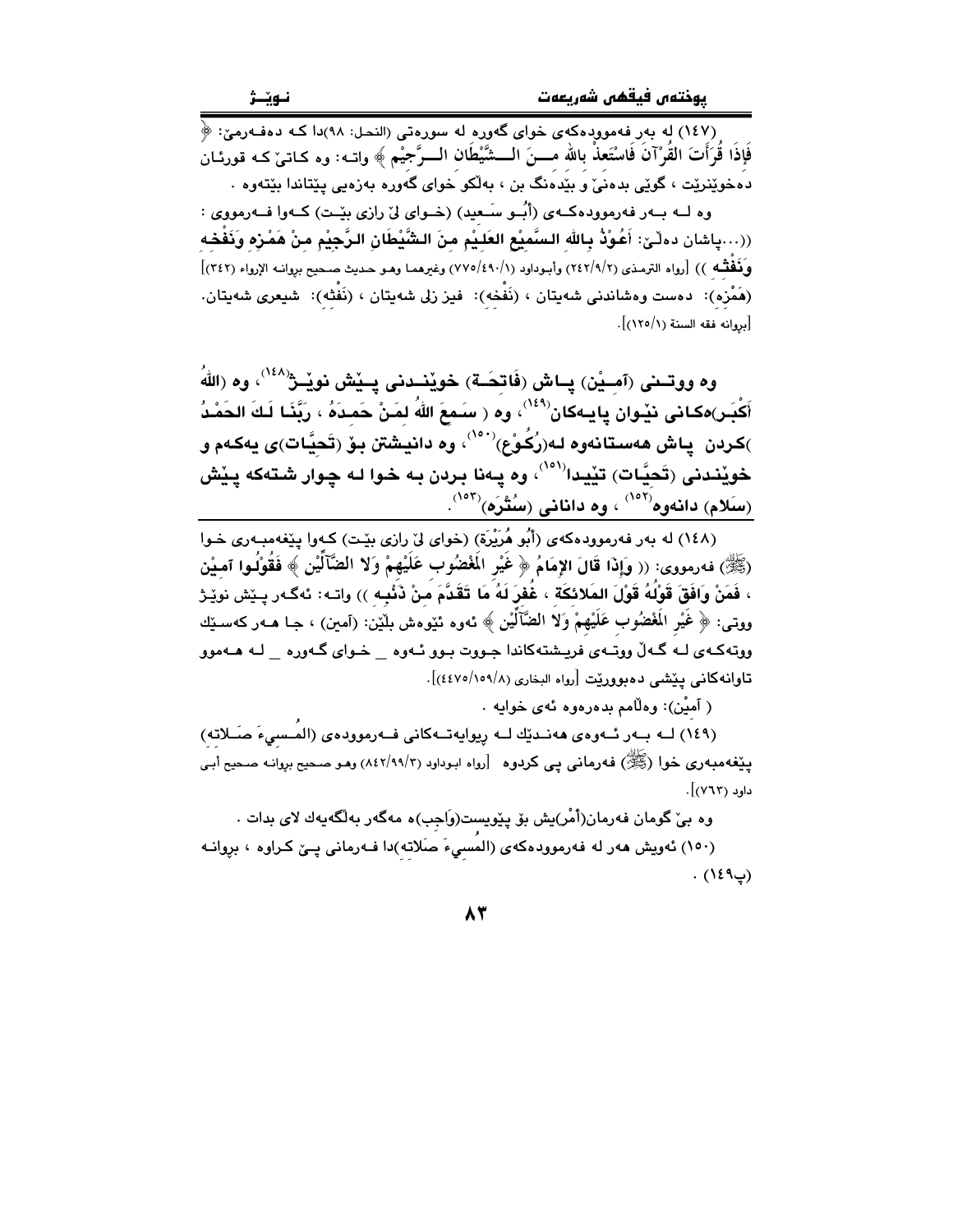(١٥١) له بهر ئـهومي لـه ههنديّك لـه ريوايهتـهكاني فـهرموودهي (المُسيءَ صَلاته)دا فهرمووى : (( فَإِذَا جَلَسْتَ في وسَط الصَّلاة فَاطْمَئَنْ وَافْتَرشْ فَخْذَكَ اليُسْرَى ثُمَّ تَشْهَّدْ )) واته: جا ئەگەر دانیشتیتەوە لە ناوراستى نوێـژدا ، ئـەوە لـە سـەر يېمّى چـەيت دابنيشه و تــهجيات بخويّنــه . . )) [رواه أبـوداود (١٠٢/٣/ ٨٤٥) وهـو حـديث صـحيح بروانـه صـحيح أبـي داود  $J(\gamma \tau)$ 

(١٥٢) له بەر فەرموودەكەي (أَبُو هُرَيْرَة) (خواي لِيْ رازِي بِيْت) كـەوا يِيْغەمبـەرى خـوا (ﷺ) فەرمورى: (( إِذَا فَرَغَ أَحَدُكُمْ مِنْ التَّشَهُّدِ الآخرِ فَلْيَتَعَوَّذُ بِاللهِ مِنْ أَرْبَع : مِنْ عَذَابِ ـِكِهَذَّم ، وَمنْ عَذَابِ القَبْرِ ، وَمنْ فَتْذَة المَحْيَا وَالمَمَات ، وَمنْ شَرِّ المَسبيْع الدَّجَّال )) .<br>واته: ئەگەر ھەر يەكێكتان لـﻪ خوێنـدنى تـﻪحياتى كۆتـايى بـوەوە ، ئـﻪوە يـﻪنا بگرێـت بـﻪ خـوای گـهوره لـه چـوار شـت: لـه سـزای دۆزهخ ، وه لـه سـزای نـاوی گـۆر ، وه لـه تـاقی کردنهوهی ژیان و مـردن ، وه لـه خرایــهی مهسـیحی درۆزن [رواه مـسلم (٥٨٨/٤١٢/١) وابـو داود  $\frac{1}{2}$ (٩٦٨/٢٧٣/٣) وغيرهما ].

(١٥٣) (سُتْرَه): ئەوە شتەيە كە نوێژ كەر دەپخاتە بەردەم خۆي كاتێك نوێژ دەكـات ، بۆ ئەوەي ھىچ شتێك بە بـەردەم نوێژەكەيـدا تێپـەرِ نـەبێت نوێژەكـەي پـێ ببرێـت ، وە بـۆ ئەوەي چاويشى لەوە زياتر تێپەر نەكات وبېرى بە لاي ھېچى تر دا نەچێت .

وه ینویست(وَاجب)یشه ، لـه بـهر ئـهو فهرموودانـهی کـه فـهرمان بـه دانـانی (سُـتْرَه) دهکەن ، وه قەدەغەيش دەکەن لە نوێژ کردن بە بیٚ (سُتْرَه) لەوانــه فەرموودەکــەی (سَـهْلُ بنُ أبي حَثْمَة) (خـواي ليّ رازي بيّـت) كـهوا پيّغهمبـهري خـوا (ﷺ) فـهرمووي: (( إِذَا صَلَّى أَحَدُكُمْ فَلْيُصَلِّ إِلَى سُتْرَةٍ ، وَلَيُدْنُ مِنْهَا ، لاَ يَقْطَعُ الشَّيْطَانُ عَلَيْه صَلاته )) واتـه: ئەگەر يەكێكتان نوێژتان كرد ، ئەوە با نوێـژ بـەرەو (سُـتْرَه)يـەك بكـات ، وە لێيـەوە نزيـك ببِيِّتهوه ، بقِ ئهوهي شهيتان نويْژهكهي ييّ نهبِريْت [رواه الحاكم (٢٥١/١) وهـذا لفظـه و رواه ابـو داود (٦٨١/٢٨٨/٢) والنسائي (٦٢/٢) بلفظ آخر : (( إِ**ذَا صَلَّى أَحَدُكُم إِلَى سُتْرَة** .. )) وهـو حـديث صـحيح بروانه صحيح النسائي (٧٢٢)].

وه ئهو (سُتْرَه)په ئهنجام دهدرێت به دیوار یان دنگه(پایه)ی مزگهوت یان دار یان ههر شتێکی تر بهرزێکهی نزیکهی (۳۰سم) ببێت ، به بهلگهی فهرموودهکهی (طَلَحَة) (خـوای لیّ رازي بيّت) كهوا پيّفهمبهري خوا (ﷺ) فهرمووي: (( إِذَا وَضَعَ أَحَدُكُمْ مثْلَ مُؤَخَرَة الرَّحْل فَلَيُصِلِّ ، وَلا يُبِال مَنْ مَرَّ وَرَاءَ ذَلكَ ﴾) واته: ئەگەر يەكێكتان لـه بـەردەم خۆيـدا شـتێكى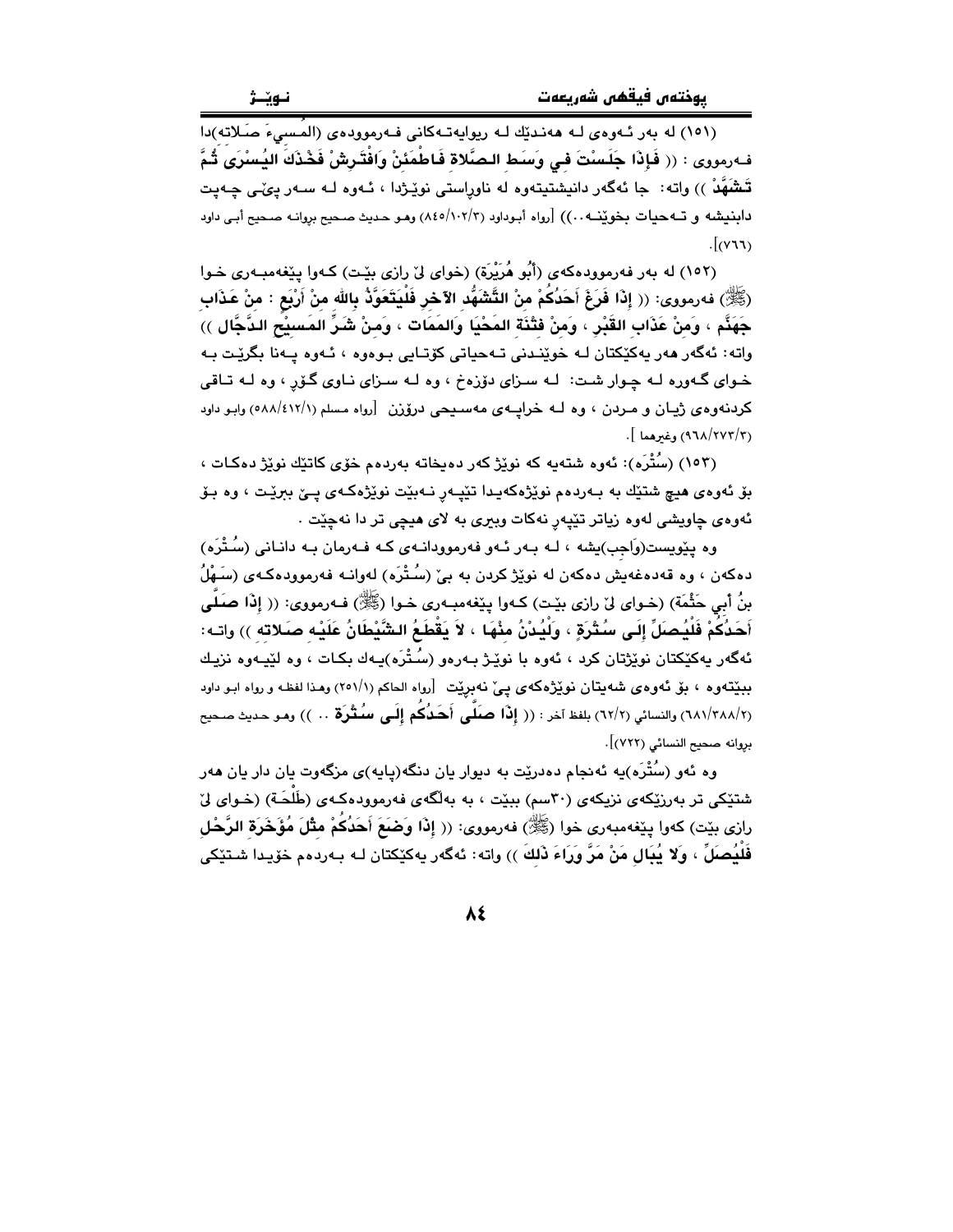دانا ئەوەندەي يشت بارێك \_ بارى ووشتر \_ دەبوو ، ئەوە گوێ بەوە نـﻪدا چـى لـﻪو ديـﻮي (سُنْتُرَه) کەوە تىيٌ دەپەرى [رواە مسلم (٤٩٩/٣٥٨/١) والترمذى (١/ ٣٢٤/٢١٠) وغىرھا].

وه دووری ئهو (سُتْرَه)بِه با له دوو بست زیاتر نهبێت ، له بـهر فهرموودهکـهی (سَـهْلُ بنُ سَعْد) (خواي ليْ رازي بِيْت) كهوا فهرمووي: (( كَانَ بَيْنَ مُصبَلِّي رَسُوْلِ اللهِ(ﷺ) وَبَيْنَ الجِدَارِ مَمَرُّ الشَّاة )) واته: له نێوان شوێني نوێژي بێغهمبهري خـوا (ﷺ) و ديوارهڪهدا که کردبووی به(سُتْرَه) \_ به ئهندازهی تێیـهر بـوونی شـهکێك بـوو [رواه البخاری (٥٠٨/٥٧٤/١). ومسلم ( ٢٦٤/١/ ٥٠٨) وغيرهما].

وه له نوێژی کۆمەلدا پێش نوێژ(إمَام) خۆی (سُتْرَه)یه بۆ هەموو(مَأْمُوْم)ەکـان ، بـﻪلاّم خۆي دەيئت (سُتْرَه)ي ھەيئت .

وه دروسته کهسێك يان ههر شتێك به نێوان ريزهکاندا تێبيهرێت تـهنها بـه بـهردهمي یێش نوێژ دا نهبێت ، له بهر فهرموودهکهی (إِبْنُ عَبَّاس)(خوایان لیّ رازی بێت) که به سواری .<br>جاشکێکهوه به نێوان ریزهکانی نوێژ *دا* تێیهر بووه له نوێژی کۆمهلّدا له پشت یێغهمبهرهوه (ﷺ) وه كه سيش هيچي نه وتووه [رواه البخاري (٤٩٢/٥٧١/١) ومسلم (١/٢٦١/١) وغيرهما].

وه لــه ريوايــهتي (البُخَــاري)دا زيادهيــهك ههيــه ، كــهوا (إِبْــنُ عَبَّــاس) دهلَيْـت: وه يێغەمبەرى خوا (ﷺ) دېيوار له يێشيدا نەبووە ، ئەم زيادەيە ھەندێك دەپكەنـﻪ بەلگـﻪ كـﻪوا (سُتْرَه) پێویست(واجب)نبیـه ، **بــهاڵم** ئهمـه وا نبیـه ، چـونکه کاتێـك فـهرمووی دیـوار لـه پێـشیدا نــهبووه ، ئهمــه مانــای وا نییــه کــه هــهر (سُــتْرَه)ی نــهبووه ، بــهلّکو لهوانــهی (سُتْرَه)هکەي دارێك بېێت ، وهك زۆر بـەي جـار لـه (مُـصَلّى)دا دارێکیـان بـۆ چـەقاندوه بـه زهوبدا و کردومانه به (سُتْرَه) یوّی (ﷺ) ، (وَاللّٰهُ أَعْلَم) .

سوننەتەكـانـى نـوڵـژ (سُنَنُ الصَّلاة)

دهسـت بــهرز كردنــهوه ، بــوّ (اللّهُ أَكْبَــر)ى دابـهســتنـى نويْــرْ ، وه بــوّ (اللّهُ أَكْبَرِ کِي چوونه (رُكُوع)دا ، وه بِقْ هەڵسانەوه له (رُكُوع) ، وه بِقْ هەڵسانەوه لـه تەحياتى يەكەم<sup>‹^^</sup>›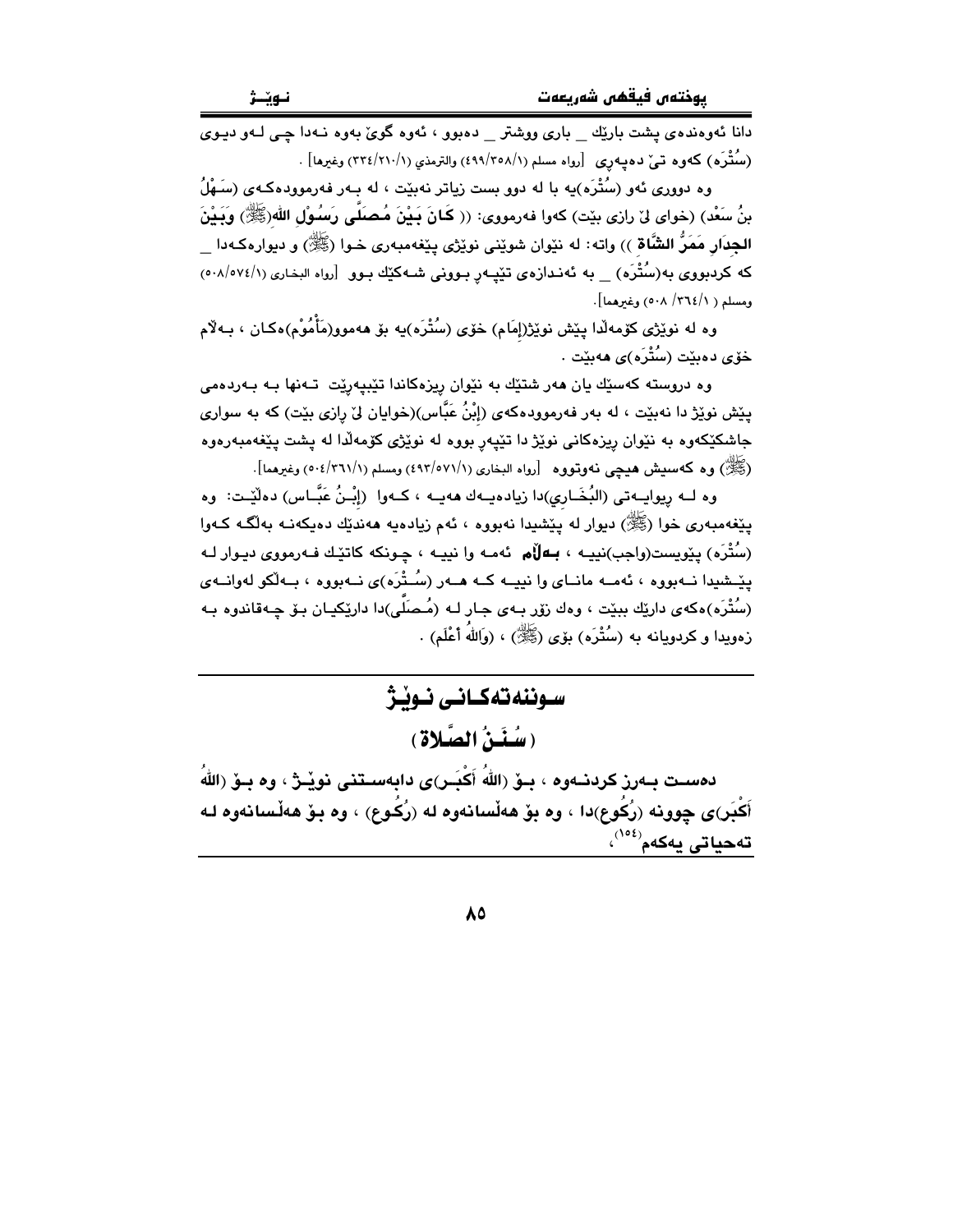(١٥٤) له بەر فەرموودەكەي (إِبْنُ عُمَرٍ) (خوايان لِيٌ رازِي بِيّت) كەوا فەرمووى: (( أَنَّ رَسُوْلَ َ الله (ﷺ) كَانَ يَرْفَعُ يَدَيْهِ حِدْوَ مَنْكبَيْه إِذَا إِفْتَتَحَ الصَّلاة ، وَإِذَا كَبَّرَ للْرُكُوْع ، وَإِذَا رَفَعَ رَأْسَهُ منَ الرُّكُوْعِ رَفَعَهُمَا كَذَلِكَ أَيْضَاً ﴾) واته: يێغهمبـهري خـوا(ﷺ) ئهگـهر دهسـتي به نوێژ بگرتابه هــهردوو دهسـتـي بــه ئـهنـدازهي شــانـي بــهرز دهكـردهوه ، وه لــه كـاتـي (اللهُ أَكْبَر)كردندا بۆ (زُكُوْع)بش ، وه له كاتى مەلسانەوه لـه (زُكُوْع)بـش مـەردوو دەسـتى بـەرز دهكردهوه [رواه البخاري (٢/ ٢١٨/٢) ومسلم (١/ ٢٢/٢٩٢) وغيرهما].

وه (نَـافم) (رحمـهتي خـواي ليّ بيّـت) فـهرمووي: (( أَنَّ إِبْنَ عُمَـر كَـانَ إِذَا دَخَلَ فـي الصَّلاة كَبَّرَ وَرَفَعَ بَدَيْه ، وَإِذَا رَكَعَ رَفَعَ بَدَيْه ، وَإِذَا قَالَ: سَمعَ اللهُ لمَنْ حَمدَهُ رَفَعَ يَدَيْه ، وَإِذَا قَامَ منَ الرَّكْعَتَيْنِ رَفَعَ يَدَيْـه ، وَرَفَعَ ذَلـكَ إِلَـى ذَبـى الله  $(\overline{\mathbb{R}})$  )) واتـه: (إِبْنُ عُمَر) ئەگەر دەستى بە نوێژ بكردايە (اللهُ أكْبَر)ى دەكرد وھەردوو دەستى بەرز دەكـردەوە › وه ئەگەر (رُكُوْع)بشى بىردايە ، ھەردوڧ دەستى بەرز دەكردەوە ، وە ئەگەر بيووتايە: سَـمعَ اللهُ لمَنْ حَمدَهُ ، هەردوو دەستى بەرز دەكردەوە ، وە ئەگەر ھەلسابەتەوە ياش دوو ركات ، هەردوو دەستى بـەرز دەكـردەوە ، وە ئەمـەي بـۆ يـێغەمبـەرى خـوا (ﷺ) بـەرز دەكـردەو.ە [رواه البخاري (٢٢٢/٢٢) وأبو داود (٢/٢٢٧/٤٣٩)].

وه جار به جار دمتوانريْت بوّ ههموو دابـهزين و بـهرز بوونـهوميـهكيش دمست بــهرز بكريْتــهوه<sup>(٥٥٥)</sup>، وه خويْنــدنى دوعــاي دەسـت يــيْ كــردن(الإسْـتفْتَاح)ي نويْـژ<sup>(٥٠٦)</sup>، وه خويْندني قورئـان لـه يـاش خويْنـدني(فَاتحَـة) لـه ركـاتي يهكـهم ودووهمدا ، وه له رکاتی سیّیهم و چوارهمیشدا جار به جار<sup>(۱۰۷</sup>۰)

(١٥٥) له بهر فهرموودهكهي (مَاللهُ بنُ الحُوَيْرِث) (خـواي ليّ رازي بيّـت) كـهوا (( أَفَّهُ رَأَى النَّبِيَّ (ﷺ) رَفَعَ يَدَيْه في صلاته ، وإِذَا رَكَعَ ، وَإِذَا رَفَعَ رَأْسَهُ منَ الرُّكُوْع ، وإذَا سَـجَدَ ، وَّإِذَا رَفَـعَ رَأْسَـهُ مَـنَّ الـسُّجُوَّدِ ، خَتَّـى يُحَـاذَيَ بِهِمَـا فُـرُوْعَ أُدْنَيْـهِ )) واتــه: يێغەمبەرى خواي (ﷺ) بينى ھەردوو دەستى بـەرز دەكـردەوە لــە نوێژەكەيـدا ، وە ئەگــەر (رُکُوْع)ی ببردایه ، وه ئهگەر سەری لە( رُکُوْع ) بـەرز بکردایەتـەوە ، وە ئەگـەر (سُـجُوْد)ی ببردايـه ، وه ئهگـهر سـهري لـه(سُـجُود) بـهرز بكردايهتـهوه ، تـا نزيكـي لاي گـوێي بـهرزي دهكردهوه [رواه أحمد (٤٩٢/١٦٧/٢) والنسائي (٢٠٦/٢) وهو حديث صحيح ، بروانه صحيح النسائي (١٠٤٠)].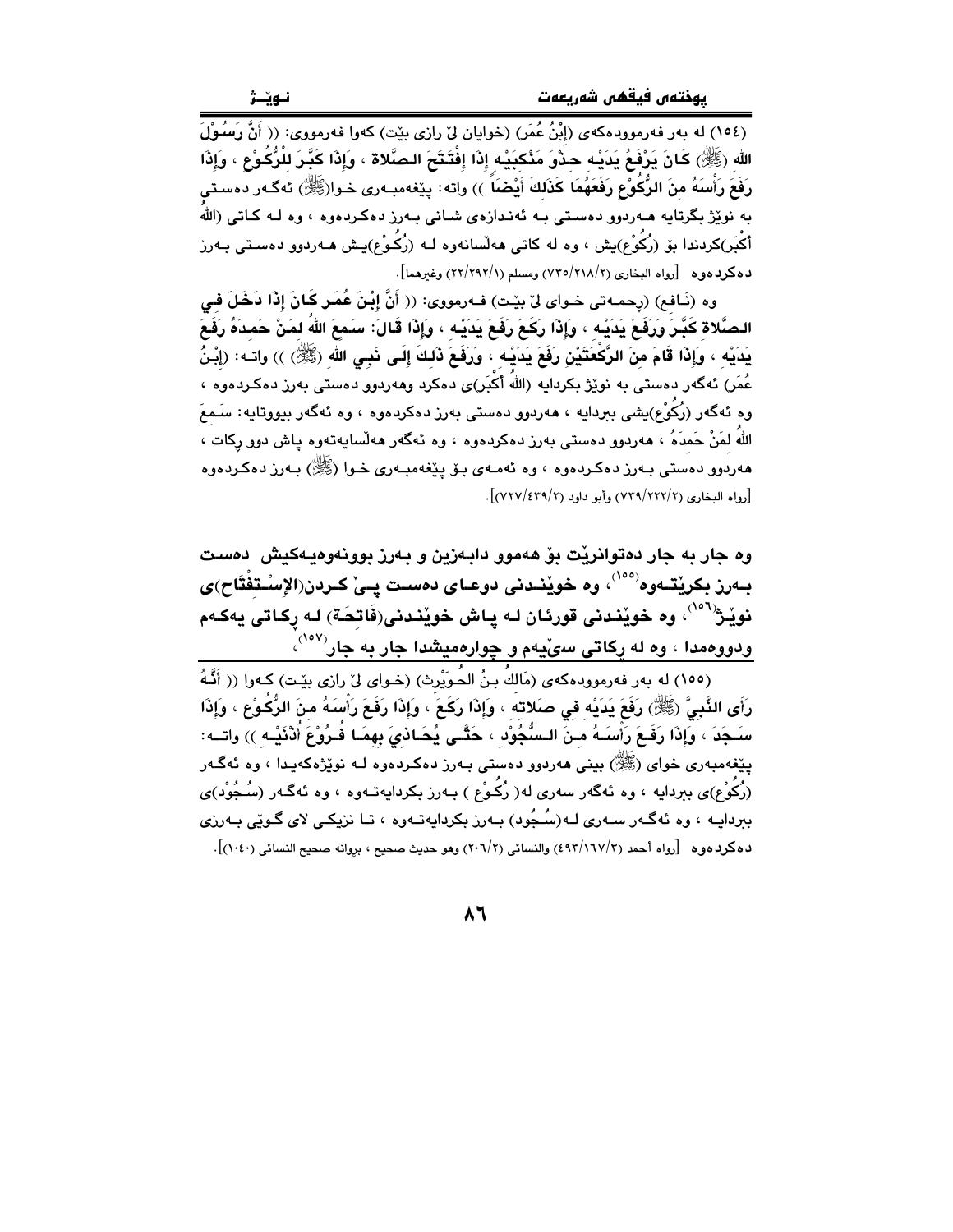(١٥٦) که ياش (اللهُ أكْبَر)ى دەست يێ کردن دەخوێنرێت ، وه چەند جۆرێکى ھەيە ، هەر پەكێكيان بخوێنيت ھەر دروستە ، پەكێكيان فەرموودەكەي (أُبوهُرَيْرة) (خـواي لِيْ رازي بيّت) كـهوا فـهرمووي: (( كَـانَ رَسُـوْلُ الله(ﷺ) إِذَا كَبِّـرَ فـي الـصَّلاة سَـكَتَ هُذَيَّـةٌ قَبْـلَ القـرَاءَة ، فَقُلْـتُ: يَـا رَسُـوْلَ الله ، بِـأَبِي أَنْـتَ وَأُمِّـي ، أَ رَأَيْـتَ سُـكُوْتَكَ بَـيْنَ التَّكْبِيْـر وَالْقَرَاءَةَ مَا تَقُوْلُ ۚ؟ قَالَ: أَقُوْلُ: اللَّهُمَّ بَاعِدْ بَيْنِيٍّ وَبَيْنَ خَطَايَايَ كَمَا بَاعَدْتَ بَـيْنَ المَشْرِقِ وَالمَغْرِبِ ، اللَّهُمَّ نَقْنـٰى منْ خَطَايَاىَ كَمَا يُنَقَّى الدُّوْبُ الأَبْـيِضُ منَ الدَّنَس ، اللَّهُمَّ إِغْسِلْنِي مِنْ خَطَايَايَ بِالتَّلْجِ وَالمَاء وَالبَرَدِ ﴾) واته: يێغهمبـهري خـوا (ﷺ) يـاش (اللهُ أكْبَر)ي دابهستني نوێژ هەندێك بێ دەنىگ دەبىوو پىێش قورئـان خوێنـدن ، جـا منـیش ووبتم: ئەي يېغەمبەرى خوا ، لە جىّ دايك و باوكم بيت ، ئايا لــهو بـيّ دەنىگ بوونەتـدا لــه نێوان (اللهَ أكْبَر)كردن و قورئان خوێندندا چی تێدا دهڵێی ؟ ئەویش فەرمووی ، دەڵێم: ئەی خوايه ، ئەوەندە لە تاوانەكانم دوورم بخەرەوە ، وەكو دوورى نێوانى رۆژ ھـﻪلات و رۆژ ئـاوا ، ئەي خواپە ، پاكم كەرەوە لە تاوانىەكانم ، وەكىو چۆن پۆشاكى سىپى لـە چلّك پـاك دهکریتهوه ، ئهی خوایه ، بمشوّرهوه له تاوانهکانم ، بـه بـهفر و ئـاو و تـهرزه [رواه البخاری (٧٤٤/٢٢٧/٢) ومسلم (٥٩٨/٤١٩/١) وغيرهما)].

(١٥٧) له بهر فهرموودهكهي (أَبُو قَتَادَة) (خواي ليّ رازي بيّت) كهوا فهرمووي: (( كَمانَ النَّبِيُّ(ﷺ) يَقْرَأُ في الرَّكْعَتَيْنِ الأَوْلَيَـيْنِ منْ صَلاة الظَّهْرِ وَالعَصْرِ بِفَاتحَة الكتّابِ وَسُوْرَة ۚ ، وَيُسْمعُنَا الآيَةَ أَحْيَانَاً ، وَيَقْرَأُ في الرَّكْعَتَيْنِ الأُخْرَيَيْنِ بِفَاتحَة الكتَابِ ﴾) واته: پێغهمبەری خوا (ﷺ) له رکباتی پهکـهم و دووهمـی نوێـژی نیـوهرۆ و عهسـردا (فَاتحَـةٌ الکتَـاب) و سـورهتێکی تـری دهخوێنـد ، وه جـار بـه جـار ئايهتێکێـشی بـه دهنگـی بـهرز دهخوێِندهوه بۆ ئەوەي گوێِمان ليْ بێت ، وه له دوو ركاتى دواپيدا تـهنها (فَاتحَـةُ الكتَـابِ)ى ده خويند [رواه مسلم (١/٢٣٢/١)].

وه سوننهتيـشه جـار بـه جـار لـه دوو ركاتهكـهى دواپيـشدا قورئـان دواى (فَاتحَـة) بخوێنرێت ، له بهر فهرموودهکهی (أَبُو سَعيْد) (خوای ليّ رازی بێت) (( أَنَّ النَّبِيَّ ۚ (ﷺ) كَانَ يَقْرَأُ فـى صـَلاة الظّهْر فـى الرَّكْعَتَيْنِ الأُولَيَـيْنِ فـى كَلَّ رَكْعَةٍ قَدْرَ ثَلاثَـيْنَ آيَـة ، وَفـى الأُخْرَيَيْنَ قَدْرَ خَمْسَ عَشْرَة آيَة ، أَوْ قَالَ: نصْفَ ذَلكَ ، وَفِي العَصْرِ فِي الرَّكْعَتَيْنِ الأَوْلَيَيْنِ في كُلِّ رَكْعَةٍ قَدْرَ قرَاءة خَمْسَ عَشْرَةَ آيَة ، وَفي الأُخْرِيَيْنِ قَدْرَ نَصْفَ ذَلكَ )) واته: کهوا پێغهمبهري خوا (ﷺ) له نوێژي نيـوهږۆدا لــه دوو رِکـاتي پێـشهوه دا لــه هــهر رِکاتێکیدا به ئهندازهی سی(۳۰) ئایەتی دەخوێند ، وه له دوو رِکاتی دواپش بـه ئەنـدازەی

**AV**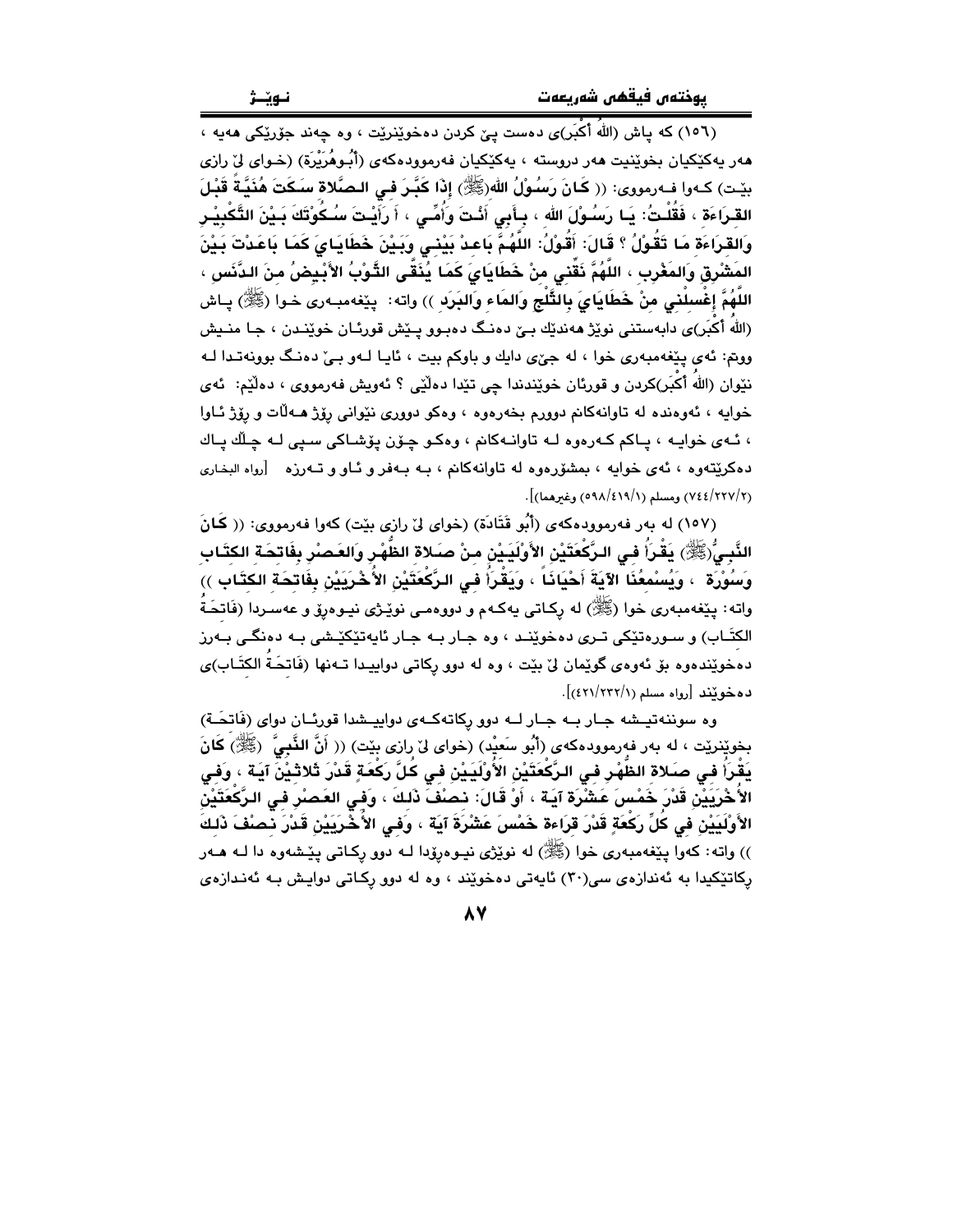پانزه(١٥) ئايەتى دەخوێند – يان ووتى : بە نيوەى ئەوە – وە لە نوێژى عەسىر دا لـه دوو رکاتي پێشەوه دا بە ئەندازەي يانزە(١٥) ئايەتى دەخوێند ، بەلام لە دور رکاتى دواپيدا بـه ئەندازەي نيوەي ئەوەي دەخوێندەوە [رواە مسلم (١/٢٣٤/١].

وة ثةنا طرتن بة خوا لة شةيتان لة هةموو ركاتيَكدا ثيش (**فَاتِحَة**) حويَندن<sup>(١٥٨)</sup>، وة خويَندن دوعاى تريش ثاش (**سَمعَ اللهُ لمَنْ حَمدَهُ ، رَبَّنَا لَكَ الحَمْدِ**)<sup>(٥٩٩)</sup> وة بة دةنط بةرز حويَندن قورئان لة ضةند نويَذيكدا ، وة بةرز نةكردنةوةيشي لة ضةند نويَذيَكي تردا<sup>(۱٦٠)</sup>،

(١٥٨) له بهر فهرموودهى خواى گەورە: ﴿ فَإِذَا قَرَأْتَ القُرْآنَ فَاسْتَعِلْہ بالله ﴾ بروانه  $(12V)$ .

وه فهرموودهکهی (أَبُو هُرَيْرَة) (خوای ليّ رازی بێت) کـهوا فـهرمووی: (( کَـانَ رَسُـوْلُ الله (ﷺ) إِذَا نَهَضَ في الرَّكْعَة الثَّانِيَة ، إِفْتَتَحَ القرآءَةَ بِ﴿ الْحَمْدُ لَلَّهِ رَبِ الْعَالميْن ﴾ وَلَمْ يَسْكُتْ )) واته: يێغەمبەرى خوا (ﷺ) ئەگەر ھەلّسايەتەوە بىۆ ركـاتى دوۋەم دەسىتى بـه خوینندنی ﴿ الْحَمْلُهُ لَلَّه رَبِّ الْعَالَمِيْنِ ﴾ دهکرد ، وه بـیٌ دهنـگ نـهدهبوو [رواه مـسلم] ، بهلگهبه له سهر ئهوهي که جارێکي تر بيّ دهنگ نـهدهبوو کـهوا دوعـاي (إسْـتفتَاح)ي تێدا بخوێنێت ، بهلام بۆ پەنا گرتن و بسم الله کردن ، ئەوە يێويست بە بـێ دەنـگ بـوونێکى زۆر ناکات ، تا وهکو خـهالگي ههسـتي يـِيّ بکـهن ، بـهالّکو هـهر لـه کـاتي ههالسانهوهي ئهوانـدا دەپخوێنێت ، بۆيە ھەستى يې ناكرێت ، جا بۆيـە ئـەو فەرموودەيـە نابێتـە بەلٚگـە لـە سـەر ئــهوهي كــهوا ســوننهت وايــه (يــهنا گــرتن و بــسم الله) نــهخوێنرێت لــه ركاتــهكاني تــردا ، بروانه [(تمام المنة في التعليق على فقه السنة (ل ١٧٦)].

(١٥٩) دوعای هەلسانەوه لە(رُكُوْع) پاش (سَمعَ اللهُ…) چەند جۆرێِكى هەپـه ، لەوانـه فهرموودهكهي (أَبُو سَعيْد الخَدْري) (خواي ليّ رازي بيّت) كهوا يـيّغهمبهري خوا (ﷺ) ياش (( سَمِعَ اللهُ لمَنْ حَمدَهُ ، رَبُّذَا لَكَ الحَمْد )) دەيفەرمور: (( ملْءَ السَّمَوَات وَملْءَ الأَرْض ، وَمَا بَيْنَهُمَا ، وَمِلْءَ مَا شَئْتَ مِنْ شَيْءٍ بَعْدُ ، أَهْلَ التَّنَاءِ وَالمَجْدِ ، لاَ مَانعَ لِمَا أغطَيْتَ وَلَا مُعْطَـىَ لَمَـا مَنَعْتَ وَلَا يَنْفَعُ ذَا الجَـدِّ مثْـكَ الجَـدُّ )) [رواه مـسلم (٤٧٨/٢٤٧/١) وأبـوداود (٨٣٢/٨٢/٢) والنسائي (١٩٩/٢)].

(۱٦۰) لـه نوێـژه فهرزهکانـدا نوێـژی (شـێوان وعیـشا وبـهیانی) لـه دوو رِکـاتی پێشەوەيدا سىوننەتە دەنىگ بـەرز بكرێتـەوە ، وە لـە نوێـژى (نيـوەرۆ وعەسـر)يـش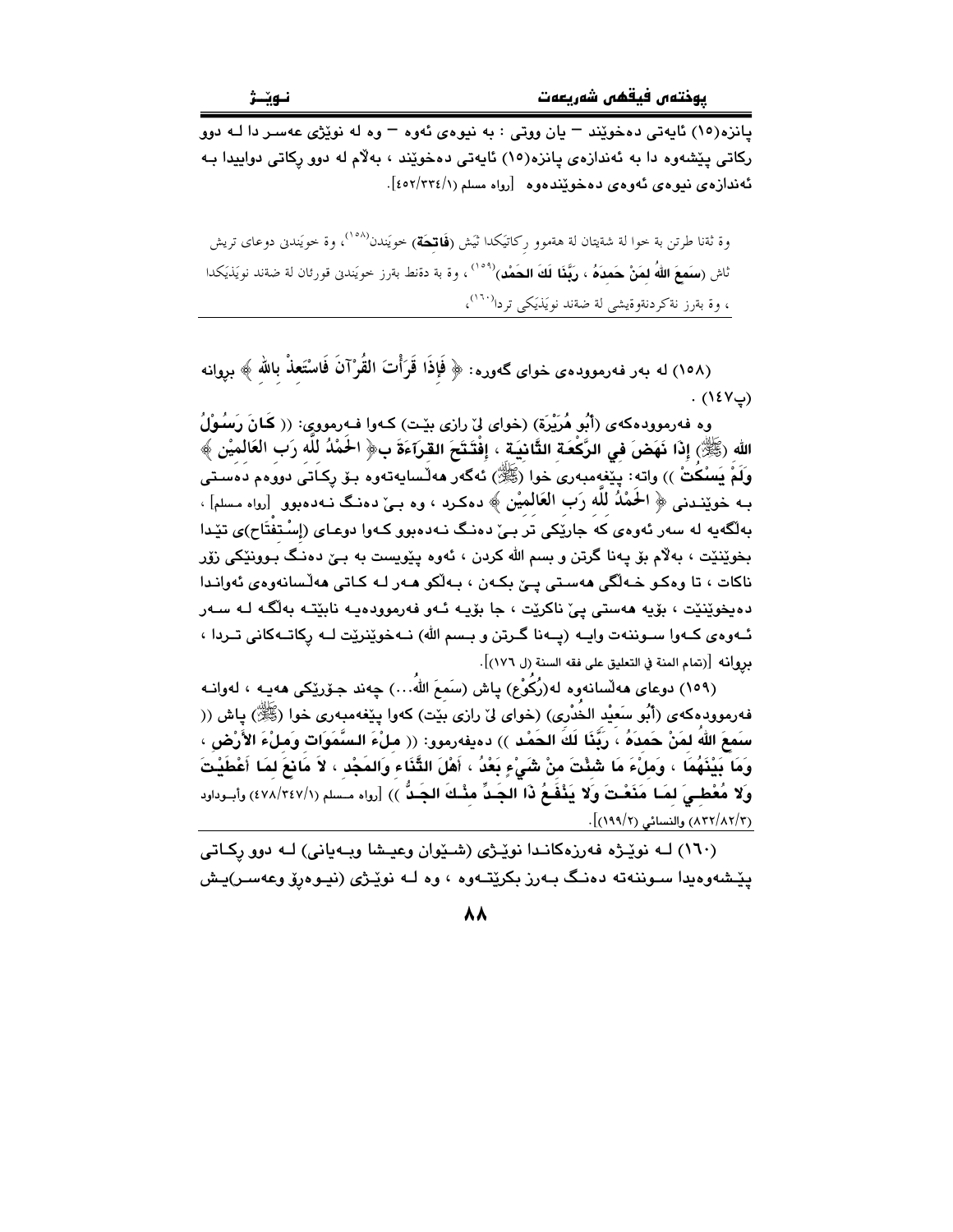سوننهته دهنگ بهرز نهکرێتهوه ، ههروهها نوێژی (جومعـه وجـهژن)يش دهنـگ بـهرز کردنهوه له هـهردوو رکاتهکهیدا سـوننهته ، لـه بـهر ئـهو فـهرمووده زۆرانـهى کـه لـه كتێبهكانى فهرمووده دا هاتووه به تايبهتى له [صحيح البخارى وصحيح مسلم].

وة (**آميْن**)كردن بؤ هةموو (**فَاتِحَة**)خويَندنيَك<sup>(١٦١)</sup>، وة دةست بردن ثَيش ئةذنؤ بؤ ضوونة (سُجُود)دا<sup>(١٦٢</sup>)، وة(**إِعْتِمَاد**)كردنة سةر هةردوو دةست لة كات<sub>ى</sub> هةلَسانةوةدا بؤ ركاتيَكى تر<sup>(١٦٣)</sup>، وة دانيشتنيَكى كورت تَيَشْ هةَلَسانةوة لة ركاتة تاكةكاندا<sup>(١٦٤)</sup>،

(١٦١) له بهر فهرموودهكهي (وَائلُ بنُ حجْرٍ) (خواي ليّ رازي بيّت) كـهوا فـهرمووي: (( كَانَ رَسُوْلُ الله (ﷺ) إِذَا قَرَأَ ۞ وَلا الْضَّالِّيْنَ ﴾ قَالَ : آمـيْن ، وَرَفَعَ بِهَـا صَـوْتَهُ )) واتـه: ينغهمبەرى خوا (ﷺ) مەر كاتێك (فَاتحَة)ى بخوێندايە يـاش ﴿ وَلا الْضَّالِّيْنِ ﴾ دەيفەرموو: (آمــيْن) ، وه دهنگيــشي يــيّ بــهرز دهكــردهوه [رواه ابــو داود (٢٠/٢٠٥/٢) وهــذا لفظــه والترمــذي (٢٤٨/١٥٧/١) وهو حديث صحيح بروانه صحيح الترمذي (٢٠٥) ] .

وه فه رموودهکهي (أَبُو هُرَيْرَة) (خواي ليّ رازي بيّت) بروانه (پ ١٤٨) .

(١٦٢) له بهر فهرموودهکهي (أَبُو هُرَيْرَة) (خواي ليّ رازي بيّت) کـهوا پيّغهمبـهري خـوا (ﷺ) فەرمورى: (( إِذَا سَجَدَ أَحَدُكُمْ فَلا بَشْرُك كَمَا بَشْرُكُ النَعشُرُ ، وَلْيَصْبَعْ بَدَبْه قَشْلَ رُكْدَتَيْـه )) واتـه: ئـهگـهر بـهكێكتان جوونه (سُجُود)دا ، ئـهوه وهكو ووشتر دانـهبـهـرێت ، وه بــا هەردوو دەستى يېش ھەردوو ئەژنۆى دابنێت [رواه أبو داود (٢/٧٠/٢) والنـسائى (٢/٧/٢) وغىرھمـا وهو حديث صحيح بروانه صحيح ابي داود (٧٤٦)].

(١٦٣) (أَبُوبِ) دەفەرمى :: (أَبُو قلابَةٍ) (رەحمەتى خواي لِي بِيّتٍ) فـەرمووى: (( جَاءَنَا مَالكُ بْنُ الحُوَيْرِتْ ، فَصَلَّى بِذَا في مَسْجِدنَا هَذَا ، فَقَالَ: إنِّي لَأُصَلِّي بِكُمْ وَمَا أُرِيْدُ الصَّلاةَ ، وَلَكِنْ أُرِيْدُ أَنْ أُرِيْكُمْ كُيْفَ رَأَيْتُ النَّبِيَّ (ﷺ) يُصَلِّي ، قَالَ أَيُّوْب : قُلْتُ لـأبي قلابَةَ : وَكَيْفَ كَانَتْ صَلاتُهُ ؟ قَالَ: مثْلَ صَلاة شَيْخَذَا هَذَا \_ يَعْنِي عَمْرُوا بِنُ سَلَمَة \_ ، قَالَ أَيُّوْب: وَكَانَ ذَلكَ الشَّيْخُ يُـتَمُّ التَّكْبِيْرِ ، وَإِذَا رَفَعَ رَأْسَهُ عَنِ السَّجْدَة الثَّانيَة ـِجَلَسَ وَاعْتَمَدَ عَلَى الأَرْضِ ثُمَّ قَامَ )) واته: (مَالـكُ بـنُ الحُـوَيْرِث) هـات بـۆ مزگەوتەكـەمان .<br>نوێژي يێ کردين وه فهرمووي: من که نوێژتان ييّ دهکهم مهبهستم نوێژ کردن نييه ، بـهڵکو دهمەويت پيشانتان بدەم چۆن پيغەمبەرم (ﷺ) بينيوه نوپژي كردوه ، جا (أَبُوب)ووتى: بە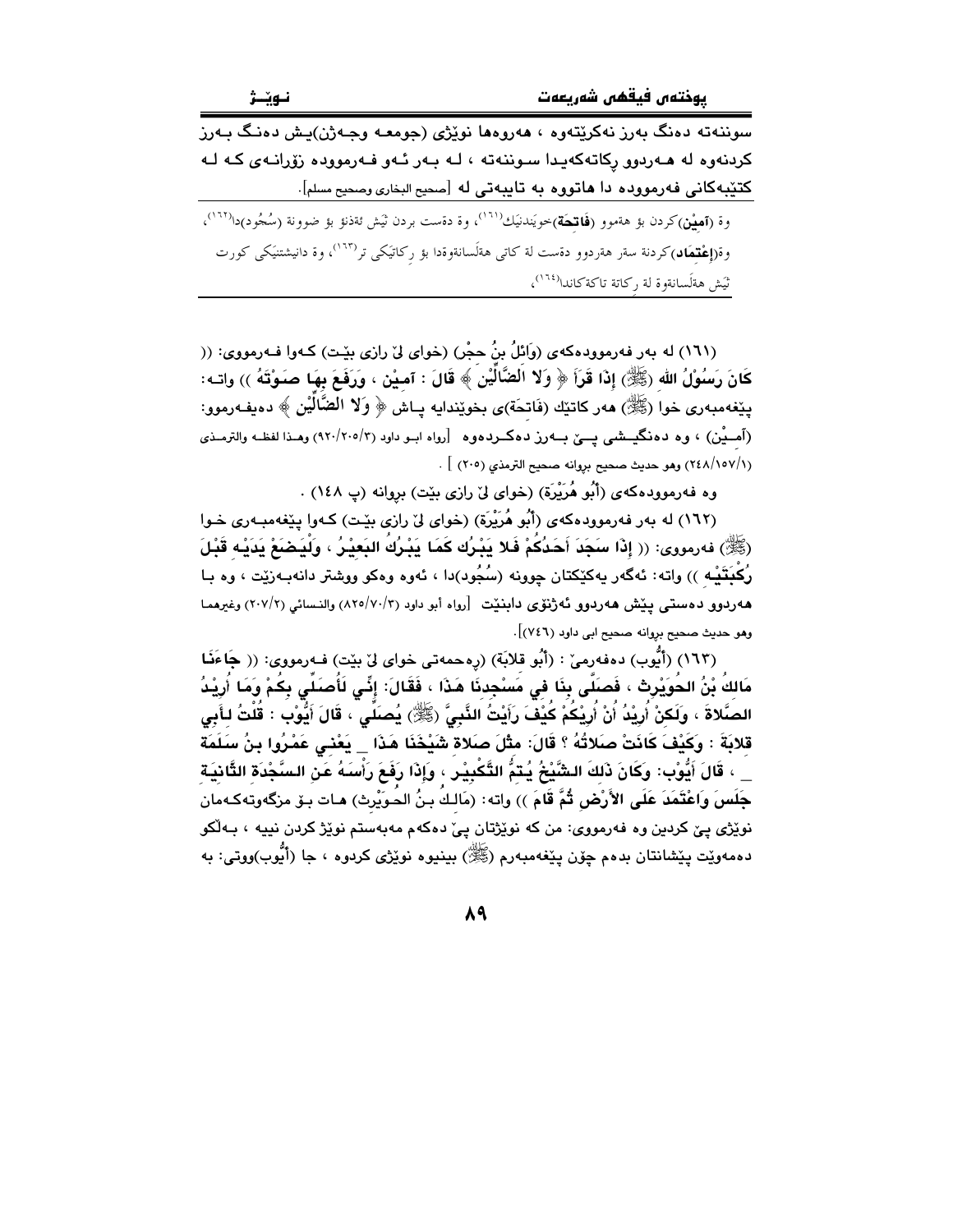.<br>(اَٻُو قلابَه)م ووت: ئهي نوٽِژهکهي جِون ٻوو ؟ فـهرمووي: وهکـو نوٽِـژي ئـهو ماموّسـتايهمان بوو – مەبەستى (عَمْرُو بنُ سَلَمَة) بوو – ( أَبُوب)يش ووتى: جا ئەو مامۆستايە بە جـوانى (اللهُ أكْبَر)ى دەكرد ، وه كاتێك سەرى لە دووەم (سُجُوْد)بەرز دەكردەوە دادەنپىشت وە ھـﻪردوو دهستی دهخسته سهر زهوی ، وه له سهر دهستی ههلاهسایهوه [رواه البخاری (٢٠٢/٢٠٢) والشافعي في الأم (١٠١/١)].

(١٦٤) له بەر فەرموودەكەي (أَبُو قلابَة) كـەوا فـەرمووى: (مَالـكُ بـنُ الحُـوَيْرِث اللَّيْتْـي) بِـيِّي رِاكَه يانـدين (( أَنَّـهُ رَأَى النَّبِـيَّ (ﷺ) يُـصَلِّـى ، فَإِذَا كَـانَ فـى وتْـر مـنْ صَـلاته لَـمْ بَذْهَضْ حَتَّى بَسْتَوِيَ قَاعِداً )) واته: كەوا يێغەمبەرى خوا (ﷺ) بينى نوێژى دەكرد ، جا .<br>ئەگەر لە ركاتە تاكەكاندا بوايە لە نوێژەكە*ى ھ*ەڵئەدەسايەوە تا بە جـوانى دا*د*ەنيـشت [رواە البخاري (٢/٣٠٢/٢/٢) وأبو داود (٨٢٩/٧٨/٢)].

وة دانيشتن لة سةر ثريَمي ضةث وضةقاندنى ثريَمي راست لة سةر ثةنجةكان ، وة دةست ضةث خستنة سةر راین ضةث و دریَذ کردنی هةموو ثةنجةکانی روو بةرةو (**قَبْلَه**) ، وة دةست راست خستنة سةر راین راست وكَيشانةوةي هةموو ثةنجةكانيشي ، جطة لة ثةنجةي شايةتمان كة بةردةوام دةيجولَينآ وتةماشاي دةكات<sup>(١٦٥)</sup>، ئةمة بؤ دانيشتنى(**تَـُحْيَات)ى** يةكةم . بةلآم بؤ دانيشتنى كؤتايى ثآى ضةث دةردةكات بةرةو ثَيَشةوة وة لة سةر رانى ضةثى دادةنيشيَت ، وة بة ثةنجةكانى دةستى ضةث ئةذنؤى ضةثى دةطريَت ، وة دةستى راستيشى هةر وةكو دانيشتنى(**تَـَـثْـيَات**)**ى** يةكةم دادةنيَت ، وة ئاماذة بة ثةنجةى شايةتمان دةكات ودةيجوليَنيَتةوة<sup>(٢٦٦)</sup>، وة(سكلم)دانةوةي دووةم <sup>(١٦٧)</sup> .

(١٦٥) له بهر فهرموودهکهي (أَبُو حُمَيْد) (خواي ليّ رازي بيّت) له گَيْرانـهوهي چـۆنێتي نويْژْي پِيْغەمبەرى خوا (ﷺ) فەرمووى: (( فَإِذَا جَلَسَ فِي الرَّكَعَتَيْنِ جَلَسَ عَلَى رِجْلِهِ اليُسْرَى وَنَصَبَ اليُمْنَى ، وَإِذَا جَلَسَ في الرُّكَعَة الآخرَة قَدَّمَ رِجْله اليُسْرَى وَنَصَبَ الأَخْرَى وَقَعَدَ عَلَى مَقْعَدَتَه )) واته: كاتنيك دابنيشتايه لـه دوو ركاتيـدا ، لـه سـهـر پــێى چەپى دادەنيشت ، وە پىّى راستى دەچەقاند ، وە كاتێك لـه كۆتاييدا دابنيشتايە پىّى چەپى پێش دەخست و ئەوى تىرى دەچەقاند ، وە لـە سـەر ڕانـى چـەپى دادەنيـشت [رواە البخارى ( ٨٢٨/٢٠٥/٢)].

9.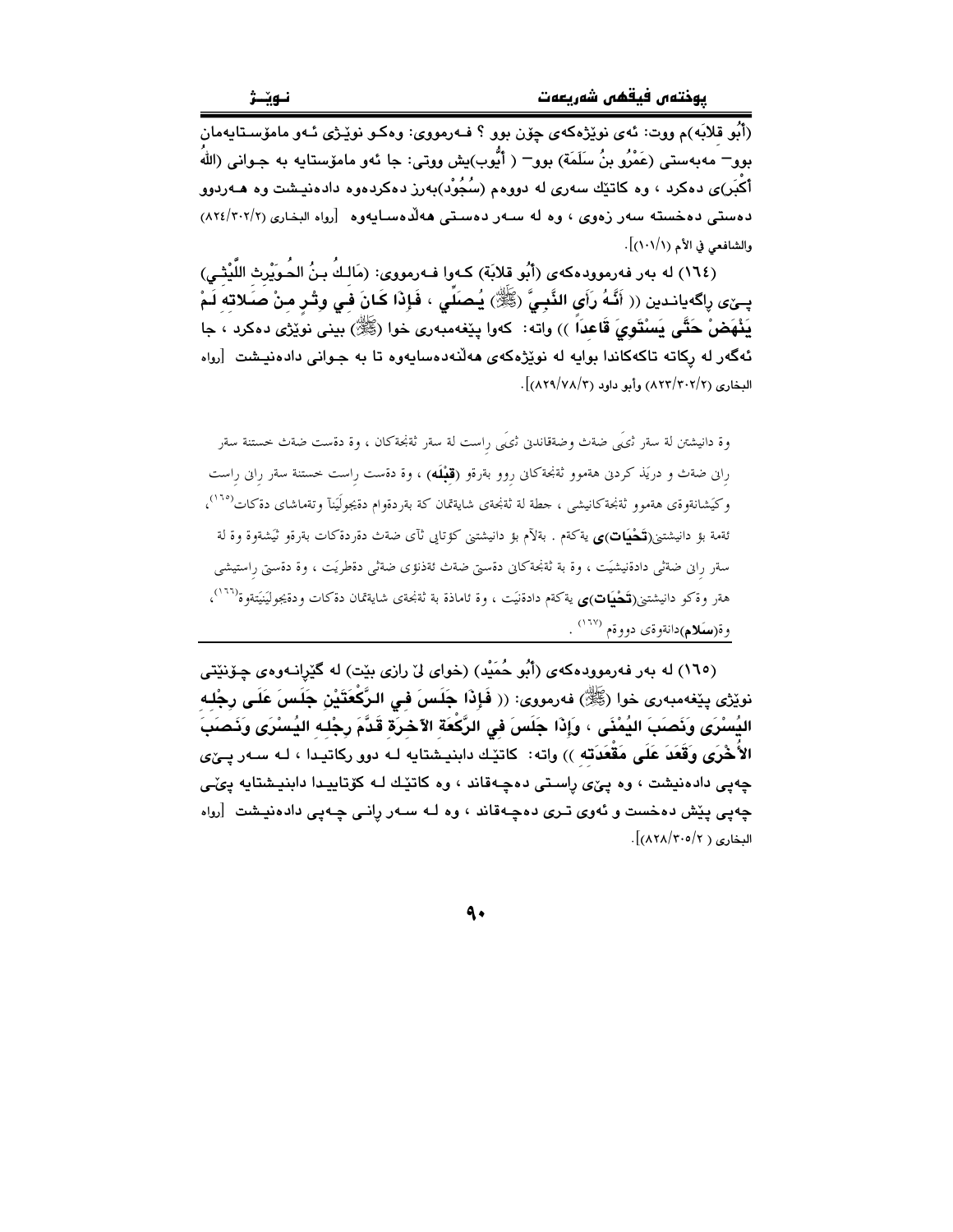وه فه رمووده كه ي (إِبْنُ عُمَر)(خـواي لِّى رازي بيِّت) كـهوا فـه رمووي: (( أَنَّ رَسُوْلَ الله (ﷺ) كَـانَ إِذَا جَلَـسَ فـى الـصَّلاة وَصْـَعَ كَفَّـهُ اليُمْنَـى عَلَـى فَخْـذه اليُمْنَـى ، وَقَـبَضَ أَصَابِعَهُ كُلُّهَا وَأَشْارَ بِأَصَابِعه الَّتـى تَلـى الإِبْهَام ، وَوَضَعَ كَفَّهُ اليُسْرَى عَلَى فَخْذه اليُسْرَى )) واته: ۖ يێغەمبەرى خوا(ﷺ) كاتێك دابنيشتايه لـه نوێـژدا بـۆ تـهحيات خوێنـدن دهستی راستی دهخسته سـهر رانـی راسـتی ، وه پهنجـهکانی هـهموو دهکێـشاپهوه ، وه بەيەنجەي شايەتمانى ئاماژەي دەكرد ، وە دەستى چەيپشى دەخستە سـەر رانـى چـەيى [رواه مسلم (١/ ٥٨٠/٤٠٨) وأمو داود ( ٩/٢٧٧/٢٧٧)].

وه فەرموودەكەي (عَبْدُالله بن الزُّبَيْر) (خواي ليّ رازي بيّت) كەو! فەرمووي (( أَنَّ رَسُوْلَ الله (ﷺ) كَانَ إِذَا قَعَدَ في التَّشَهُّد ، وَصَبَعَ كَفَّهُ اليُسْرَى عَلَـى فَحْدَه اليُسْرَى ، وَأَشَارَ بِالسَّبَّابَةِ ، لا يُجَاوِزُ بَصَرَهُ إِشَارَتِهِ )) واته: پێغهمبهری خوا(ﷺ) کاتێك دابنيـشتايه لـه .<br>نويژدا بۆ تەحيات خويندن ، دەستى چەيى دەخستە سەر رانى چەيى ، وە بـە پەنچەي شابهتمان ئاماژهي دهکرد ، وه چاوي تهماشاي پهنجهي دهکرد ، چاوي لـه سـهر لا نهئـهدا |<br>[رواه أبو داود والنسائي وغيرهما وهو حديث صحيح بروانه صحيح أبي داود(٩١٠) وصحيح النسائي(٢٠٩)] .

(١٦٦) لـه بـهر فهرموودهكـهي (أَبُـو حُمَيْـد)ي بِيِّـشوو بروانـه (پ١٦٥) وه لـه بـهر فەرموودەكەي(عَبْدُالله بن الزُّبَيْـر) (خـواي ليّ رازي بێـت) كـەوا فـەرمووي (( . . . وَيُلْقَمُ كَفُّهُ اليُسبْرَى رُكْبِتَهُ ۚ )) واته: ۖ يێفهمبهري خوا (ﷺ) به دهستي ڇهيي ئـهژنوّي ڇـهيي دهگـرت له دانیشتنی کۆتابیدا [رواه مسلم ( ۱/رقم/٥٧٩) وغیره] .

وه فهرموودهکهي (وَائل) (خواي ليّ رازي بيّت) کهوا فهرمووي (( . . . ثُمَّ رَفَعَ أصْبِعَهُ فَرَأَيْتُهُ يُحَرِّكَهَا يَدْعُوا بِهَا ﴾) واته: ياشان يێفەمبەرى خوا (ﷺ) يەنجەي شـايەتمانى بـەرز کردهوه ، جا بينيم دهيجولاندهوه و دوعای يئ دهکرد [رواه أبو داود والنسائي وإبن خزيمة وغيرهم وهو حديث صحيح بروانه صحيح أبي داود(٢١٧)وصحيح النسائي(٥٦) والإرواء(٦٨/ ٦٩) ] .

وه بۆ زياتر تێگەيشتن لەرەي كەوا راي راستر لە بارەي شێوەي پەنچە لـە تەجياتـدا ئەوەيە بيجولێنىٰ تا كۆتايى تەحياتەكە ، دەتوانى تەماشاى كتێبى (تَمَامُ المنَّة فـي التَّعْليْـق عَلَى فقْه السُّنَّة : ل٢١٧\_ ٢٢٣) وه كتيْبمان (لاداني چـل پــهردهى شــهيتاني.. ل١٤٣-١٤٧) ىكەي .

(١٦٧) چونکه زۆربەي جار يێغەمبەرى خوا(ﷺ) دوو سەلامى داوەتەوە بە لاي راست وبـه لاى چەپيشدا ، وەك لە فەرموودەكەى (إِبْنُ مَسْعُود)دا ھاتوە: (( أَنَّ النَّبْيَّ(ﷺ) كَـانَ يُـسَلِّمُ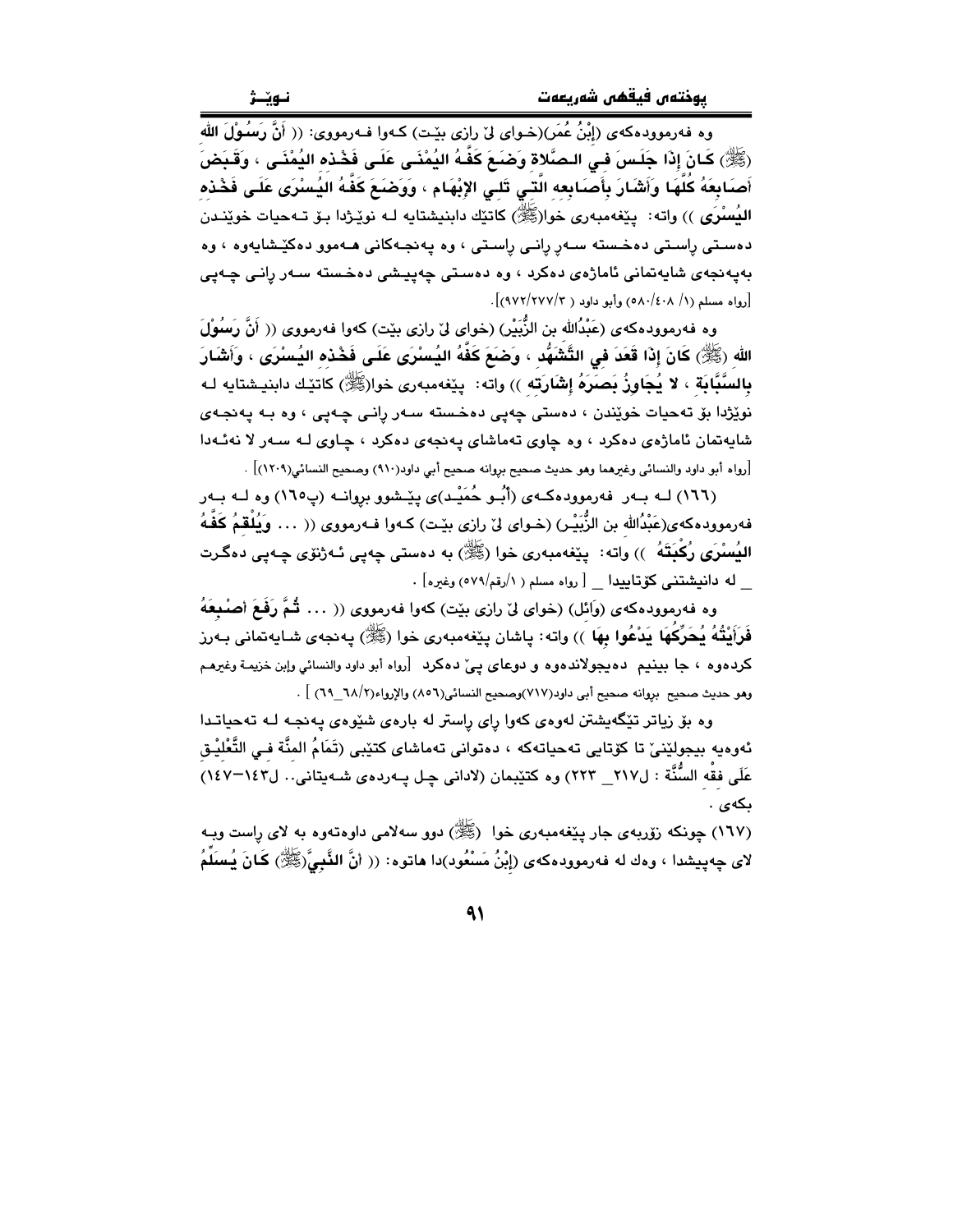يُرِي بَيَاضَ خَدِّه )) واته: يێغهمبهري خوا (ﷺ) له نوێڗدا سـهلامي بـه لاي راسـت وڃـهـيدا دەدايـەوە و دەيفـەرموو: الـسَّلامُ عَلَـيْكُمْ وَرَحْمَـةُ الله ، الـسَّلامُ عَلَـيْكُمْ وَرَحْمَـةُ الله ، تـا سييِّتي لاي گۆنـاي دەبينـرا ﴿رواه أبـو داود (٢/٢٨٨/٢) والنـسائي (٦٢/٣) وهـو حـديث صـحيح بروانـه صحبح أبي داود (٨٧٨) وغيرهما].

وه جاری وایش ههبووه تـهنها پـهك سـهلامی داوهتـهوه ، وهك لـه فهرموودهكـهي (عَائـشَة) داماتووه (خواى لى رازى بيْت) (( أَنَّ النَّبِيَّ(ﷺ) كَانَ يُسَلِّمُ فِي الصَّلاةِ تَسْلِيْمَةً وَاحدَةً تلْقَاءَ وَجْهِه ، بَميْلُ إِلَى الشَّقِّ الأَيْمَنِ شَيْئًا ۖ )) واتــه: - يێغهمبـهري خـوا (ﷺ) لـه نوێـژدا .<br>پهك سهلامي دهدايهوه ، بهرهو پێشي خۆي هەندێك به لاي راستي خۆي دا لاري دەكـردەوه [رواه الترمذي (١٨٢/١/ ٢٩٥) وهو حديث صحيح بروانه صحيح الترمذي(٢٤٢)].

> وة بةر كردنةوة بة لاي راست و ضةث دا لة كاتي (**سَلام)** دانةوةي ية كةم ءدووةم دا. <sup>(١٦٨)</sup>

# زيكرو دوعـاي يـاش نويْژ ( الأَذْكَارُ وَالأَدْعِيَةُ عَقَبَ الصَّلاةِ )

سوننهته ياش تهواو بووني نويْژهكان سيّ(٢)جار داواي ليّ بوردن لـه خـوا(أَسْتَغْفِرُ اللهَ) بِكرِيْت لـه ياشان بِلْيْت: (اللَّهُمَّ أَنْتَ الـسَّلامُ وَمِنْكَ الـسَّلامُ تَبَارَكْتَ يَاذَا الجَلال وَالإكْرَامِ)  $^{\langle\mathcal{M}\rangle}$ ، ياشان بِلْيْت: (لاإِلَـهَ إِلَـا اللهُ وَحْدَهُ لاشَـرِيْكَ لَهُ لَهُ المُلْكُ وَلَهُ الحَمْدُ يُحْيِى وَيُمِيْتُ وَهُوَ عَلَى كُلِّ شَيْءٍ قَدِيْرٍ) به تايبهت پاش ده (١٠) جار دوو بارەي بكاتەوە ، ياشان بِلْيٌ : (اللَّهُمَّ لا مَانعَ لمَا أَعْطَيْتَ وَلا مُعْطِيَ لِمَا مَنَعْتَ وَلَا يَنْفَعُ ذَا الجَدِّ مِنْكَ الجَدُّ) ،<sup>(٧٠</sup>′

(١٦٨) بروانه فهرموودهكهي (إِبْنُ مَسْعُوْدٍ) (خواي ليّ رازي بيّت) بروانه(پ ١٦٧) . (١٦٩) لـه بــهر فهرموودهكــهى (تُوْبَــان ) (خــواى لي رازى بيّـت) كــهوا فــهرمووى: يێغەمبەرى خوا (ﷺ) كاتێك لە نوێژ بواپەتەوە سىێ جـار (( أَسْتَغْفَرُ اللّهَ ))ى دەكـرد ، وە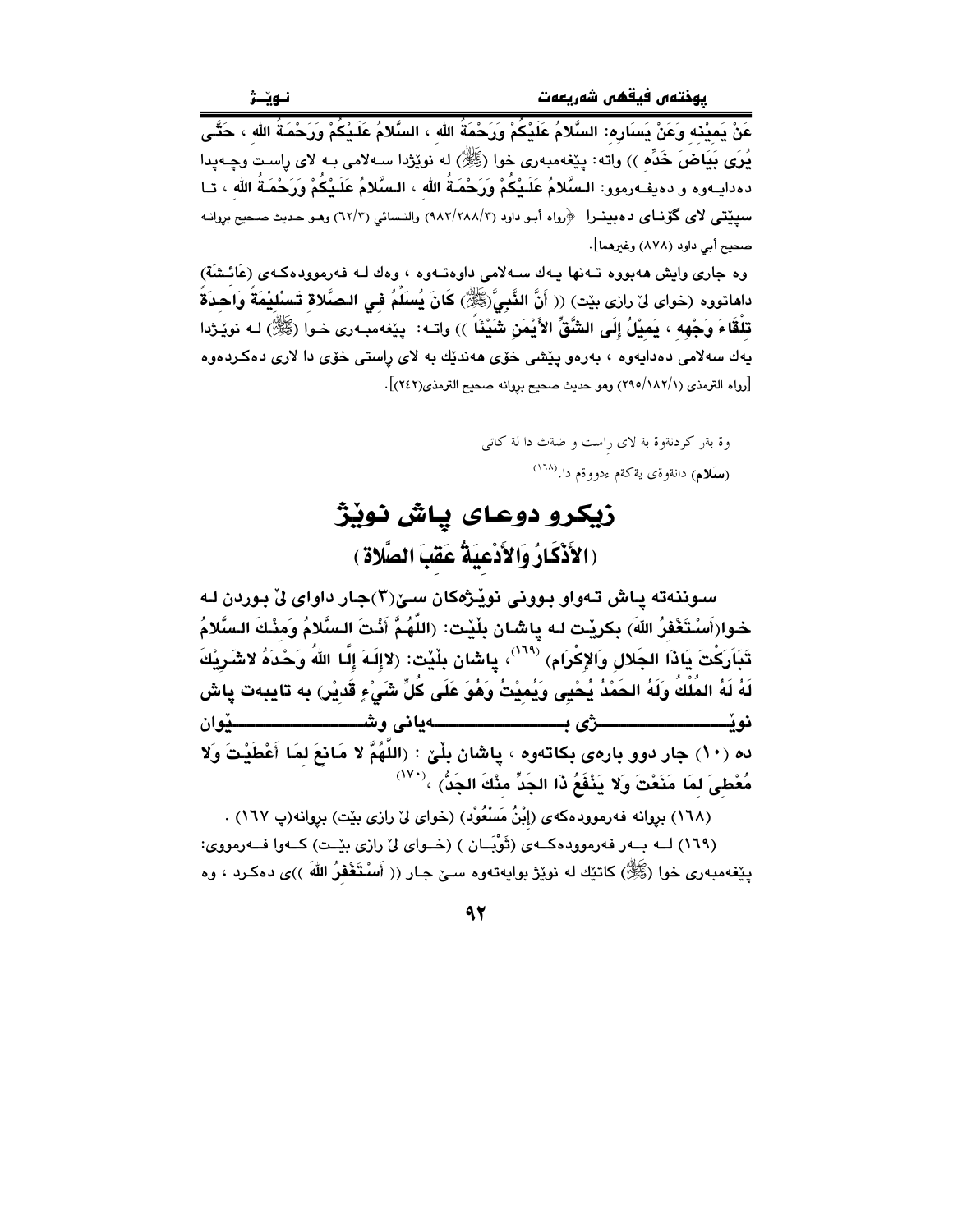دميفهرمور: (( اللَّهُمَّ أَنْتَ السَّلامُ ومَنْكَ السَّلامُ تَبَارَكْتَ بَاذَا الجَلالِ والإكْرَامِ )) [رواه مسلم (١/٤١٤/ ٥٩١) والترمذي (١/١٨٤/١٩٩) وغيرهما].

تٽيبيني:

له هەنديٰ له مزگەوتەكانى ولاتى ئێمە دا بانگ بێژەكان دواي بانگدان وكردنـي نوێـژي سوننهت ، پێش ئەوەي قامەت بكەن بۆ نوێژە فەرزەكان ھەندێك لە ذيكرەكان دە(١٠)جار ، ده(۱۰)جار دووباره دهکهنهوه ، جا ئهمه شتێکی داهێنـراوه و هـیچ بهڵگهیـهکی شـهرعی لـه سەر نىيە ، بۆيە دەبێت باوەردارانى لىٰ ئاگادار بكرێتەوە تا وەكو خۆيانى لىٰ دوور بگرن .

(١٧٠) له بهر فهرموودهكهي (المُغيْرَةُ بنُ شُعْبَةٍ) (خواي ليٌ رازي بيّت) كهوا فـهرمووي:: يێغەمبەرى خوا (ﷺ) كاتێك لـه نوێـژ بېواپەتـەوه دەپفـەرموو : (( لا إِلَـهَ إِلَّـا اللهُ وَحْدَهُ لا شَرِيْكَ لَهُ ، لَهُ المُلْكُ وَلَهُ الحَمْدُ وَهُوَ عَلَى كُلِّ شَيْءٍ قَدِيْرٍ ، اللَّهُمَّ لا مَائعَ لمَا أغطَيْتَ ولا مُعْطـىَ لمَـا مَنَعْتَ وَلا بَنْفَـمُ ذَا الجَـدِّ مثْـكَ الجَـدُّ )) [رواه البخـاري (٢٢٥/٢/ ٨٤٤) ومـسلم  $. [097/\epsilon\epsilon/\epsilon)$ 

وه هەروەها له فەرموودەكـەي (إِبْنُ الزُّبَيْـر ) دا هـاتووه (خـواي ليّ رازي بێت) كـەوا پـاش هەمور نوێژێك كە سەلامى دەدابەرە دەيفەرمور : (( لا إلَهُ إلَّا اللهُ وَحْدَهُ لا شَـَرِيْكَ لَـهُ ، لَـهُ المُلْكُ وَلَهُ الحَمْدُ وَهُوَ عَلَى كُلِّ شَيْءٍ قَديْرٍ ، لا حَـوْلَ وَلا \_قُوَّةَ إِلَّـا بِـالله ، لا إلَـهَ إِلَّـا اللهُ وَلا نَعْبُدُ إِلَّا إِنَّاهُ ، لَهُ النِّعْمَةُ وَلَهُ الغَضْلُ وَلَهُ الثَّنَاءُ الحَسَنُ ، لا إِلَهَ إلَّا اللهُ ، مُخْلصيْنَ لَهُ الدِّيْنَ وَلَوْ كَرِهَ الكَافْرُوْنَ )) وه ديفهرموو: يێغهمبهري خوا (ﷺ) ئهم زيكرانـهي دهكـرد له بياش ههموو نوێژێك [رواه مسلم (١/٥/١٥/٥٩٤) وأبوداود (٤/٢٧٢/٢٧٢) وغيرهما].

وه له بهر فهرموودهکهي (عَبْدُالرَّحْمَنِ بنِ غَنْمِ) (خواي ليِّ رازي بِيِّت) کـهوا پيِّغهمبـهري خـوا (ﷺ) فەرمووى : (( مَنْ قَالَ قَبْلَ أَنْ يَنْصَرِفَ وَيَتْنى رِجْلَهُ منْ صَلاة المَغْرب وَالصُّبْحِ : لا إِلَهَ إِلَّا اللهُ وَحْدَهُ لا شَرِيْكَ لَهُ ، لَهُ المُلْكُ وَلَـهُ الحَمْدُ بِيَـده الخَيْـرُ ، يُحْيـى وَيُميْت وَهُوَ عَلَى كُلِّ شَيْءٍ قَدِيْرٍ . عَشْرَ مَرَّاتٍ ، كُتَبَ لَهُ بِكُلِّ وَاحِدَةٍ عَشْرُ حَسَنَاتٍ وَمُحيَتْ عَذْهُ عَشْرُ سَيْئَاتٍ ، وَرُفعَ لَهُ عَشْرُ دَرَجَاتٍ ، وكَانَتْ حرْزَاً منْ كُلِّ مَكْرُوْهِ ، وَحرْزَاً منْ الشَّيْطَانِ الرَّجِيْمِ ، ولَمْ يَحلَّ لذَنْبِ يُدْرِكَهُ إلَّا الشِّرْك ، فَكَانَ منْ أَفْضَلِ الذَّاس عَمَلاً ، إِلَّا رَجُلاً يَفْضُلُهُ يَقُوْلُ أَفْضَلَ ممَّا قَالَ )) واته: هەر كەسێك يـێش ئـەوەي ھەلْبـسێت لـه پاش تەواو بوونى نوێژى شىێوان و بـەيانى بلێت : لا إِلَـهَ إِلَـا اللهُ وَحْدَهُ لا شَـَرِيْكَ لَـهُ ، لَـهُ المُلْكُ وَلَهُ الحَمْدُ بِيَده الخَيْرُ ، يُحْيِي وَيُميْت وَهُوَ عَلَى كُلِّ شَيْءٍ قَديْرٍ ، ده(١٠) جار

 $\mathbf{A} \mathbf{r}$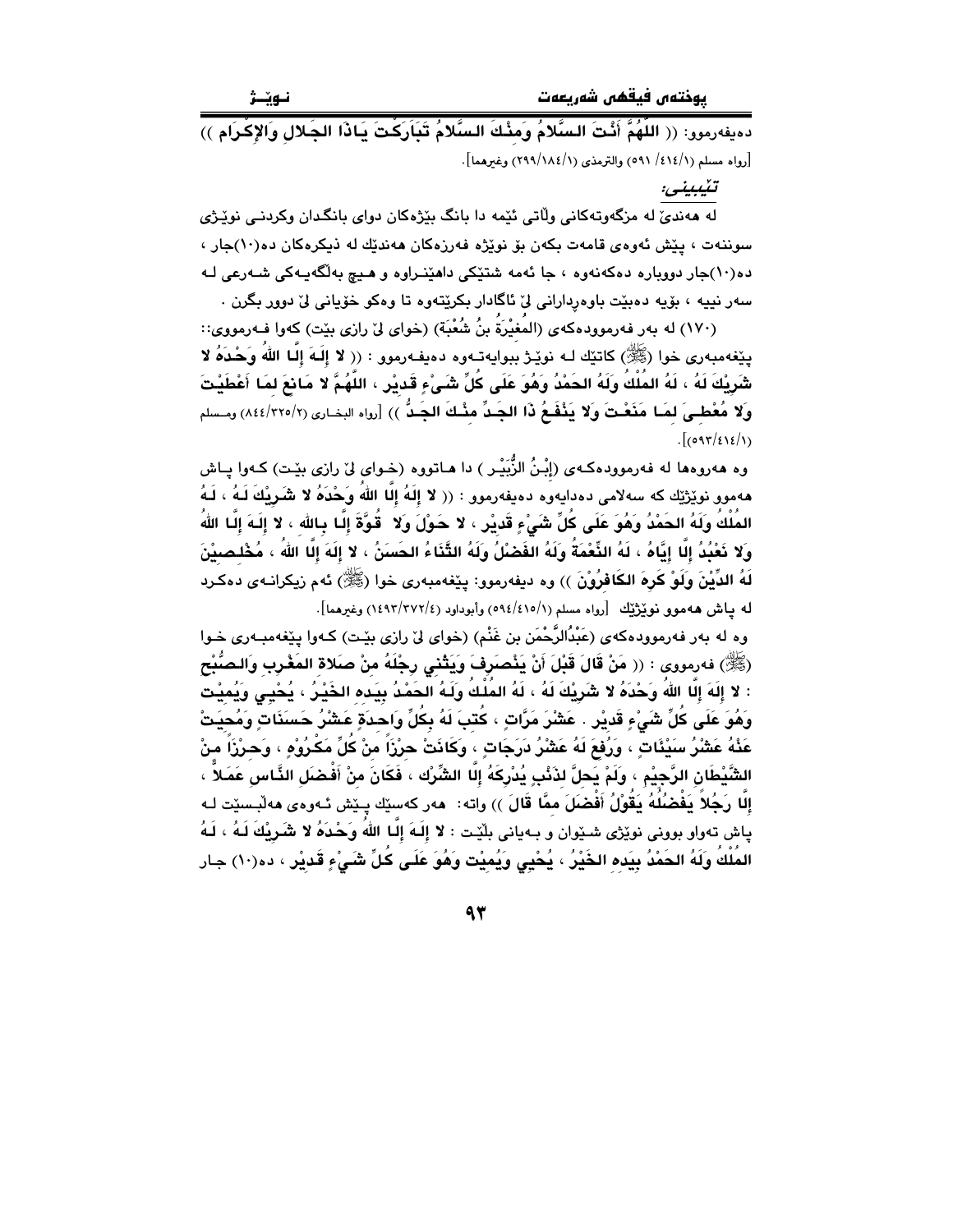ئهوه به ههر جاريّك ده(۱۰)جاكهي بۆ دەنوسريّت ، وه ده(۱۰)خرابيهي له سهر دەسريّتەوه ، وه ده(۱۰) يله بهرز دهکرێتهوه ، وه دهبێته قهڵغانێك له ههموو خرايهيهك دهييارێزێت ، وه هەروەما دەبێتە قەلايەك لە شەبتانى نەفرين لىٌ كراو دەبيارێزێت ، وە ھـﻪلاڵ نىيـﻪ بـۆ ھـيچ تاوانٽِك به(هلاك)دا بيبات جگه له(شرُك) ، جا له هــهموو خــهلُكي كـردهوهي چـاكتره مهگـهر يپاوێك له ئەو جاكتر بێت كەوا لە ئەو زۆرترى ووتوبێت [رواه أحمد(٢٢٧/٤) والترمذي(٥١٥/٥) بدون (بيده الخبر) ، والحديث حسن بـشواهده بروانـه تمـام المنــة في التعليــق علــى فقـه الـسنة (ل٢٢٨ - ٢٢٩) وانظـر زاد المعاد(١/٣٠٠) أيضاً].

پاشان (آيَةُ الكُرْسيِ)دهخويْنيْ <sup>(٧٧١)</sup>، وه سـی وسـیْ(٣٣) جار (سُبْحَانَ اللهِ) وه سي وسيٌ(٣٢) جار (الحَمْدُ للّه) وه سي وسيٌ(٣٣) جار (اللهُ أَكْبَر) دهخويْنيْت ، وه تەواوى سەد(١٠٠)مكە دەلێ: ﴿ لاَ إِلَهَ إِلاَّ اللهُ وَحْدَهُ لاَ شَرِيْكَ لَهُ ، لَهُ المُلْكُ وَلَهُ الحَمْدُ وَهُوَ عَلَى كُلِّ شَيْءٍ قَديْرٌ ﴾ <sup>(٧٢٢)</sup>،

(١٧١) له بهر فهرموودهكهي (أَبُو أَمَامَة) (خواي ليّ رازي بيّت) كـهوا ييّغهمبـهري خـوا (ﷺ) فەرمورى: (( مَنْ قَرَأَ آيَـةُ الكُرْسـى دُبُـرَ كَلِّ صَـلاةٍ مَكْتُوْبَـةٍ لَـمْ يَمْنَعْـهُ منْ دُخُـوْل الجَنَّـة إِلاّ أَنْ يَمُـوْتَ ﴾) واتــه: هــهر كهسـێك (آيـَـةُ الكَرْسـى) پــاش هــهموو نوێـژێكى فــهرز بخوێنێت ، ئـــهوه هـــيچ بــهرگرى ليّ ناكــات لـــه چــوونه بهههشــتهوه ، مهگــهر مـــردن [ رواه النسائي في عمل اليوم واليلة(١٠٠) وإبن السني(١٢١) والطبراني وهو حديث صحيح بروانه صحيح الجـامع الـصغير (٦٤٦٤) والسلسلة الصحيحة(٩٧٢)]. وه (آيَةُ الكُرْسي): نَايِهتي (٢٥٥)ي سورهتي (البَقَرَه) يه ٠

(١٧٢) له بهر فهرموودهكهي (أَبُو هُرَيْرَة) (خواي ليّ رازي بيّت) كـهوا يـيّغهمبـهري خـوا (ﷺ)فەرمورى: (( مَنْ سَبَّحَ اللّهَ فِي دُبُرٍ كَلِّ صَلاةٍ ثَلاثًا وَثَلاثَيْنَ ، وَحَمِدَ اللّهَ ثَلاثًا وَثَلاثَيْنَ ، وَكَبَّرَ ثَلاثًا وَثَلاثَيْنَ ، فَتلْكَ تسْعُةً وَتسْعُوْنَ ، وَقَالَ تَمَامَ المَائَة: لاَ إلهَ إلاّ اللهُ وَحْدَهُ لا شَرِيْكَ لَـهُ ، لَـهُ المُلْـكُ وَلَـهُ الحَمْـدُ وَهُـوَ عَلَـى كُـلِّ شَـَيْءٍ قَـدِيْرٌ ، غُفِـرَتْ خَطَايَاهُ وَإِنْ كَانَتْ مثْلَ زَبَد البَحْرِ )) واتــه: هــهر بــهكيّك بــاش هــهموو نويْـرْيّك ســى وسـیّ(٣٣) جـار بلّـیّ (سـُـبْحَانَ الله) وه سـی وسـیّ(٣٣) جـار بلّـیّ (الحَمْـدُ للّـه) وه سـی وســیّ(٣٣) جــار بلّــیّ (اللّه أَكَـبَـر) ئــهوه دهكاتــه نــهوهت ونــوّ(٩٩) ، وه بــوّ تــهواو كردنــى سەدەكە(١٠٠) بِلَّىٰ: (لا إِلَهَ إِلَّا اللهَ وَحْدَهُ لا شَرِيْكَ لَـهُ ، لَـهُ المَلَكَ وَلَـهُ الحَمْدُ وَهُوَ عَلَـى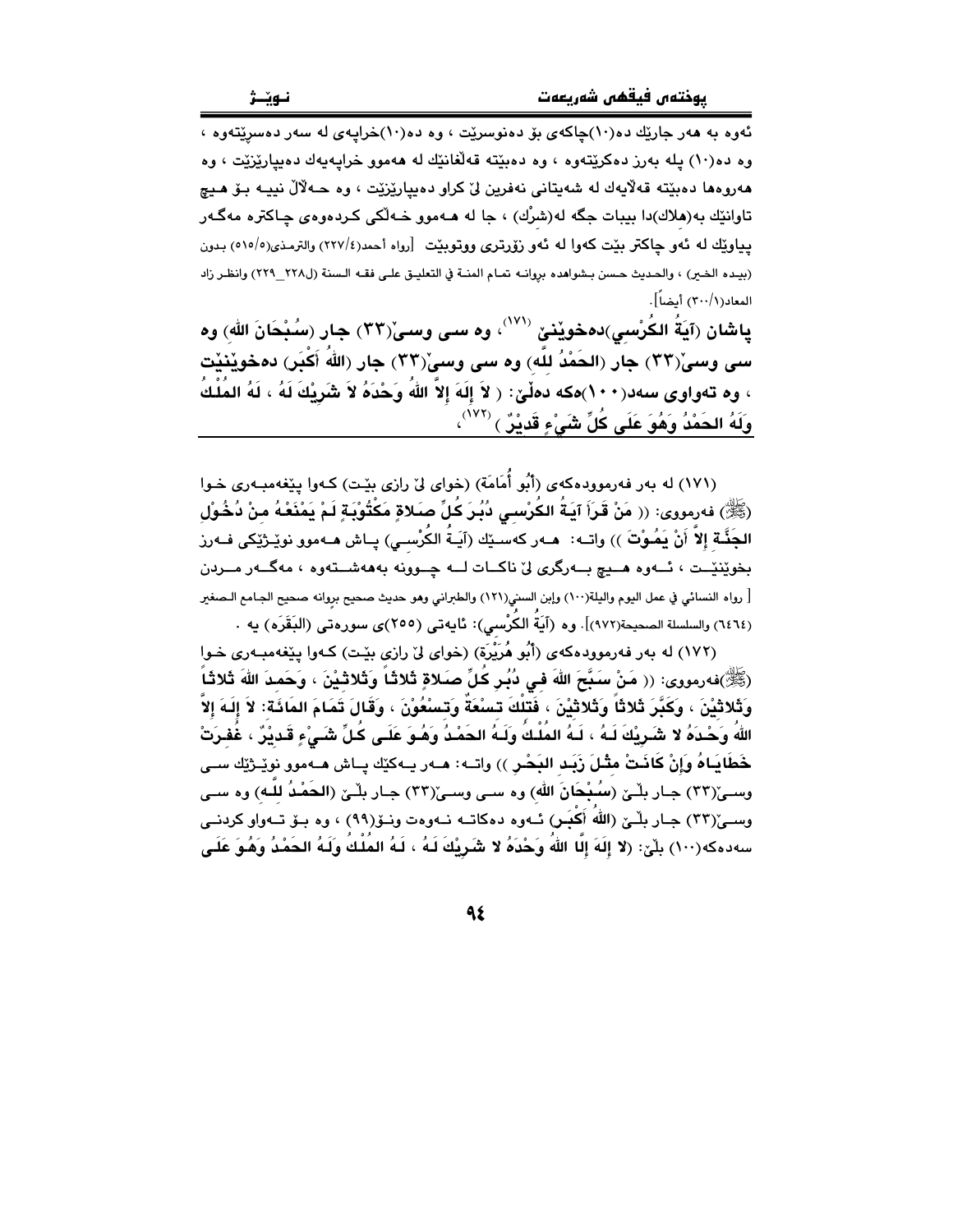کُلِّ شَيْءٍ قَديْنٌ ) ، ئەوە خواي گەورە لە ھەموو تاوانـەكانى خـۆش دەبێت ، ئەگـەر وەكـو کهفی سهر دهریایش بیّت [رواه مسلم (١٨/١/٥٩٧)].

تێبيني: له ماردې ژماردې په د زيکرانهوه ده(١٠) حاريش هاتووه [رواه البخاري (١٢٢١/١٣٢/١)] . وه بانزه(١٥) جاريش هاتووه [رواه مسلم (١٤١٧/١) .

وه ههر چوار زیکرهکه ههر یهکهی بیست ویننج(٢٥)جار هاتوه [رواه النسائی (٧٦/٣) وهـو حديث صحيح بروانه صحيح النسائي (١٢٧٩)] .

جا مەر كام لەم شێوانە ئەنجام بدرێت مەر سوننەتە ٠

ياشان سورەتى (الإخْلاص وَالفَلَقْ وَالنَّاس) دەخوێنێت<sup>(٧٧٢)</sup>، ياشان \_ ياش نويْژْي بەيانيان \_ بِلْيْت: ﴿ اللَّهُمَّ إِنِّي أَسْأَلُكَ عِلْمَاً نَافَعَاً ، وَرِزْقَاً طَيَّبَاً ، وَعَمَلاً مُتَقَبَّلاً ) ، وه له ياش ههموو نويْژيْك بلْيْت: ﴿ اللَّهُمَّ أَعِنِّي عَلَى ذِكْرِكَ وَشُكْرِكَ  $\mathcal{O}^{(\mathsf{V} \mathbf{\ell})}$ وَحُسْنْ عِبَادَتَكَ  $\mathbf{0}$ 

(١٧٣) له بهر فهرموودهكهي (عُقْبَةٌ بنُ عَامر) (خواي ليّ رازي بيّت) كهوا فـهرمووي: (( أَمَرِنِي رَسُوْلُ الله(ﷺ) أَنْ أَقْرَأَ المُعَوِّذَات دُبُرَ كُلِّ صَلاةٍ )) واتـه: يێفهمبـهرى خـوا (ﷺ) فه رمانی پی کردم کهوا (مُعَوِّذَات) له پـاش هــهموو نوێـژێك بـخـوێنم [رواه أبـوداود (٢٨٥/٢٨٥/٤). والنسائي وهو حديث صحيح بروانه صحيحٍ أبي داود(٦٣٦٣) وصحيح النسائي (١٢٦٨)والسلسلة الصحيحة(١٥١٤)] . (مُعَوذَات): سورهتي ﴿ قُلْ هُوَ اللَّهُ أَحَدَ …﴾ و ﴿ قُلْ أَعُوذُ بِرَبِّ الفَلَقِ …﴾ و ﴿ قل أعُوذ برَبِّ النَّاسِ …﴾ه .

(١٧٤) له بهر فهرموودهكهى (أُمّ سَلَمَة) (خواى ليّ رازى بيّت) كـهوا فـهرمووى (( أَنَّ النَّبِيَّ (ﷺ) كَانَ يَقُوْلُ ، إِذَا صَلَّى الصُّبْحَ حِيْنَ يُسَلِّمُ: اللَّهُمَّ إِنِّي أَسْأَلُكَ عِلْمَاً نَافعَاً ، وَرِزْقَاً طَيِّبَاً ، وَعَمَلاً مُتَقَبَّلاً )) واته: بِيّفهمبهري خوا (ﷺ) ئهگهر (سَلام)ي بدايهتـهوه لـه نوێژي بهياني دهيفهرموو: ئهي خوايه ، مـن داواي زانياريـهکي بـه سـوودت ليٰ دهکـهم ، وه داوای رۆزيــهکی پــاك وحــه لألّت ليّ دهكـهم ، وه داوای كردهوهيــهکی وهرگــيراووت ليّ دهكـهم [رواه أحمد (٤/٧٧٦/٥٥) وإبن ماجة (١/٢٩٨/١٩٨) وهو حديث صحيح بروانه صحيح إبن ماجة(٥٧٣)] .

وه هــهروهها لــه بــهر فهرموودهكـهي (مُعَـادُ بــنُ جَبَــل) (خــواي ليّ رازي بيّـت) كــهوا يێغەمبەرى خوا (ﷺ) يـێي فەرموو: كـەوا ھــەردەم لــه يـادى نــەكات يــاش ھــەموو نوێـژێك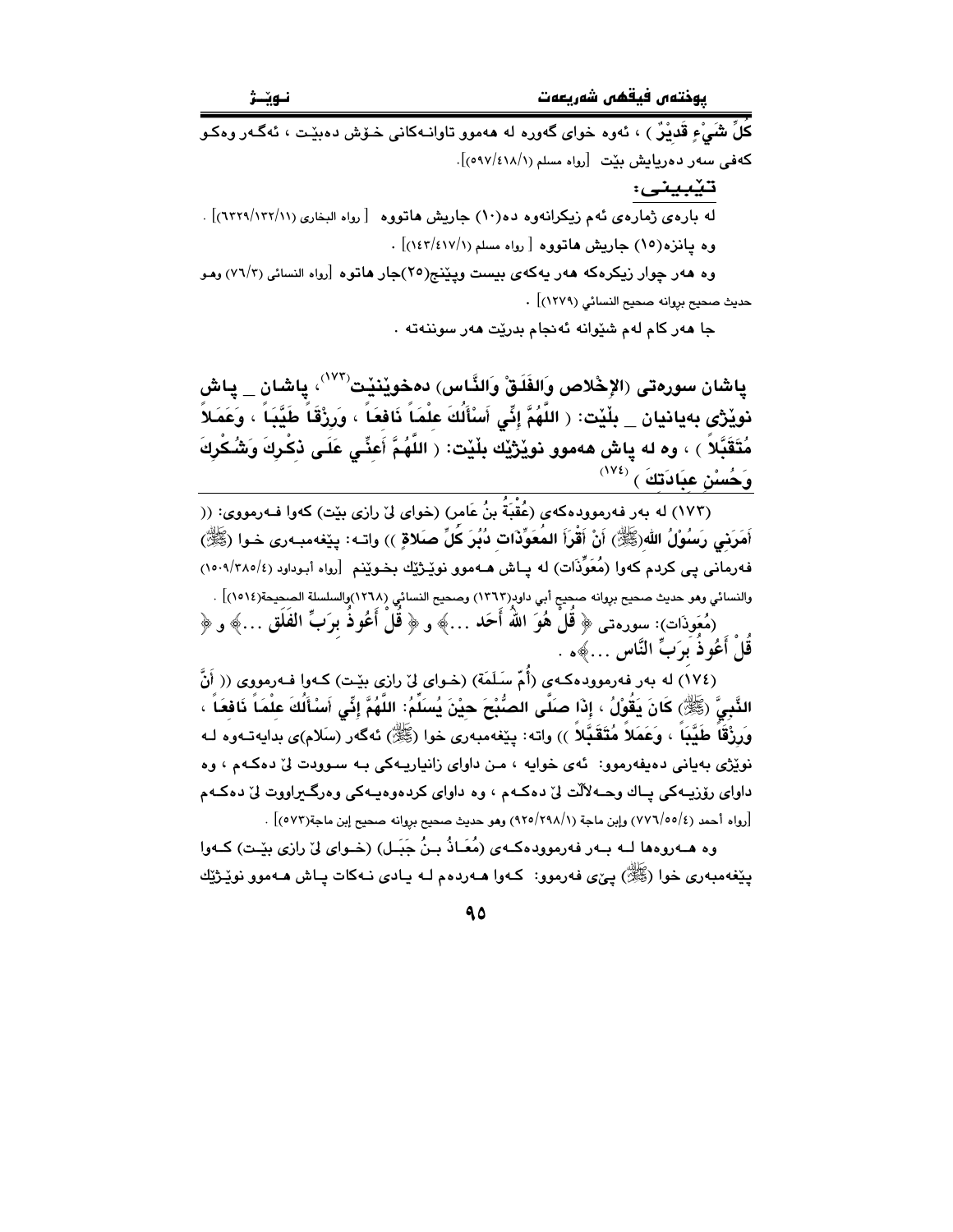بِلَيْت: (( اللَّهُمَّ أَعَفِّي عَلَـى ذكْرِكَ وَشُـكْرِكَ وَحُـسْنْ عِبَادَتِكَ )) واتــه: ئــهى خوايــه ، پارمەتيم بده له سەر ئەوەي يادى تىۆ بكـەم وە سوياست بكـەم وە بـە جـوانى بديەرسـتم [رواه أبو داود (٤/٣٨٤/٤) والنسائي (٥٢/٢) وهو حديث صحيح بروانه صحيح الجامع (٧٩٦٩)].

#### تٽيبيني:

.<br>وه فه رمووده که ی (مُسْلَمُ بنُ الحَـارث) کـه لـه باوکیـهوه دهیگێڕێتـهوه (خـوای لیٚ رازی بيّت) كەوا يـيّغەمبەرى خوا (ﷺ) يـيّى فەرموو: (( إِذَا صَلَّيْتَ الصُّبْحَ فَقُلْ قَبْلَ أَنْ تُكَلِّمَ أَحَدَاً منَ النَّاس : اللَّهُمَّ أَجِرْني منَ الذَّارِ ، سَبْعَ مَرَّاتٍ ، فَإِنَّكَ إِنْ متَّ منْ يَوْمكَ كَثَبَ اللهُ عَزَّ وَجَلَّ لَكَ جواراً منَ الذَّارِ ، وَإِذَا صَلَّيْتَ المَغْرِبَ فَقُلْ قَبْلَ أَنْ تُكَلِّمَ أَحَداً منَ الذَّاس: اللَّهُمَّ إِنِّي أَسْأَلُكَ الجَنَّةَ ، اللَّهُمَّ أَجِرْنِي منَ الذَّارِ ، سَبْعَ مَرَّاتٍ ، فَإِنَّكَ إنْ متَّ منْ لَيْلَتَكَ كَتَبَ اللهُ عَنَّ وَجَلَّ لَكَ جِوَارَاً منَ الذَّارِ )) واتـه: كاتيْك نويْـرْى بـهيانيت كـرد يێش ئەوەي قسە لە گەڵ كەسدا بكەي ، جەوت جـار بِلْـيِّ: اللَّهُمَّ أَجِرْنْـي منَ النَّـار ، جـا ئەگەر لەو رۆژەتدا بمريت ، ئـەوە خـواي گـەورە دەتيارێزێت لـە ئـاگرى دۆزەخ ، وە كاتێك نويزي شيوانت کرد پيش ئەوە قسه له گەلّ کەسىدا بکـەيت ، جـەوت جـار بلّـي: اللّـهُـمَّ إِنِّـي أَسْأَلُكَ الجَنَّةَ ، اللَّهُمَّ أجِرْني منَ النَّارِ ، ئـهوه ئهگـهر لـهو شـهوتدا بمريـت ، ئـهوه خـواي گــهوره دهتيارێزێـت لــه ئــاگرى دهۆزهخ [رواه احمد وأبـوداود بروانــه فقـه الــسنة (١٥٢/١) ] ، كــه لــه جايهكاني ينشوودا باسمان كرد فهرموودهيهكي (ضَعيْف)ه ، [ضعفه الألباني في ضعيف الجامع الـصغير (٥٧١) والسلـسلة الـضعيفة(١٦٢٤) ] ، مــن راســتـهو ـضـق لــه كتتيبــى (فقــه الـسُّنَّه)ى (سَــيِّد سَابِق)ەوە وەرم گرتبوو ، وە شێخ(أَلْبَانى)بِش له (تَمَامُ المنَّه فى التَّعْليْق عَلَى فقْه الـسُّنَّه)دا ئاماژەي بۆ نەكردووە كە (ضَعيْف)ە وەكو بۆ فەرموودە (ضَعيْف)ەكانى تر ئاماژەي كـردوە ، بۆيە منيش بـه بـيٰ تـرس وەرم گـرت ، بـهلاّم يـاش چـايـي دوومـي بەشـي (عبَـادَات) بـۆم دەركەوت كەوا شێخ (أَلْبَانى) لە كتێبەكانى تريـدا بـە لاواز (ضَعيْف) لـە قەڵـەمى داوە ، بـە ههر حالٌ (الخَيْرُ فيْمَا إخْتَارَهُ الله) ، وه له بـارهى ئـهو دوعايـهوه فـهرموودهى (صَـحيْح)مـان ههيـه ، لهوانـه فهرموودهكـهى (أَبُـو هُرَيْـرَة) (خـواى ليّ رازى بيّـت) كـهوا فـهرمووى: (( قَـالَ رَسُوْلُ الله (ﷺ) لرَجُل: مَا تَقُوْلُ في الـصَّلاة ۚ ۚ قَالَ: أَتَشَهَّدُ ثُمَّ أَسْأَلُ اللهَ الجَذَّةَ ، وَأَعُوْذُ بِالله منَ الذَّارِ ۚ، أَمَّا وَالله مَا أُحْسنُ دَئْدَنَتَكَ ، وَلا دَئْدَنَـةُ مُعَاذ . قَالَ: حَوْلَهَا نُدَنْدن )) واته: پێغەمبەرى خوا (ﷺ) به پياوێکى فەرموو: له نوێڑ دا چى دەڵێڀت ؟ ووتـى: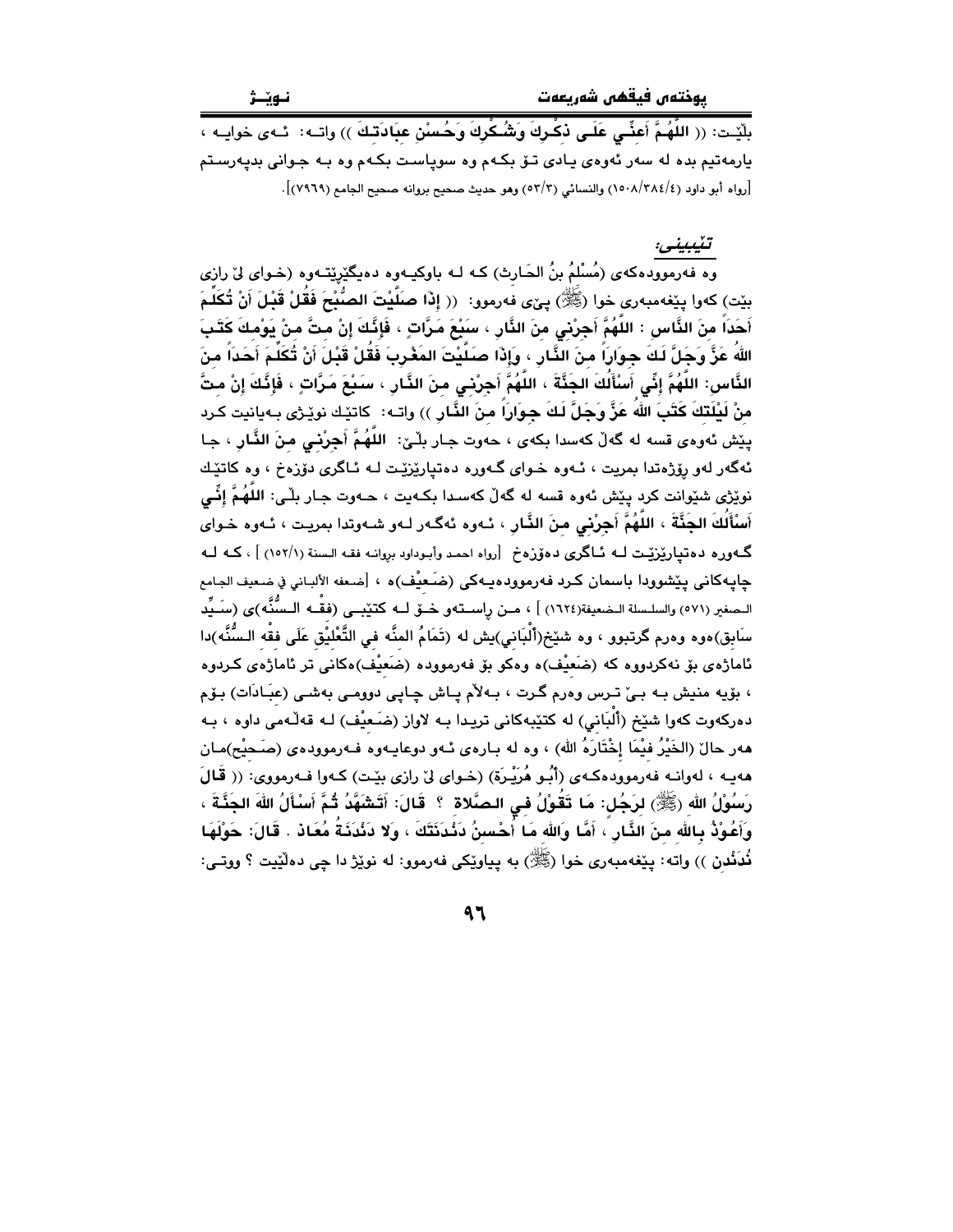من تهجيات دهخويٽم ، پاشان داواي بهههشت لـه خـوا دهكـهم ، وه پـهناي پـيّ دهگـرم لـه دۆزەخ ، بەللّام من ئەم ووتــه ووتــەي تــۆ و (مُعَـان) بـاش نــازانم . فــەرمووي: ئێمـەيش ووتــه ووبتمانه به دهوري نُهوه دا [رواه أبو داود وإبن ماجة(٢/رقم/٢٨٤٧) واللفظ لـه وهـو حديث صـحيح بروانـه صحبح إين ماجة(٣١٠٣)].

ئـهوانـهي نـوٽيـژ بـهتـالْ دهكـهنـهوه (مُبْطَلاتٌ الصَّلاة) قسه کردن به قەستەوه<sup>(۷۰)</sup>، وه خواردن وخواردنـهوه<sup>(۷۷)</sup>، وه يێکـهنين .<br>(<sup>۱۷۷)</sup>، وه به جێ نههێنانی مەرج(شَرْط)ێك له مەرجەكانی نوێژ<sup>(۱۷۸)</sup>، وه به جیّ <u>نەھێنانى پايە(رُكْن)ێ</u>ك لە پايەكانى نوێژ<sup>(۷۷</sup>ْ) .

(١٧٥) له بهر فهرموودهکهي (زَيْدُ بنُ أَرْقُـم)(خـواي ليّ رازي بێت) کـهوا فـهرمووي: (( كُنَّا نَتَكَلَّمُ فِي الصَّلاةِ ، يُكَلِّمُ الرَّجُلُ صـَاحـبَهُ وَهُوَ إِلَى جَنْبِهِ فـي الـصَّلاةِ حَتَّـى نَزَلَتْ ﴿ وَقُوْمُوا لَلَّه قَانتيْنَ﴾(البقرة:٢٣٨) ۖ فَأُمرْنَـا بالسُّكُوْت ، وَنُهيْنَـا عَن الكَـلام )) واتـه: ئێمه له نوێژدا قسهُمان له گەڵ پەكدا دەكرد ، له گەڵ ئەوەي پـال(تەنپىشت)مانىدا قـسەمان دەكرد ، لە نوێژدا تا ئايەتى: ﴿ وَقَوْمُوا لَلَّه قَانْتِيْنَ﴾ (البقرة: ٢٣٨) دابـەزى ئـيتر فـەرمانمان یے کرا به بی دهنگی ، وه قهدهغـهی قـسه کردنمـان لی کـرا [رواه مـسلم (٥٢٩/٢٨٢/١) والبخـاری (٢/٧٢/٢) بدون زيادة الأخيرة (وكُهيْفًا عَنْ الكَلامِ) وغيرهما] .

وه فهرموودهکهی (مُعَاوِيَةُ بنُ الحَکَم السَّلَمي) (خوای لی زازی بێت) کـهوا فــهرمووی (( … قَالَ \_ رَسُوْلُ الله (ﷺ) \_ : إِنَّ هَذه الصَّلَاةَ لاَ يَصنُلُحُ فَيْهَا شَيْءٌ منْ كَـلام الذَّاس ، إِنَّمَا هُوَ التَّسْبِيْحُ وَالتَّكْبِيْرُ وَقَرَاءَةُ قُرْآن )) واتـه: … جـا \_ يێِغهمبـهري خـوا (ﷺ) \_ فەرمووي: ئەم نوێژە ھىچ قسە كردنێكى خەلكى تێدا دروست نىيە ، بـەلكو ئەمـە (سُـبْحَانَ الله)كردن و (الله أَكْسَر)كردن و قورِئان خويندنه [رواه مسلم (٢٨١/١/٥٣٧)].

(١٧٦) ( إِيْنُ المُنْـذر) دەفـەرمىّ: زانايـان يـەكران لـه سـەر ئـەوەي كـەوا ھـەر يـەكێك خواردن بخوات و خواردنهوه بخواتهوه له نویکی فهرز دا به قهستهوه ، ئهوه دهییت نويْژەكەي دوويارە بكاتەوە [بروانە الأجماع (٤٠) لأبن المنذر] .

۹V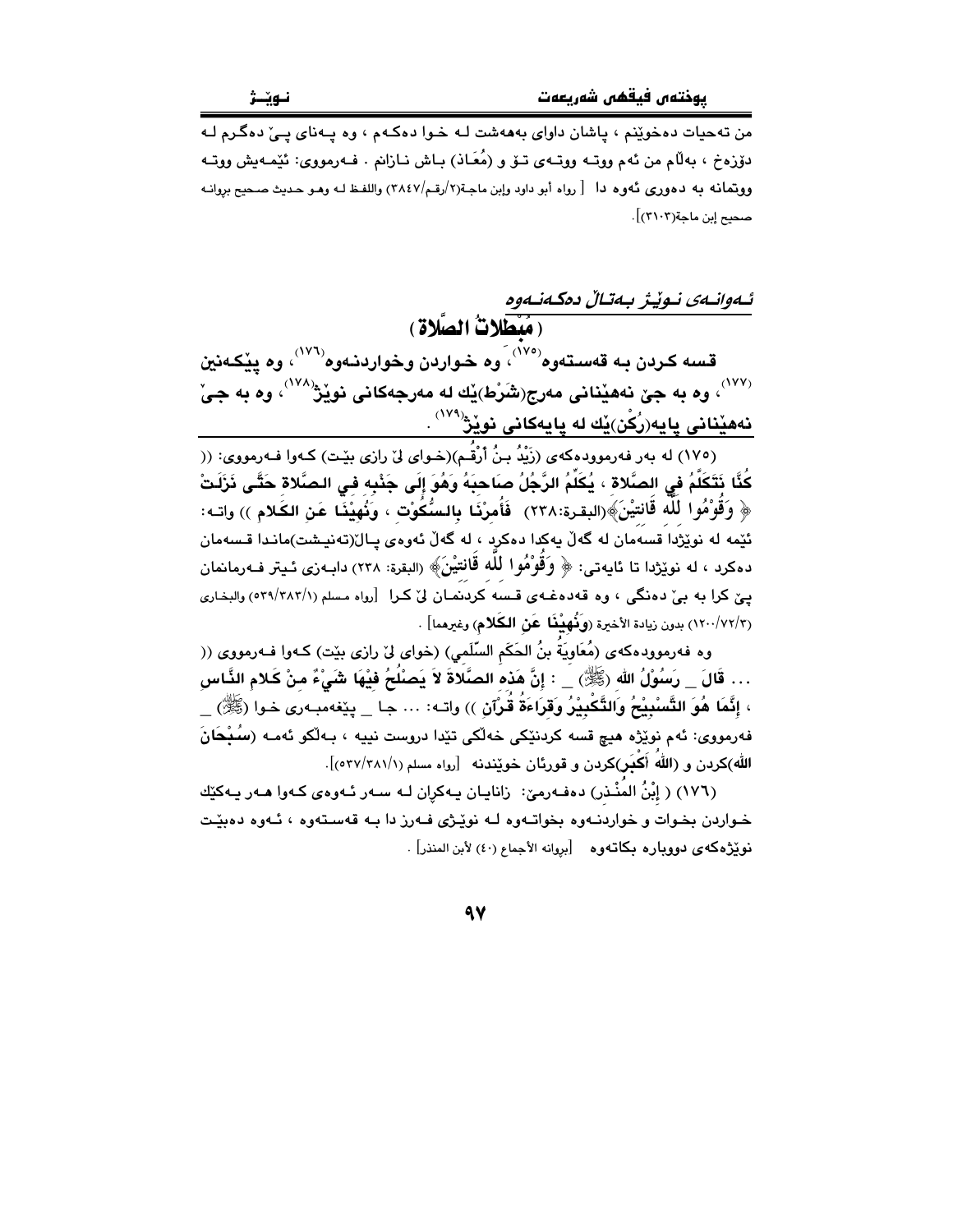وه هــهروهها جــهماوهري زانايــان دهلـّـێن: لــه نوێـِـژي سووننهتيـشدا هــهر بــهتالّي دەكاتەوە ، چونكە ئەوەي فەرز بەتالْ بكاتەوە سووننەتيش بەتالْ دەكاتەوە .

(١٧٧) وه هەروەها (إِبْنُ المَنْذر) فەرموويەتى : بە هەمان شـێوە زانايـان پـەك ران لـه سەر ئەوەي كە يێكەنىن نوێژ بەتالْ دەكاتەوە .

ئيمامي(النَّوَوِي) دەڧەرمێ : ئەم يـەكرايى كردنــه لــه ســەر ئەوەيــە كاتێـك دوو يـيتــى يێِكەنينەكە دەربكەوێت ، زۆربەي زانايان فەرموويانە: زەردە خەنە نوێژ بەتالْ ناكاتـەوە ، وه ئەگەر پێکەنین زۆرى پێ هێنا و نەيتوانى خۆي بگرێت ، ئەوە نوێژەکەي بەتالْ نابێتـﻪوە به مەرجێك زۆر نەبێت [بروانه فقه السنة (٢٣١/١)].

(١٧٨) وهكو دهست نويْژ و روو له قيبله كردن و ... چونكه نهكردنى ههر مـهرجيّك ، يەرستنەكەي يېْ بەتالْ دەبێتەوە.

(١٧٩) وهكو نيهت و(رُكُوْع) و(سُجُوْد) و . . . چونكه نهكردني ههر يايهيهك ، دهبێته هۆي بەتالٌ بوونەوەي پەرستنەكە ، جا ئەگەر بە قەستەوە بێت ئەوە بەتالٌ دەبێتەوە ، وە ئەگەر بە قەستىشەوە نەبێت ، دەبێت ھەر بېكاتەوە ، با (سَلام)ى نوێژپشى دابێتەوە .

### دوو تٽيبيني: تێبینی یهکهم: چەند شتێك له نوێژ دا حەلّالْه بكرێت:

(أ) **رێِکردن له نوێژ دا ، ئەگەر يێويست بوو** ، له بەر فەرموودەکەی (عَائشَة)(خوای لێ رِازِي بِيّتِ) كهوا فهرمووي : (( كَانَ رَسُولُ الله (ﷺ) يُصلِّي في البَيْت ، وَالبَابُ عَلَيْه مُغْلَقٌ ، فَجِئْتُ فَاسْتَقْتَحْتُ فَمَشْى فَفَتَحَ لى ، ثُمَّ رَجَعَ إلَى مُصَلَّاهُ ، وَوَصَفَتْ أَنَّ البَابَ فمي القَبْلَة )) واته: بِيَغْهُمبهري خوا (ﷺ) نويَرْي دهكرد له مالَّذا ، وه دهرگايشي ليّ داخرابوو ، جا منیش هاتم له دهرگامدا ، ئەویش رێی کرد و بۆی کردمەوە ، یاشان گەراپەوە بۆ شوينى نويزەكەي . وە وەسفى دەرگاكەي كرد كەوا روڧ بەرەڧ قىيلە بوڧ [ رواه أبو داود(٣/١٩٠/١٩٠) والترمذي(٥٦/٢/٥٩٨) والنسائي(١١/٣) وهو حديث حسن بروانه صحيح النسائي(١١٥١) ]. (ب) ههالگوتنی مندال له کاتی نویژ دا ، له بهر فهرموودهکهی (أبی قَتَادَة)(خوای لیٌ رازی

بيّت) كەوا فەرمووى: (( أَنَّ رَسُولَ الله (ﷺ) كَانَ يُصنَّى وَهُوَ حَاملٌ أُمَامَةُ بِئْتُ زَيْنَبِ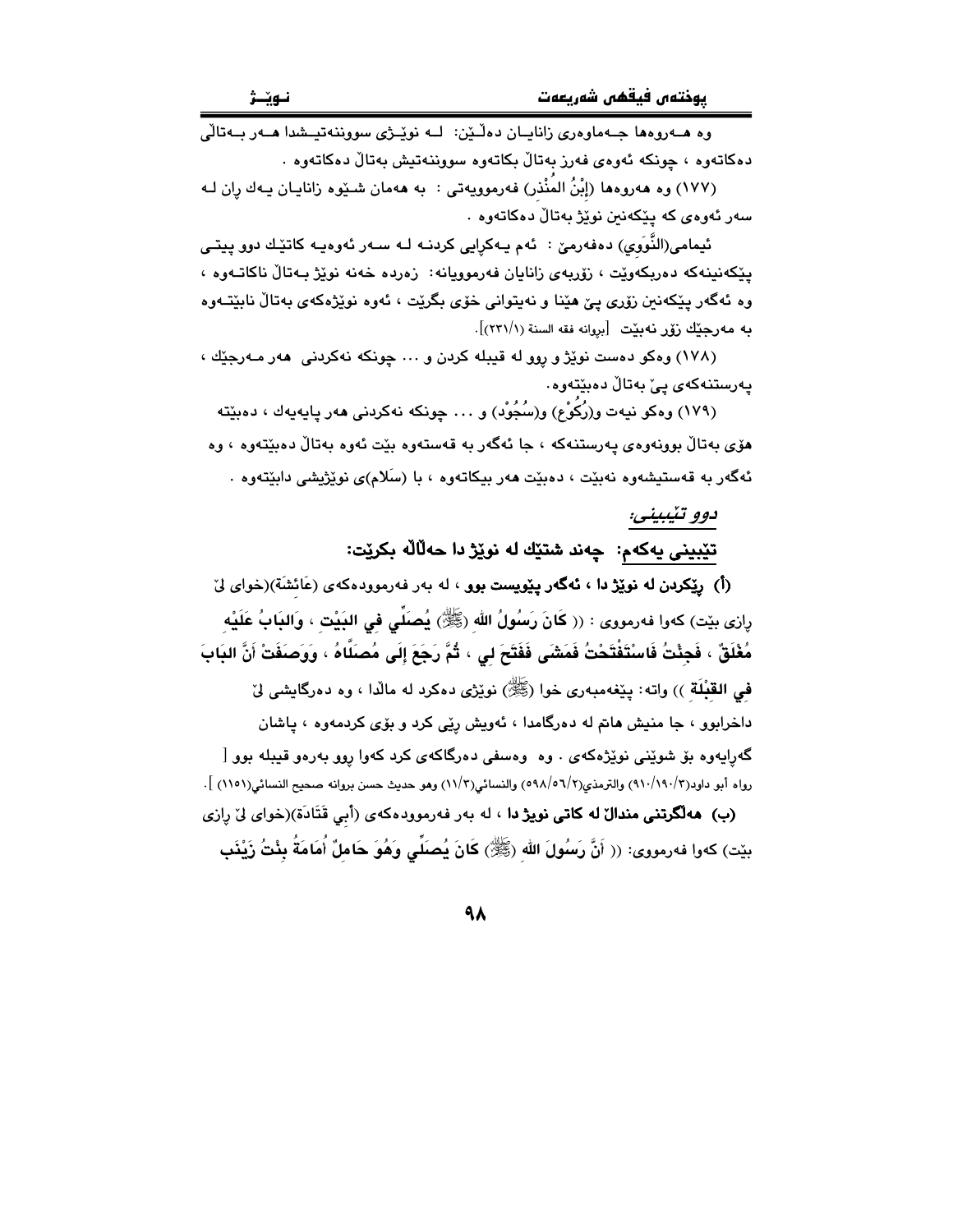بِئْت رَسُول اللهِ(ﷺ) وَلـأَبِي العَاص بِن الرَّبِيْعِ ، فَإِذَا قَامَ حَمَلَهَا وَإِذَا سَجَدَ وَضَعَهَا ﴾) واته: پێغهمبەری خوا (ﷺ) نوێژی دەکرد و (أُمَامَه)ی کچی (زَیْنَب)ی کچی پێغهمبەری خوا (ﷺ) وه كچي (أَبُو العَاص بن الرَّبِيْع)ي ههاڵگرتبوو ، جا ئهگەر هەلبسايەتەوه هەلّیدەگرت ، وه ئەگەر سوجدەي بېردايە دايدەنا [رواه البخارى(١/رقم/٥١٦) ومسلم(١/٥٤٢/٢٨٥) وغيرهما ] .

(ج) **کوشتنی دوو پشك و مار له نوێژ دا** ، له بهر فهرموودهک*هی* (أَبُو هُرَيْرَة) كهوا فەرمورى: (( أَنَّ رَسُوْلَ الله (ﷺ) أَمَرَ بِقَتْل الأَسْوَدَيْن في الصَّلاة ، العَقْرَب وَالحَيَّة )) واته: پێغهمبەری خوا (ﷺ) فەرمانی کرد بە کوشتنی دوو رەشەکە لە نوێژدا ، دوو پشك — كولِّاژْدِم — و مار [رواه أبو داود والترمذي(١/رقم/٢٩٠) وابن ماجة(١/رقم/١٢٤٥) وابن خزيمة(٢/٤١/١٦) وهو حديث صحيح بروانه صحيح أبي داود(٨٥٤) وصحيح إبن ماجة(١٠٢٩) وصحيح الجامع(١١٤٧)].

(د) **تف کردنه ناو دهسر یان جل و بهرگ له نویزژ دا** ، له بهر فهرموودهکهی(جَابر)(خوای لىٰ رِازِي بيّت) كەوا فەرمووى : پيٚفەمبەرى خوا (ﷺ) فەرمووى (( إنَّ أَحَدَكُمْ إِذَا قَامَ يُصنِّي فَإِنَّ اللهَ تَدَارَكَ وَتَعَالَى قِدَلَ وَجْهِه ، فَلا يَدْصُقَنَّ قِدَلَ وَجْهَهُ وَلا عَنْ بَميْذه ، وَلْيَبْصُقْ عَنْ يَسَارِهِ تَحْتَ رِجْله اليُسْرَى ، فَإِنْ عَجَّلَتْ به بَادرَة فَلْيَقُلْ بِثَوْبِه هَكَذَا ، ثُمَّ طَوَى ثَوْبَهُ بَعْضَهُ عَلَى بَعْضٍ )) واته: ئەگەر يەكێكتان ھەستا نوێژ بكات ، ئەوە خوای گهوره روو بهرهو روویهتی ، جا با تف روو بهرو بهردهمی خوّی نهکات ، وه به لای راستيشيدا نەيكات ، وه با بە لاى چەپيدا تف بكات ، بۆ ژێر يێي چەپى ، جا ئەگەر پەلەيى زۆرى يې هێنا ، ئەوە با وا بكات ، جا يێغەمبەرى خوا (ﷺ) جل و بەرگەكەي دابەسەر بيهكدا [رواه مسلم(٢٢٠٢/٢٣٠٣) وأبو داود(١/رقم/٤٧٧)].

(۵) وهلّام دانهوهي (سَلام) به ئاماژه كردن به دهست ، ئهگهر كهسێك (سَلام)ي ليّ كرد ، له بهر فهرموودهکهی (إِبْنُ عُمَر)(خوایان لیٌ رازی بیّت) کهوا فهرمووی : (( خَرَجَ رَسُولُ الله (ﷺ) إِلَى قُبَاءِ يُصنِّي فيْه ، فَجَاءَتْهُ الأَنْصنَارُ فَسَلَّمُوا عَلَيْه وَهُوَ يُصنِّي ، قَالَ: فَقُلْتُ لبْلال: كَيْفَ رَأَيْتَ رَسُولُ الله (ﷺ) يَرُّدُ عَلَيْهِمْ حيْنَ كَانُوا يُسَلِّمُونَ عَلَيْه وَهُوَ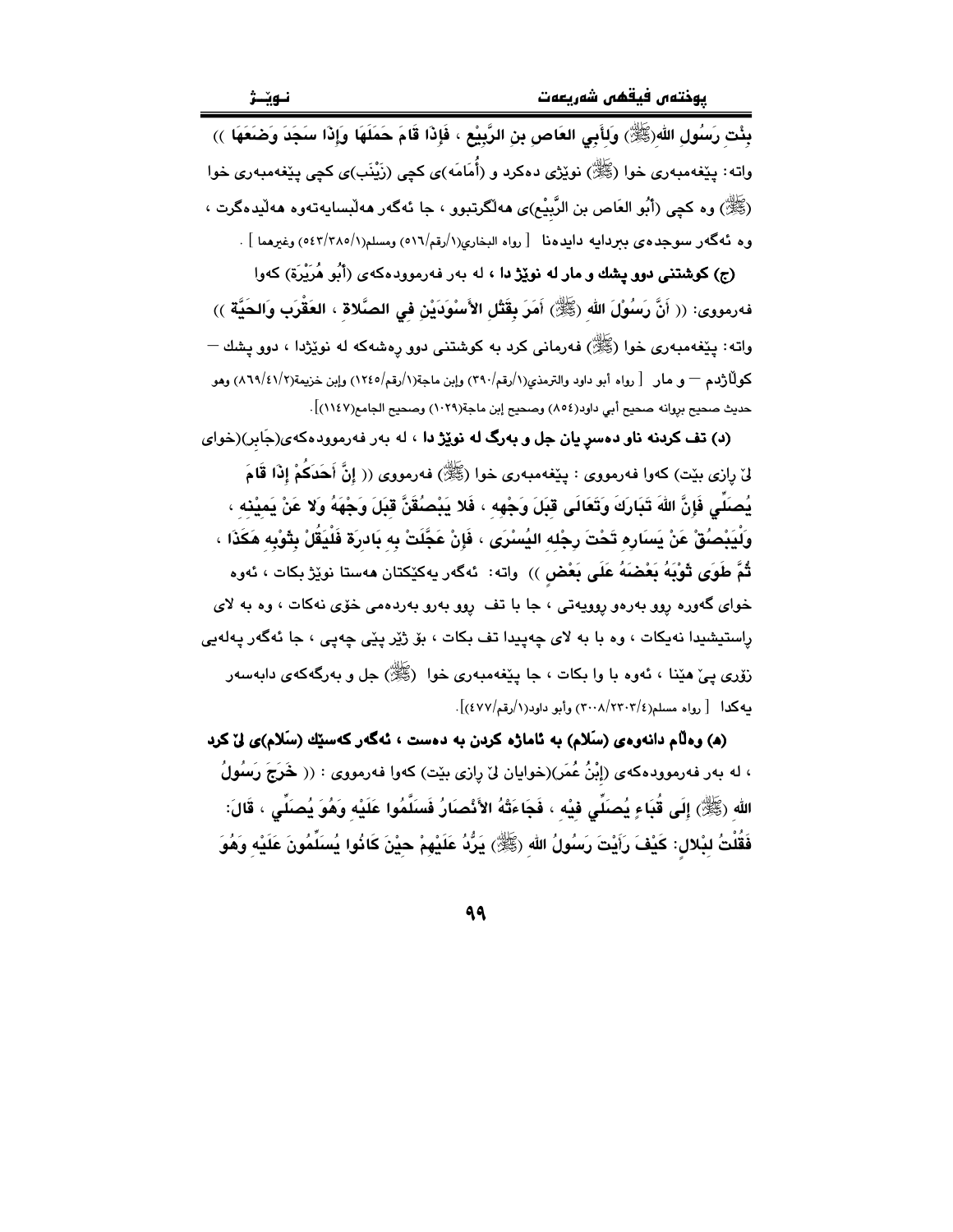يُصَلِّي ؟ ۚ قَالَ: يَقُوْلُ هَكَذَا ، وَبَسَطَ كَفَّهُ وَبَسَطَ جَعْفَرُ بِنُ عَوْنِ كَفَّهُ ، وَجَعَلَ بَطْذَهُ أَسْفَلَ ، وَجَعَلَ ظَهْرَهُ إِلَى فَوْقَ )) واته: ۖ يێغهمبهري خوا (ﷺ) دهرچوو بۆ مزگەوتى (قُبَاء) نوێژي ييّ کردن ، جا هەندێك له (أنْصَار)ێِکان هاتن بۆ لاي و(سَلام)يان ليّ کرد ئەويش نوێژي دەكرد ، ڧەرمووي: بە(بلال)م ووت: چۆن بېنىت يێغەمبەرى خوا (ﷺ) وهلّامي دانهوه ، کاتێك که(سَلام)يان ليّ کرد و ئهو نوێژي دهکرد ؟ فهرمووي: ئاواي دهکرد ، وه دهستی کردهوه ، وه( جَعْفَرُ بنُ عَوْن) — که پهکێکه لهوانهی فهرموودهکه دهگێرنهوه — دەستى كردەوە › وە ناوى دەستى كردە ژېرەوە › وە يانى دەستىشى كردە سەرەوە [ رواه أبو داود (١/رقم/٩٢٧) وهو حديث صحيح بروانه صحيح أبي داود (٨٢٠) ].

(و) (سُبْحَانَ الله) كردن بۆ پياو ، وه چەپلّە لێدان — بەوەي دەستى رِاستى بدات بە سەر يشتى دەستى چەپيدا — بۆ ئافرەت ، ئەگەر يێش نوێژ(إمَام) ھەڵەپەكى كرد لە نوێژ **دا ، بق ثاگادار کردنهوهی له ههآلهکهی** ، له بهر فهرموودهکهی (سَهْلُ بنُ سَعْد)(خوای لِیّ رازي بيّت) كهوا ييّغهمبهري خوا (ﷺ) فهرمووي: ((… يَا أَيُّهَا الذَّاسُ مَا لَكُمْ حيْنَ نَابَكُمْ شَىْءٌ في الصَّلاة أَخَذْتُمْ في التَّصنْفيْق ، إنَّمَا التَّصنْفيْقُ للْذِّسَاء ، مَنْ نَابَهُ شَيْءٌ في صَلاته فَلْيَقُلْ سُبْحَانَ الله … )) واته: … ئهى خهلّكينه ، ئهوه چيتانه ئهگهر بتانهويّ ئاگاداري پێشەوا بكەنەوە بە شتێك چەپلە لىٰ دەدەن ، چەپلە لىٰ دان تايبەتە بە ئافرەتەوە ، جا ئەگەر يەكێك ويستى ئاگادارى شتێك بكاتەوە لە نوێژ دا ، ئەوە با بلێت (سُبْحَانَ الله) . . . [ رواه البخاري(٣/رقم/١٢٢٤) ومسلم(٢١٦//٣١٦) وغيرهما ] .

(ز) راست كردنهوهى هه لهى پيش نويز(إمام) له قورئان خويندندا ، له بهر فهرموودهکهی (إِبْنُ عُمَر)(خوایان لیٰ رازی بێت) کهوا فهرمووی (( أَنَّ النَّبِیَّ ۚ (ﷺ) صَلَّـى صَلاةً فَقَرَأَ فِيْهَا فَلُبِسَ عَلَيْهِ ، فَلَمَّا انْصَرَفَ قَالَ لأُبَىٍّ: أَصَلَّيْتَ مَعَنَا ؟ ۖ قَالَ: نَعَمْ قَالَ: فَمَا مَنَعَكَ ؟ )) واته: بيّغهمبهري خوا (ﷺ) نويزيّيكي كرد ، جا كاتيّك كه قورئاني تێدا خوێند لێی تێك چوو ، جا كه له نوێژهكه بويهوه ، به(أُبَى) فهرموو: ئايه له گهڵماندا

 $\bullet\bullet$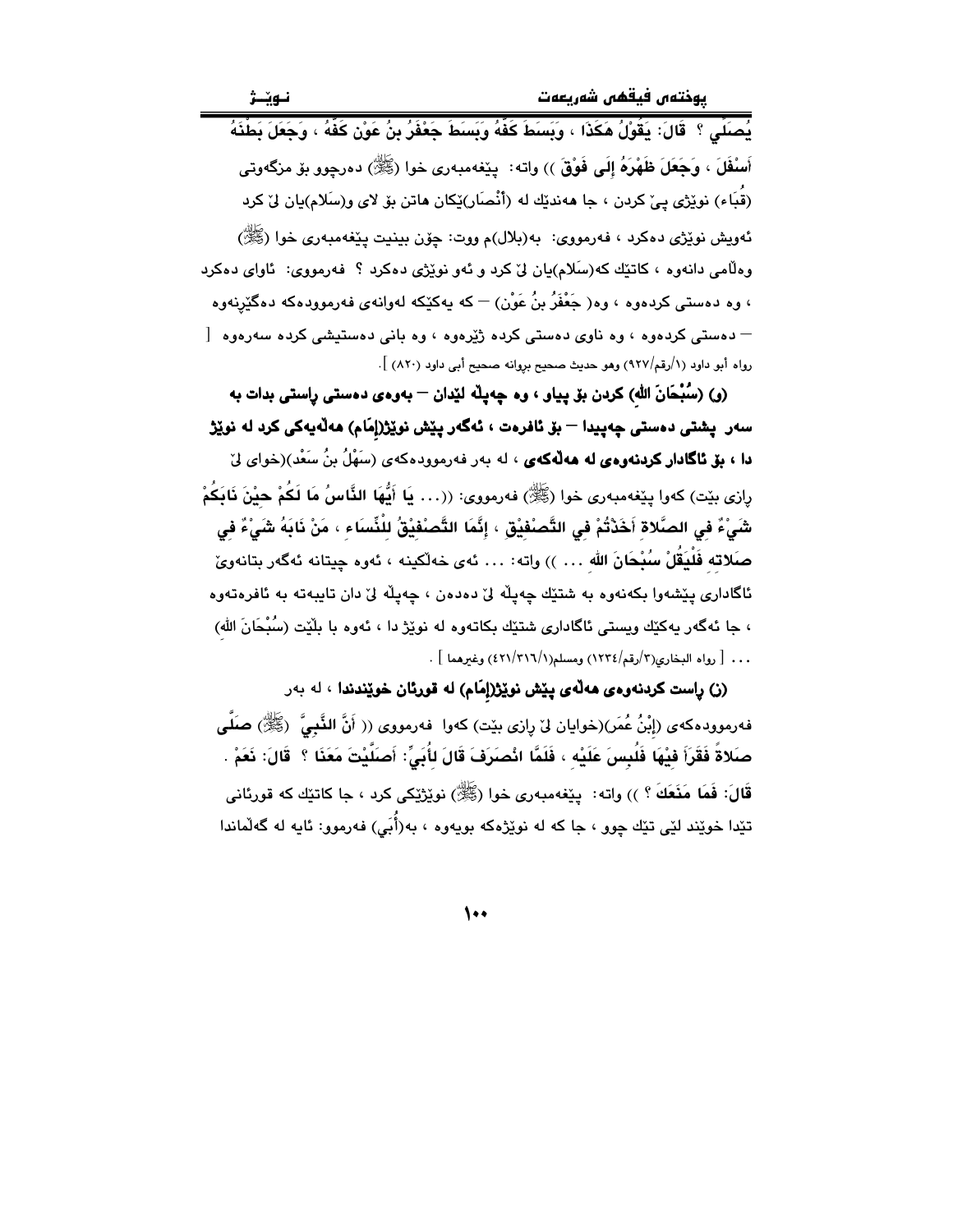نوێڗ۬ت کرد ؟ ئەويش ووتى: بەلْيْ . فەرمووى: ئەي چى قەدەغەي لىْ كردى كەوا يادم بِخْه بِنّه وه ؟ [رواه أبو داود(١/رقم/٩٠٧) وهو حديث صحيح بروانه صحيح أبي داود(٨٠٣)] .

(ح) قەدەغە كردنى كەسىيك بيەوپت بە بەر دەمىدا تىيپەرپت ، لە بەر فەرموودەكەي (أَبُو سَعِيْد)(خواي ليٌ رازي بيّت) کهوا فهرمووي: بيستم يَيْغهمبهري خوا (ﷺ) فهرمووي (( إِذَا صَلَّى أَحَدُكُمْ إِلَى شَيْءٍ يَسْتُرُهُ مِنَ الذَّاسِ ، فَأَرَادَ أَحَدٌ أَنْ يَجْتَازَهُ بَيْنَ يَدَيْه فَلْيَدْفَعْ في نَحْرِه فَإِنْ أَبَى فَلْيُقَاتِلْهُ فَإِنَّمَا هُوَ شَيْطَانٌ )) واته: ئەگەر يەكێكتان نوێڑى کرد وه شتێك سترى دهکرد له خهڵکي ، جا ئهگهر پهکێك ويستي به بهردهميدا تێيرێت ، ئەوە يالٌ بنێت بە سينگێوە و نهێڵي تێيەر ببێت ، جا ئەگەر ھەر نەگەرايەوە ئەوە لە گەلٚيدا بجەنگێت ، جونكە ئەوە شەبتانە [رواه مسلم(٢٦٢/١-٥٠٥)] .

(ط) گریان له نویز دا ، له بهر فهرموودهکهی (عَلی)(خوای لیّ رازی بیّت) کهوا فهرمووى (( مَا كَانَ فِيْنَا فَارِسٌ يَوْمَ بَدْرٍ غَيْرَ المقْدَاد ، وَلَقَدْ رَأَيْتَنَا وَمَا فِيْنَا إلاَّ نَائمٌ ، إِلاَّ رَسُولِ الله (ﷺ) تَحْتَ شَجَرَةٍ يُصلَى وَيَبْكي حَتَّى أَصْبَحَ )) واته: له رِوْرَى (بَدْرِ) سوارمان تێدا نهبوو جگه له (مقدَاد) ، وه لهو شهوهدا کهسمانت نهدهبینی (ئیللا) خهوتوو بوو جگه له پێغهمبهري خوا (ﷺ) نهبێت ، له ژێر دارهکهدا نوێژي دهکرد و دهگريا تا رۆژ بويهو ه [ رواه أحمد(٢٦/٢٦)(براين خزيمة(٢/٥٢/٢) راسناده صحبح بروانه الوجيز في فقه السنة والكتاب العزيز(ل١٠٣)] .

وه فەرموودەكەي (مُطَرِّفُ عَنْ أَبِيْه)(خواي لِیْ رازی بیِّت) كەوا فەرمووی (( رَأَيْتُ رَسُولَ الله (ﷺ) يُصَلِّي وَفي صَدْرِه أَرْيْزٌ كَأَرْيْرْ الرَّحَى(المرْجَل) منَ البُكَاء (ﷺ) )) واته: بينيم يێغەمبەرى خوا (ﷺ) نوێژى دەكرد ، وه له سينگيدا گيزەيەك دەھات وەكو گیزه ی قازان کاتتیك دنیته کول ، له گریاندا (ﷺ) [رواه أبو داود(۱/رقم/۹۰۶) والنسائی رقم(۱۲۱۲) وهو حديث صحيح بروانه المشكاة(١٠٠٠) وصحيح أبي داود(٨٤٠) وصحيح النسائي(١١٥٦)] .

(ی) لا كردنهوه له نويز دا له بهر ييويستى ، له بهر فهرموودهكهى (جَابر)(خواى ليّ رِازِي بيّت) كهوا فهرمووي (( إِشْتَكَى رَسُولُ الله(ﷺ) فَصَلَّيْنَا وَرَاءَ هُ وَهُوَ قَاعدٌ ،

 $\vee$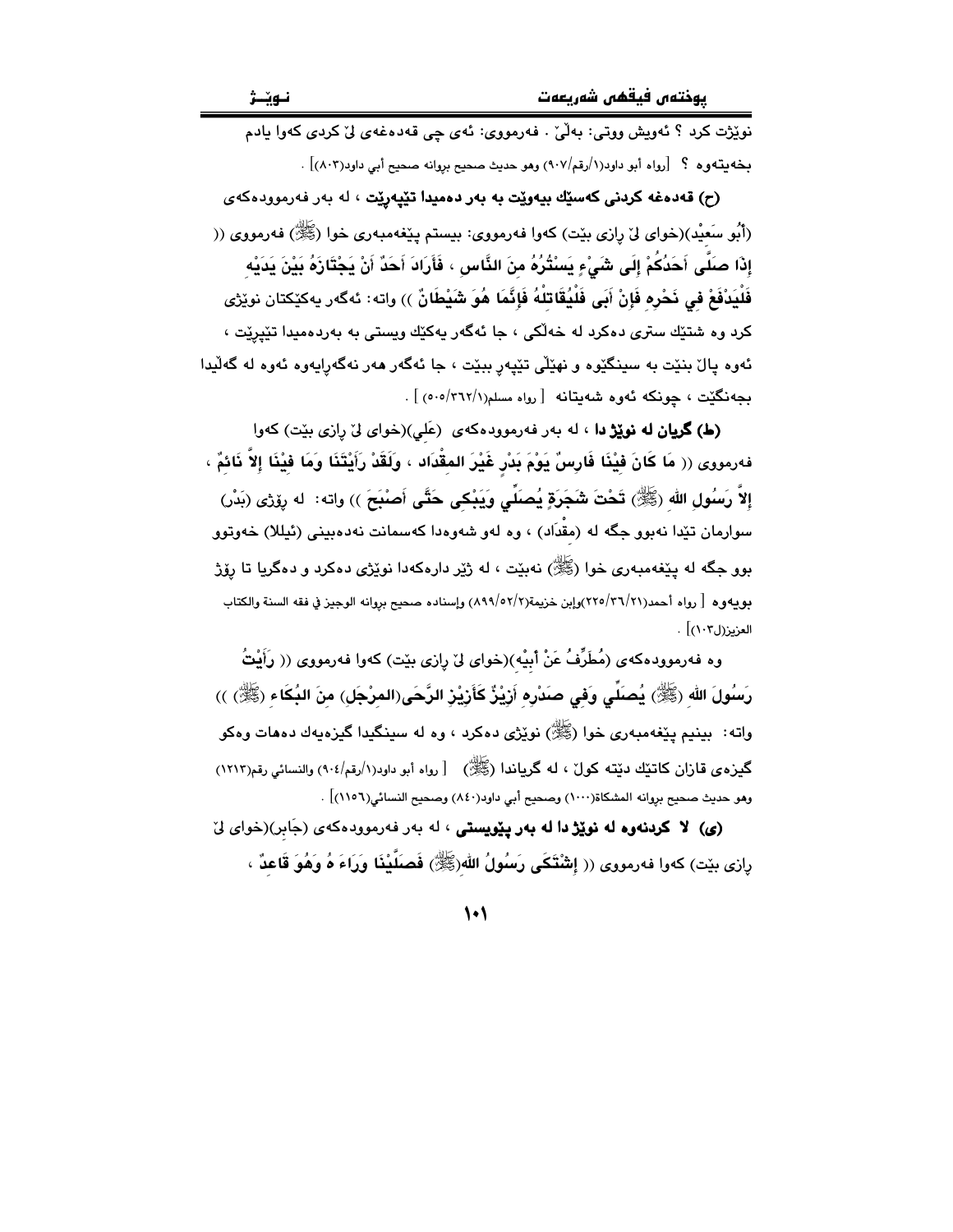فَالْتَفَتَ إِلَيْنَا فَرَآنَا قِيَامَاً فَأَشَارَ إِلَيْنَا فَقَعَدْنَا ﴾) واته: يێغهمبهري خوا (ﷺ) رۆرْێِكان نهخوش بوو ، جا ئێمه له پشتێوه به پێوه نوێژمان دهکرد ، وه ئهو به دانیشتنهوه پێش نوپُژي بۆ دەكردىن ، جا لاي كردەوە لاي ئێمەوە بىنى ئێمە راوەستاوين ، جا ئاماژەي بۆ كردين كەوا دانىشىن ، جا ئۆمەيش دانىشتىن [رواه مسلم(٢٠٩/١/١٣٠١) وأبو داود(٢/رقم/٥٨٨) والنسائي(٣/٣) وهو حديث صحيح بروانه صحيح النسائي للألباني(١١٤٥) ].

بهلام **ئەگەر يێوپست نەبور ئەرە باش نييە** ، لە بەر فەرموردەكەي (عَائشَة)(خواي لِيّ ږازی بێت) کهوا فهرمووی : پرسیارم له پێغهمبهری خوا (ﷺ) کرد له بارهی لا کردنهوه له نويِّرْ دا ، جا ئەويش فەرمووى (( هُوَ إِخْتلاسٌ يَخْتَلسَهُ الشِّيْطَانُ منْ صَلاة العَبْد )) واته: دزیهکه شهیتان له نویزی بهنده دهیدزی [ رواه البخاری(۲/رقم/۷۵۱) أبر داود(/رقم/۹۱۰) وغيرهما ] .

### تێبینی دووهم: کهوهی له نوێژ دا باش نییه بکرێت :

(أ) **جولاندنهوه به بيّ پێويستي** ، له بهر فهرموودهکهي (مُعَيْقب)(خواي ليّ رازي بێت) کهوا پێغهمبهري خوا (ﷺ) له بارهي پياوێکهوه خۆلی شوێنی سوجدهکهي خۆی چاك بکات فهرمووي: (( إِنْ كُنْتَ فَاعِلاً فَوَاحِدَةً )) وإنه: ئهگهر ههر كردت ، ئهوه بهك جار بيكه [رواه البخاري(٣/رقم/١٢٠٧) ومسلم(٢/٢٨٨/١) وأصحاب السنن ] .

(ب) تهماشا کردنی شتنیکی سهرنج رِلکیش ، له بهر فهرموودهکهی (عَائشَة)(خوای لیٌ رازي بێت) کهوا فهرمووي: پێغهمبهري خوا (ﷺ) به پۆشاکێکي(خَميْصَه)وه نوێژي کرد که خەتى رِەنگا و رِەنگى پێوە بوو ، جا فەرمووى: (( شَغَلَتْنِي أَعْلامُ هَذِه ، إِنْهَبُوا بِهَا إِلَى أَبِي جَهْم ، وَائْتُوْنِي بِأَنْبِجَانِيَتِهِ )) واته: ڕەنگاو ڕەنگى ئەمە سەر قالْى كردم ، بيبەنەوە بلِّ (أَبُو جَهْم) و (أَنْبَجَانيَة)ەكەيم بلّ بيْنن [رواه البخاري(٢/رقم/٧٥٢) ومسلم(١/١٨٢/١) وغيرهما ]. (أَنْبِجَانيَه): يۆشاكێكى ئەستورە ، خەتى رەنگا و رەنگى تێدا نييە .

(ج) **باوێشك دان** ، له بهر فهرموودهكهى (أَبُو هُرَيْرَة)(خواى ليٌ رازى بيّت) كهوا ينِغەمبەرى خوا (ﷺ) فەرمورى: (( التَّتْأَوُّبَ في الصَّلاة منَ الشَّيْطَان ، فَإِذَا تَتْأَءَبَ

 $1.7$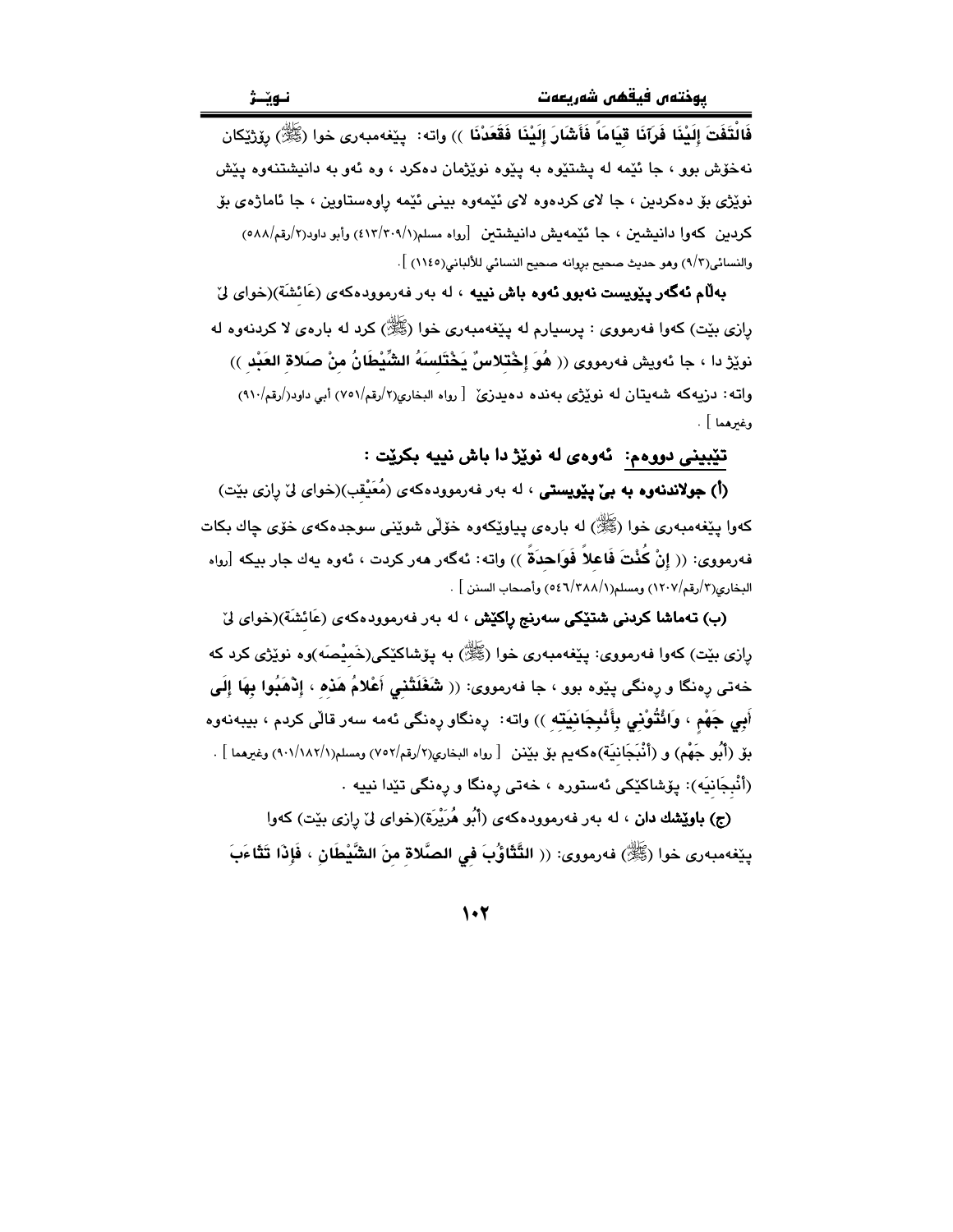أَحَدُكُمْ فَلْيَكْظُمْ مَا اسْتَطَاع )) واته: باويشك دان له نويزْ دا له شهيتانهوهيه ، جا ئهگەر يهكێكتان باوێشكي هات ، با قوتي بداتهوه تا دهتوانێت [رواه الترمذي(٢٦٨/٢٣٠/١) و إبن خزيمة(٢/٦١/٦٢) وغيرهما وهو حديث صحيح بروانه صحيح الجامع(٢٠١٢) ] .

> (د) <mark>تف کردن روو بهرهو قیبله یان بهرهو لای راست</mark> ، له بهر فهرموودهکهی (جَابِرِ)(خوای ليّ رازي بێت) بروانه: تێبینی پهکهم ، لقی (د) .

(**۵) پهنجه کردنه ناو یهکتریدا** ، له بهر فهرموودهکهی (أَبُو هُرَیْرَة)(خوای لیٌ رِازی بیِّت) كهوا بِيّغهمبهري خوا (ﷺ) فهرمووي (( إِذَا تَوَضَّأَ أَحَدُكُمْ في بَيْتَه ثُمَّ أَتَى المَسْجِدَ كَانَ في صَلاةٍ حَتَّى يَرْجِعَ ، فَلا يَقُلْ هَكَذَا ( وَشَبَّكَ بَيْنَ أَصَابِعه ) )) واته: ئەگەر يەكێتان دهست نوێژي گرت له مالّهوه ، پاشان رۆپشت بۆ مزگهوت ، ئهوه له نوێژ داپه تا دهگهریّتهوه به نویّژ دهنوسریّت ، جا با وا نهکات ( پهنجهکانی کرده ناو پهکدا ) اِرواه الحاكم(٢٠٦/١) وهو حديث صحيح بروانه صحيح الجامع(٤٤٥) والسلسلة الصحيحة للألباني(١٢٩٤) ] .

# ( سُجُوْد )ي هه ٽه کردن ( سُحُوْدُ السَّهْو )

(سُـجُوْد)ى ھەڵەكردن دوو(سُـجُود)ە<sup>(۸۸۰)</sup>، يـێش(سَـلاَم)دانـەوە دەبرێت <sup>\_</sup> يـاش تـهواو كردنـى(تَحْيَـات)خويْنـدن – ئەگـەر لـه نويْژەكـهدا كـهم و كـورتى هـهبوو<sup>(۸۸۱</sup>)، يـان گومـاني هـهبوو و يـهكلايي نـهبوهوه لـه گومانهكهيـدا<sup>(۸۲</sup>)، وه يـاش(سَــلاَم )دانــهوهيش دەبرێـت ، ئەگــهر شــتێكى زيــاترى كردىێـت لــه  $\mathfrak{t}_\mathbf{2}$ نوٽژهکه $\mathfrak{t}^{(\mathcal{M}^\mathcal{K})}$ ، يان له گوماندا پوويٽت ، پهلام پهکلاپوموم تٽيدا $\mathfrak{t}^{(\mathcal{M}^\mathcal{K})}$ ،

(١٨٠) له بهر ئهو فهرموودهكهى(ثَوْبَان) (خواى ليّ رازى بيّت) كـهوا ييّغهمبـهرى خـوا (ﷺ) فەرمووى: (( لكُلِّ سَهْو سَجْدَتَان )) واتە: بۆ ھەموو ھەلەكردنێك \_ لــه نوێـِژدا \_ لـ3وو(سُكِوْل) لـ3مِرِيْت  $\left[\frac{1}{100}\right]$ واد (٢/٢٥/٢٥٧/٢) وإبـن ماجـة (١/١٢١٨/٢٨٥) وهـو حـديث حـسن ، بروانــه صحيح أبي داود ( ٩١٧)].

1.3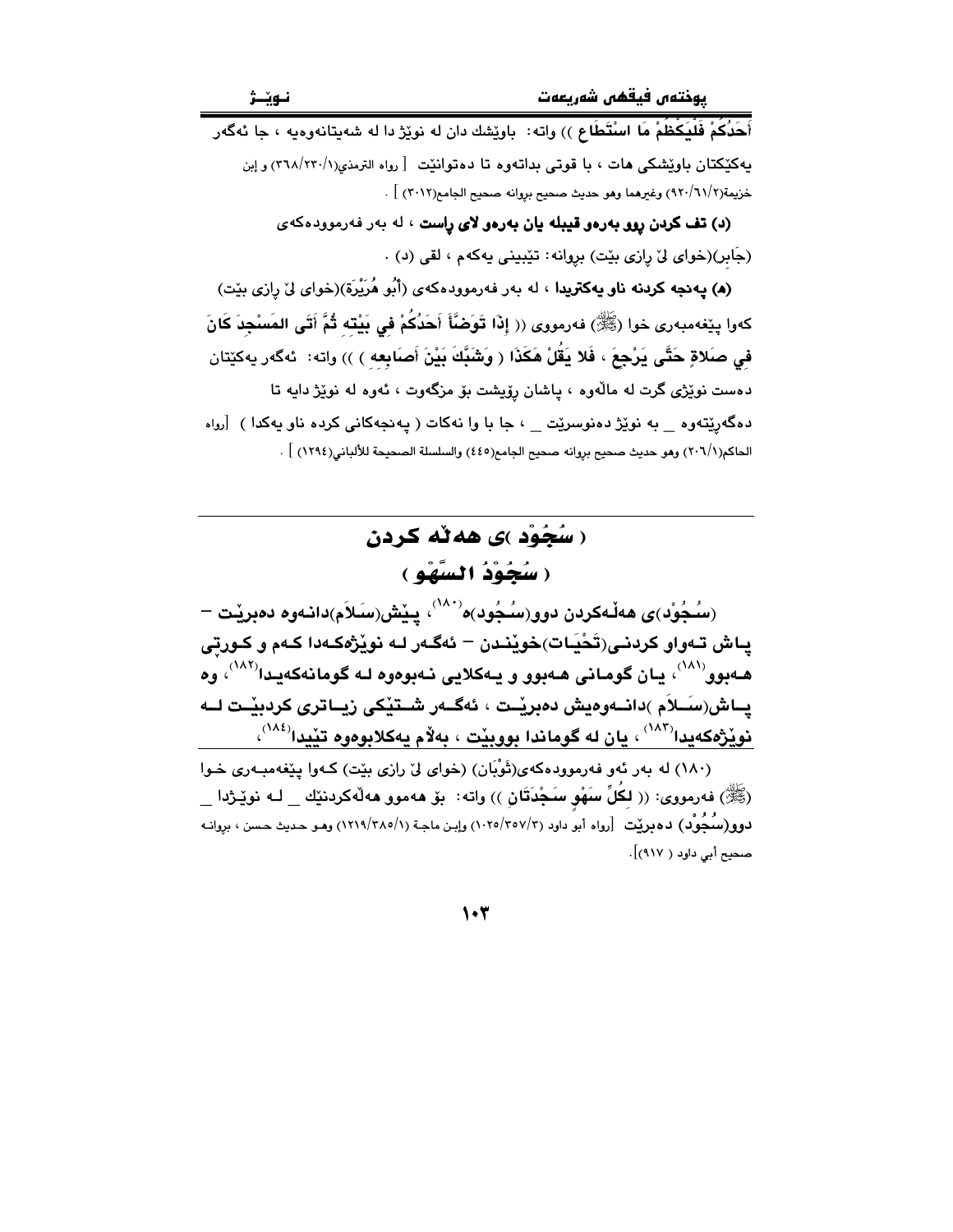(١٨١) له بهر فهموودهكهي (عَبْدُالله بْن بُحَيْنَة) (خواي ليّ رازي بيّت) كهوا فهرمووي: (( صَلَى لَذَا رَسُوْلُ الله (ﷺ) رَكَعَتَـيْنِ منْ بَعْـض الـصَّلَوَات ، ثُـمَّ قَامَ فَلَمْ يَجْلس ْ ، فَقَامَ الذَّاسُ مَعَهُ ، فَلَمَّا قَضَى صَلاَتَهُ وَنَظَرْنَا تَسْليْمَهُ كَبَّرَ قَبْلَ التَّسْليْم فَسَجَدَ سَجْدَتَيْن وَهُوَ جَالسٌ ، ثُمَّ سَلَّمَ )) واته: لـه ههنديّك نويّژهكانـدا پيّغهمبـهري خـوا (ﷺ) لـه دووهم رِکاتدا ههڵسايهوه وتهحياتي پهکهمي نهخوێند ، جا که نوێژهکـهي تـهواو کـرد ، چـاوهږواني دانهوهي بوين ، (الله أكْبَر)ى كرد و دوو(سُجُود)ى ههڵه كردنى برد ، ياشان (سَلَام)ى دايهوه [رواه البخاري (٩٢/٢/ ١٢٢٤) ومسلم (٧٠/٢٩٩/١)].

(١٨٢) له بهر فهموودهكهي (أَبُو سَعيْد الخَدْرِي) (خواي ليّ رازي بيّت) كهوا ينفهمبهري خوا (ﷺ) فەرمورى: (( إِذَا شَكَ َّأَحَدُكُمْ في صَلاَته فَلَمْ يَدْرٍ كَمْ صَلَّى ؟ ثَلاَثَكُ أَمْ أَرْبَعَـاً ؟ فَلْيَطْرَحِ الشَّكَّ وَلْيَبْنِ عَلَى مَا اسْتَيْقَنَ . ثُمَّ يَسْجُدُ سَجْدَتَيْنِ قَبْلَ أَنْ يُسلَمَ . فَإنْ كَانَ صَلَّى خَمْسَاً ، شَـفَعْنَ لَـهُ صَـلاَتَهُ ، وَإِنْ كَـانَ صَـلَّى تَمَامَـاً لـأَرْبَع ، كَانَتَـا تَرْغيْمَـاً للـشُّيْطَان )) واته: ئەگەر يەكێكتان كەوتنە گومانەوە لە نوێژەكەيدا و نەيزانى چەند ركاتى کردوه ، سـێ یـان چـوار ، ئـهوه بـا گومـان بخاتـه لاوه و نوێژهکـهى بينـا بکـات لـه سـهر ئەوەنىدەى كــه دلّنيايــه تێيىدا \_ كــه كەمەكەيانــه \_ ، ياشــان دوو (سُــجُود)ببــات يــێش (سَلَام)دانهوه ، جا ئەگەر يێنچ ركاتى كردېێت ئـهوه نوێژەكـهى بـۆ جـووت دەكاتـهوه ، وه ئەگەر چوارى تەواويشىي كردىبيىت ئەوە لووت شكاندنىي شەيتانىي [رواه مسلم (٧١/٤٠٠/١) وغيرە].

(١٨٣) له بهر فهرموودهكهي (عَبْدُالله بْن مَسْعُوْد) (خواي ليّ رازي بيّت) كهوا فهرمووي: (( أَنَّ رَسُوْلَ الله (ﷺ) صَلَّى الظَّهْرَ خَمْسَاً ، فَقَيْلَ لَـهُ: أَرْيْدَ فـى الـصَّلاَة ؟ فَقَالَ: وَمَا ذَاكَ ؟ قَالَ: صَلَّيْتَ خَمْسَاً ، فَسَجَدَ سَجْدَتَيْنَ بَعْدَمَا سَلَّمَ )) واتـه: پێفەمبـەرى خـوا (ﷺ) پێنچ رکاتي کرد له نوێـڑي نيـوهرۆدا ، جـا پـێي ووتـرا: ئايـه نوێـِـڑ زيـادي کـردوه ؟ ئەويش فەرمووى: چى رووى داوە ؟ ووتيان: يێنچ ركاتت كردوە ، جا دوو(سُـجُود)ى بـرد ياش (سَلَأَم)دانه وه [رواه البخاري (١٢/٩٣/٣)) ومسلم (٥٧٢/٤٠١/١)].

(١٨٤) هــهر لــه بـهر فهرموودهكـهى (عَبْـدُالله بْـن مَـسْعُوْد) (خـواي ليّ رازي بيّـت) كـهوا ينِغەمبەرى خوا (ﷺ) فەرمووى: (( .. وَإِذَا شَكَ أَحَدُكُمْ في صَلاَته فَلَيَتَحَرُّ الصَّوَابَ ، فَلَيُـتمَّ عَلَيْـه ثُـمَّ ليُـسلَمَ ، ثُـمَّ يَـسْجُدُ سَـجْدَتَيْنِ )) واتــه: وه ئهگــهر بــهكێكتان كهوتــه گومانەوه لـه نوێژهکەيدا ، ئـەوه بـا ھەولْبـدا راسـتيەکەي بزانێت ، ياشـان لـه سـەر ئـەوه

 $\lambda$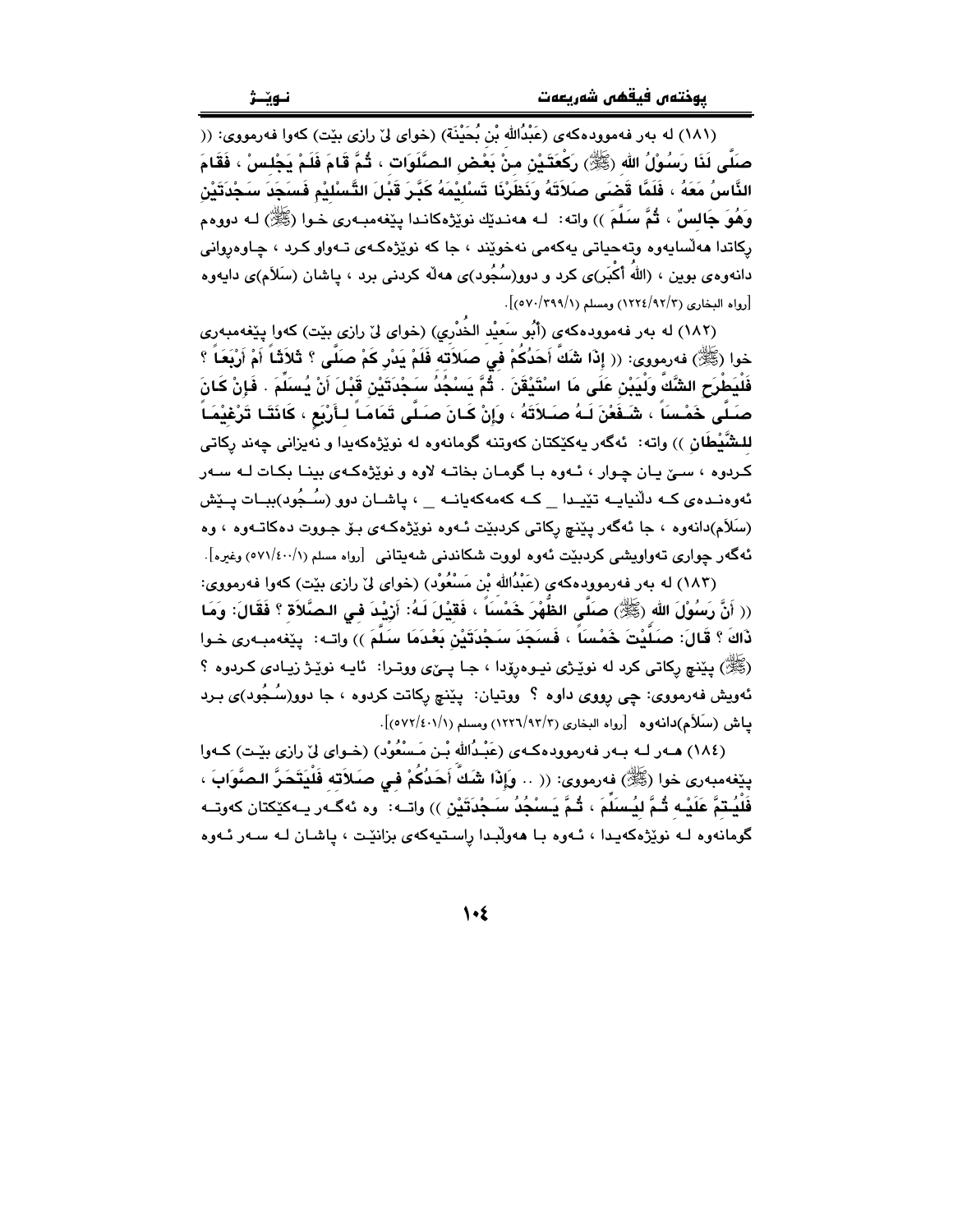.<br>نوێۣژەكەي بېينا بكات ، پاشان (سَلاَم) بداتـەوە ، دواي ئـەوەيش دوو(سُنُجُوْد)ببات [رواه البخاري  $\left[ \frac{1}{(0 \text{V} \text{V}/\epsilon \cdot \cdot / \text{V})} \frac{1}{(2 \text{V} \cdot \epsilon \cdot \cdot / \epsilon \cdot \epsilon \cdot \cdot / \epsilon \cdot \epsilon)} \right]$ .

جـا(اللهُ أَكْبَـر)ي بــوْ دەكريْـت و(سَــلاَم)يــش دەدريْتــەوە<sup>(^^\</sup>، وە ئەگــەر يــيٚش نويْژ(إمَام)(سُجُوْد)ي هەڵەكردنى برد ، دەبيْت شويْن كەوتووان(مَأْمُوْمِيْن)يش له گەڵيدا بيبەن<sup>(</sub>۸۸)</sup>.

(١٨٥) له بهر فهموودهكهى (أَبُوْ هُرَيْرة) (خواى ليّ رازى بيّت) كـهوا فـهرمووى: (( صَلَّى النَّبِيُّ (ﷺ) إِحْدَى صَلاَتَى العَشْيِّ \_ قَالَ مُحَمَّد: وَأَكْثَرُ ظَنِّي أَنَّهَا العَصْرُ \_ رَكْعَتَيْنَ ، ثُمَّ سَلَّمَ ، ثُمَّ قَامَ إِلَى خَشَبَةٍ فِي مُقَدَّمِ المَسْجِدِ فَوَضَعَ يَدَهُ عَلَيْهَا ، وَفِيْهِمْ أَبُو بَكْرٍ وَعُمَرُ رَضـيَ اللهُ عَذْهُمَا فَهَابَـا أَنْ يُكَلِّمَاهُ ، وَخَرَجَ سَرَعَانَ الذَّاس ، فَقَالُوا: أَقُـصرَتُ الـصَّلاَةُ ؟ وَرَجُـلٌ يَـدْعُوْهُ رَسُـوْلُ الله (ﷺ) ذُو اليَـدَيْنِ ، فَقَـالَ: أَنَـسيْتَ أَمْ قَصُرَت ؟ فَقَالَ: لَمْ أَنْسَ وَلَمْ تُقْصَرْ ، فَقَالَ: بَلَى قَدْ نَسيْتَ . فَصَلَّى رَكْعَتَـٰيْن ثُـمَّ سَلَّمَ › ثُمَّ كَبَّرَ فَسَجَدَ مثْلَ سُجُوْده أَوْ أَطْوَلَ › ثُمَّ رَفَعَ رَأْسَهُ فَكَبَّرَ › ثُمَّ وَضَعَ رَأْسَهُ فَكَبَّرَ فَسنَجَدَ مثْلَ سُجُوْده أَوْ أَطْوَلَ ، ثُمَّ رَفَعَ رَأْسَهُ وَكَبَّرَ )) واتـه: ۚ يێفهمبـهري خـوا (ﷺ) یهکێك لهو دوو نوێژەکەی(عَشی)یێ کردین(که نیوەرۆ و عەسرە) — (إِبْنُ سیْریْن) فــهرمووی: وه زۆربەی گومانم بۆ عەسر دەچێت – جا دوو ركاتى يى كردىن ، ياشان (سَلاَم)ى دايـەوە و ههستا بۆ لای داریّك كه له ناو مزگهوتدا به دریْژی دانرابوو ، جا دهست خسته سهری ، وه (أَبُوبَكْرٍ) و (عُمَر)يش (خوايان ليّ رازي بيّت) لـه نـاو خه لكهكـهدا بـوون ، بـهلاّم لـه ههيبهتـدا نهپانتوانی قسهی له گهلّدا بکهن ، وه خهلکه که به پهله لـه مزگـهوت چـوونه دهرهوه ، جـا ووتيان: ئايه نوێژ کورت بوهتەوه ؟ وه يياوێك هەبوو يێغەمبەرى خوا (ﷺ) يێي دەووت: (ذُوْالِيَدَيْنِ) ، ووتى: ئەي يێغەمبەرى خوا ، ئايا لە يادت چوو يـان نوێـِژ كـورت بوەتــەوە ؟ ئهويش فهرمووي: نه له يادم چوو و نه كورتيش بوهتهوه ، جا ووتي: بهلّيٰ له بيرت چـوو ، جا دوو رکاتی کرد و پاشان (سَلاَم)ی دایهوه ، دوای ئهوه (اللهُ أَکْبَر)ی کـرد و (سُـجُوْد)ێِکـی وهك ئەوەي يَيْشى برد يان درێژ تر ، ياشان سەرى بەرز كردەوە و(اللهُ أَكْبَر)ى كرد ، ياشان (اللهُ أكْبَر)ى كرد و (سُـجُوْد)ێِكـي تـرى بـرد وهكـو ئـهوى تـر بـان درێـژ تـر ، ياشـان سـهرى بـه(زكردهوه و(اللهُ أَكْبَـر)ى كـرد [رواه البخـارى (٢/ ٩٨/١٢٨) ومـسلم (٥٧٣/٤٠٣/١) وغيرهمـا وفـي روايـة

 $\bullet\bullet$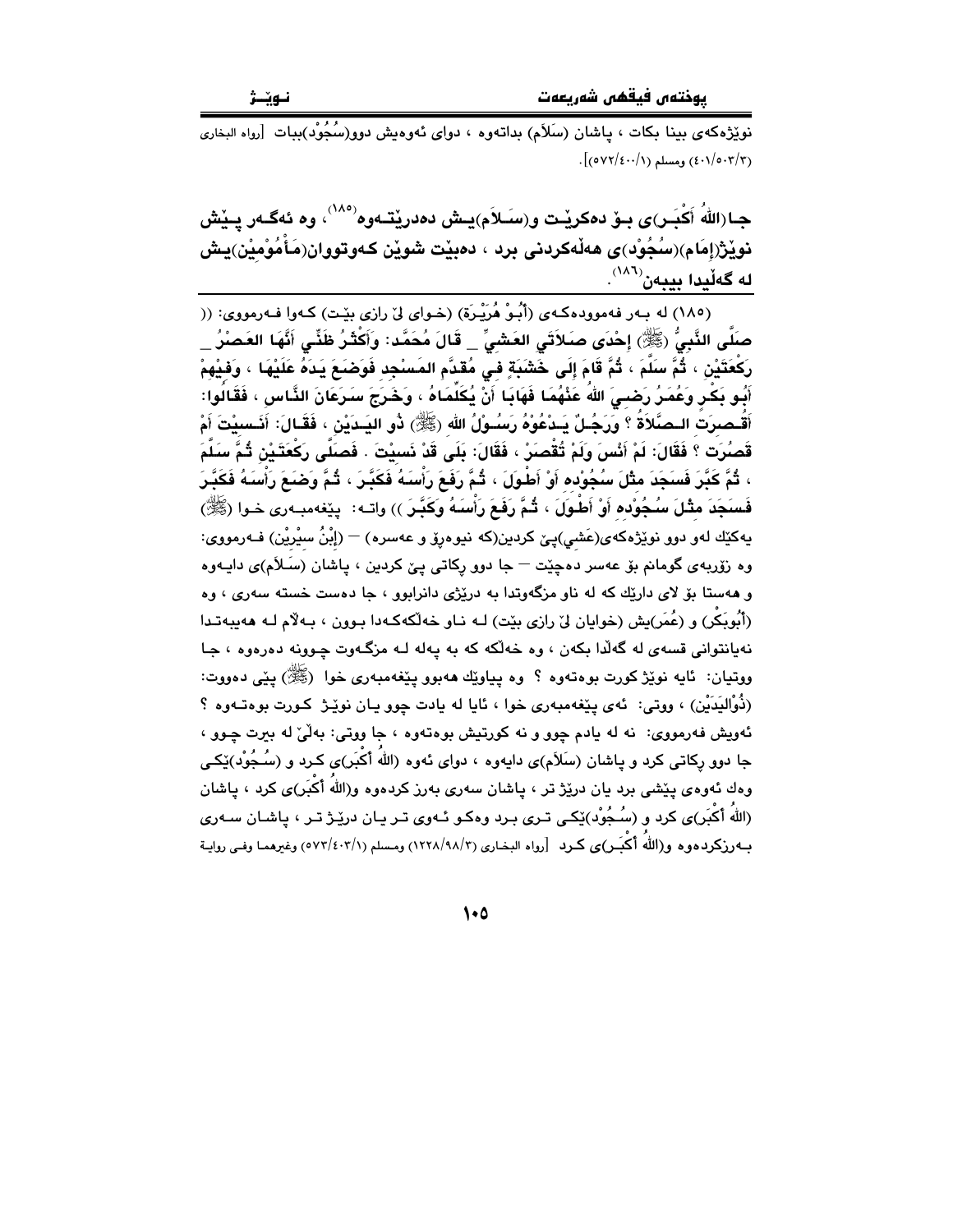لمسلم (٤٠٤/١/٥٧٤) وغيره عن (عُمْرَانُ بْنُ حُصَيْنِ) أنه قال: (( ٠. وَسَلَّمَ )) وإنّه: ٠. بِإشان (سَلاَم)بِشي دايەو ھ].

(١٨٦) له بهر فهرموودهكهي (عَبْدُالله بْنِ بُحَيْنَة) (خواي لِيّ رازي بيّت) كه لـه(پ١٨١)دا هێناومانهوه ، که له ههندێك ريوايهتيدا هـاتووه کـهوا فـهرمووي: (( .. وَسَـجَدَهُمَا النَّـاسُ مَعَــهُ .. )) واتــــه: .. وه خهلُكــــهيش لــــه گــــهلٌ بيّخهمبــــهردا چــــوونه (سُــــجُوْد)دا .. [ وهي رواية صحيحة بروانه صحيح الترمذي (٢٢٠/١٢٢/١)].

وه له ٻهر فهرمووڊهڪهي (اُٻُو هُرَيْرة) (خواي ليّ رازي بيّت) ڪهوا پيّغهمبـهري خـوا (ﷺ) ف1رمووي: (( إِنَّمَا جُعلَ الإِمَامُ لِيُؤْتَمَّ بِهِ ، فَلاَ تَخْتَلِفُوا عَلَيْهِ ، .. وَإِذَا سَجَدَ فَاسْجُدُوا … )) واته: بيِيْشەوا دانراوه بِوْ ئەوەي بِبِيْته سـەر مەشىق بِـوْ شـوِيْن كـەوتووان ، بۆيە جياوازى لە گەلدا مەكەن .. وە ئەگەر جووە(سُجُود)دا ، ئێوەش بچن بـە (سُـجُود)دا .. .<br>[رواه البخباري (٢٠٨/٢٠٨) ومسلم (٤١٤/٣٠٩/١)]. وه تبهواوي ئبهم فهوموودهب لبه (ب٢٠٣)دا دەھێنىنەوە ، (إنْشَاءَ الله) ، دەتوانىت لەوێپشدا تەماشاي بكەيت .

> ( سُجُود )ي فوريان خونندن ( سُحُوْدُ النَّلاَوَةِ )

لـه قورئانـدا لـه چـوارده شـوێندا ، باسـی(سُـجُود)بردنـی تێدا کـراوه<sup>(۱۸۷</sup>′، سوننهته لـهو چوارده شـوێنهدا(سُـجُود)ی تێدا ببرێت $^{(\lambda\Lambda)}$ ، وه شێوهکهیشی تەنھا يەك(سُجُود)ە بـه بـي'(سَـلاَم)دانـهوه ، وه تێيـدا زيكـرى(سُـجُود)ى قورئـان خويندن دەخوينرنت<sup>(۱۸۹</sup>).

(١٨٧) ئەو چواردە شىوپنە لــه قورئانـدا ئەمانــەن : (الأَعْـرَاف : ٢٠٦) ، (الرَّعْـد : ١٥) ، (النَّحْل : ٤٩) ، (الإِسْرَاء : ١٠٧) ، (مَرْيَم : ٥٨) ؛ (الحَجّ : ١٨) ، (الفُرْقَان: ٦٠) ، (النُّمْل : ٢٥) ، (الـَسُّجْدَة: ١٥) ، (ص : ٢٤) ، (فَـصُلِّتَ : ٣٧) ، (النُّجْم : ٦٢) ، (الإِنْشِقَاق : ٢١) ، (العَلَق : ١٩) .

(١٨٨) لَه بهر فهرموودهكهى (إِبْنُ عَبَّاس) (خوايان ليْ رازي بيّت) كهوا فهرمووي: (( أَنَّ النَّبِيُّ (ﷺ) قَرَأَ سُوْرَةَ النَّجْمِ فَسَجَدَ بِهَا … )) واتـه: يێفهمبـهري خـوا (ﷺ) سـورەتى (النُّجْم)ي خويندهوه و(سُجُود)ي تيّدا بـرد .. [رواه البخاري (٢/٥٥٢/٢) ومسلم (٥/٤٠٥/١) (٥٧٦/٤٠٥) وغىرھما].

 $1.7$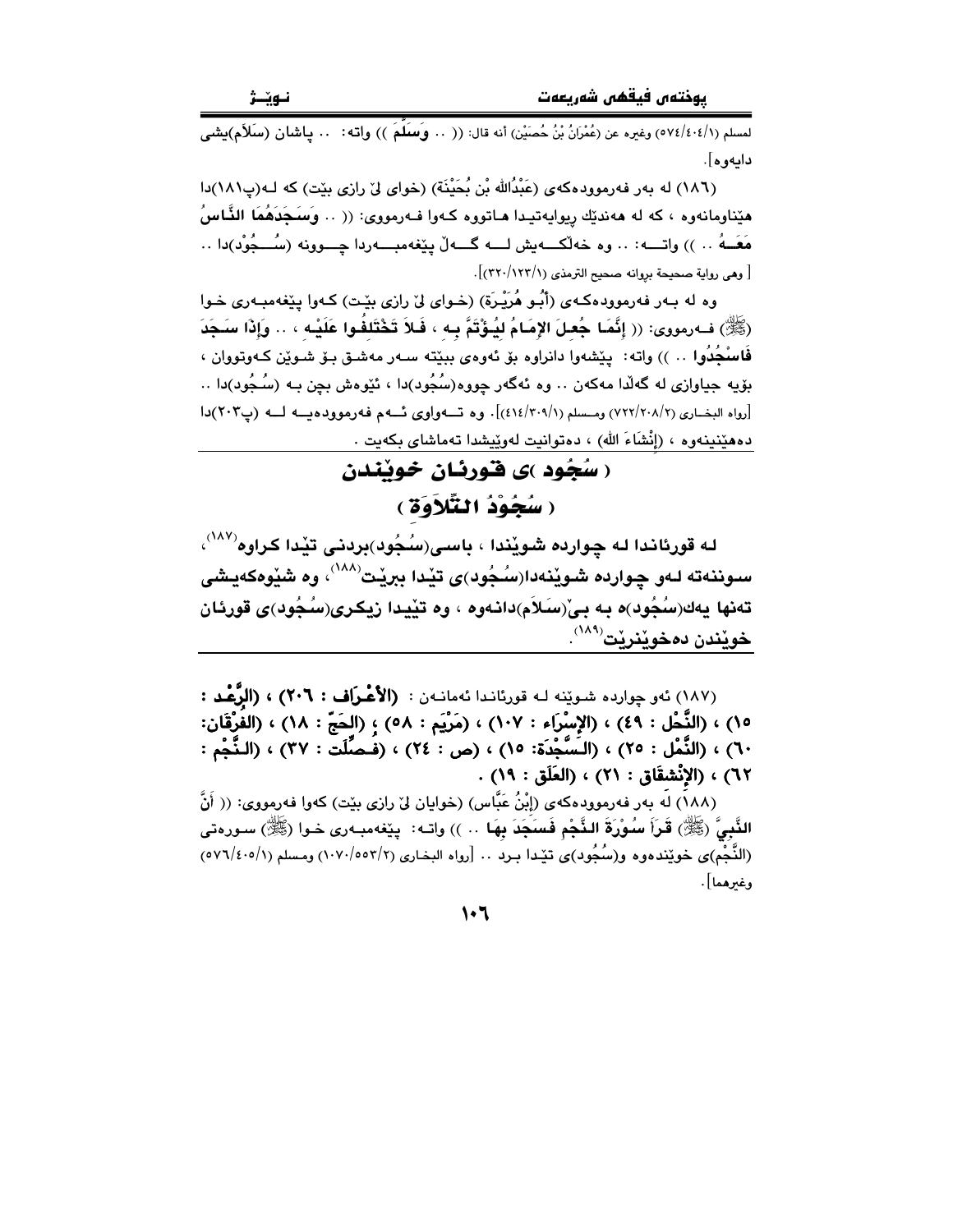بِهِلْأُم ، (زَيْدُ بْنُ ثَابِت) (خواي لِيّ رازِي بِيّت) فـهرمووي: (( قَـرَأْتُ عَلَـى النَّسِيِّ (ﷺ) وَالـنَّجْمِ ، فَلَـمْ يَـسْجُدْ فَيْهَـا )) واتــه: سـورەتى (وَالـنَّجْم)م بـوْ يێفەمبـەرى خـوا (ﷺ) خوێنده.وه(سُجُود)ی تێدا نهبرد [رواه البخاری (٢/٥٥٤/٢) ومسلم (١٠٧١/٤٠٦) وغیرهما].

بۆيە (إِبْنُ حَزْم) دەڧەرمىؒ: (سُجُود)ى قورئان خوێندن ڧەرز نىپيە ، بـەڵكو (فَـضْلَ)ە ، وه (سُجُود)یَ بۆ دەبرێت له نوێژی فەرز و سوننەتدا ، وه له هەموو کاتەکانی تریشدا بێجگه له نوێِژهکانیش ، وه له کاتی خوّر ههلات وخوّر ئاوا بوونیشدا ، وه لـه کـاتتی وهستانیـشیدا له ناو راستی ئاسماندا ، روو بـهرهو قبیلـه بێت ، پـان بـهرهو قبیلـه نـهبێت ، بـه دهست نوێژەوە بێت ، يان به بێ دەست نوێژ بێت [بروانه المحلي (١٠٦/٥) لإبن حزم].

(١٨٩) له بهر فهموودهكهي (عَائشَة) (خـواي ليّ رازي بيّـت) كـهوا فـهرمووي: (( كَانَ رَسُولُ الله (ﷺ) يَقُولُ في سُجُود القُرْآن بِاللَّيْلِ يَقُولُ في السَّجْدَة مرَارَاً: ۚ سَجَدَ وَجْهِي لِلَّذِي خَلَقَهُ وَشَقٌّ سَمْعَهُ وَبَصَرَهُ بِحَوْلِه وَقَوَّتْه )) واته: ۖ يێفهمبهري خوا (ﷺ) له (سُجُود)ی قورِئان خوێِندنـدا لـه شـهواندا لـه هـهر (سُـجُود)ێِکـدا چـهند جارێـك دهيفـهرموو: سَجَدَ وَجْهِي لِلَّذِي خَلَقَهُ وَشَقَّ سَمْعَهُ وَيَصَرَهُ بِحَوْلِه وَقَوَّتْه ۚ [رواه أبو داود (٢٤٠١/٢٨٩/٤) والترمذي(٥/٧/٤٧/٥) والنسائي(٢٢٢/٢) وفي روايـة الـحاكم ﴿ فَتَبَـاًوكَ اللَّهُ أَحْسَنُ الْحَـــالْقَيْن ﴾ وهـو حـديث صحيح بروانه صحيح أبي داود(١٢٥٥)].

وه لـــه بـــهر فهرموودهكــهى (عَلـــى) (خـــواى لىّ رازى بيّــت) كـــهوا فـــهرمووى: (( أَنَّ الذَّبِيَّ(ﷺ) كَانَ إِذَا سَجَدَ قَالَ: (( اللَّهُمَّ لَكَ سَجَدْتُ وَبِكَ آمَنْتُ وَلَكَ أَسْلَمْتُ ، أَنْتَ رَبِّي ، سَـجَدَ وَجْهـى للّـذى شَـقَّ سَـمْعَهُ وَبَـصرَهُ تَبَـارَكَ اللهَ اَحْـسنَنُ الخَـالقيْن )) واتــه: ينِغهمبهري خوا (ﷺ) كاتنِك (سُجُود)ي ببردايه دهيفهرموو: (( اللَّهُمَّ لَكَ سَجَدْتُ وَبِكَ آمَنْتُ وَلَكَ أَسْلَمْتُ ، أَنْتَ رَبِّي ، سَجَدَ وَجْهِي لِلَّذِي شَقٌّ سَمْعَهُ وَبَصَرَهُ تَبَارَكَ اللهُ اَحْسَنُ الْمُعَالِمُيْنِ )) [رواه مسلم (٧٧١/٥٣٤/١) وإبن ماجة (١٠٥٤/٢٣٥/١) وأبو داود (٧٤٦/٤٦٢/٢) وغيرهم].

( سنُجُـود )ی سـویاس کـردنـی خـوا

(سُجُودُ الشُّكْرِ) وه هـهروهها (سُـجُود)ي سـوياس كـردن(شُـكُر) ، يـهك(سُـجُود)ه بـه بـێ  $\mathbf{u}^{(\mathsf{A}^{\mathsf{A}})}$ (سَلاَم)

 $\vee$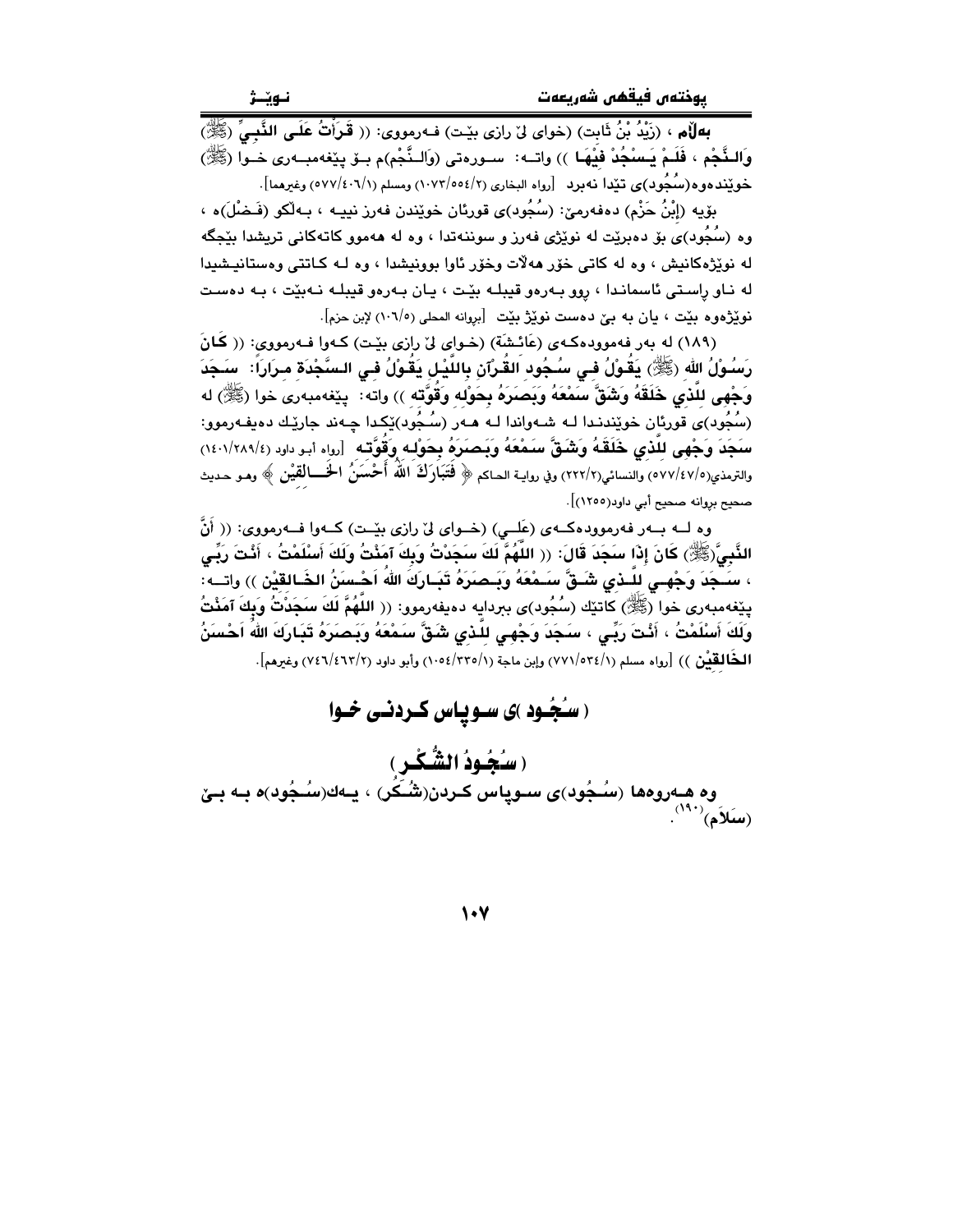.<br>(۱۹۰) سوننەتە كاتێك پەكێك مژدەپەكى يېّ دەدرێت (سُجُود)ى سوياس كـردن بيـات بۆ خـواي پــهروهردگاري ، لـه بـهر فهرموودهكـهي (أَبُـو بَكْـرَة) (خـواي ليّ رازي بێـت) كـهوا فهرمووى: (( أَنَّ النَّبِيَّ (ﷺ) كَانَ إِذَا أَتَاهُ أَمْرٌ يَسُرُّهُ أَوْ يُسَرُّ بِه ، خَرَّ سَاجِداً ، شُكْراً لله تَبَـارَكَ وَتَعَـالَـى ﴾) واتــه: يێغهمبــهري خــوا (ﷺ) كاتێـك هــهوالێكي دلْخو٘شــكهري يــيّ بگهشتایه(سجود)ی شوکری دهبرد بـۆ خـوای گـهوره [رواه ابـو داود (۲۷/٤٦٢/٧) والترمـذی (۳/ ١٦٢٦) وإبن ماجة(١/١٣٩٤/٤٤٦) وهذا لفظه ، وهـو حـديث حـسن بروانـه الإرواء(٤٧٤) وصـحيح أبـي داود(٢٤٧٩) وصحيح سنن إين ماجة (١١٤٣)].

وه فهرموودهكهى (أَنَسُ بْنُ مَالك) (خواي لِيّ رازي بيّـت) كـهوا فـهرمووي: (( أَنَّ النَّبِـيَّ (ﷺ) بُشِّرَ بِحَاجَةٍ ، فَخَرَّ سَاجِداً )) واته: ۖ يێغهمبهري خـوا (ﷺ) مژدهيـهكي يێويـستيان يێدا ، جا چـوه(سُـجُود)دا [رواه إبـن ماجـة(١/١٣٩٢/٤٤٦) وهـو حـديث حـسن بروانـه الإرواء(٢/٢٧-٢٢٨) وصحيح إبن ماجة(١١٤١)].

وه (أَثْر)هكهي (عَبْدُ الرَّحْمَن بْن كَعْب بْن مَالك)( خوايان ليْ رازي بيْت) له باوكيْوه كـهوا فهرمووي: (( لَمَّا قَابَ اللَّهُ عَلَيْه خَرَّ سَاجِدَاً )) واته: كاتبَك خواي گـهوره لبّـي خـوّش بـوو جـوه (سُـجُود)دا بــۆ خــوای گــهوره [رواه أبـو داود وإبـن ماجـة(١٣٩٣/٤٤٦/١) وهـو أثـر صـحيح ، بڕوانــه الإرواء(٤٧٧) وصحيح أبي داود(٢٤٧٩) وصحيح إبن ماجة(١١٤٢)] .

> نبوٽڙي به ڪومهڻ ڪردن (صَلاَةُ الجَمَاعَةِ )

يێويست(وَاجِب)ه له سەر ھەموو نێرێکی يێگەيشتوو کەوا يێنج فەرزە نوێژەكانى بە كۆمەلٚ بكات<sup>(^^')</sup>،

(١٩١) له بهر ئهو هـهموو فهرموودانـهى كـه فـهرمان بـه نويِّـژى كۆمـهلٌ دهكـهن ، وه هەرەشە لەو كەسانە دەكەن كە كەم تەرخەمى تێدا دەكەن ، لەو فەرموودانە فەرموودەكەي (أَبُو هُرَيْرَةٍ) (خواي ليْ رازي بيْتٍ) كهوا يبْغهمبهري خـوا (ﷺ) فـهرمووي: (( وَالَـٰفِي فَفَـٰسـِي بِيَده ، لَقَد هَمَمْتُ أَنْ آمُرَ بِحَطَبِ فَيُحْطَبَ ، ثُمَّ آمُرَ بِالصَّلاَة فَيُؤذَنُ لَهَا ، ثُمَّ آمُرَ رَجُلاً فَيَؤُمُّ النَّاسَ ، ثُمَّ أَخَالفَ إِلَى رِجَالٍ فَأَحْرِقَ عَلَيْهِم بِيُوْتَهُم .. )) واتـه: ۚ سـوێند بـهو کهسهی که نهفسی منی به دهسته به بیرمدا هـاتووه کـهوا فـهرمان بـه سـوتهمهنی بکـهم ، بۆم كۆبكريتەوە ، ياشان فـەرمان بـە نوپْـژ بكـهم ، بـانگى بـۆ بـدريْت ، ياشـان فـەرمان بـه پێاوێك بكهم ، پێش نوێڗؠي بۆ خەڵكى بكات ، پاشان دوا بكەوم بۆ پياوانێك كە لە نوێـِرْي

 $\lambda \cdot \lambda$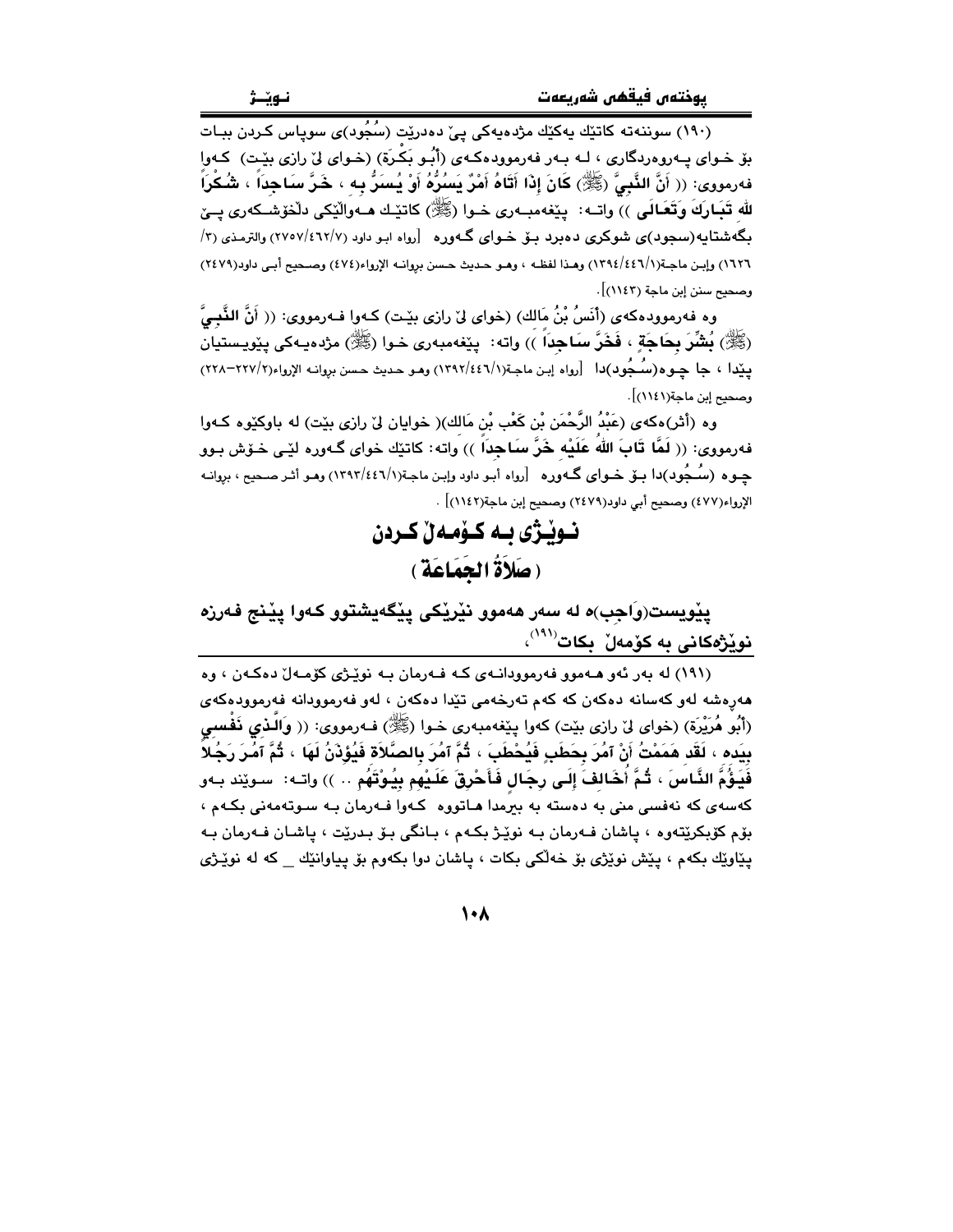كۆمـەلٌ دو! دەكـەون \_ ماڭـەكانيان بــه ســەردا بــسوتێنم .. [رواه البخـارى (١٢٥/٢/٢) ومـسلم (١/٤٥١/ ٦٥١) وغيرهما)].

وه فهرموودهکهی تـری (أَبُـو هُرَيْـرَة) (خـوای لیْ رازی بیْـت) کـهوا فـهرمووی: (( أَتَـَى الذَّبِيُّ (ﷺ) رَجُلٌ أَعْمَى فَقَالَ: يَا رَسُوْلَ الله ، إِنَّهُ لَيْسَ لي قَائِدٌ يَقُوْدُني إِلَي المَسْجِد ، فَسَأَلَ رَسُوْلَ الله (ﷺ) أَنْ يُرَخِّصَ لَهُ فَيُصَلِّيَ في بَيْتَه ، فَرَخُّصَ لَهُ ، فَلَمَّا وَلَى دَعَاهُ ، فَقَالَ: هَلْ تَسْمَعُ الذِّدَاءَ بِالصَّلاَة ؟ فَقَالَ: نَعَمْ ، قَالَ: فَأَجِبْ )) واتـه: پيـاوێكى کوێر مات خزمەتى يێغەمبەرى خوا (ﷺ) ووتى: ئـهى يێغەمبـەرى خـوا مـن كەسـێكم نييـه دهستم رابکێشێت بۆ مزگەوت ، جـا داواي لـه پێغەمبـەرى خـوا (ﷺ) کـرد کـەوا روخـسەتى بدات بِقِ ئەوەي لە مالّى خۆيدا نوێژ بكات ، جا روخسەتى يێدا ، جا كاتێك كە يشتى ھەلّكرد ، پێغەمبەرى خوا (ﷺ) بـانگى كـردەوە و پـىٽـى فــەرموو: ئاپـا دەنگـى بـانگ دەبپـسيت ؟ ئەويش ووتى: بەلىٚ ، بېيغەمبەرى خواپش (ﷺ) فەرمووى: دەي وەلامى بدەرەوە واتە: دەبيّت ھەر بيّيت بۆ نويْژى بە كۆمەلّ \_ [رواه مسلم (٥٢/٤٥٢/١) والنسائى (١٠٩/٢)].

وه فەرموودەكەي (إِبْنُ عَبَّـاس) (خوايـان لِّيْ رازِي بِيْـت) كـەوا يِيْغەمبـەرى خـوا (ﷺ) فهرمووى: (( مَنْ سَمعَ الثِّدَاءَ فَلَمْ يَأْتِهِ ، فَلاَ صَلاَةَ لَهُ إِلاّ مِنْ عُذْرٍ )) واتـه: هـهر كهسـێك دهنگي بانگ ببيسێت و وهڵامي نهداتهوه ونهچێت بۆ نوێژي به کۆمـُهڵ ، ئـهوه نوێـژي نيپـه مه گەر(عُذْر)ى ھەبێت [رواه إبن ماجة (١/٧٩٢/٢٦٠) والحاكم(١/٢٤٥) والبيهقى (٢/١٧٤) وهو حديث صـحيح ، بروانه صحيح إبن ماجة (٦٤٥)].

## <u>مەگەر(عذر)يْ</u>كى شەرعى ببيّت<sup>(١٩٢)</sup> تێبينى:

ئافرەتانيش دروستە بچن بۆ مزگەوت بەلام پاداشتى نوپْژى مالى خۆيان زۆر ترە ، تـا لهوهي بچن بۆ مزگهوت ، له بهر فهرموودهكهي (أُمِّ حُمَيْد السَّاعديَّة) (خواي ليْ رازي بێت) ، کهوا هاته خزمهتي پێغهمبهري خوا (ﷺ) و پێي ووت: ئهي پێغهمبهري خـوا … مـن پـێم خۆشه له گەلّ تۆدا نوێژ بکـهم ، جـا يێغەمبـەرى خـوا (ﷺ) فـهرمووى: (( قَدْ عَلَمْتُ أَنَّك تُحبِّيْنَ الصَّلاَةَ مَعى ، وَصَلاَتُك فَى بَيْتك خَيْرٌ لَك منْ صَلاَتك فى حُجْرَتك ، وَصَلاَتُك فِي حُجْرَتِك خَيْرٌ لَك مِنْ صَلاَتِك فِي دَارِك ، وَصَلاَتُك فِي دَارِك خَيْرٌ لَك مِنْ صَلاَتِكِ في مَسْجِد قَوْمُك ، وَصَلاَتُك في مَسْجِد قَوْمُك خَيْرٌ لَك منْ صَلاَتك في مَسْجِدي )) واته: دەزانم تۆ يێت خۆشە نوێژ لە گەڵ مندا بكەيت ، … وە نوێـژ كردنـت لــه ژوورەكـەي

 $1.9$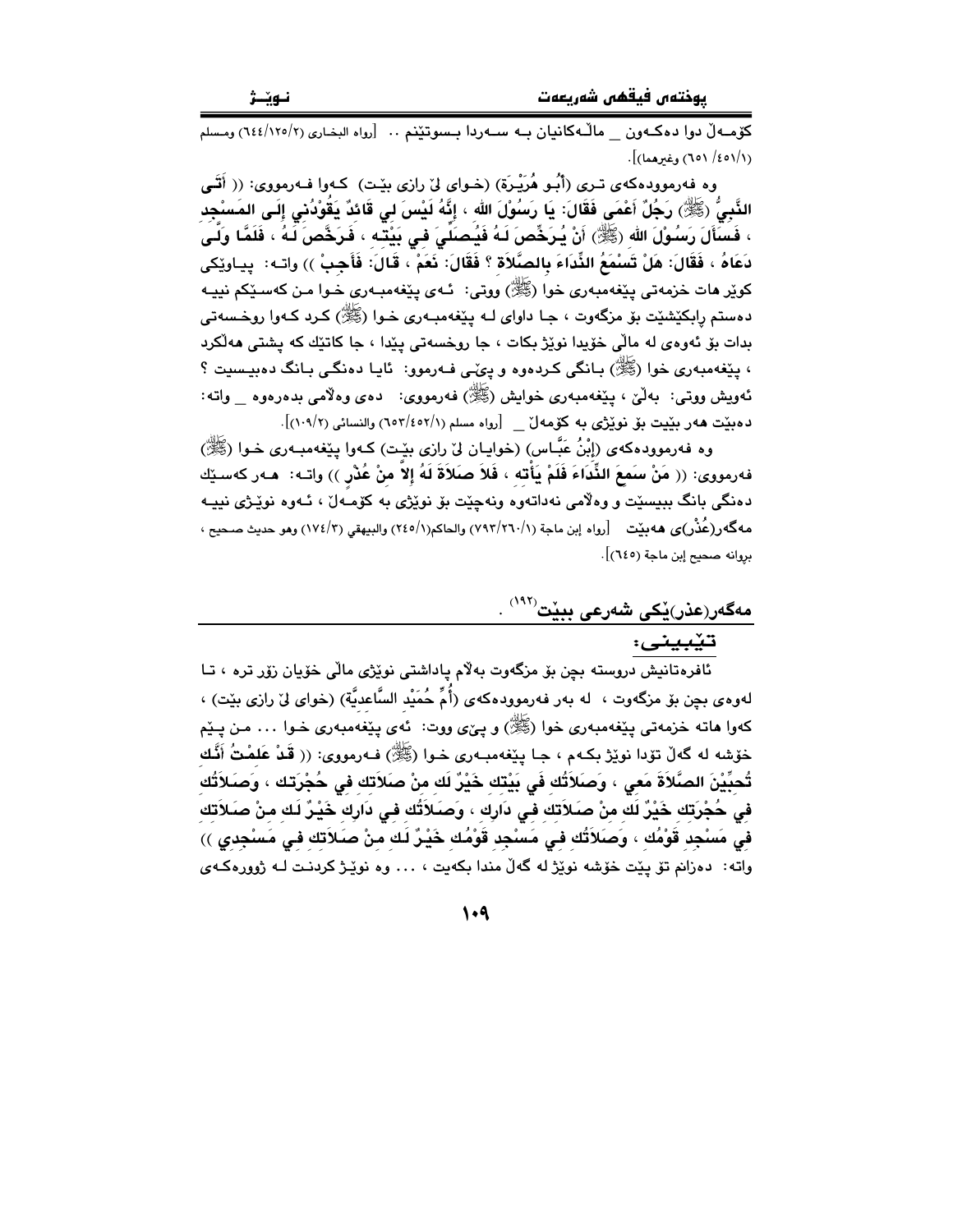.<br>مالّی خۆتدا باشتره یۆت له نوٽژ کردنت له مزگهوتی هۆزەکەی خۆتىدا › وه نوٽیژ کردنیت لـه مزگەوتى ھۆزەكەي خۆتدا باشترە بۆت لە نوێژ كردنت لـه مزگەوتەكـەي منـدا [رواه أحمد (٥/ ١٣٢٧/١٩٨) وإبن خزيمة (٣/٥/٩٥/٣) وهو حديث حسن بروانه الوجيز (ل ١٢٥)].

(١٩٢) لــه بــهر فهرموودهكــهي (إِبْـنُ عَبَّــاس)ي بِيْــشوو (خوابــان ليّ رازي بِيْــت) ، بروانه (پ١٩١).

۔ ''<br>وہ نےو( عُـُـرْ )انےوں کے دوبنے ( عُـُـرْ ) بــوّ نامــادہ نــوبوون لــو نویــْـژوں بەكۆمەلّدا :

(١) باران وسهرما ، له بهر فهرموودهكـهي (إِبْنُ عُمَـرٍ) (خوابـان ليّ رازي بيّـت) كـهوا فەرمورى: (( إِنَّ رَسُوْلَ الله (ﷺ) كَانَ يَأْمُرُ المُؤَذِّنَ إِذَا كَانَتْ لَيْلَة ذَاتَ بَرْدِ وَمَطَر يَقُوْلُ أَلاَ صَلُّوْا فيْ الرِّحَالِ )) واته: يێغەمبەرى خوا (ﷺ) كاتێك شـﻪوێكى سـارد وبـاران بوايـﻪ .<br>فهرماني په پانگدور دوکرد کووا لـه پانگوکهپيدا پلٽت: نوٽڻ کانتيان لـه شيوٽني پاروکياني خۆتاندا یکەن [رواه البخاری (۲/ ۱۵٦/ ٦٦٦) ومسلم (۱/ ۱۹۷/ ۱۹۷) وغیرهما].

(۲) **ئاماده بوونی خواردن ،** له بهر فهرموودهکهی (إِبْنُ عُمَر) (خوابیان لِیّ رازی بِیّت) كــهوا بيّذهمبــهري خـوا (ﷺ) فــهرمووي: (( إِذَا وُضبعَ عَـشَاءُ أَحَـدكُمْ وَأَقَيْمَت الـصَّلَاةُ فَابْدَأُوا بِالعَشَاءِ ، وَلاَ يَعْجَلْ حَتَّى يَفْرُغَ مِنْهُ . ۚ وَكَانَ إِبْنُ عُمَرُ يُوْصْبَعُ لَهُ الطَّعَامُ وَتُقَامُ الصَّلاَةُ فَلاَ بَأْتَيْهَا حَتَّى بَفْرُغَ ، وَإِنَّهُ لَيَسْمَعُ قَرَاءَةَ الإِمَامِ )) واتـه: ئهگـهر خـواردني بهکێکتان ئاماده بوو بوو و نوێژ دابهسترا ، ئەوە دەست بە خواردنەکانتان بکەن ، وە پەلە مەكـەن تـا لێـى دەبنــەوە ٠ وە (إِبْـنُ عُمَـر) خـۆى خـواردنى بـۆ ئامـادە دەكـرا و نوێـژيش داده به سترا ، ئه و نه دههات تا له خواردنه که ی ده بوده ، وه گوئشی له منشه وا بوو کاتئـك قورناني دەخوێند [رواه البخارى (٢/١٥٩/٢) ومسلم (١/٣٩٢/٢٥) بدون الزيادة الأخبرة].

(۳) **تهنگاو بوون به میزو بیسی** ، لـه بـهر فهرموودهکهی (عَائشَة) (خـوای ليّ رازی بيّت) كهوا گويّي له بيّيْغهمبهري خوا بوو (ﷺ) دهيفهرموو: (( لاَ صَلاَةَ بِحَضْرَةِ الطَّعَامِ ، ولَا هُوَ بُدَافعُ الأَخْبَثَيْنِ )) واته: نوي٘ژ كردن نبيه لـه كـاتي ئامـاده بـووني خـواردن وه لـه کاتبی تهنگاو بوون به میزو بیسیشدا [رواه مسلم (۲۹۲/۱/۳۹۲) وأبو داود (۱/۰۲/۱۸)].

وه ئهو نوێژه جيٰ به جيٰ دهبێت به دوو کهس ، پهکێکيان پێشهوا(إمَام)بێت و ئــهوي تريـــشيان شــوێن كــهوتوو(مَــأَمُوْم)(١٩٣)، وه ياداشــتي نوێـــژي بــه

 $\mathcal{W}$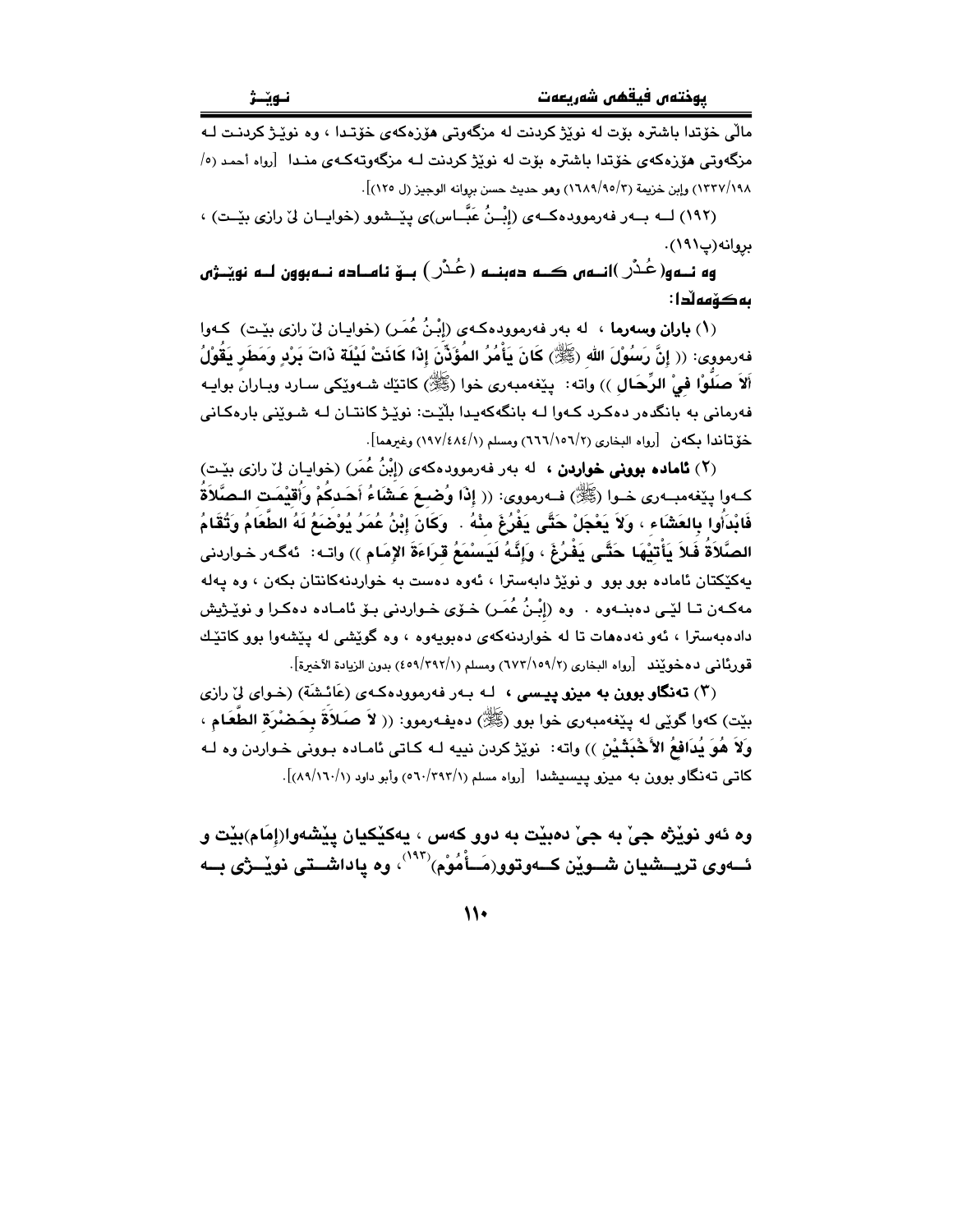كۆمەل(جَمَاعَة) بيست وحەوت(٢٧) ئەوەندەي نويژى تاك(مُنْفَرد)ە ، وە چەند ژمارەي كۆمەڵەك زياتر بێت ئەوە ياداشتەكەي زۆرترە<sup>(١٩٤)</sup>، وە دروستيشە كەسێك لە پشتى پێشەوايەكەوە نوێژ بكات لە خۆى يلەى نزمتر بێت<sup>(١٩٥)</sup>،

(١٩٣) له بهر فهرموودهكهي (مَاللهُ بْنُ الحُوَيْرِثِ) (خواي ليٌ رازي بيّت) كهوا فهرمووي: مـن و هاورێپـهکم هاتينــه خزمــهت پێغهمبــهري خــوا (ﷺ) ، جـا کاتێـك کـه ويـستمان لاي دهربـڃين و بگهرێينـهوه ، ڀـێي فـهرمووين: (( إِذَا حَكْمَرَت الـصَّلاَةَ فَأَذَّنَـا وَأَقيْمَـا ، ثُمَّ ليَؤُمَّكُمَا أَكْبَرُكُمَا ﴾) واته: ئهگەر كاتى نوێژ مات ، ئەوە بانگ بدەن و نوێژ دابەسىتن ، وە بِسا گەورەترىنى ھــەردوكتان يــێش نوێـزى ئــەوى ترتــان بكـات [رواه البخـارى(٢/رقـم/٢٥٨) ومسلم(١/رقم/٦٧٤) وأبو داود(١/رقم/٥٨٩) وبقية الجماعة وفي روايـة لإحمـد ومـسلم : (( وكِكَافَـا هُـتَـقَـاربِيَيْن فحي القرَاءَة )) واته: لهو كاتهدا ههردووكيان له قورئان خويندندا نزيك يهك بـوون وفي الروايـة لأبـي داود (( وَكَنَّا يَوْمَئَذٍ مُتَقَارِبَيْنِ في العلْم )) واته: لـهو كاتـهدا هـهردووكمان لهزانينـدا نزيـك يەك بووين .

وه له بهر فهرموودهكهى (إِبْنُ عَبَّاس) (خوايان ليٌ رازي بيّت) كهوا فهرمووي: (( نَمْتُ ُ عِنْدَ مَيْمُوْنَـةَ وَالنَّبِـيُّ (ﷺ) عِنْدَهَا تِلْكَ اللَّيْلَـةَ ،فَتَوَضَّأَ ثُمَّ قَامَ يُـصَلِّي ، فَقُمْتُ عَنْ يَسَارِه ، فَأَخَذَني فَجَعَلَني عَنْ يَميْنه ..)) واتـه: شـهوێِكيان لاي – ميموونـه – خـهوتم و يٽغهمبهري خوايش (ﷺ) ئهو شهوه لاي ئهو بوو ، جا دهست نوێژي گـرت ، پاشـان ههسـتا .<br>نویژی کرد ، جا منیش ههستام لای چهینوه وهستام ، ئهویش گرتمی و لای راستی خۆیەوه داينام ... [رواه البخاري (٢/١٩١/١٩١) ومسلم (٧/٢٢/٥٢٥)].

(١٩٤) له بهر فهرموودهکهي (أُبَيُّ بْنُ كَعْبِ) (خـواي ليْ رازي بيْت) كـهوا فـهرمووي:(( صَلَّى بِذَا رَسُوْلُ الله (ﷺ) يَوْمَأُ الصُّبْحَ فَقَالَ: أَشَاهدُ فُلاَنٌ ؟ قَالُوا: لاَ ، قَالَ: أشَاهدٌ فُلاَنٌ ؟ قَـالُوا: لاَ ، قَـالَ: إنَّ هَـاتَيْنِ الـصَّلاَتَيْنِ أَتْقَلُ الـصّلَوَات عَلَـى المُذَافقيْنَ ، ولَـوْ تَعْلَمُوْنَ مَا فَيْهَا لَأَتَيْتُمُوْهُمَا وَلَـوْ عَلَـى الرَّكْبِ ، وَإِنَّ الـصَّفَّ الأَوَّلَ عَلَـى مثْل صَفّ المَلاَئكَة وَلَوْ عَلمْتُمْ مَا فَضيْلَتَهُ لاَبْتَدَرْتُمُوْهُ ، وَإِنَّ صَلاَةَ الرَّجُل مَعَ الرَّجُل أزْكَى منْ صَلاَته وَحدَهُ ، وَصَلاَتَهُ مَعَ الرَّجُلَيْنِ أَزْكَى منْ صَلاَته مَعَ الرَّجُل ، وَمَا كَثُرَ فَهُوَ أَحَبُّ إِلَـى اللهِ عَـزٌّ وَجَلَّ )) واتــه: ڕۆڑێـك پێغهمبـهرى خــوا (ﷺ) نوێـڑى بــهيانى پــێ كــردين و فەرمووى: ئەوە فىلان كەس ئامادەپە ؟ ووتپان: نـەء ، فـەرمووى: ئـەي فىلان كـەس ئامادهيـه ؟ ووتيـان : نـهء ، فـهرمووى: بـه راسـتى ئـهم دوو نويْـژه - عيـشا ويـهيانى -

 $\mathcal{W}$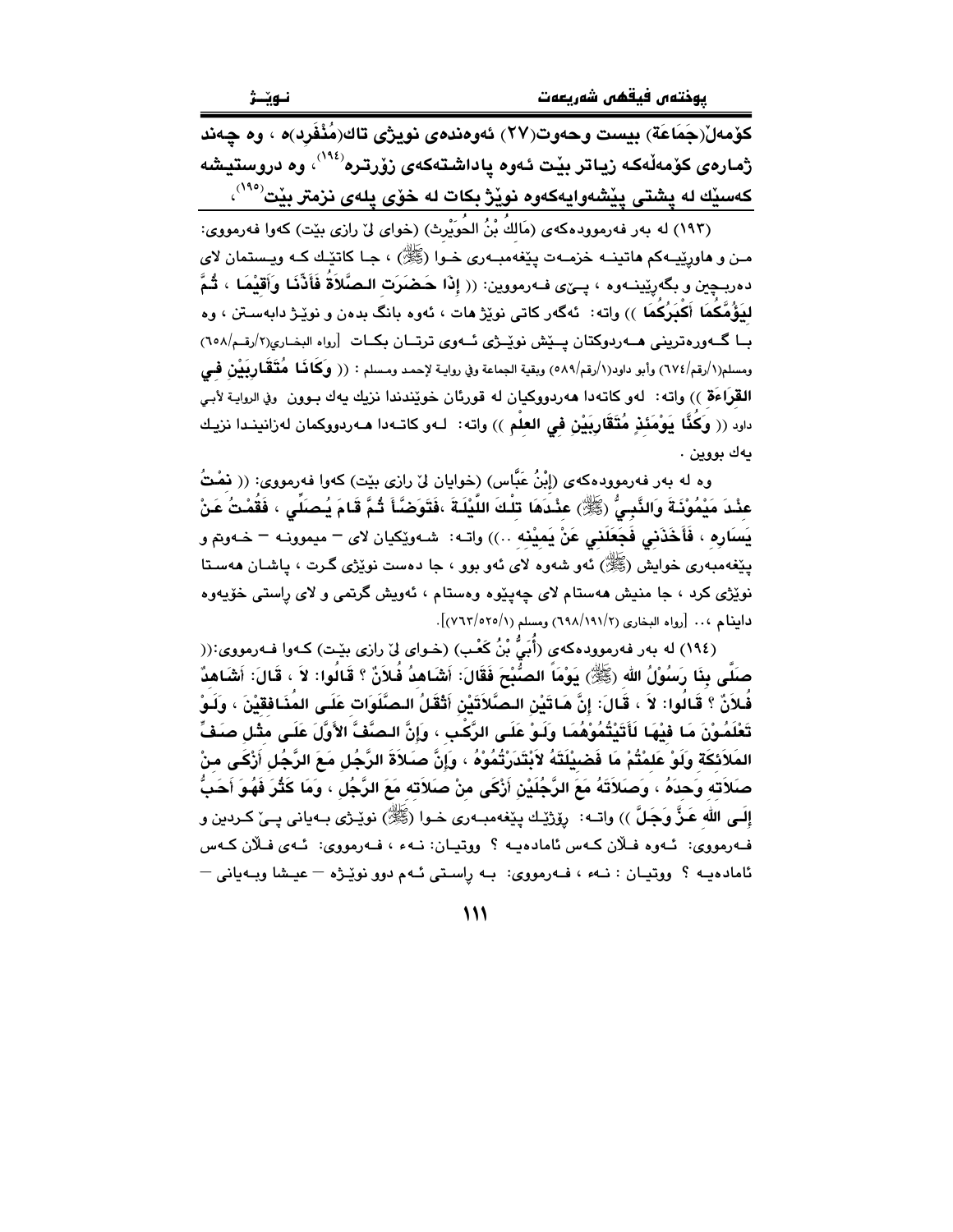گرانترين نوێژن له سهر دووروهکان ، جا ئهگهر دهزانن چي پاداشتٽيکي تٽدايه ، ئـهوه بـۆي دێن ئەگەر بە سگە خشكىّ وگاوڵكێش بێت ، بە راِستى رِيزى يەكەم وەكو رِيزى فريشتە وايە ، وه ئەگەر دەزانن چەند ياداشتى زۆرە ئەوە يێشىركێى بۆ دەكەن ، وە نوێژى كەسێك ك گەلّ كەسێكى تردا جاكترە لە نوێژى خۆي بە تەنھا ، وە نوێژیشى لە گەلّ دوو كەسدا ، لـەو جاکتره له گەلّ بِهکێکدا بیکات ، وه چەند زۆر تر بێت ئـهوه خـواي گـهوره بـِيِّـي خۆشـتره [رواه ابو داود (٥٥٤/٢٧٥/١) والنسائي (١٤٢/١٠٤/٢) وإبن ماجة(١/رقم/٧٩٧) عن أبـي هريـرة مختـصرا وهـو حـديث حسن بشواهده برِوانه الإرواء(٤٨٦) وصحيح إبن ماجه(٦٤٩) والأدلة الرضية (ل ٧٢)].

(١٩٥) له بهر فهرموودهكهي: (المَغيْرَةُ بْنُ شُعْبَةٍ) (خواي لِيّ رازي بيّت) كـه تبيّـدا فـهرمووي: (( .. فَأَقْبَلْتُ مَعَهُ حَتَّـى نَجِدُ النَّـاسَ قَدْ قَدَّمُوا عَبْـدَالرَّحْمَنْ بْنَ عَوْفٍ فَصَلَّى لَهُمْ ، فَأَدْرَكَ رَسُوْلُ الله (ﷺ) إِحْدَى الرَّكْعَتَيْن ، فَصنَلَّى مَعَ النَّاس الرَّكْعَةَ الآخرَةَ ، فَلَمَّا سَلَّمَ عَبْدُ الرَّحْمَنِ بْنُ عَوْفٍ قَامَ رَسُوْلُ الله (ﷺ) يُتَمُّ صَلاَتَهُ ، فَأَفْزَعَ ذَلكَ المُسْلميْنَ ، فَأَكْثَرُوا التَّسْبِيْحَ ، فَلَمَّا قَضـَى النَّبِيُّ (ﷺ) صَلاَتَهُ أَقْبَلَ عَلَيْهِمْ ثُمَّ قَالَ: أَحْسَنْتُمْ . أَوْ قَالَ: قَدْ أَصَبْتُمْ . يَغْبِطَهُمْ أَنْ صَلُّوا الصَّلاَةَ لوَقْتَها ﴾) واتـه: جـا لـه گـهڵ بِيّغهمبـهردا (ﷺ) گەراينەوە ، خەلكى (عَبْدُ الرَّحْمَن بْن عَوْف)يان پێش خستبوو پێشەوايەتيان بۆ بكـات ، جا ئەويش يێش نوێژي بۆ كردن ، يێغەمبەري خـوا (ﷺ) گەيـشتە ركـاتى كۆتاييـدا ، جـا كە(عَبْدُالرَّحْمَن) (سَـلاَم)ي نوێـژي داڀـهوه ، پێغهمبـهري خـوا (ﷺ) ههڵـساڀهوه نوێژهکـهي تەواو بكات ، جا ئەوە موسولْمانانى راجەلْەكان ، بۆيـە زۆر (سُـبْحَانَ الله)دەكـر ، كاتێـك كـه يێغەمبەرى خوا (ﷺ) لە نوێژەكەي بوويەوە ، رووي تێ كردن و فـەرمووي: چـاكتان كـرد ، يان فهرمووی: پێکاتان . بۆی دووپات کردنـهوه ، کـهوا چـاکيان کـردوه نوێـژيان لـه کـاتى خۆبدا كردوم .. [رواه مسلم (٢١٧//٢١٧)].

بـهلام باشــتر وايــه پِيْــشهوا(إِمَــام)نويْــژ چــاكتريني نويْژكــهران بيْــت<sup>(٢٩٦)</sup>، وه هەروەھا دروسته يياو به تەنها بۆ ئافرەتان يێشەوايەتى نوێژ بكات<sup>(١٩٧</sup>)، يان ئافرەتان يەكێك لە خۆيان پێشەوايەتى نوێژيان بۆ بكات<sup>(^^۱)</sup>،

(١٩٦) لـه بـهر فهرموودهكـهي (أَبُـو مَـسْعُود الأَنْـصَاري)(خـواي ليّ رازي بيّـت) كـهوا بِيِّفهمبـهري خـوا (ﷺ) فــهرمووي: (( يَـؤُمُّ القَـوْمَ أَقْـرَؤُهُمْ لكتَـاب الله ، فَـإِنْ كَـائُوا فـي القرَاءَة سَوَاءً فَأَعْلَمُهُمْ بِالسُّنَّة ، فَإِنْ كَانُوا فِي السُّنَّةِ سَوَاءً فَأَقْدَمُهُمْ مِجْرَةَ ، فَإِنْ كَانُوا في الهجْرَة سَوَاءً فَأَقْدَمُهُمْ سلْمَاً — قَالَ الأَشَعِّ: في روايَته مَكَانَ سلْمَاً سخَّاً — ، ولاَ يَؤُمَّنَّ الرَّجُلُ الرَّجُلَ في سُلْطَانه ، ولاَ يَقْعُدَ في بَيْته عَلَى تَكْرِمَته إلاّ بإِنْنه ﴾)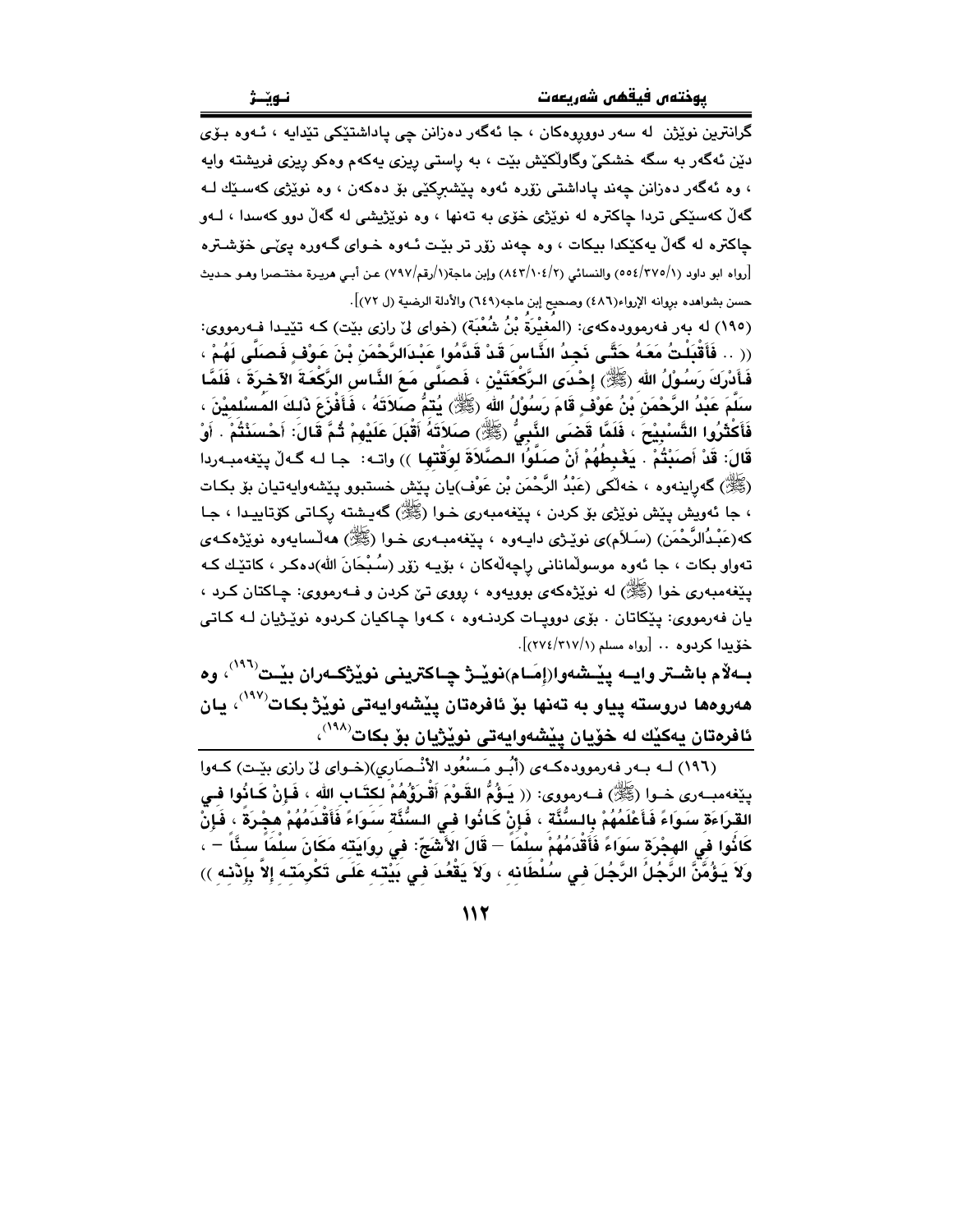.<br>واته: زانا ترين کهستان به کتێبهکهي خوا پێش نوێژي ههموو هۆزێك دهکات ، جا ئهگهر له خويندنهوهدا وهکو پهك وا بوون ، ئەوه زانا ترينيان به سـوننـهتي پـێغهمبـهري خـوا (ﷺ) ، جا ئهگەر له سوننەتيشدا وەكو يەك وا بوون ، ئەوە يێشترينيان له كۆچ كردندا ، جا ئەگەر له کۆچ کردنیشدا هەر وەکو يەك وا بوون ، ئـهوه يێشترينيان لـه موسـولّمان بوونـدا <sup>ـــ</sup> لـه ريوايەتى (الأشَجّ)دا: گەورە ترينيان لە تەمەندا – وە ھىچ كەسێك يێش نوێژى كەس نەكات له دەسەلاتى خۆيدا ، وە دايش نەنيشێت لـه خزمەتيدا لـه مـالّى خۆيدا بـه بـىٰ پـرس و رِینِیپندانسی خَوْی [رواه مسلم (۱/٥/٤٦٥/١) وابو داود (٢/٢٨٩/٢٨٩) والترمذی (١/٢٢٥/١٤٩)].

(١٩٧) له بهر فهرموودهكهى (أُبَيُّ بْنُ كَعْبٍ) (خواى ليِّ رازى بيِّت) (( أَنَّهُ جَاءَ إِلَى الذَّبِيِّ (ﷺ) فَقَالَ: يَا رَسُوْلَ الله عَمِلْتُ اللَّيْلَةَ عَمَلاً ، قَالَ: مَا هُوَ ؟ قَالَ: ذِسْوُةٌ مَعِي فى الدَّارِ ، قُلْنَ إِنَّكَ تَقْرَأُ وَلاَ نَقْرَأَ فَصَلِّ بِذَا ، فَصَلِّيْتُ ثَمَانِيَا وَالـوتْرِ . فَسَكَتَ الذَّبـىُّ (ﷺ) . قَالَ: فَرَأَيْنَا سُكُوْتَهُ رِضَاً )) واته: كهوا مات بوّ لاي بيّفهمبهري خوا (ﷺ) ووتي: ئەي يێغەمبەرى خوا ئەم شەو كارێكم كرد ، فەرمووى: چيت كـردوه ؟ ووتـى: ئافرەتانێك له گهلّمدان له مالّدا ووتيـان: تــوّ دهزانيـت قورئـان بخويّنيتـهوه و ئێمـه كـهسمان نـازانـن ، وهره يَيْش نوێژيمان بۆ بكه ، جا منيش هەشت ركات نوێژ و ويتريشم بۆ كردن ، يێغەمبەرى خوا (ﷺ) بندهنگ بوو . ووتـي : بـيـنـيمان بندهنگ بوونهکهي بندهنگي رازي بـوون بـوو [رواه أبو يعلي والطبراني في الأوسط بسند حسن بروانه فقه السنة (٢٠٠/١) وه هەروەها سبل السلام (٤٣٧/٢)].

(١٩٨) لـه بـ٥ر فهرموودهكـ٥ي (رَيْطَـةُ الحَنَفيَّـة) (خـواي ليْ رازي بيِّـت) (( أَنَّ عَائِشَةَ أَمَّتْهُنَّ وَقَامَتْ بَيْنَهُنَّ في صَلاَةِ مَكْتُوبْهِ ۖ )) واته: ۖ كهوا (عَائشَة) (خواي ليّ رازي بيّت) ييّش نوێژی بۆکردن ، وه له نێۆانیاندا راوهستا ، لـه نوێژی فـهرزدا [رواه عبد الـزراق (١/١٤١/٢-٥٠٨) وإبن ابي شيبة (٨٩/٢) والدارقطني (٢/٢٠٤/١) والبيهقي (١٣١/٣) والحاكم (٢٠٣/١) وقـال النـووي في الخلاصـة: سـنده صحيح] .

وه ههروهها (أُمِّ سَلَمَة) ش به ههمان شِيْوهي دهكرد .

وه فەرموودەكەي (أُمِّ وَرَقَة) (خـواي لِيْ رازي بِيْـت) (( أَنَّ النَّبِـيَّ (ﷺ) أَهَرَهَـا أَنْ تَـؤُمَّ أَهْلَ دَارَهَـا ﴾) واته: کهوا پێغهمبـهري خـوا (ﷺ) فـهرماني پـيّ کـرد پـێش نوێـِژي کـهس و كارهكهي مالّمي خوّى بكات [رواه أبو داود(١/رقم/٥٩٢) وصححه إبن خزيمة بروانه (سبل السلام ٤٣٨/٢) وحسنه الألباني في الإرواء].

جا (الأميْرُ الصَّنْعَاني) له شـهرحي ئـهم فهرموودهيـهدا دهفـهرميّ: ئـهم فهرموودهيـه بەلگەيە لە سەر ئەوەي كەوا دروستە ئافرەت يێش نوێژى بۆ كەس و كارى مالّى خۆي بكات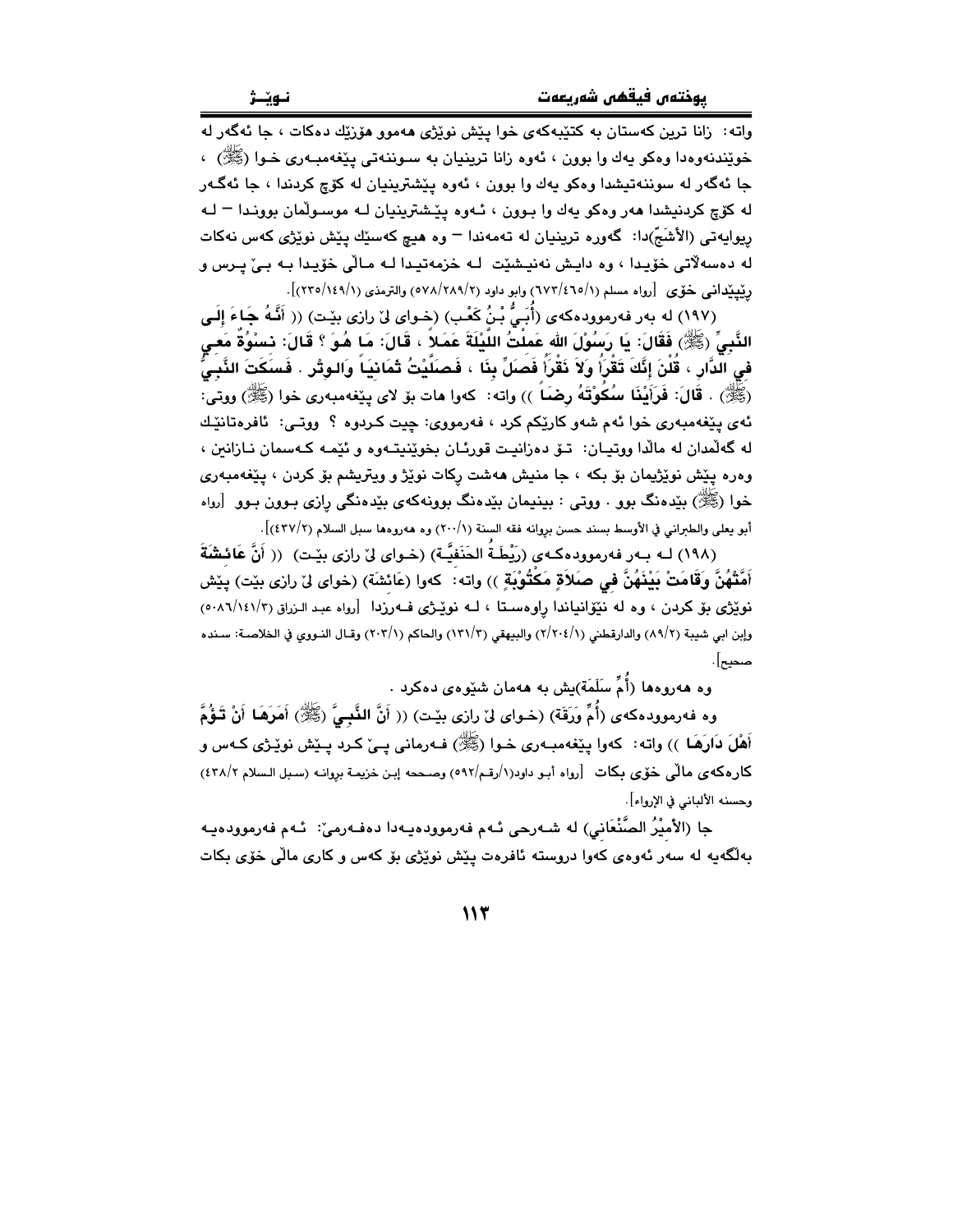، مەتا ئەگـەر يياويـشيان تێـدا بێـت ، چـونكە بانگدەرەكـەي (أُمٍّ وَرَقَـة) ييـاو بـوو ، وه لـە تهمهنيشدا پير بوو ، وهك له ريوايهتي تردا هاتووه ، وه وا دهردهكهويّت ئـهو پـيش نويّـژي ئهو و (غَلاَم) و(جَارِيَة)كهى دەكرد .

(أَبُو ثَوْرٍ) و(مُزَنى) و(طَبَرى) ئـهم بۆچوونه بـه راست دەزانن ، وه لـهمهيشدا يـێـﭽهوانـهى جەماۋەرى زانابانن .

هــهروهها دروســته منـدالْ<sup>(۱۹۹)</sup>، يــان كــوێر ، پێـشەوايەتى نوێـژ بــۆ پيــاوان بِكەن```)، وه كەسێك نوێژى فەرز بِكات دەتوانێت لـه يـشتى يێشەوايەكەوه <mark>نویْژ بکات نویْژی سوننهت بکات<sup>(۲۰۱</sup>ٌ) ، هەروەها بە پیچەوانەوە<sup>(۲۰۲</sup>ٌ)،<br>(۱۹۹) له بەر فەرموودەکەی (عَمْرُو بْنُ سَلَمَة) (خـوای لیّ رازی بیّـت) (( لَ**مَّا کَانَتْ)**</mark>

وَقْعَةُ أَهْلِ الفَتْحِ ۚ بَادَرَ كُلُّ قَوْمِ بِإِسْلاَمهِمْ ، وَبَدَرَ أَبِـى قَوْمى بِإِسْلاَمهِمْ فَلَمَّا قَدمَ قَالَ: جِئْتُكُمْ وَالله منْ عِنْد النَّبِيِّ (ﷺ) حَقًّا فَقَالَ: صَلُّوْا صَلاَةَ كَذَا في حيْن كَذَا ، وَصَلُّوْا صَلاَةَ كَذَا فـي حيْنِ كَذَا ، فَإِذَا حَصْرَتِ الصَّلاَةُ فَلْيُؤَذِّنْ أَحَدُكُمْ ، وَلْيَؤُمُّكُمْ أَكْثَرَكُمْ قُرْآنَـاً ، فَذَهَـٰرُوا فَلَـمْ يَكُـنْ أَحَـٰدٌ أَكْثَـرُ قُرْآَنَـاً مئّـى ، لمَـا كُنْـتُ أَتَلَّقَـى مـنَ الرُّكْبَـان ، فَقَدَّمُوْنِي بَيْنَ أَيْدِيْهِمْ وَأَنَا إِبْنُ ستِّ أَوْ سَنِّع سنيْن )) واتـه: كاتێك كـه رووداوي فـه-تحي (مَكَّة) بوو ، ههموو هۆزەكان يێشىركێيان دەكرد لـه موسـولْمان بوونـدا ، وه بـاوكم يێشى هۆزەكەم كەوت لە موسىولّمان بوونيانىدا ، جا كىه گەراپىەوە ، ووتىي: ورالله)ى مىن لىه لاى پٽغهمبهري خواوه (ﷺ) هاتووم ٻو لاتـان ، جـا فـهرمووي: نوٽِـژي ئـهوه لـه کـاتي ئـهوهدا بکەن ، وه ئەو نوێژەيش لە ئەو کاتەدا بکەن ، جا ئەگەر کاتى نوێژ ئامـادە بـوو ، ئـەوە بـا پهکێکتان بانگتان بۆ بدات ، وه با ئەوەتان کە قورئانى زۆر لە بەرە پێش نوێژپتان بۆ بکـات ، جا که تهماشایان کرد کهس نهبوو له من قورئانی زیاتر له بهر بێت به هۆی ئهوهوه که لـه قافلُهکان وهرم دهگرت که به تێپهر دهېوون ، جا کردميانه پێشهواي خۆپان ، له کاتێکدا که ته مسه نم شسه ش يسان حسهوت سسالٌ بسوو [رواه البضارى (٤٣٠٢/٢٢/٨) و اب و داود (٥٨١/٢٩٢/٢) والنسائي(٨٠/٢)].

(٢٠٠) له بهر فهرموودهكهي (أنَس)(خواي ليٌ رازي بيّت) (( أَنَّ النَّبِيَّ (ﷺ) إِسْتَخْلَفَ إِبْنَ أُمِّ مَكْتُوْمٍ يَـؤُمُّ النَّـاسَ وَهُـوَ أَعْمَـى )) واتــه: كــهوا بِينفهمبــهري خـوا (ﷺ) (إِبْـنُ أُمِّ مَکْتُوم)ی کرد به جێنشینی خۆی ، بێش نوێـژی بکـات بـۆ خـهڵکی ، وه ئـهو کـوێِریش بـوو [رواه أحمد و أبو داود(١/رقم/٥٩٥) وهو حديث صحيح بروانه الإرواء وصحيح أبي داود للألباني ].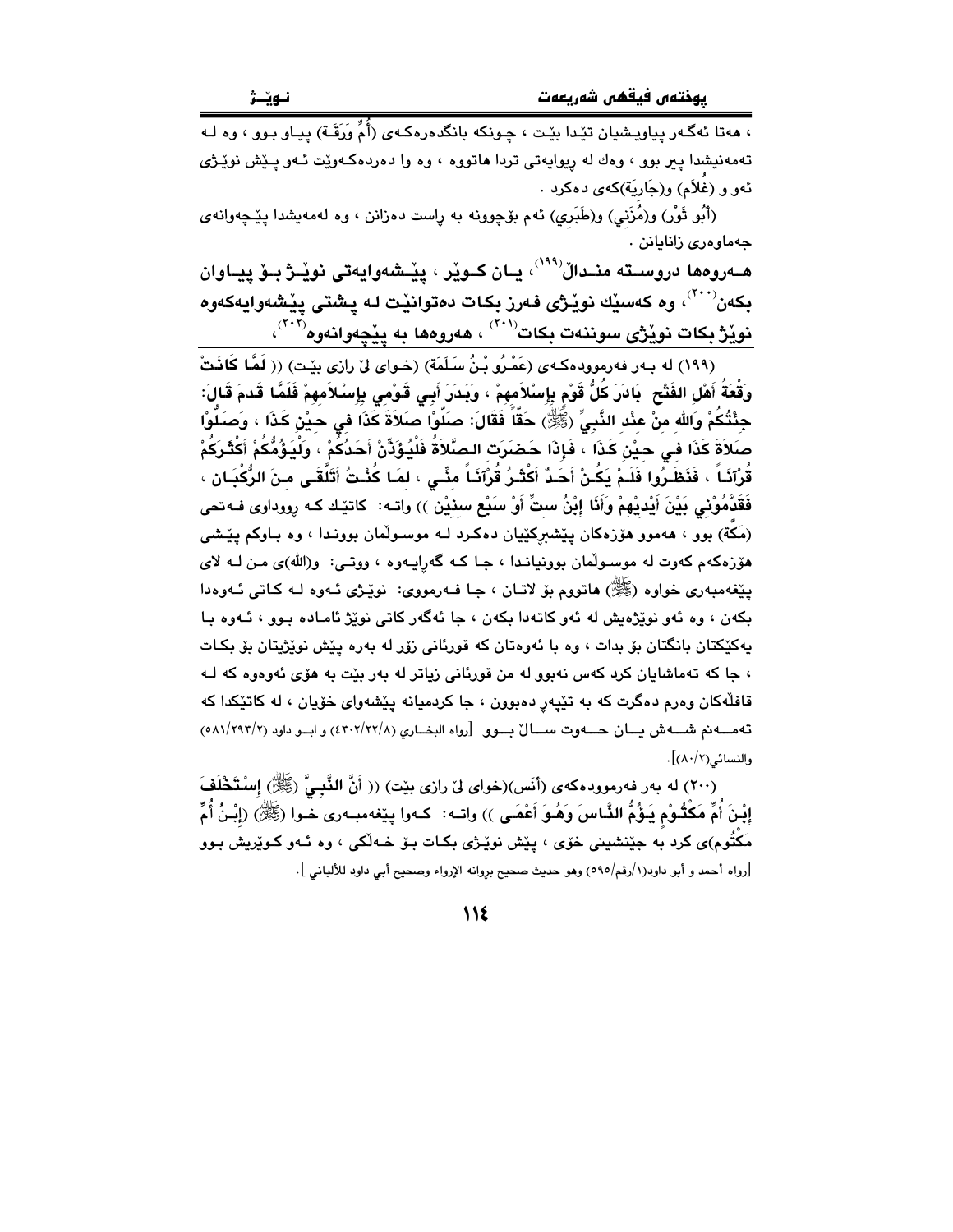.<br>(۲۰۱) له بهر فهرموودهکهي (جَابِرُ بْنُ عَبْدالله)(خوايان ليّ رازي بيّت) کهوا فهرمووي: (( أَنَّ مُعَاذَ بْنَ جَبَل كَانَ يُصَلِّي مَعَ النَّبِيِّ (ﷺ) ثُمَّ يَرْجِعُ فَيَؤُمُّ قَوْمَهُ )) واتـه: (مُعَاذُ بْنُ جَبَل) له گەل پێغەمبەرى خوا دا (ﷺ) نوێژى دەكرد ، پاشان دەگەراپەوە و پێش نوێژى بۆ هۆزەكەي خۆي دەكرد [رواه الىخارى (٧٠/١٩٢/٢)ومسلم (٢٤٠/١٦٥/٢٤)] .

(٢٠٢) واته دروسته كهسێك نوێژي سوننهت له پشت پێشهواپهكهوه بكات كـه نوێـژي فهرز بكات ، له بهر فهرموودهكهى (يَرْيْدُ بْنُ الأَسْوَد) (خواى ليّ رازى بيّت) (( أَنَّـهُ صَلَّـى مَعَ النَّبِيِّ (ﷺ) وَهُوَ غُلاَمٌ شَابٌ ، فَلَمَّا صَلَّى إِذَا رَجُلاَنِ لَمْ يُصَلِّيَا في نَاحيَة المَسْجِد ، فَدَعَا بِهِمَا ، فَجِيْءَ بِهِمَا تَرْعَدُ فَرَائصُهُمَا ، فَقَالَ: مَا مَنَعَكُمَا أَنْ تُصَلِّيَا مَعَذَا ؟ قَالاً: قَدْ صَلَّيْنَا في رِحَالنَا، فَقَالَ: لاَ تَفْعَلُوا ، إِذَا صَلَّى أَحَدُكُمْ في رَحْله ثُمَّ أَدْرَكَ الإمَامَ ولَمْ يُصلِّ فَلْيُصلِّ مَعَهُ فَإِنَّهَا لَهُ نَافلَةٌ )) واته: كـهوا لـه گـهارّ دا (ﷺ) نويّـرْي دهكـرد لـه کاتي لاويٽنيدا ، جا پيغهمبوري خوا که له نويژهکهي بويهوه ، دوو پياوي بيني نويژ ناکهن ، دووريان گرتووه ، له سوچي مزگەوتەكەدا دانپشتوون ، جـا بـانگي كـردن ، جـا هێنايانيـان دهلهرزين ، جا ڀٽِي فهرموون : چي قهدهغـهي ليٰ کردن کـهوا نوٽِـژمان لـه گهلُـدا نهڪهن ؟ ئهوانيش ووتيان : ئێمه له جێگای بارهکانماندا نوێـژمان کـردوه . جـا پێغهمبـهری خـوایش (ﷺ) پٽي فهرموون : کـاري وا مهکـهن ، ئهگـهر پـهکٽِکتان لـه شـوٽِني بـاري خوّيـدا نوٽِـژي کردبوو ، پاشان گەيشت بە يێشەواپەکدا لە نوێـژى کۆمەڵـدا ئـەوە بـا لــە گەڵيـدا نوێـژ بکات ، چونکه ئەوە بە سوننەت بۆی دەنوسىريىت [رواه ابو داود (٥٧١/٢٨٣/٢)والترمـذى (١/١٩/١٤٠) والنسائي(٢/١١٢) وهو صحيح بروانه صحيح ابو داود (٥٣٨)].

<mark>چهند تێبینیدک</mark>ک:<br>(i) مەروەما دروستە نوێژی سوننەت لـه پـشتی پێشەواپەکەوە بکرێت کـه نوێژ*ی* سوننهت بکات ، له بهر فهرموودهکهي (إِبْنُ عَبَّاس) (خوايان ليّ رازي بێت) ، بروانه(پ١٩٢) . (پ) هەروەما دروسته كەسىيك لە سەفەردا بيّت و ييّش نوپژى بۆ كەسـانتيك بكـات كـه له مالِّي خوّياندان ، له بهر (أَثَر)هكهي (إِبْنُ عُمَرٍ) (خوايان ليّ رازي بيّـت) كـهوا فـهرمووي: (( صنَلَّى عُمَرُ بِأَهْلِ مَكَّةَ الظَّهْرَ ، فَسَلَّمَ فَي رَكْعَتَيْنِ ثُمَّ قَالَ: أَتَمُّوا صَلاَتَكُمْ بَا أَهْلَ مَكَّةَ فَإِنَّا قَوْمٌ سَفْرٌ )) واته: (عُمَر) نوێڑی نیوهرۆی بـه خـهڵکی (مَکّـه) کـرد ، لـه دووهم رکاتـدا (سَلَام)ي دايەوە ، پاشان فەرمووى: نوێژەكانتان تەواو بكەن ئەي خەلكى (مَكَّە) ، چـونكە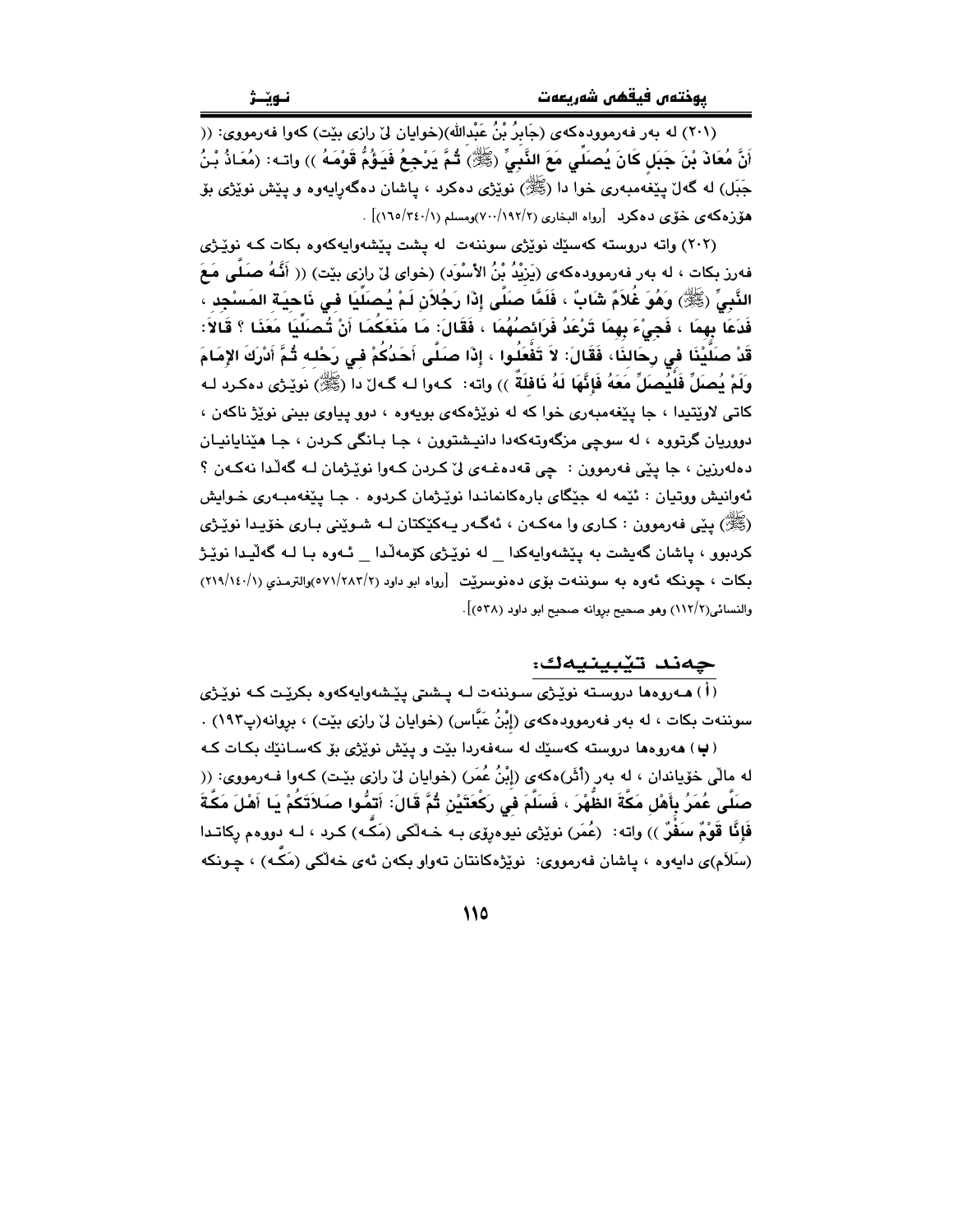.<br>تُيْمــه خَلْكــيْكمن لــه ســـهفهر دايــن [بروانــه مــمـنف عبــدالرزاق (٤٣٦٩) وصــحمه الارنــاؤوط في تحقيـق حامع الاصول(٧٠٨/٥)].

(ج) ئەگەر كەسىيك لە سەڧەردا بور و لە يشتى يېشەواپەكەرە نوپىژى دەكرد كـه لـە سەفەردا نەبور ، ئەرە دەبێت نوێژ كورت(قَصْر) نەكاتەرە ، لە بەر (أَثَر)ەكەي (أَبُو مُجْلـز) كهوا فـهرمووى: (( قُلْتُ لـإِبْنْ عُمَـر: المُسنَافرُ يَـدْرُكُ رَكْعَتَـيْنْ مـنْ صـَلاَة القَوْمِ — يَعْنـي المُقيْميْنِ — أَتُجْرَيْه الرَّكْعَتَانِ أَوْ يُصلِّى بِصلاَتهمْ ؟ فَصْحكَ ، وَقَالَ: يُصلِّى بِصلاَتهمْ )) واته: به(إِبْنُ عُمَر)م ووت: ئابِه كهسێك له سهفهردا بێت و گهبِشت به دوو ركاتي كۆتـابي کۆمەلٌکِکدا رێبوار نەبن ، ئايا تەنھا ئەو دوو رکاتە بەسێتى ، يـان دەبێت وەکـو ئـەوان نوێـژ بکات ؟ (إِبْنُ عُمَر)يش بِيٚکەنى و فەرمووى: وەکـو ئـەوان نوێژەکـەي دەکـات — واتـە چـوار ركات دهكات وهك ئهوان — [رواه البيهقي (١٥٧/٢) وهو حديث صحيح الإسناد بروانه الإرواء (ل ٢٢)].

وه پێویـست(وَاجـب)ه لــه ســهر شـوێن کــهوتووان(مَـأَمُوْميْن) شــوێني يٽشەوا(إمَـام)ي نوٽِـژ بِڪـەون ، مەگـەر لـه شـتێکدا کـه نوٽِژەکـەبان بـەتالْ بكاتەوە```،

(٢٠٣) له بهر فهرموودهکهي (أَبُو هُرَيْرَة) (خواي ليّ رازي بيّت) کـهوا يـيّغهمبـهري خـوا (ﷺ) فەرمورى: (( إِنَّمَا جُعلَ الإِمَامُ لِيُؤْتَمَّ بِهِ ، فَلاَ تَخْتَلِفُوا عَلَيْهِ ، فَإِذَا رَكَعُوْا فَارْكَعُوا ، وَإِذَا قَالَ سَمعَ اللهُ لمَنْ حَمدَهُ ، فَقُولُوا رَبَّنَا لَكَ الحَمْدُ ، وَإِذَا سَجَدَ فَاسْجُدُوا ، وَإِذَا صَلَّى جَالسَاً فَصَلُّوا جُلُوْسَـاً أَجْمَعُوْنَ ، وَأَقَيْمُوا الـصَّفَّ فـى الـصَّلاَة ، فَإِنَّ إقَامَةَ الصَّفِّ منْ حُسنْنِ الصَّلاَة )) واته: ينيش نويْرْ دانراوه بوّ ئهوهي خهالّكي شويّني بكـهوون ، بۆيە جياوازى لە گەلدا مەكەن ، ئەگـەر (رُكُـوع)ى بـرد ، ئێـوەش (رُكُـوع)ببـەن ، وە ئەگـەر ووتـي: ( سَـمعَ اللهُ لمَـنْ حَمـدَهُ ) ئێـوهيش بِلْـێن: ( رَبَّفَـا لَـكَ الحَمْـدُ) ، وه ئهگـهر چـووه (سُجُود)دا ، ئەوە ئێوەيش لە گەڵيدا بچنە(سُجُود)دا ، وە ئەگەر بە دانيشتنەوە نوێـژى كـرد ، ئەوە ئێوەيش ھەمووتان بە دانيشتنەوە بېكەن ، وە ريزەكانتان رێك ويێك بكەن لە نوێژدا ، جونكه ريّك ويَّك كردني ريز له جواني نويْژه [رواه البخاري (٢/٢٠٨/٢) ومسلم (٤١٤/٢٠٩/١)]. وه ئهمه راو بۆچوونى (أَحْمَد) و (إِسْحَاق)ه .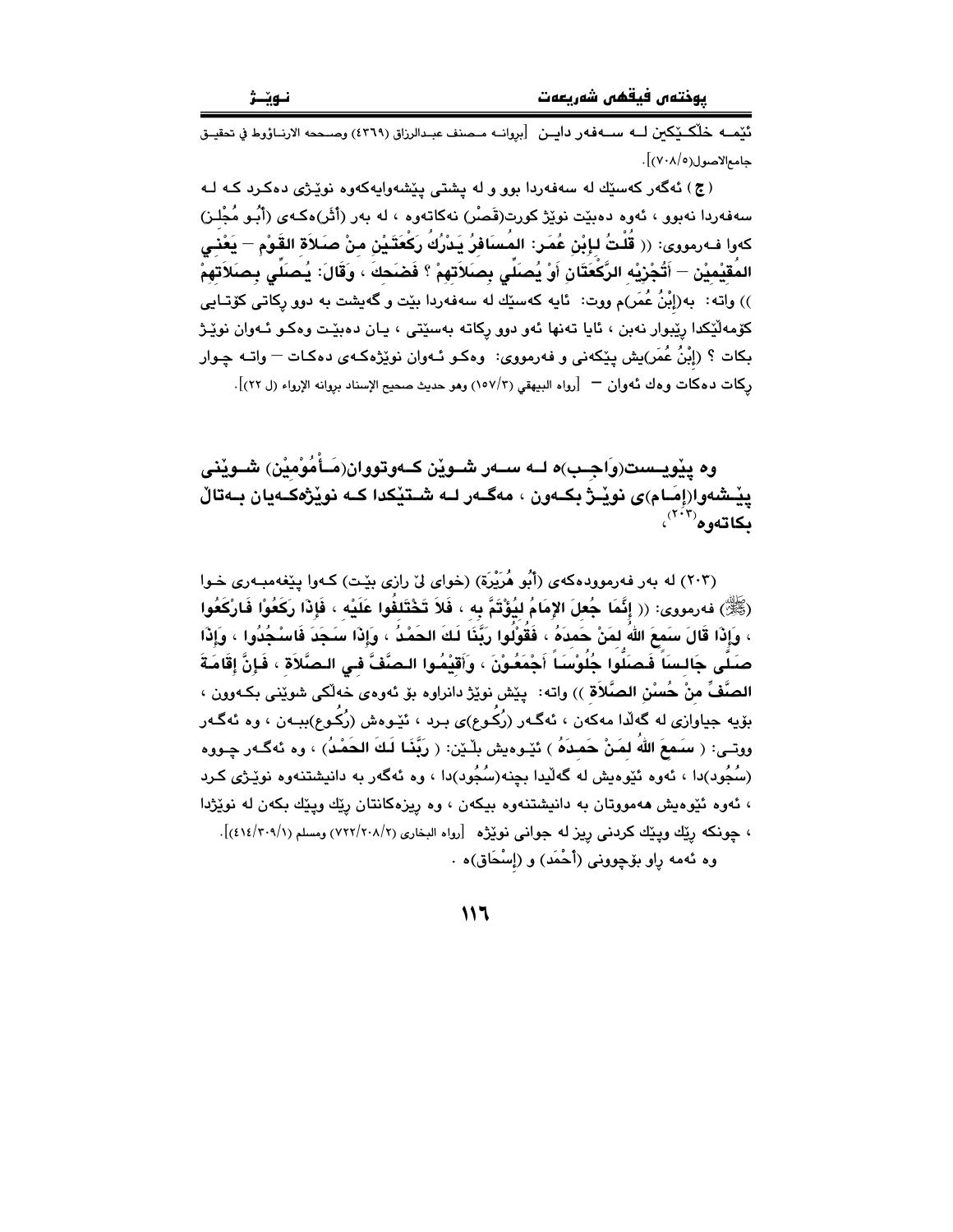بـه لاّم (مَالـك) دەفــەرمىؒ : هــەر دروسـت نييــه بــه هــيـ۾ شــێوەيەك نوێـژ لــه يــشتى يێشەوا(إمَام)ێِکەوە بِکرێت کـەوا دانپـشتبێت ، وە ئـەو فەرموودانـەيش تـەنھا تايبـەتن بـە **پێغەمبەرەوە (ﷺ)** .

وه (أَبُو حَنيْفَة) و (شَافعي) و كهساني تريش دهفهرمن: بهلكو دروسته يێشهوا(إمـام) دانیشێت وشوێن کەوتووان(مَأْمُومیْن)یش بە راوەستانەوە نوێژ بکەن ، لە بەر فەرموودەکەی (عَائشَة) (خواى لى رازى بيْت) كەوا فەرمووى : (( أَمَرَ رَسُوْلُ الله (ﷺ) أَبَـابَكْر أَنْ يُـصَلَـى بِالذَّاس في مَرَصْه ، فَكَانَ يُصَلِّي بِهِمْ . قَالَ عُرْوَة: فَوَجَدَ رَسُوْلُ الله (ﷺ) في ذَفْسه خِفَةَ فَخَرَجَ ، فَإِذَا أَبُوبَكِّرٍ يَؤُمُّ النَّاسَ ، فَلَمَّا رَآهُ أَبُوبَكِّرٍ إِسْتَأْخَرَ ، فَأَشَارَ إلَيْه آَنْ كَمَا أَنْتَ ، فَجَلَسَ رَسُوْلُ الله ﴿ﷺ) حدْاءَ أَبِي بَكُر إِلَى جَنْبِهِ ، فَكَانَ أَبُوبَكُر يُصنَلَى بصنَلاَة رَسُوْلِ الله (ﷺ) ، وَالذَّاسُ يُصَلَّوْنَ بِصَلاَة أَبَى بِكْرٍ )) واته: ۚ ييْغهمبهرِي خـوا (ﷺ) كه نەخۆشپەكەيدا فەرمانى بە (أَبُوبَكُر) كرد يێش نوێژى بـۆ خـەڵكى بكـات ، جـا ئـەويش يـۆي كردن ، (عُرْوَة) فەرمووى: جا كاتێك پێغەمبەرىخوا (ﷺ) ھەستى بە چاك بوونەوە كـرد ك مالٌ دەرچوو ، بينى (أَبُوبَكْر) نوێژيان يێ دەكات ، كاتێك (أَبُـوبَكْر) يێغەمبـەرى بينـى ھاتـە دواه ، پێغهمبهريش ئاماژهي بۆكرد ، كهوا له شوێنى خۆتدا بمێنهوه ، جا پێغهمبەرى خـوا (ﷺ) چوو له پالی (أَبُوبَكر)دا (خوای ليّ رازي بێت) دانيشت ، جا (أَبُوبَكر) نوێژي به نوێـژي يێغەمبەرى خوا (ﷺ) دەكرد ، وە خەلكىش نوێژيان بە نوێژى (أَبُـو بَكْـر)ەوە دەكـرد [رواە البخاري (٦٨٢/١٦٦/٢) ومسلم (٤١٨/٢١٤/١)] .

جا دەلێن: ئەم ڧەرموودەيە (نَسْخ)ى ئەو ڧەرمووودەيەى تر دەكاتەوە .

وه ئیمامی (أَحْمَد) به جوانی ئهم دوو فهرموودهیه کۆ(جَمْـع) دهکاتـهوه و دهفـهرمیّ: ئهگەر يێشەوا بە دانيشتنەوە دەستى يێ کرد – بە ھۆى نەخۆشىيەكەوە كـه ھيـواى چـاك بوونهوهي ليٌ دهکرا – ئەوە شۆێن کەوتووانيش ھەر بە دانيشتنەوە دەيكـەن ، بـﻪلام ئەگـەر به راوهستانهوه دهستی ییّ کرد ، ئەوه دەبێت ئەوانیش به راوهستانەوه بیکەن ، ئیتر لـه ناوي نوێژهکهدا ههر شتێك روويدا کهوا پێويستي کـرد پـێش نوێـژ دانپـشێت ، ئـهوه شـوێن كەوتووان ھەر بە راوەستانەوە دەيكەن .. [بروانە سبل السلام (٤١٨/٢)].

وه دروست نييه كەسێك پێش نوێژی كۆمەڵێك بكات يێيان ناخۆش بێت<sup>(۲۰٤)</sup>،

(٢٠٤) له بهر فهرموودهکهي (أَبُو أُمَامَة) (خواي ليّ رازي بيّت) کـهوا يـيّغهمبـهري خـوا (ﷺ) فەرمورى: (( تْلاَتْةٌ لاَ تُجَاوِزُ صَلاَتُهُمْ آذَانَهُمْ ، العَبْدُ الآبِقُ حَتَّـى يَرْجِعَ ، وَإِمْرَأَةٌ

 $\frac{1}{4}$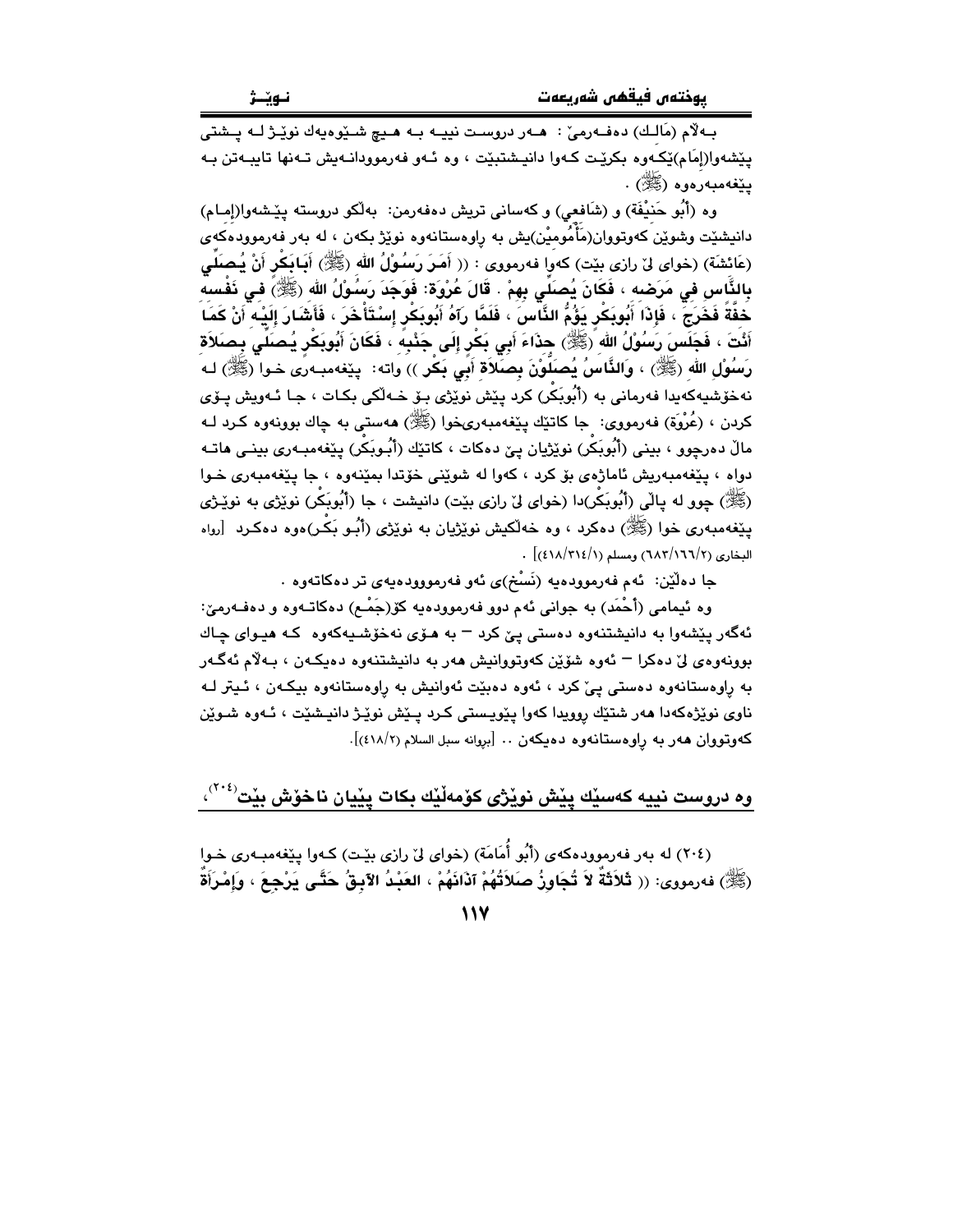بَاتَتْ وَزَوْجُهَا عَلَيْهَا سَاخَطٌ ، وَإِمَامُ قَوْمِ وَهُمْ لَهُ كَارِهُوْنَ )) واتـه: سـێ كـهس مهيـه نوێـِرْهکانيان لـه گوێيـان تێنايـهرێت – خێُـرى بـهرز نابێتـهوه بـۆ لاى خـواى گـهوره – ، بهندهیهك \_ له دهستی خاوهنهكهی \_ رِای كردبیّت ، تـا دهگهرِیّتـهوه ، وه ئافرهتیّـك شـهو بمێنێتەوه و پیاوەکەی لىێى تووره بێت ، وه پێشەوا(إمَام)ى ھۆزێك كەوا ئەوان — خەلكەكە = قينيان ليٌ بيّت [رواه الترمذي (٢٦٠/١٩٢/٢) وهو حديث حسن بروانه صحيح الترغيب والترهيب (٤٨٦) وصحيح الترمذي(٢٩٥)].

وه دهبيّت پيّشهوا( إِمَام)ي نويّـژ لـه نويّژهکهيـدا تهماشـاي لاوازترينـي ئـهو خەلْكـه بكـات<sup>(۲۰۵)</sup>، وە بىۆ پێشەوايەتى نوێژيش سىوننەتە خوێنىدەوارترين و زاناترين كـهس بـه قورئان يـيْش بخريْت ، ياشان زاناترينيان بـه سـوننهت ، ياشان پيش ترينيان له کوچ کردندا ، ياشان پيش ترينيان له موسولْمان بووندا ، ياشان گـهوره ترينيـان لـه تهمهنـدا ، وه خـاوهن مـالٌ و دهسـهلاتدار دەبێت پـێش بخـرێن لــه مـاڵ ودەســەلاتى خۆيانـدا ، مەگـەر خۆيـان رێ بـه کهسێك بدهن<sup>(۲۰٦)</sup> ، وه ئهگەر نوێژ*ی* پِێشەوای نوێژ کهم و کوڕتیەکی تێدا بوو ، ئەوە لە سەر خۆي بە تەنھا دەكەويْت ، نـەك لـە سـەر شـويْن كـەووتوان<sup>(۲۰۷)</sup> ، وه شوێن کەوتوانيش ھەموو لە يشتى يێشەواي نوێژەوە رادەوەستن ، مەگەر تەنھا يەك كەس بێت ، ئەوە لە لاى ڕاستى پێشەواوە رادەوەستىٚ<sup>‹‹</sup> ` ْ<sup>›</sup>، بەلام  $\mathcal{L}^{(Y,1)}$ پیشهوای نویژی ئافرهتان ههر له ناو راستی ریزهکهدا رادهوهستیّت

(٢٠٥) لـه بـهر فهرموودهكـهي (أَبُـو هُرَيْـرَةِ) (خـواي ليّ رازي بيّـت) كـهوا پيّغهمبـهري خــوا(ﷺ) فــه(مووى: (( إِذَا صَـلَّى أَحَـدُكُمْ لِلنَّـاسِ فَلْيُخَفِّـفْ ، فَـإِنَّ فِـيْهِمُ الـضَّعِيْفَ وَالـسَّقَيْمَ وَالكَبِيْـرَ ، وَإِذَا صَـلَّى أَحَـدُكُمْ لذَفْـسه فَلْيُطَـوِّلْ مَـا شَـاءَ )) واتــه: ئهگــهر پهکٽکتان پێشەواپەتى نوێژتان بىۆ خـﻪلکى كـرد ، ئـﻪوە سـووكى بكەنـﻪوە ، چـونكە لاواز و نهخۆش ويپاوى به تەمەنيان تێدايە ، وه ئەگەر پەكێكتان بۆ خۆتان <sup>—</sup> بە تەنھا <sup>—</sup> نوێـژتان كرد ، ئـــهوه چــهنديّك ويـــستي ليّيــهتي بــا دريّــرّي بكاتــهوه [رواه البخـاري (٧٠٣/١٩٩/٢) ومـسلم  $\frac{1}{2}$  $\frac{1}{2}$ 

(٢٠٦) له بهر فهرموودهکهي (أَبُو مَسْعُوْد الأنْصَاري) (خـواي ليٌ رازي بيّـت) برِوانــه (پ  $5(197)$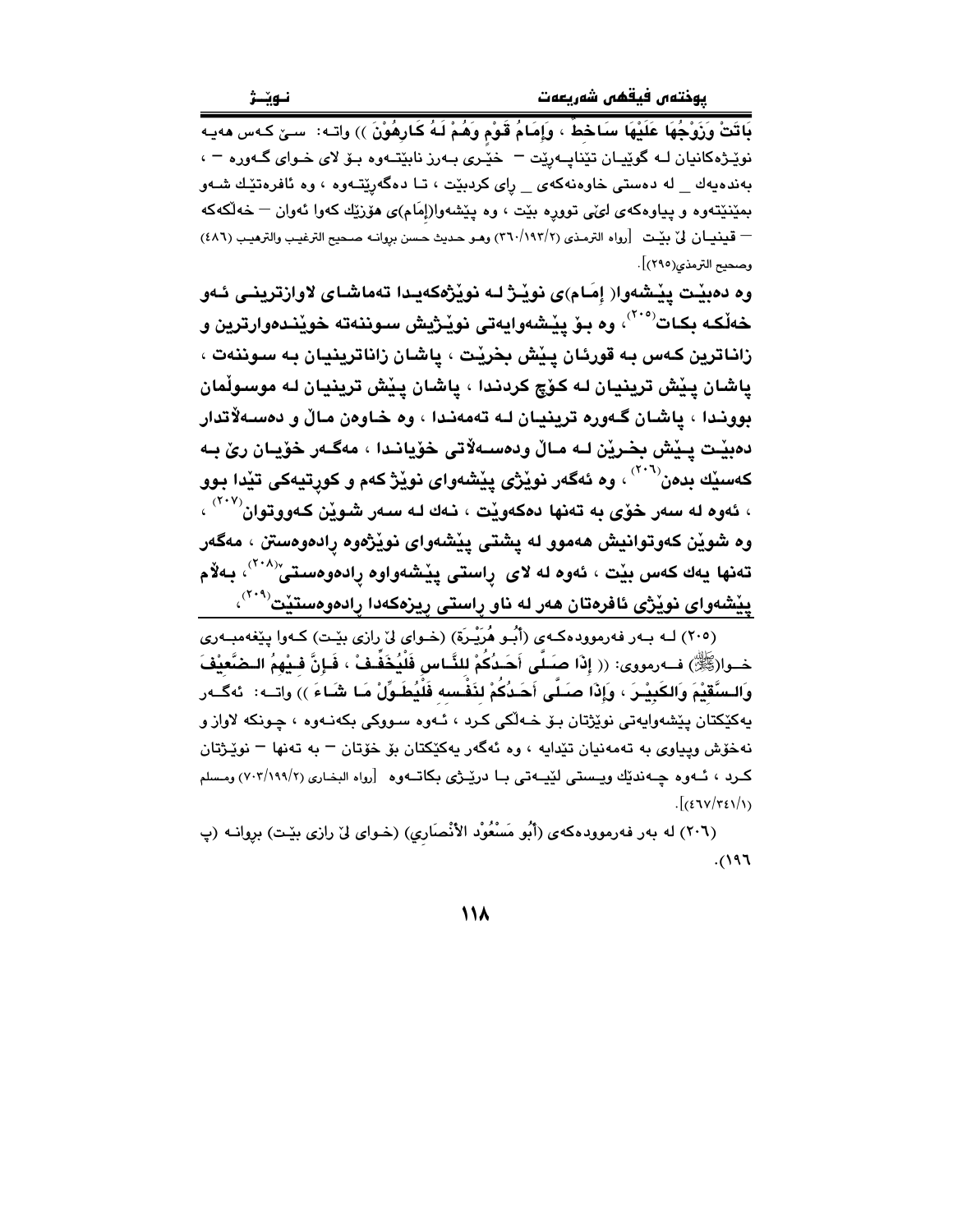.<br>(۲۰۷) له بهر فهرموودهکهی (أَبُو هُرَيْرَة) (خوای لِیْ رازی بێت) کـهوا پێغهمبـهری خـوا (ﷺ) فەرمورى: (( يُصلُّوْنَ لَكُمْ ، فَإِنْ أَصلَابُوا فَلَكُمْ وَلَهُمْ ، وَإِنْ أَخْطَأُوا فَلَكُمْ وَعَلَيْهِم )) واته: – پێشەواكانتان – نوێژتان بۆ دەكەن ، جا ئەگەر پێكاپـان ئـەوە \_ پاداشـتەكەي يۆ ئۆوە و خۆيشيانە ، وە ئەگەر ھەلەيشيان كرد ، ئەوە – پاداشتەكەي – يۆ ئۆوەپ و تاوانهكەيشى لە سەر خۆيانە [رواه البخارى (١٨٧/١٨٢)].

(۲۰۸) لـه بـهر فهرموودهكـهي (جَـابرُ بْـنُ عَبْـدالله) (خوابـان ليّ رازي بِيّـت) كـه تێيـدا ماتووه: (( .. ثُمَّ جِئْتُ حَتَّى قُمْتُ عَنْ بِسَارِ رَسُوْلِ الله (ﷺ) ، فَأَخَذَ بِيَدِي فَأَدَارَنِي حَتَّى أَقَامَنى عَنْ يَمِيْنه ، ثُمَّ جَاءَ جَبَّارُ بْنُ صَحْرٍ فَتَوَضَّأَ ، ثُمَّ جَاءَ فَقَامَ عَنْ يَسَار رَسُوْلِ الله (ﷺ) ، فَأَخَذَ رَسُوْلُ الله (ﷺ) بِيَدَيْذَا جَمَيْعَاً فَدَفَعَذَا حَتَّـى أَقَامَذَا خَلْفَهُ .. )) واته: .. پاشان هانم تا لای چەپی پێغەمبەری خواوه (ﷺ) راوەستام ، جا دەستى گرتم و به پشتې خۆيدا گێراومێوهي ، تا لاي راستې خۆپەوه راي وهسـتاندم ، پاشـان (جَبَّـارُ بْـنُ صَخْر) هات و دهست نوێژي گرت وهاته لاي چهيي پێغهمبـهري خـواوه(ﷺ) راوهسـتا ، جـا يێغەمبەرى خواپش دەستى ھەردووكمانى گرت و پالْي پێوەناپن تـا لــه پــشتى خۆپــەوە راي وهستاندين .. [رواه مسلم (٢٢٠١٠/٢٣٠٥)].

(۲۰۹) له بەر فەرموودەكەي (رَيْطَةُ الحَنفيَّة) ، بروانە (پ ۱۹۸) .

وه ريـزي پيـاوان پـيْش ريـزي منـدالاْن دهخريْت ، وه رِيـزي منـدالاْنيش پـيْش ريىزى ئافرەتـان دەخريىت<sup>‹‹››</sup>› وە پێويـست(وَاجِب)ە لـه سـەر ئـەو كەسـانە*ى* نوێۣژی به کۆمەڵ(جَمَاعَة)دەکەن کەوا ڕیزەکانیان ڕێك وپړ بکەنـەوە و بۆشـايى لـه نێوانيانـدا نـهفێڵن````، وه لـه يێـشدا دەبێت ريـزى يەكـهم يـر بكەنـەوه ، پاشان رِيزی دوومم دروست بکرێت ، هەرومها تا کۆتايى رِيزمکان <sup>(۲۱۲)</sup>.

(٢١٠) له بهر فهموودهكهي (أَنَسُ بْنُ مَالكِ) (خواي لِيّ رازِي بِيّتِ) (( أَنَّ جَدَّتُهُ مُلَيْكَةَ دَعَتْ رَسُوْلَ الله (ﷺ) لطَعَام صَنَعَتْهُ ، فَأَكَلَ مِنْهُ فَقَالَ: قُوْمُوا فَلأُصَلِّيَ بِكُمْ . فَقُمْتُ إِلَى حَصبِيْرِ لَذَا قَدْ إِسْوَدَّ منْ طُوْلِ مَا لُبِثَ ، فَذَهْـَحْتُدُّهُ بِمَاءٍ ، فَقَامَ رَسُوْلُ الله (ﷺ) وَاليَتَيْمُ مَعـَى وَالعَجُـوْزُ منْ وَرَائنَـا ، فَـصَلَّى بِنَـا رَكْعَتَـيْن )) واتــه: كــهوا دايــه پــيرهى (مُلَيْكَة) بانگی پێغەمبەری خوای کرد (ﷺ) بۆ خواردنێك دروستی کردبوو ، جـا پێغەمبـەری خـوا (ﷺ) لهُنـي خـوارد ، ڀاشـان فـهرمووي: ههسـتن بـا نوێـِژتان بـو٘ بكـهم . جـا (أَنَـس)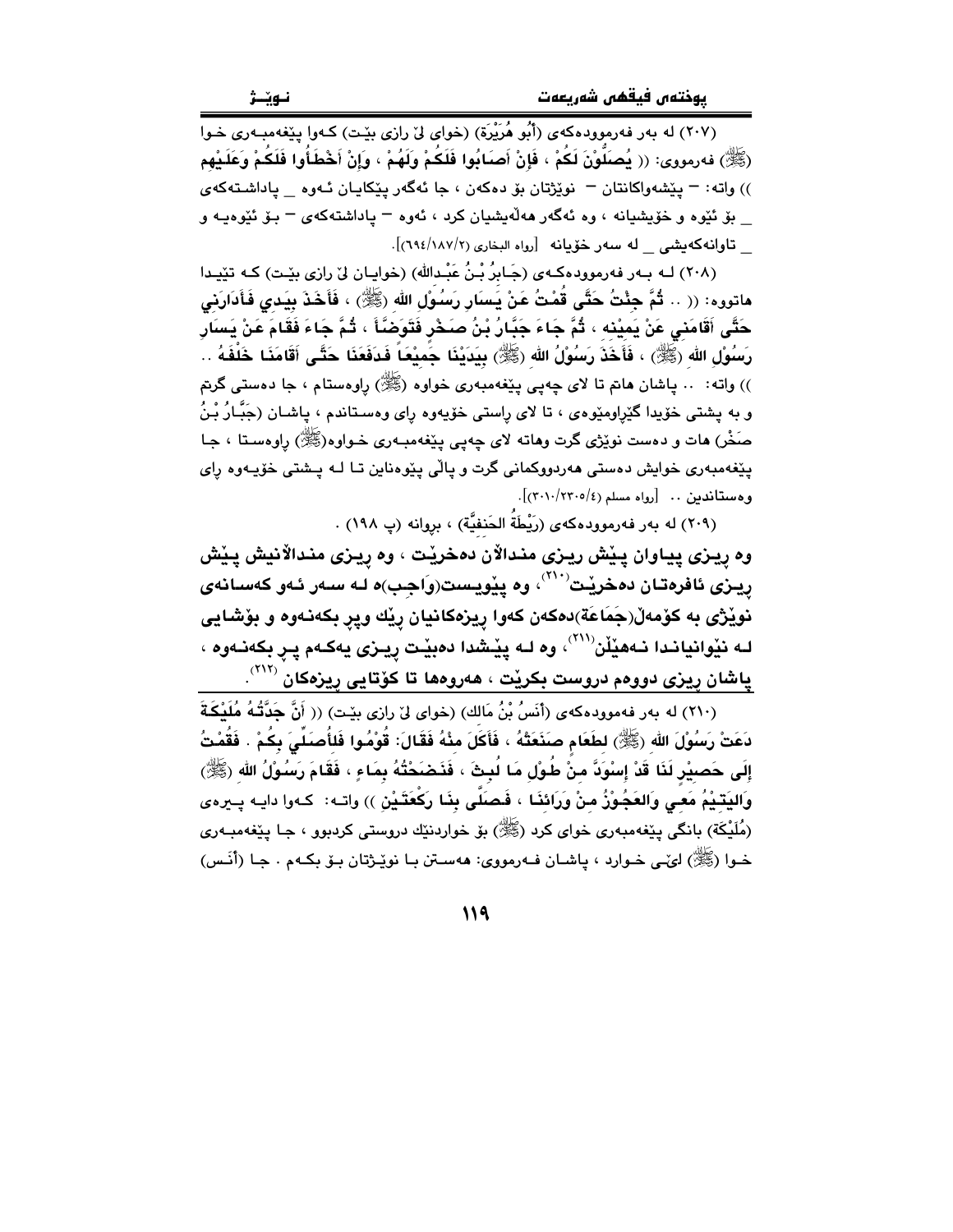فەرمووى: منيش ھەستام حەسىرێكمان بوو رەش بو بوەوە لەوەي ئەوەنىدە خرابىوە ژێر ، جا ئاو پەرژێنم كرد ، پاشان پێغەمبەرى خوا (ﷺ) لە سەرى راوەستا و من وھەتپوەكەيش له پشتپهوه راوهستاين ، وه دايهپيرهشمان له پشتی ئێمهوه راوهستا ، جا پێغهمبهری خوا (ﷺ) دوو رکسات نویسڑی پسی کسردین ، پاشسان رۆیسشت [رواه البخــاری (٨٦٠/٣٤٥/٢) ومــسلم (١/٦٥٨/٤٥٧) وغيرهما].

(٢١١) له بهر فهرموودهکهي (أَبُو هُرَيْرَة) (خواي ليّ رازي بيّت) بروانه (پ ٢٠٣) .

وه لــه بــهر فهرموودهكــهي (أُبـُـو مَـسْعُوْد الأنْــصَارِي) (خــواي ليّ رازي بيّـت) كــهوا يِيّفهمبهري خـوا (ﷺ) فـه(مووى: (( إسْتَوُوا وَلاَ تَخْتَلفُوا ، فَتَخْتَلفَ قُلُوبُكُمْ ، ليَليَني مثْكُمْ أَوْلُوا الأَحْلاَم وَالنُّهَى ، ثُمَّ الَّذيْنَ يَلُوْنَهُمْ ، ثُمَّ الَّذيْنَ يَلُونَهُمْ )) واتـه: اريك و ييّك وجوان راوهستن ، وه جیاوازی مهکهن ، دوایی جیاوازی دهکهویته نیو دلّهکانتانـهوه ، بـا یپاو ماقووله ییّ گهیشتووهکان له یاش منهوه رابوهستن ، ئـهمجار ئهوانـهى پـاش ئـهوان ، ئهمجار ئەوانەي ياش ئەوان دێن [رواه مسلم (٤٣٢/٢٢٢/١)].

(٢١٢) له بهر فهرموودهکهي (جَابِرُ بْنُ سَمُرَة) (خـواي لِيّ رازي بيّـت) کـهوا بيٽغهمبـهري خوا (ﷺ) فەرمورى: (( أَلاَ تَصُفُّوْنَ كَمَا تَصُفُّ المَلاَئكَةُ عِنْدَ رَبِّهَا ؟ )) واته: ئايه بۆ ريز نابن وهك فريشته چـۆن ريـز دەبەسـتن لاي پـەروەردگاريانـدا ؟ ئَيْمـەش ووتمـان: فريـشتـه جِوْنِ رِيزِ دِهِينِ لاي پهروهِربِگارِياندا ئَهِيَ بِيَغْهُمِبِهِرِي خَـوا ؟ ئـهويش فـهرمووي: (( يُتمَّوْنَ الـصُّفُونْفَ الأُوَلَ ، وَ يَتّرَاصُّوْنَ فـى الـصَّفِّ ّ)) واتــه: لهيـيّــشدا رِيزهكـانى پيّــشوو پــرِ دهکهنهوه و تهواوی دهکهن ، وه به جوانی ریز دهبن له ریزهکاندا [رواه مسلم (٢٢٢/٢٢٢) وغىرە].

گێرانهوهي نوێژه فهوتاوهکان

(فَقَضَاءُ الصَّلَوَاتِ )

ئەگەر بەكێك نوێژ لە كاتى خۆيدا نەكات بە بىٰ(عُدْر)ى شەرعى ، ئەوە بە هيچ شێوهيهك گێرانهوهي نييه $^{\rm (11)}$ ، وه دهبێت ههوڵ بدات سوننهت زۆر بكات

12.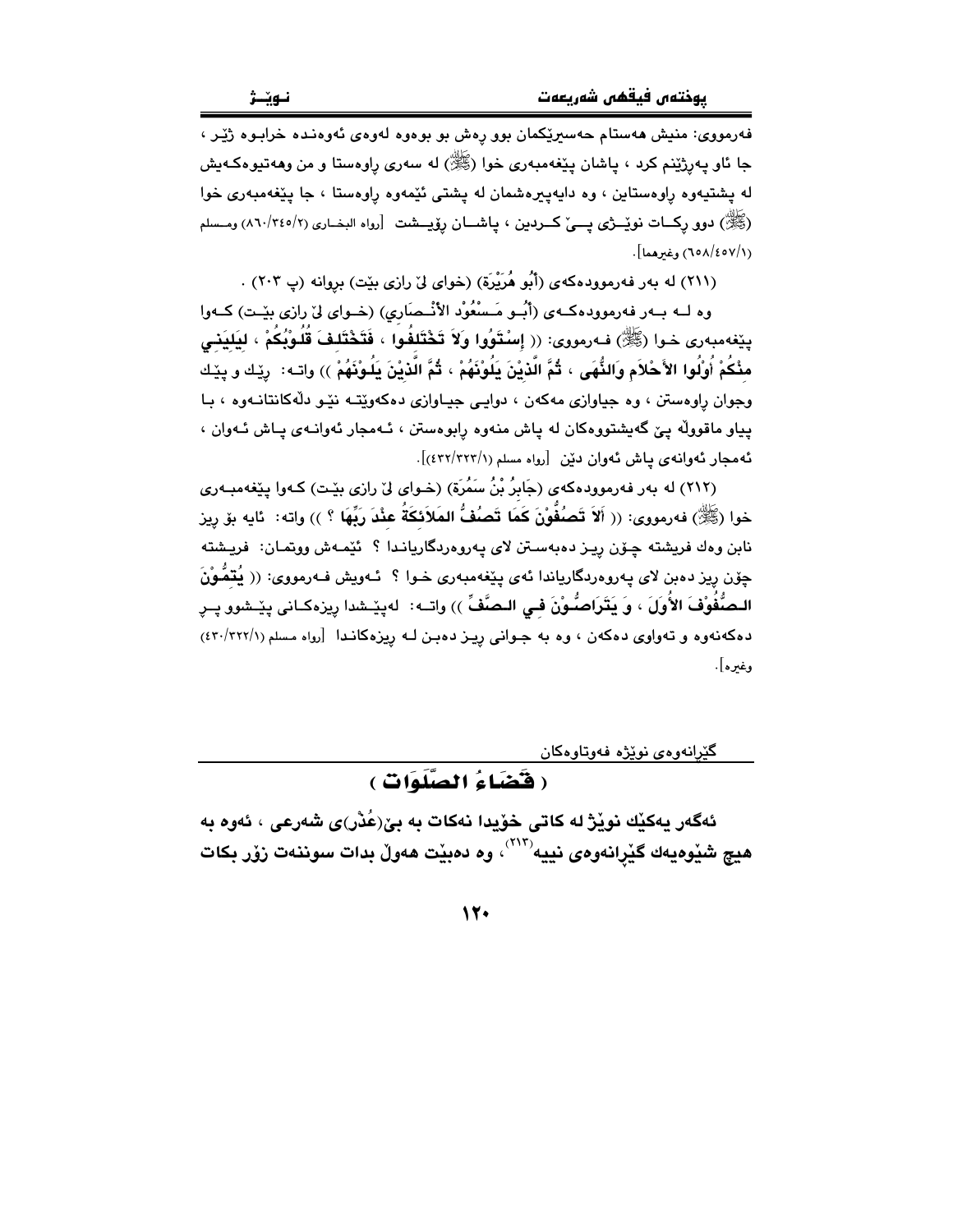نـوێـژ

، بۆ ئەوەي جێِگەي بگرێتەوە<sup>‹٬۲۱۶</sup>› بەلام ئەگەر خەوتوبێت يان لـە يادى چوو بِيْت ، ئەوە ھەر كاتێِك كەوتەوە بادى دەبكاتەوە<sup>(۲۱۰</sup>)،

(۲۱۳) چونکه نوێژه فەرزەکان کاتى ديارى کراوى ھەيـە ٍو دەبێِت لِٽـى دەِرنەچِـيت ، وهك خواي گەورە لە سورەتى (النـساء : ١٠٢)دا دەفـەرمىّ: ﴿ إِنَّ الْصَّلَاةِ كَانَتْ عَلَى المُؤْمِنِيْنَ کَتَابَا مَوْقَوْتًا ﴾ واته: به راستي نوێژ له سهر موسولْمانان فهرزێکي کات بۆ ديارى کراوه ٠

جا هەر نوێژێکیش خوای گەورە بە(نَص) فەرمانی ییٚ کردوه کـەوا لـه کـاتێکی دیـاری کراو دا بکريٽ ، ئهگەر ئەو فەرمانــه شـکێنراو جـێ بـه جـێ نـهکرا ، ئـهوه يێويـستيمان بـه (نَص)ێِکی تری تازہ ههیه ، جگه لـهو فـهرمان(أَمْـر)هی پێشوو کـهوا فـهرمان بکـات یـان (إجَازَة) بدات به گَيْرانهوهي ئهو نوپُژه فهوتاوه – وهك زۆربهي زانـا (شَـافعي) و (مَالـك)ي و ههندێِکيش له (حَنَفي)يهکان دهڵێن – جا ئێمه هيچ (نَص)ێکمان نيپه ، نه له قورئان ونه لـه سوننهتي (صَحيْح)پشدا کـهوا \_ جگـه لـه کهسـێك خـهوتوو بێـت پـان لـه پـادي چـووبێت \_ کەسێك بۆی ھەبێت ئەو نوێژانەی کە بە قەسـتەوە(عَمْداً) فــەوتاوە بیگێرێتــەوە . بـۆ زیـاتر تێگەيشتن لەم مەسەلەيە بروانە كتێبمان (لادانى چل پەردەي شـەيتانى...) (ل ١٢٨–١٤٢) كه به ووردى ئهم مەسەلەيەمان تێدا روون كردۆتەوه ..

(٢١٤) له بهر فهرموودهکهي (أَبُو هُرَيْرَة) (خواي ليّ رازي بيّت) کـهوا يـيّغهمبـهري خـوا (ﷺ) فــه(مووى: (( إِنَّ أَوَّلَ مَـا يُحَاسَـبُ بِـه العَبْـدُ المُـسلْمُ يَـوْمَ القِيَامَـة ، الـصَّلاَةُ المَكْثُوْبَةُ ، فَإِنْ أَتَمَّهَا ، وَإِلاَّ قَيْلَ: انْظَرُوا هَلْ لَهُ منْ تَطَوُّعِ ؟ فَإِنْ كَانَ لَهُ تَطَوُّعُ أَكْملَت الفَرِيْضَةُ مِنْ تَطَوُّعِه ثُمَّ يُفْعَلُ بِسَائِرِ الأَعْمَالِ المَفْرُوْضَيَّة مِثْلُ ذَلِكَ ﴾) واتـه: \_يهكـهم شتيّك كه بهندهى موسولّمان لێيرسرينهوهى ليّ دهكريّت له روّزى دواپيدا ، نويّژ كردنـه ، جـا ئەگەر بە تەواۋەتى كردېيتى ، ئەۋە چاكە ، بەلام ئەگەر شتيكى لىٰ ناتـەواۋ بيّت ، ئـەۋە دەفەرمىؒ: تەماشا بكەن بىزانن ھىچ سىوننەتى ھەپـە ؟ جـا ئەگـەر سىوننەتى ھـەبێت ئـەوە فهرزهکانی بۆ تەواو دەکەن ، پاشان بۆ کردەوەکانی تریشی ھـەر وا دەکرێت  $[$ رواە أبـو داود والترمذي (٤١١/٢٥٨/١) والنسائي (٢٣٢/١) وإبن ماجة (١٤٢٥/٤٥٨/١) وهذا لفظه وهـو حـديث صـحيح بروانـه صـحيح أبي داود(٨١٠)وصحيح إبن ماجة (١١٧٢)].

کهوا بوو پێویست(وَاجِب)ه له سهر ئهو کهسهی نوێژی به قهستهوه فـهوتاوه ، نوێـژی سوننهت زۆر بکات ، تاوهکو جێِگهی پر بکاتهوه .

(٢١٥) له بهر فهموودهکهي (أَنَس) (خواي ليّ رازي بيّت) کـهوا پيّغهمبـهري خـوا (ﷺ) فهرمووى: (( مَنْ نَسمِيَ صَلاَةَ أَوْ نَامَ عَذْهَا ، فَكَفَّارَتُهَا أَنْ يُصلَلِيَهَا إِذَا ذَكَرَهَا )) واتـه: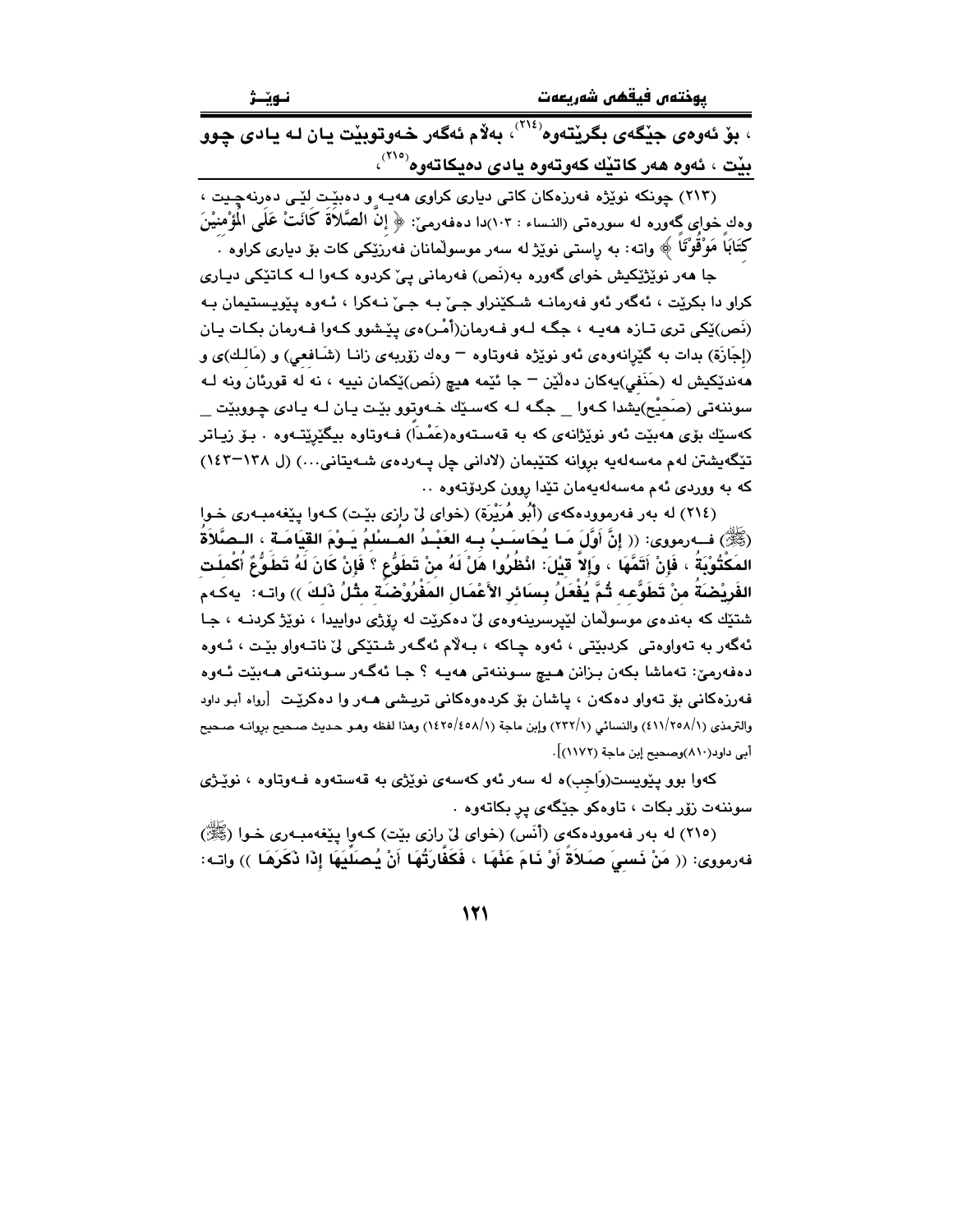.<br>هەر كەسىيك نوپژيكى لە ياد چوق ، يان لە كاتەكەيدا خەوتوپيت ، ئەوە ( كَفَارَة)كەي ئەومبە ههر كاتنيك كەوتەوە يادى بېيكاتەوە [رواه مسلم (٦٨٤/٤٧٧/١) والبخارى (٥٩٧/٧٠/٢) بلفظ آخر]. جگه له نوێژی جهژن ئهوه له دوومم رو٘ژيدا دميگێرێتهوه<sup>(۲۱٦)</sup>. تسویدژی ههینسی<br>(صلاة الجمعقة) نویْژی هەینی پیْویست(وَاجِب)ه له سەر هەموو موسولْمانیْکی پیْ گەیشتووی ئازادی نێری لەش ساغ<sup>(۲۱۷)</sup>، کە لە سەفەردا نەبێت<sup>(۲۱۸)</sup>، وە کاتەکەی کاتی نوێژی نيوەړۆيە (۲۱۹)،

(٢١٦) له بهر فهرموودهكهي (عَبْدُالله بْن أنَس بْـن مَالـك) لـه چـهند مامهيهكيـهوه كـهوا ماوهلّيّتى يێغەمبەرى خوايان كردبوو (( أَنَّ رَكْبَاً جَاؤُوا إِلَى النَّبِيِّ (ﷺ) يَشْهَدُوْنَ أَنَّهُمْ رَأَوا الهلاَلَ بِالأَمْسِ ، فَأَمَرَهُمْ أَنْ يُفْطِرُوا وَإِذَا أَصْبَحُوا يَغْدُوا إِلَـى مُصَلاَّهُمْ )) واتـه: کهوا کاروانٽِك هاته لاي پيٽغهمبهري خوا (ﷺ) شاپهتيان دا کهوا دوێنێ مانگيان بينيوه ، جا يێغەمبەرى خوا (ﷺ) ڧەرمانى يې كردن رۆژووەكانيان بكشێنن ، وە كاتێك بـەيانى رۆژپـان ليّ دهبيّتهوه ، بـڃن بــوّ شــويّني نويّــژيان – بــوّ نويّــژي جــه ژن – [رواه أبـو داود (١١٥٧/٦٨٤/١) والنسائي (١٥٥٧/١٨٠/٣) وإبن ماجة (١٦٥٣/٥٢٩/١) وغيرهم ، وهو حديث صـحيح بروانــه الإرواء(٦٣٤) وصـحيح أبـي داود(١٠٥٠) وصحيح إين ماحة(١٣٤٠)].

(٢١٧) له بهر فهرموودهکهي (طَارقُ بْنُ شهَابِ) (خواي ليّ رازي بێت) کـهوا پێغهمبـهري خوا (ﷺ) فەرمورى: (( الجُمُعَةُ حَقٌّ وَاجِبٌ عَلَى كُلِّ مُسْلم فى جَمَاعَةٍ إِلاَّ أَرْبَعَةً: عَبْدٌ مَمْلُوْكٌ أَوْ إِمْرَأَةٌ أَوْ صَبِيٌّ أَوْ مَرِيْضٌ )) واته: جومعه حهقێکی پێویسته لـه سـهر هـهموو موسولمانێك – به كۆمەلْ بيكات – جگه له چوار كەس: بەندەپەك مولْكى خەلْكى بێت ، يان ئافرەت ، يان مندالٌ يان نەخۆش [رواه أبـو داود (١/١٤٤/١٠٦٧) والبيهقـي (٢/٣) وغيرهمـا. وهـو حـديث صحيح بروانه صحيح سنن أبي داود (٩٤٢) للشيخ الألباني].

(٢١٨) له بهر فهرموودهكهي (إبْنُ عُمَرٍ) (خوايان ليِّ رازي بيِّت) كـهوا ييِّغهمبـهري خـوا (ﷺ) فەرمورى: (( لَيْسَ عَلَى المُسَافَرِ جُمُعَةٌ )) واته: جومعه لـه سـەر كەسـێك نييـه لـه سه فه ردا بيّت [رواه الدارقطني (٢/٤/٤)) بروانه الوجيز (ل ١٤٢)].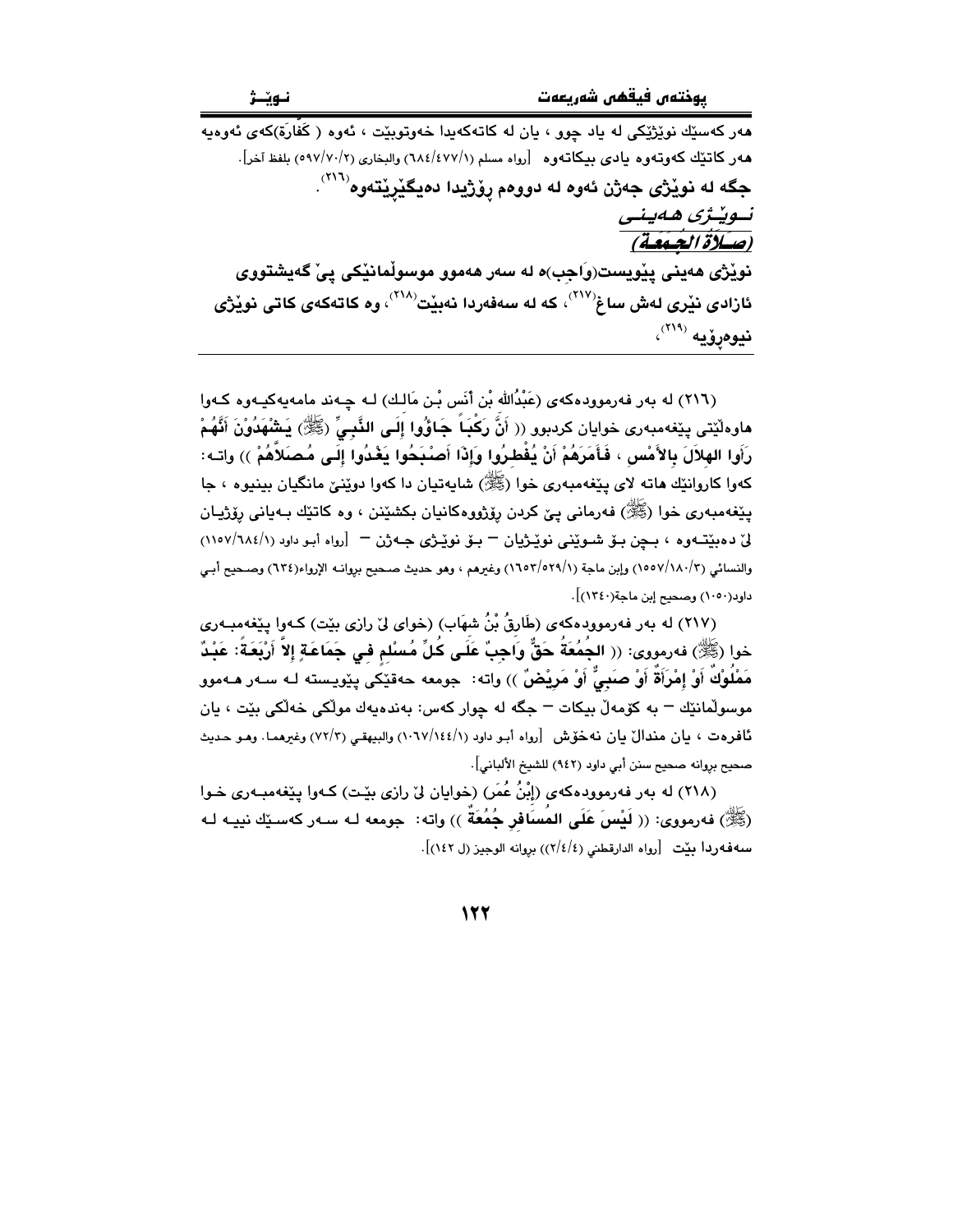(٢١٩) له بهر فهرموودهكهي (أَنَس) (خواي ليّ رازي بيّت) كهوا فهرمووي: (( أَنَّ النَّبِيَّ (ﷺ) كَانَ يُصلِّي الجُمُعَةَ حيْنَ تَميْلُ الشَّمْسُ )) واتـه: كـهوا ينذه مبـهري خـوا (ﷺ) نوێژی جومعهی کاتێك دهكرد كـه خـۆر لار دهبوویـهوه لـه ناوراسـتی ئاسمـان [رواه البخاری (٩٠٤/٢٨٦/٢) وابو داود (٢٧/٤٢٧/٣) والترمذي (٥٠١/٧/٢)].

وه دهتوانريْت پيْش تريش بكريْت<sup>٬٬٬٬</sup>٬ وه نويْژهكهيشى هەر ومكو نويْژهكانى تـر وايـه'````، بـهلام لـه يێـشىدا دوو ووتـار(خُطْبَـة) دەخوێنرێتـهوه'````، وه سوننهته يِيْش خويْندنهوهي ووتار ، ووتاربِيْژْ(خَطِيْبِ) بِـڃِيْته سهر مينبـهر و روو له خەڵكى بكات و(سَلام)يان لىْ بكات<sup>(۲۲۲)</sup>، پاشان بانگ بدريْت و يەكسەر ووتار بخوينريت (٢٢٤)،

(٢٢٠) له بهر فهرموودهکهي (جَابِرُ بنُ عَبْدالله) (خوايان ليٌ رازي بيّت) کـهوا پرسـڀاري لىٰ كرا: چي كاتێك پێغەمبەرى خوا (ﷺ) جومعەي دەكرد ؟ فەرمووى: (( كَانَ يُصلِّي ، ثُمَّ نَدْهَبُ إِلَى جِمَالنَا فَذُرِيْحُهَا ، زاد عبدالله في حديثه: حيْنَ تَزُوْلُ الشَّمْسُ )) واتـه: نويّـرْى جومعهی دهکرد ، پاشان دهچوین بۆ لای ووشترهکانمان پشوومان پێی دهدا ، کاتێك كه خۆر لار دەبويەوە [رواه مسلم (٨/٨٨/١٨٥٨)].

(۲۲۱) بهلام به مەرج دانانى بوونى يَيْشەواي مـەزن(الإمَـامُ الأَعْظَمِ) وشـارى گـەورە و ژمارهیهکی دیاری کراوی تایبهت و… هتد \_ جگه لهو مهرجانهی ییشوو که له فهرمووده دا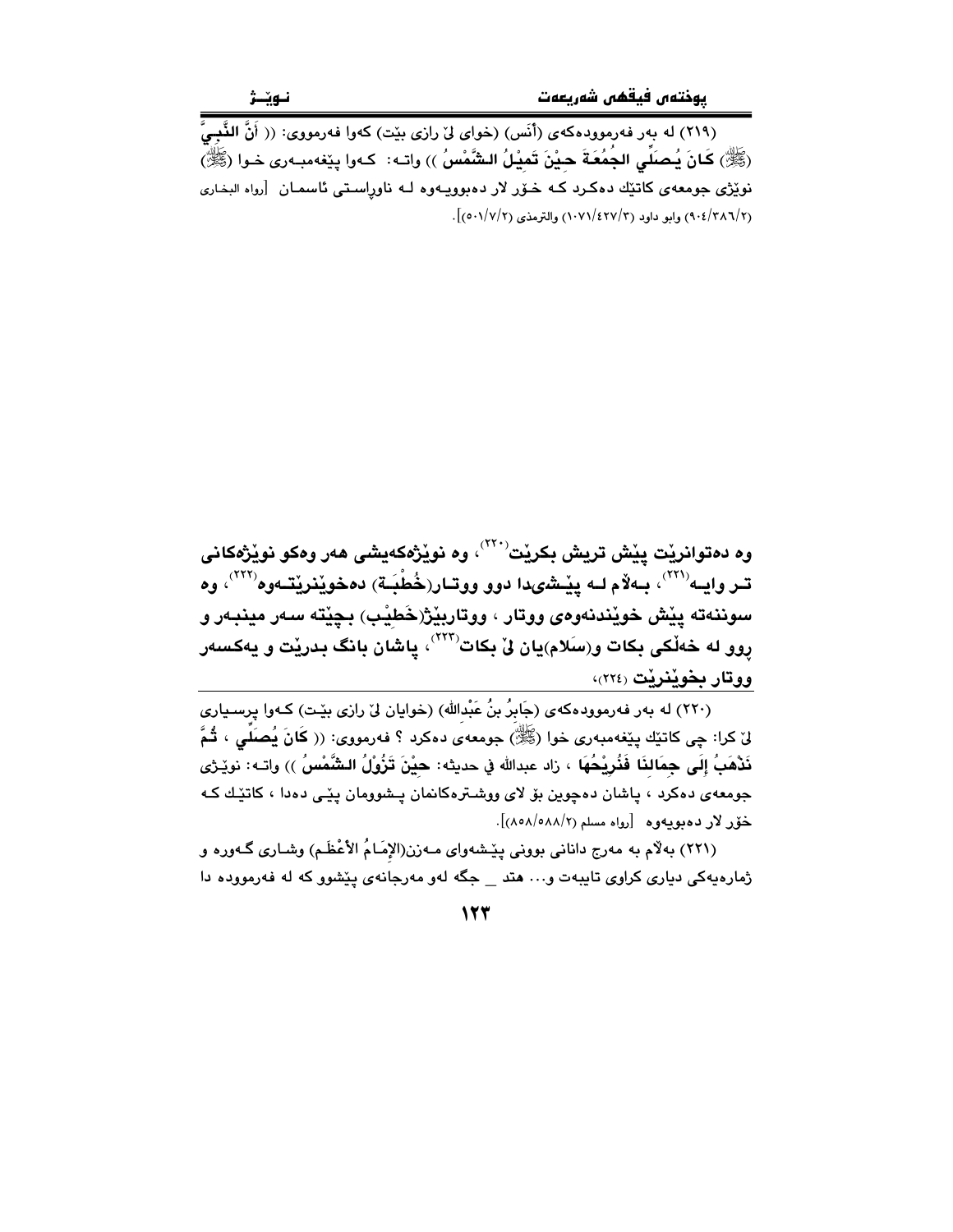هاتوه هيچ بەلگەيەكى شەرعى لە سەر نييە [جا بۆ زياتر تى٘ گەيشتن لـەم مەسـەلەيە بروانـە فقـە السنة (١/ ٢٥٨)].

(۲۲۲) چونکه بینفهمبهری خوا (ﷺ) ههر بهردهوام وای کردوه و وزای لیّ نـههنناوه ، وه هاوهلانيش هەر لە سەر ئـهم شـێوەپە رۆپىشتوون ، ھـﻪروەھا شـوێن كـﻪوټووان و شـوێن کەوتووى شويْن کەوتوۋانيش ، کە شايەتى چاکێتان بۆ دراوە لـە لايـەن يێغەمبـەرى خـواوە (ﷺ) وهك لــه فهموودهكــهى (عمْـرَانُ بـنُ حُــصَيْن)دا هــاتوه (خــواى ليّ رازى بيّـت) كــهوا بِيّفهمبهري خوا (ﷺ) فـهرمووي: (( خَيْرُ الذَّاسِ قَرْنـي ، ثُـمَّ الّـذيْنَ يَلُـوْنَهُمْ ، ثُمَّ الّـذيْنَ بِلُونَهُمْ ..)) واته: باشترینی خەلکی خەلکی چەرخی منه ، پاشـان ئەوانـەی پـاش ئـەوان ، ياشان ئەوانەي ياش ئـەوان .. [ رواه الترمذي وغيره وهـو حديث صـحيح بروانـة السلـسلة الـصحيحة(٦٩٩) وصحيح الجامع(٢٢٩٤) ] .

(٢٢٣) له بهر فهرموودهکهي (جَابِر) (خواي ليّ رازي بِيّت) کهوا فهرمووي: (( أَنَّ النَّفيَّ (ﷺ) كَانَ إِذَا صَعَدَ المِنْبَرِ سَلَّمَ )) واته: پێغهمبهري خوا (ﷺ) ئهگـهر سـهر بكهوتايهتـه سهور مينبهو (سلَّلام)ي دهكرد [رواه إبن ماجة وفي سنده إبن لهيعة وهو ضعيف ، ولكن الحديث يتقوى بـأثري شعبي وعطاء فيكون حسناً بروانه صحيح سنن إبن ماجة (٩١٠)] .

وه له (شَعْبيِ)يهوه دهيگێرِنهوه : کهوا پێغهمبهری خوا (ﷺ) ئهگهر سـهر کهوتايهتـه سەر مينبەر پووى لە خەلكەكە دەكرد ، پاشـان دەيفـەرموو: (( الـسَّلامُ عَلَـيْكُمْ )) وە (أَبُـو بَکُر و عُمَر)بِش هەر وايان دەكرد .

وه له (عَطَاء)پشەوە ھـەر ئـەوە دەگێرنـەوە : كـەوا يێغەمبـەرى خـوا (ﷺ) ئەمـەي کدوه .

جا (شَيْخ الأُلْبَاني) له [تمام المنة (ل ٣٢٢) دا] دهفهرميّ: ئهم دوو (مُرْسَـل)هى (شَـعْبِي) و (عَطَاء) (إِبْنُ أَبِي شَيْبَة وَعَبْدُالرَّزَّاق) دەيگێرنـﻪوە ، وە بـﻪ ھەردووكيانـﻪوە فەرموودەكـﻪي (جَابِر) به هێز دهکهن ، به تايپـهتي کـاري خهليفـهکان بـهم شـێوهيه بـووه ، وهك چـۆن لـه (سَلْسلَةُ الأَحَاديْث الصَّحيْحَة)دا (تَحْقيْق)م كردوه ، بروانه فهرموودهى ژمـاره (٢٠٧٦) كـه بـه شێوهيەكى وا له شوێنى تردا نايبينيتەوە (إنْ شَاءَ الله) .

(٢٢٤) له بهر ئەوەي يێغەمبەرى خوا (ﷺ) (( له رۆژى جومعەدا له مالّەوە دەردەجوو بهکسهر دهچووه سـهر مینبهرکـهی و (سَـلام) ی دهکـرد ، یاشـان بـانگ دهر بـانگی دهدا ، یاش تهواو بوونی بانگهکه یهکسهر دهستی به ووتار دان دهکرد یاش دوو ووتارهکه (بلال)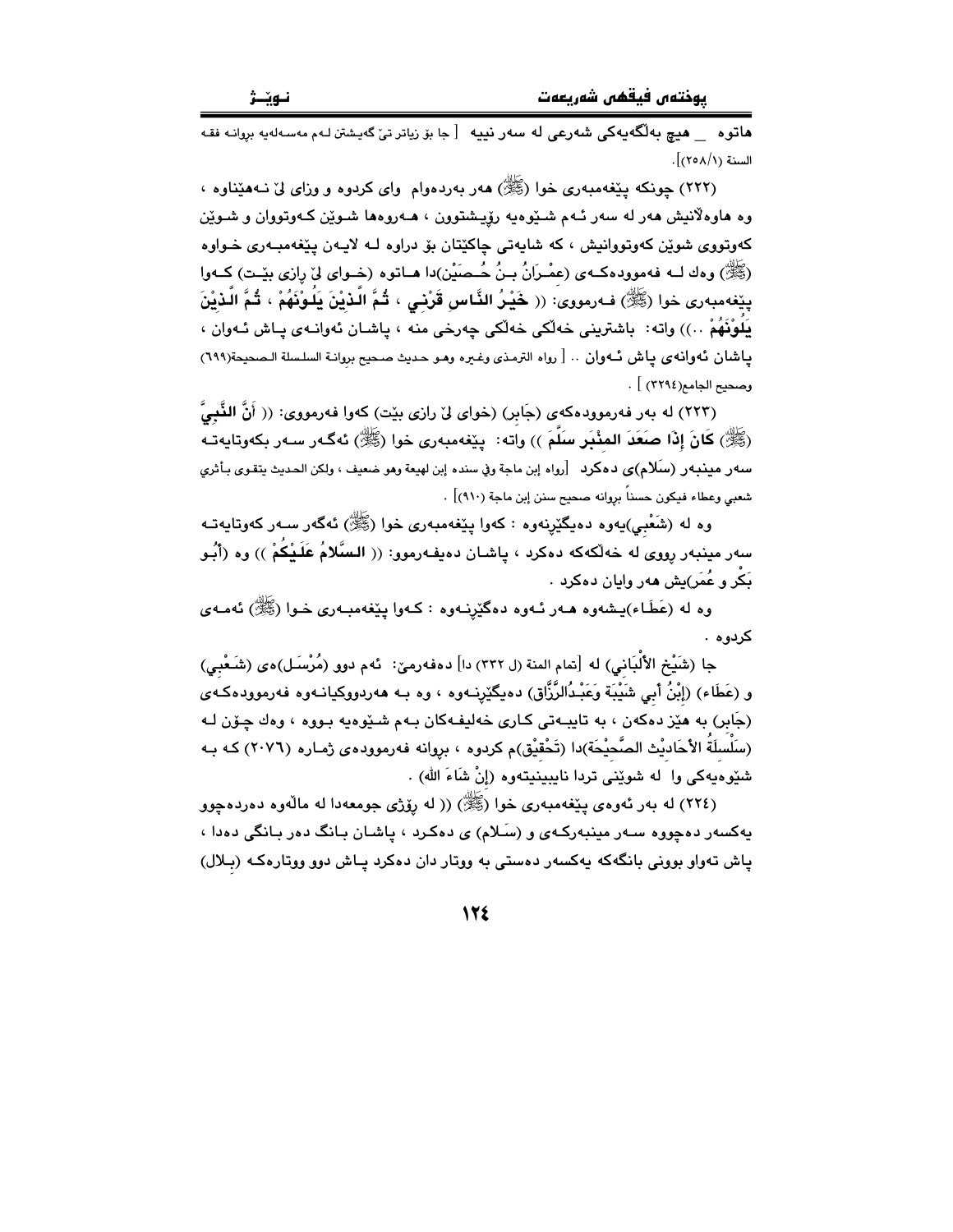قامهتی دهکرد و نویزژی جومعهی ییّ دهکردن )) [بروانه فتح الباری (٤٢٦/٢) ونیل الأوطار (٣١٢٩/٣ ومجموع فتـاوى إبـن تيميـه (١٢٦٩/١ ومـصباح الزجاجـه في زوائـد إبـن ماجـه (١/٢٧٧) والـدين خـالص (٢٩٩/٤)]. تێبيني:

ينغهمب ري خوا (ﷺ) پيٽش ووتياري جومعيه هيچ نوٽيڙي په نياو سوننه تي پيٽش ۔<br>جومعه ی نه کردوه [ بۆ زیاتر تی٘ گەیشتن لەم مەسەلەپە بروانە کتێمان لادانی چـل پـەردەی شـەپتانی لـه سـەر هەرتەلى وبېرو راكانى (ل: ١٥٩)].

به يِبْوه<sup>(٢٢٥)</sup>، وه باش وايـه بـه(خُطْبَةُ الحَاجَة)دهست يـێ بكـات<sup>(٣٢٦)</sup>، وه يـاش ووتاري پهکهم ماوهيهکي کهم دابنٽشٽت و پاشان ووتاري دوومم بخوٽنٽت هەر بەو شێوەيە`````، ياشان نوێژ دا دەبەسترێت و دوو ركات نوێژ بـه كۆمـەڵ دهکریّت<sup>(۲۲۸)</sup>، وه سوننهته ووتارهکه کورت بیّت و نویّژ*هکهی* دریّژبیّت<sup>(۲۲۹)</sup>،

(٢٢٥) له بهر فهموودهكهي (إِبْنُ عُمَرٍ) (خوايان ليٌ رازي بيّت) كهوا فــهرمووي: (( كَـانَ النَّبِيُّ (ﷺ) يَخْطُبُ قَائمَاً ، ثُمَّ يَقْعُدُ ، ثُمَّ يَقُوْمُ ، كَمَا تَفْعَلُوْنَ الآن )) واتـه: يێغەمبـەرى خوا (ﷺ) به پێوه ووتاري دهدا ، پاشان دادهنيشت ، پاشـان ههڵدهسـايهوه وهكـو ئَێستا ئَيْوه ديكەن [رواه البخارى (٤٠١/٢) (٩٢٠/٤٠١) ومسلم (٨٦١/٥٨٩/٢) وغيرهما].

(٢٢٦) له بهر ئەوەي يێغەمبەرى خوا (ﷺ) ووتارى وئامۆژگارى ووانەكانى بەم ووتارە دهســت يــــێ دهكــــرد [رواه مـــسلم (٨٦٧،٨٦٨/٥٩٢/٢) والنــسائي (١٨٨/٣) وه شـــــێوهي ووتــــاري (حَاجَة)بگەرێِرەوە بۆ يێشەكى ئەم پوختەپە].

(٢٢٧) له بهر فهرموودهي (إِبْنُ عُمَرٍ) (خوايان ليٌ رازي بيّت) بروانه (پ٢٢٥).

(۲۲۸) له بهر فهرموودهکهی (عُمَر) (خـوای لیٌ رازی بیّـت) کـهوا فـهرمووی: (( صَلاةٌ السَّفَرِ رَكْعَتَـانِ ، وَصـَـلاةَ الجَمعَـة رَكْعَتَـان ، وَالفَطْـرُ وَالأَصْـْحَى رَكْعَتَـان ، تَمَامٌ غَيْـرُ قَصِبْر ، عَلَى لِسَانٍ مُحَمَّدٍ صَلَّى اللهَ عَلَيْهِ وَسَلَّم )) واته: نويْـژى سـهفهر دوو رِكاتـه ، وه نونیژی جومعه دوو رِکاته ، وه نونیژی جهژنی رِهمهزان و قوربانیش دوو رِکاته ، به تــهواوهتی نهك بـه كـورت كراوهيـي ، لـه سـهر زمـاني (محمـد) (ﷺ [رواه النـسائي (١١١/٣/١١٤٢) وإبـن ماجـه (١/ ١٠٦٤/٢٣٨) وهو صحيح بروانه الإرواء(٦٣٨) صحيح إبن ماجه (٨٧٢) ] .

وه بو دابهستن(قامهت)ی نویژی کردن ، بروانه (پ ٢٢٤).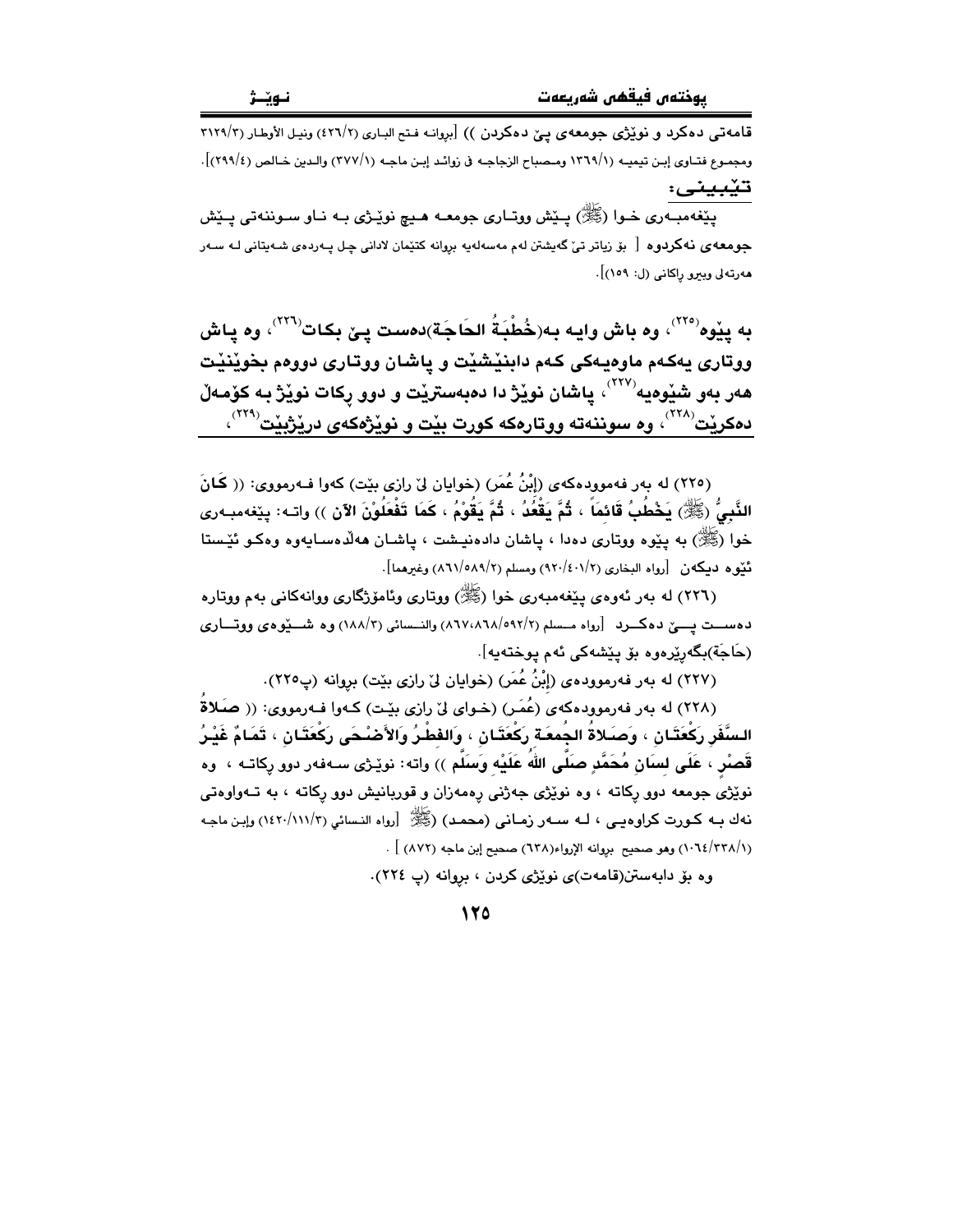.<br>(۲۲۹) له بهر فهرموودهکهی (عَمَّارُ بنُ يَاسر) (خوايان ليّ رازی بێت) کـهوا پێغهمبـهری خـوا (ﷺ) دەيفـەرموو: (( إنَّ طُـوْلَ صَـلاة الرَّجُل ، وَقصَرَ خُطْبَتـه ، مَئنَّـةٌ منْ فقْهـه ، فَأَطيْلُوْا الصَّلاةَ وَاقْصُرُوْا الخُطْبَةَ ، وَإِنَّ مِنَ البَيَانِ سبحْرَاً )) واتـه: بـه رِاسـتى دريّـرْه يٽيداني نوٽيڙي هيور بياوٽيك – ووتاريٽيڙ – و ڪيورت کردنيهوهي ووتارهڪهي نيسشانهي تێڰەيشتنێتى ، بۆيە نوێژ درێژ بكەنەوەو ووتـار كـورت بكەنــەوە… [رواه مـسلم (٩٤/١٩/٨٩٤/٢)]. تێبينى:

دهبنيت ئەو دريزدە يېدانى نويزدى كە يېنغەمبەرى خوا (ﷺ) فەرمانى يــێ دەكـات زۆر درێڗ۫ نەبێت بە شێوەپەك خەڵكى بێزار بېێت ، لە بەر فەرموودەكەي (جَابِرُ بْنُ سَمُرَة) (خواي لىٰ رازى بيّت) كەوا فەرمووى: (( كُنْتُ أُصلَّى مَعَ رَسُوْلِ الله (ﷺ) ، فَكَانَتْ صَلَاتُهُ قَصلْداً ، وَخُطْبَتُـهُ قَصِنْداً ﴾) واتــه: مـن لــه گــهائي بِيّغهمبــهوي خــوادا (ﷺ) نويّـرهم دهكـرد ، جـا نویژه که ی مام ناوهندی بوو ، وه ووتارهکهیشی هه ر مام ناوهندی بوو [رواه مسلم(۲/ رقم/٨٦٦)]. بەلكو لە ركاتى يەكەمدا بە ئەندازەي سورەتى (الأعْلَى) بخوێنێت ، وە لـﻪ ركـاتى دووهميشدا به ئەندازەي سورەتى (الغَاشيَة) بخوێنێت لـه بـهر فەرموودەكـهى (النُّعْمَـانُ بْـنُ بَشْيْرٍ) (خواي لِيّ رازِي بِيّت) كـهوا فـهرمووي: (( كَـانَ رَسُوْلُ الله (ﷺ) يَقْرَأُ في العيْدَيْن وَفي الجُمُعَة ، بِسَبِّح اسْمَ رَبِّكَ الأَعْلَى ، وَهَلْ أَتَاكَ حَديْثُ الغَاشَيْة )) واته: ييْغەمبەرى خـوادا (ﷺ) لــه نوێـِـژِي جــه ژن ونوێـِرْي جومعــهدا ســورهتي ( سَـبِّح اسْـمَ رَبِّـكَ الأعْلَـي ) و سورهتي( هَلْ أَتَاكَ حَديْثُ الغَاشْيَة )هي دهخويّند [رواه مسلم( ٢/رقم/٨٧٨)].

وه ئەگـەر لــه گـەڵ نوێـژى جەژنـدا كەوتـە يــەك رۆژەوه ، ئـەوە جومعــه دەبێتــه سوننەت (<sup>٢٣٠)</sup>.

ئةوانةي سوننةتة لة شةو ورؤذي جومعةدا بكريَت

وه ســوننهته لــه شــهو و رۆژى جومعــهدا ســهلاواتى زۆر لــه ســهر ييْغەمبەرى خىوا (ﷺ) بىدريْت (٣٢) ، وە خويْنىدنى سىورەتى(الكَهْف)(٣٢) ، وە دوعا کردن له روّژهکهیدا <sup>(۲۳۲)</sup>

(٢٣٠) له بهر فهرموودهکهي (زَيْدُ بنُ أَرْقَمَ) (خواي ليْ رازي بيّت) کهوا فهرمووي: (( أَنَّ النَّبِيَّ (ﷺ) صَلَّى العيْدَ منْ أَوَّلِ النَّهَارِ ثُمَّ رَخَّصَ فِي الجَمعَةِ )) واته: پێغهمبـهرى خـوا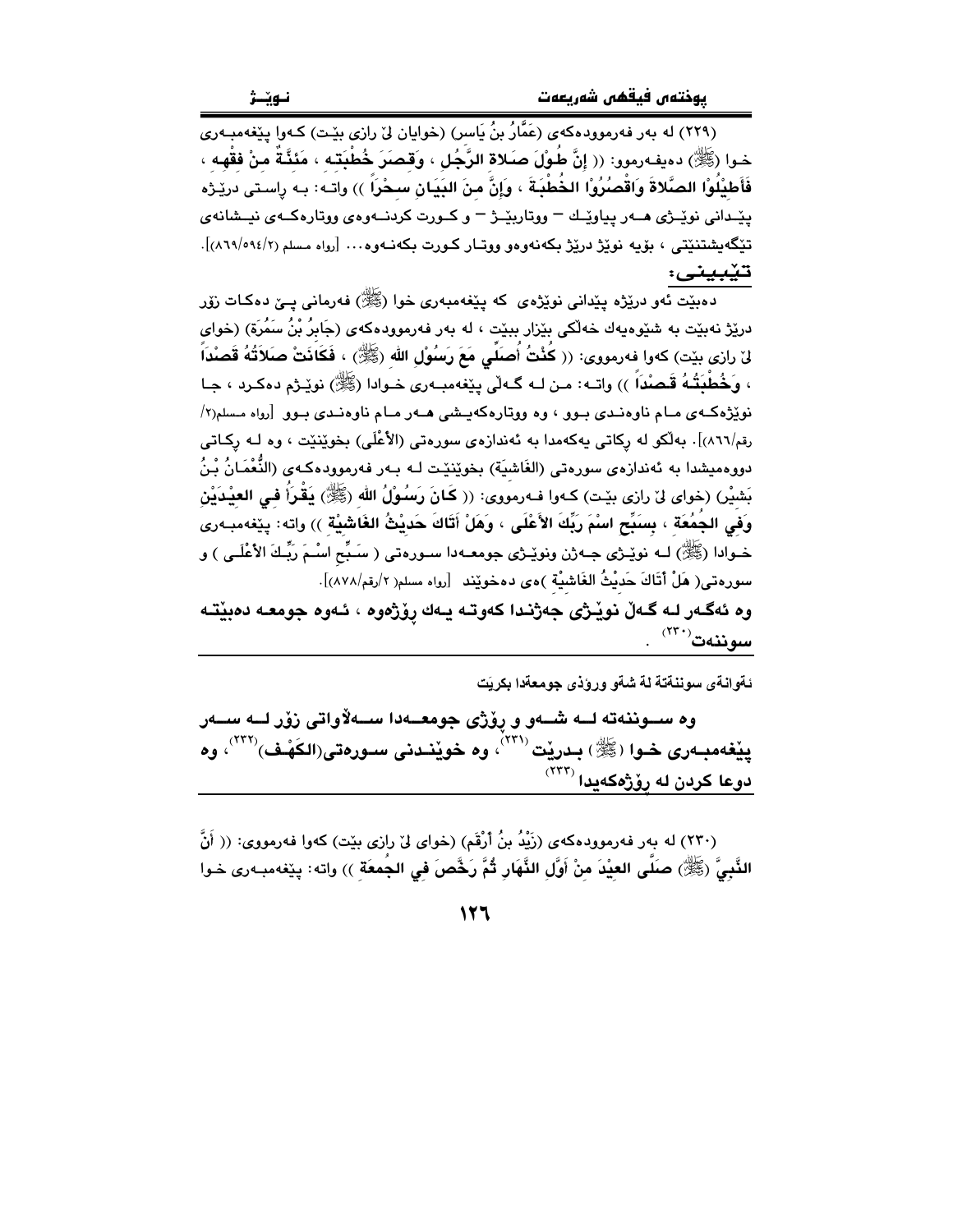(ﷺ) نوێژی جەژنی کرد له سەرەتای رۆژدا ، پاشان روخصەتی پـێ داپـن بـۆ جومعـه [رواه أبو داود (١/١٤٤٦/١) و إبن ماجة (١/١٤٥١/١) والنسائي (٢/١٩٤/٢) وغيرهـم وهـو حديث صـحيح بروانـه صحيح أبي داود(٩٨١) وصحيح إبن ماجة (١٠٨٢)].

(۲۳۱) له پهر فهرموودهکهي (اُوسُ بنُ اُوس) (خواي ليّ رازي بٽت) کـهوا بِنفهمبـهري خوا (ﷺ) فەرمورى: (( إِنَّ مِنْ أَفْضَلَ أَبَّامكُمْ بَوْمَ الجُمُعَة ، فَيْه خُلقَ آلاَم ۚ وَفَيْه قُنضَ ، وَفيْه النَّفْخَة ، وَفيْه الصَّعْقَة ، فَأَكْثَرُوْا عَلَىَّ منَ الصَّلاة فيْه ، فَإِنَّ صَلاتَكُمْ مَعْرُوْصْدَةُ عَلَىَّ ، قَالُوْا: يَا رَسُوْلَ الله ، وَكَيْفَ تُعْرَضُ عَلَيْكَ صَلاتَذَا وَقَدْ أَرِمْتَ ؟ فَقَالَ: إِنَّ اللهَ عَزٌّ وَجَلٌّ حَرَّمُ عَلَى الأَرْضِ أَنْ تَأْكُلَ أَجْسَادَ الأَنْبِيَاء )) واتـه: بـه راسـتى باشـترينى رۆژانتان رۆژى جومعەيە كە تێيدا ( آدم ) بەديھێنراوە ، وە تێيدا گيانى كێشراوە ، وە تێيـدا فوو به( صُور)دا دهکريّـت ، وه تێيـدا راڃـهڵهکانهکهي رۆژي دوايـي روو دهدات ، بۆيـه لــهو رۆژەدا سەلاوات زۆر بدەنــه ســەرم ، چـونكه ســەلاواتـهكانتان يــنم دەگـات ، ووتيـان: ئــهى يێغەمبەرى خوا (ﷺ) ، چۆن سەلاواتەكانمان يێت دەگات لە كاتێكدا كە تـۆ ھـﻪموو گيانـت رزاوه ، جا ئەويش فەرمووى: بە راستى خواى گەورە حـەرامى كـردوه لـه سـەر زەوى كـەوا گیانی بیپّغهمبهران بخوات [رواه ابو داود (۲/ ۲۷۰/۳) واین ماجه (۱/ ۲٤٥/٢٤٥) والنسائی (۹۱/۳) وهو صحبح بروانه الإرواء(٤) وصحبح أبي داود(٩٦٢)وصحبح إبن ماجه (٨٨٩)].

(۲۳۲) لــه بــهر فهرموودهكــهي (أبُــو سَــعيْد الخُــدْرِي) (خــواي ليّ رازي بِيّـت) كــهوا ينِغهمبهري خوا (ﷺ) فهرمووي: (( مَنْ قَرَأَ سُوْرِةَ الكَهْف في يَوْم الجُمْعَة أَصْبَاءَ لَـهُ منَ الذُّوْرِ مَا بَيْنَ الجَمعَتَيْنِ ﴾) واته: هەر يەكێك لە رۆژى جومعەدا سورەتى (الكَهْف) بخوێنێت ئهوه له رووناکي لهوهندهي يۆ دادهگرسٽت په ئهندازهي نٽوان هـهر دوو جومعهڪه آرواه الحاكم (٢٦٨/٢) والبيهقي ( ٢/ ٢٣٩) بروانه الإرواء(٦٢٦) و المشكاة(٢١٧٥) وصحيح الجامع رقم: (٦٤٧٠)].

(۲۳۲) له بهر فهرموودهکهی (أُبُوهُرَيْرَة) (خوای ليّ رازي بِيّت) کـهوا پيّغهمبـهري خـوا (ﷺ) فـه(مووى: (( إِنَّ فـِي الـجُمُعَـة لَـسَاعَةً لاَ يُوَافَقُهَـا مُسْلَمٌ قَـائمٌ يُـصَلِّي ، يَسْأَلُ اللهَ خَيْـراً ، إَلاَّ أَعْطَـاهُ إِيَّـاهُ )) واتــه: بــه راســتى لــه رۆِرْى جومعــهدا ســهعاتێك هەپــه هــهر موسولْمانێك تێيدا نوێژ بکات ، داوا له خواى گەورە بکات ، (ئيللا) خواى گەورە پێى دەدات  $\cdot$  (۸۰۲/رقم/۲) .

وه فهرموودهکهي ( جَابر)(خواي ليّ رازي بيّت) کـهوا پيّغهمبـهري خـوا (ﷺ) فـهرمووي: (( يَوْمُ الجُمُعَة ثَنْتَا عَشْرَةُ \_ يُرِيْدُ سَاعَةً \_ لاَ يُوْجَدُ مُسْلمٌ يَسْأَلُ اللهَ شَيْئًا إلاَّ أَتَـاهُ اللهُ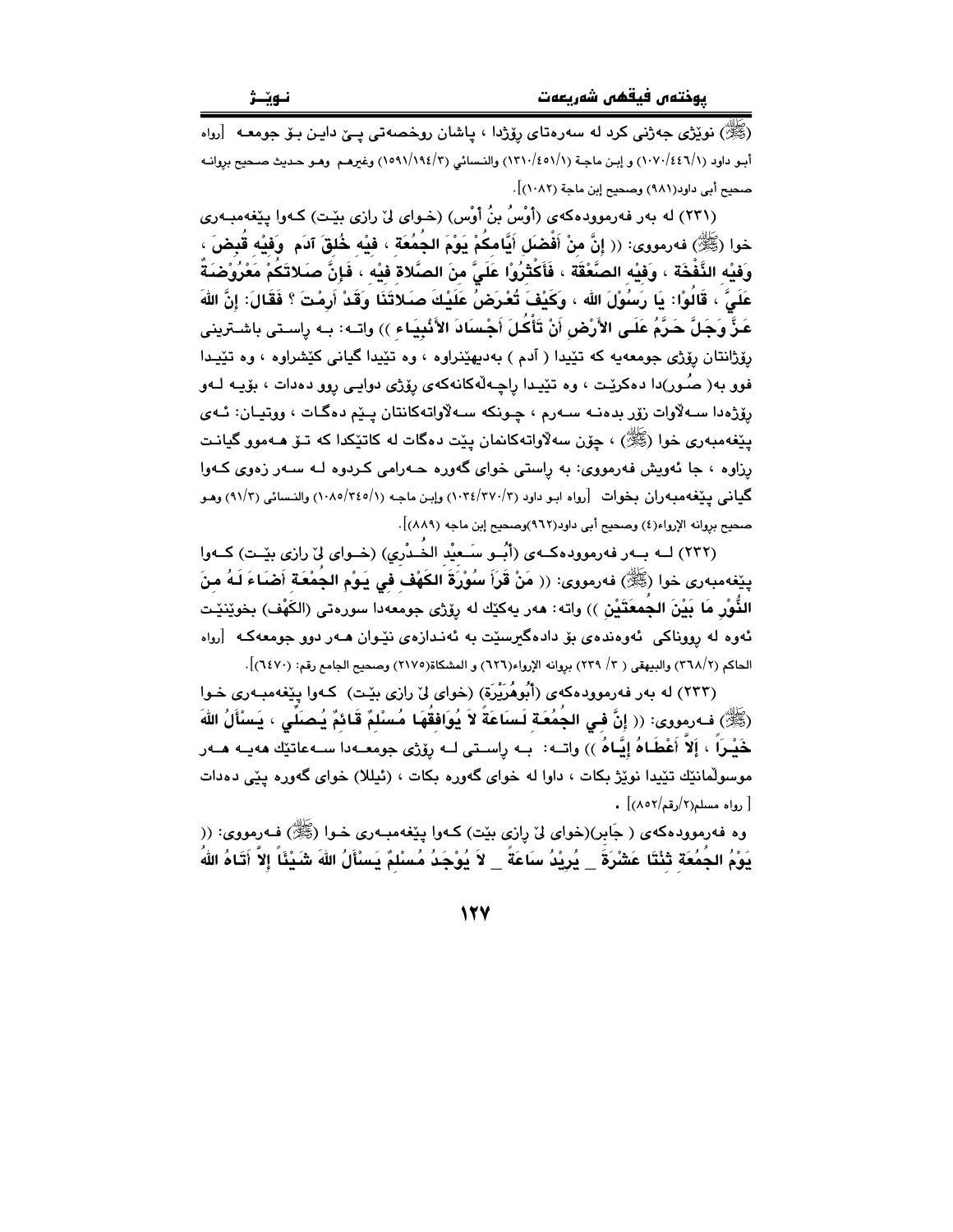عَزَّ وَجَلَّ ، فَالْتَمسُوْهَا آخرَ سَاعَةٍ بَعْدَ العَصرْرِ )) واته: رِوْزِي جومعه دوانزه(١٢) سـهءاته \_ سەعاتێکى تێداپە \_ ھیچ بەندەپەکى موسولّمان نیپـە تێپـدا داوا لـە خـواي گـەورە بكـات (ئيللا) دەيداتىؒ ، جا لە سەعاتەكەي كۆتاپيدا بە دوايدا بگەرێن ، پاش نوێژى عەسىر [رواە ابو داود(١/رقم/١٠٤٨)والنسائي واللفظ له والحاكم وقال صحيح على شرط مسلم ، وهـو كـذلك بروانـه صـحيح الترغيب رقم: ( ٧٠٥) ، وه هەروەها لهم بارەيەوە فەرموودەي تريش هەيە ، بروانه صحيح مسلم (٨٥٢/٥٨٤/٢).

## وه بـوّن خـوّش لـه خـوّدان وجـل وبـهرگي خـاويّن لـه بـهر كـردن<sup>(۲۲۶)</sup>، وه زوو رۆيشتن بۆ مزگەوت<sup>(۲۲٥)</sup>،

۔<br>(٢٣٤) لــه بــهر فهرموودهكــهى (سَــلْمَانُ الفَارســي ) (خــواى ليّ رازى بيّــت) (كــهوا يبْغەمبەرى خوا (ﷺ) فەرمووي: (( لاَ يَغْتَسلُ رَجُلٌ يَوْمَ الجُمُعَة وَيَتَطَهَّرُ مَا اسْتَطَاعَ منْ طُهْرِ وَبِدَّهنُ منْ دُهْنه أَوْ بَمَسُّ منْ طيْبِ بَيْتَه ، ثُمَّ بَحْرُجُ ۖ فَلاَ يُفَرِّقُ بَيْنَ إثْنَيْن ، ثُمَّ يُصلِّي مَا كُتبَ لَهُ ، ثُمَّ يُذْصتَ إِذَا تَكَلَّمَ الإِمَامُ ، إِلاَّ غُفرَ لَهُ مَا بَيْنَهُ وَبَيْنَ الجُمُعَة الأَخْرَى )) واته: هەركەسێك خۆي بشوات له رۆژى جومعەدا ، وه چەندێك توانى خـۆي پـاك بکاتهوه ، وه روّن له خوّي بدات له روّني مالّي خوّي ، پان بوّن له خوّي بدات له بـوّني مـالّي خۆی ، پاشان له مالْ دەرېچێت و دوو کەس لە پەك نەكات ، وە چەندێك بىۆی نوسىراو بێت نويز بکات ، پاشان کاتێك پێشەوا دەست بە ووتاردان دەكات بێدەنگ بێت ، ئـەوە خـواي گەورە لە تاوانەكانى نێوان ئـەو جومعـه و جومعـهى يێشووى دەبورێت [رواه البخارى (٢٧٠/٢/  $\lceil ( \lambda \lambda)^{\mathsf{T}} \rceil$ 

ههروهها فهرموودهکهي (أُبُـو ذَر) (خـواي ليّ رازي بِيّـت) کـهوا بِيّغهمبـهري خـوا (ﷺ) فەرمووى: (( مَنْ إِغْتَسَلَ يَوْمَ الجُمُعَة فَأَحْسَنَ غُسْلَهُ ، وَتَطَهَّرَ فَأَحْسَنَ طُهُوْرَهُ ، وَلَـبِسَ منْ أَحْسَنَ ثَيَابِه ، وَمَسَّ مَا كَتَبَ اللهُ لَهُ منْ طيْبِ أَهْلِه ، ثُمَّ أَتَى الجُمُعَةَ ، وَلَمْ بَلْغُ وَلَمْ يُفَرِّقْ بَيْنَ إِثْنَيْنِ ، غَفرَ لَـهُ مَا بَيْنَـهُ وَبَـيْنَ الجُمُعَـة الأَخْرَى )) واتـه: هـهر كهسـێك رۆژى جومعه خوّي بشوات خوّ شوّردنٽِکي جاك ، وه خوّي پاك بكاتـهوه بـه چـاکي ، وه باشـترين ۔<br>جل ویهرگهکانی له بهر بکات ، وه چهند خوای گهوره بۆی بکات له بۆنی کهس وکاری خۆی له خۆی بدات ، پاشان بێت بۆ جومعه و (لَغُو)نهکات ، وه دوو کهس له پـهك نـهکات ، ئـهوه خوای گهوره لێی دهبورێت له نێوان ئهو جومعه وجومعهکـهی تـردا [رواه إبن ماجـة(١/رقـم/١٠٩٧) وغيره وهو حديث حسن صحيح بروانه صحيح إبن ماجة(٩٠٠) وتعليق الرغيب(١/٢٥٨)] .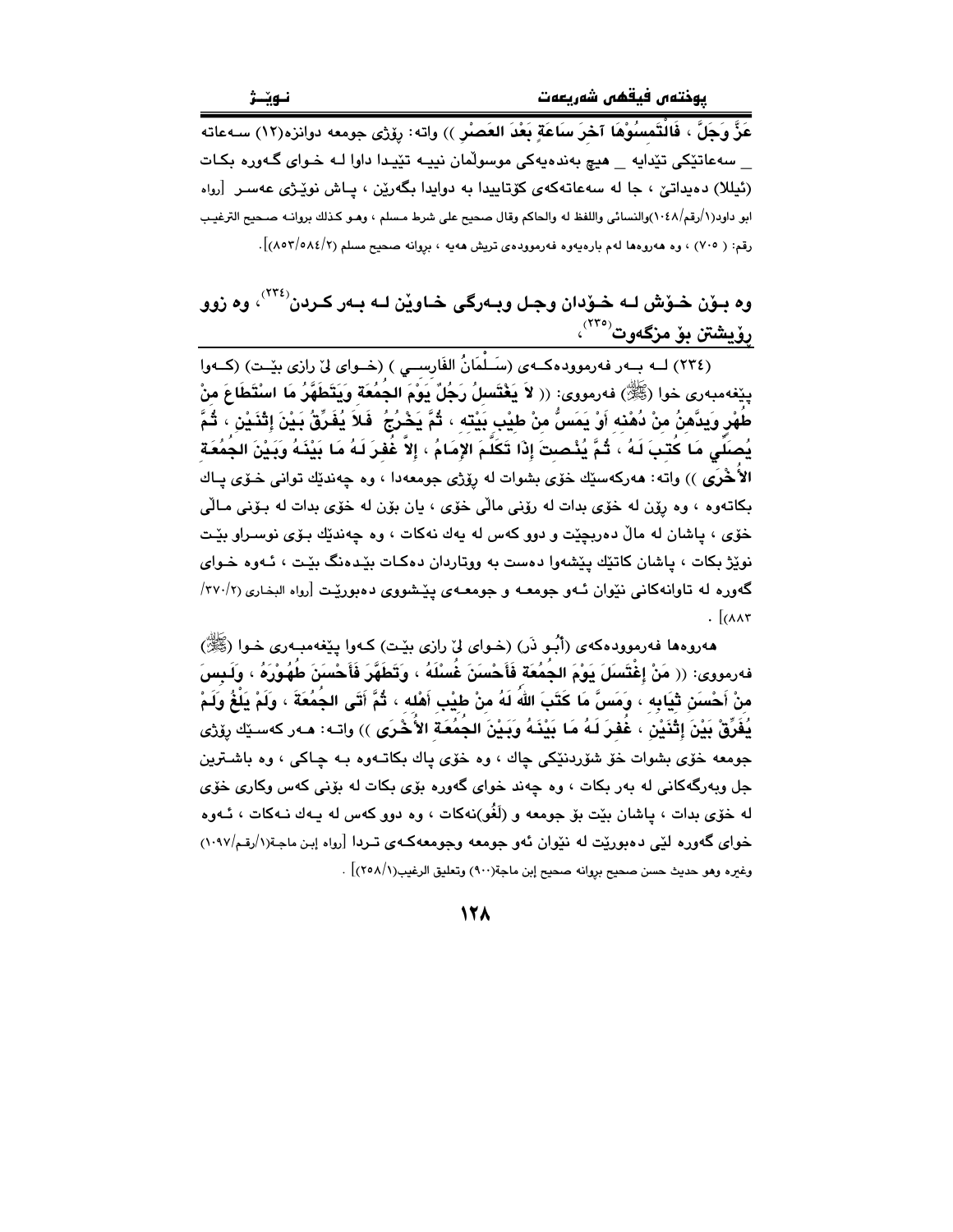وه فهرموودهى تريش لهم بارهيهوه رؤره [بروانه صحيح البخاري (كتاب الجمعة/ باب يلبس أحسن ما يجد) وسنن أبي داود( بـاب اللـبس للجمعـة/ رقـم: ١٠٧٦\_١٠٧٨ بروانـه صـحيح أبـي داود رقـم:٩٨٩) وصـحيح إبـن ماجة(باب ما جاء في الزينة يوم الجمعة / من رقم: ٨٩٨ -٩٠١) ].

تێبينى:

.<br>(i) بۆن خۆشى لە خۆدان تايپەتە بە پياوانەوە ، بۆ ئافرەتان دروست نيە بۆنى خۆش له خۆيان بدەن ھەر كاتێك دەرچن لە مالْ ، بـﻪلّام لـﻪ مـالّى خۆيانـدا بـۆ يياوەكـانى خۆيـان دروسته ، له بهر فهرموودهکهي (أُبُوهُرَيْرة) (خواي ليّ رازي بِيّت) کهوا بِيّغهمبهري خوا (ﷺ) فـهرمووي: (( لاَ تَمْنَعُوْا إِمَاء الله مَساَجِدَ الله ، وَلَكِنْ لِيَخْرُجْنَ وَهُنَّ تَفْلاَتٌ )) واتـه: قەدەغەي ئافرەتانتان مەكەن لە مزگەوتانى خوا ، بەلام با دەريـچن لـە مـالْ بـە بـێ ئـەوەي بۆنى خۆشىيان لە خۆيان دابِيّت [رواە ابـو داود (٢/رقـم/٥٦٥) واحمد (٥/١٩٢/١٩٣/٥) وهـو حـسن صـحيح بروانه صحيح أبي داود (٥٢٩) وه ههروهها بروانه فقه السنة (١٩٣/١)].

(پ) خۆشۆردنى جومعە يێويست(وَاجِبِ)ە ئەگەر چى لـە گـەلْ ئـەم سوننەتانەيشدا باس كراوه. بروانه (پ٥٨).

(٢٣٥) له بهر فهرموودهکهي (أَبُو هُرَيْرَة) (خواي ليّ رازي بيّت) کـهوا پيّغهمبـهري خـوا (ﷺ) فەرمورى: (( منْ إغْتَسلَ بَوَمَ الجُمُعَة غُسلَ الجَذَابَة تُمَّ رَاحَ فَكَأَنَّمَا قَرَّبَ بَدَنَةً ، ومَنْ رَاحَ في السَّاعَة الثَّانيَة فَكَأَنَّمَا قَرَّبَ بَقَرَةً ، وَمَنْ رَاحَ في السَّاعَة الثَّالثَة فَكَأَنَّمَا قَرَّبَ كَبْشَاً أَقْرَنَ ، وَمَنْ رَاحَ في السَّاعَة الرَّابِعَة فَكَأَنَّمَا قَرَّبَ دَجَاجَةً ، وَمَنْ رَاحَ في السَّاعَة الخَامسَة فَكَأَنَّمَا قَرَّبَ بَيْضَةً ، فَإِذَا خَرَجَ الإِمَامُ حَصْرَت المَلاَئكَةُ بَسْتَمعُوْنَ الدُّكْرَ )) واته: هەر كەسێك لە رۆژى جومعەدا خۆى بـشوات – وەكـو – خۆشـۆردنـ، لــەش گراني ، پاشان \_ زوو \_ بچێت بۆ مزگەوت ، وهك ئەوه وايە لە رێي خـوادا ووشـترێكي ســەر بريبێت ، وه هەركەسێك له سەعاتى دووەمدا بچێت ، وەك ئەوە واپـه مانگاپـەكى سـەر بـرى بێت ، وه هەركەسێك لە سەعاتى سۆێپەمدا بچێت ، وەك ئەوە واپە شەكێكى شاخ دارى سەر بري بێت ، وه هەركەسێك لە سەعاتى چـوارەمدا بـچێت ، وەك ئـەوە واپـە مريـشكێكى سـەر بری بێت ، وه هەرکەسێك لە سەعاتى يێنچەمدا بچێت ، وەك ئەوە وايە يەلكەيـەكى لـﻪ ريـى خوادا بهخشي بيّت ، جا ئهگەر پێشەوا دەرچوق ، ئەوە فريىشتەكان ئامـادە دەبـن گـوێ لـه زمکر دهگرن [رواه البخاری (۸۸۱/۳٦٦/۲) ومسلم (۸۵۰/۰۸۲/۲)].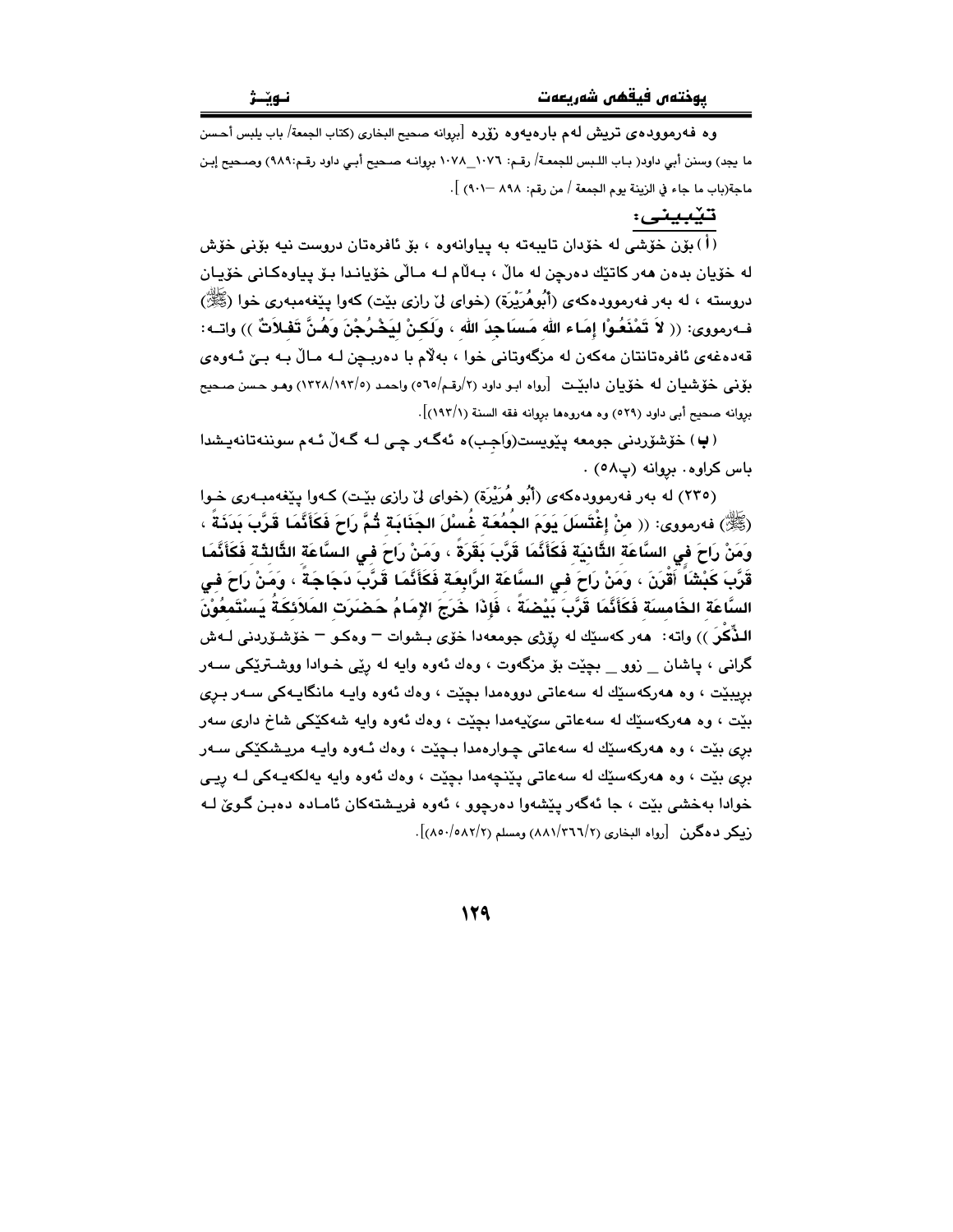يوختەں فيقھى شەريعەت

وه ئسازار نسهدانی خسهڵکی<sup>(۳۲۱)</sup>، وه کردنسی دوو رکسات نویسژی سسلاْوی مزگـهوت(تَحيَّةُ المَسْجِد) يـنش دانيـشتن $^{\langle \Upsilon\Upsilon\vee \rangle}$ ، وه نويْـژ كـردنيش تـا ووتـار بيْـژ دە<u>چێتە س</u>ەر مينبەر<sup>‹۲۴۸</sup>›

(٢٣٦) له بهر فهرموودهکهي (عَبْدُالله بن بُسْرٍ) (خواي ليٌ رازي بيّت) کهوا فــهرمووي (( كُنْتُ جَالسَاً إِلَى جَانبِه يَوْمَ الجُمُعَةَ ، فَقَالَ: جَاءَ رَجُلٌ يَتَخَطَّى رِقَابَ النَّاسِ ، فَقَالَ رَسُوْلُ الله صَلَّى اللهُ عَلَيْه وَسَلَّم: أَى ، إِجْلِسْ ، فَقَدْ آذَيْتَ )) واتـه: روْرْى جومعـه لـه تنيشتي يَيْغەمبەرى خواوە (ﷺ) دانيشتبووم ، جا پياوێك بەرەو يَيْش دەھات ، ھەنگاو بـﻪ سەر شانى خەلكىدا دەنـا ، يێغەمبـەرى خـواپش (ﷺ) يــِێى فـەرموو: ئـەي ، دانيـشە بـە راستي تۆ ئازارى خەلكىت دا [رواه أبـو داود (١/ ١١٨٨/١٨٨) والنـسائى (١٢٩٩/١٠٢/٢) وهـو حـديث صحيح بروانه التعليق الرغيب(١/٢٥٦) وصحيح أبي داود(١٠٢٤) وصحيح النسائي(١٣٢٦) ].

(۲۳۷) له بهر فهرموودهکهی (أَبُو قَتَادَه) (خوای لِیٌ رازی بیّت) بروانه (پ۱۰۱).

تێبينى:

.<br>وه ئەگەر كەسىيْك لە كاتى ووتاردانى ووتار بيْـژدا ھاتــە مزگەتــەوە ، ئــەوە دوو رِكــاتى .<br>پهله دهکات و دادهنیشید بو گوئ گرتن له ووتارهکه ، له بهر فهرموودهکهی (جَابر) (خوای لِنَ رازِي بِيّتِ) كـهوا فـهرمووي: (( جَاءَ رَجُلٌ وَالنَّبِيُّ (ﷺ) يَخْطُبُ النَّاسَ يَوْمَ الجَمُعَة فَقَـالَ: أَصـَـلَيْتُ يَـا فَـلاَنُ ؟ قَـالَ: لاَ . قَـالَ: قَـمْ فَـارْكَعْ )) واتــه: بِياويْـك ماتــه ژوورى مزگەوتەوە و پێغەمبەرى خـواپش (ﷺ) ووتـارى دەدا بـۆ خـەلكى لـە رۆژى جومعـەدا ، جـا يێغەمبەرى خوا (ﷺ) يېږى فەرموو: فلان كەس ، ئايا نوێژت كىرد ؟ ئـەويش ووتـى: نــەء . یپنغهمبـهوری خــوایش (ﷺ) یــیمـّـی فــهورموو: ده ی ههســتـه نویـّـیـژ بـکـه [رواه البخـاری (٢/٤٠٧/٢) ومسلم (٨٧٥/٥٩٦/٢) وغيرهما].

(٢٣٨) له بهر فهرموودهكهى (سَلَمَانُ الفَارسي) (خواى ليّ رازى بيّت) بروانه (پ ٢٣٤).

<mark>تـنیْـدِـیـنــی:</mark><br>ئەگەر كەسىیك گەيشت بە رِكاتىیكى نویْژى جومعەدا ، ئەوە گەيشتوە بە جومعەدا ، لــە<br>مىلىشىشىشى كىلىشت بە رِكاتىیىكى نویژى بهر فهرموودهكهي (إِبْنُ عُمَرٍ) (خواي ليّ رازي بيّت) كهوا يـێغهمبهري خوا (ﷺ) فهرمووي: (( مَنْ أَدْرِكَ منْ صَلاة الجَمُعَة رَكْعَةً ، فَقَدْ أَدْرِكَ الصَّلاَة )) واتــه: هــهر كهسـێك بگـات بـه رکاتێکی نوێژی جومعهدا ، بان ههر نوێژێکی تریشدا ، ئـهوه گهیـشتوه بـه نوێژهکـهدا [رواه

13.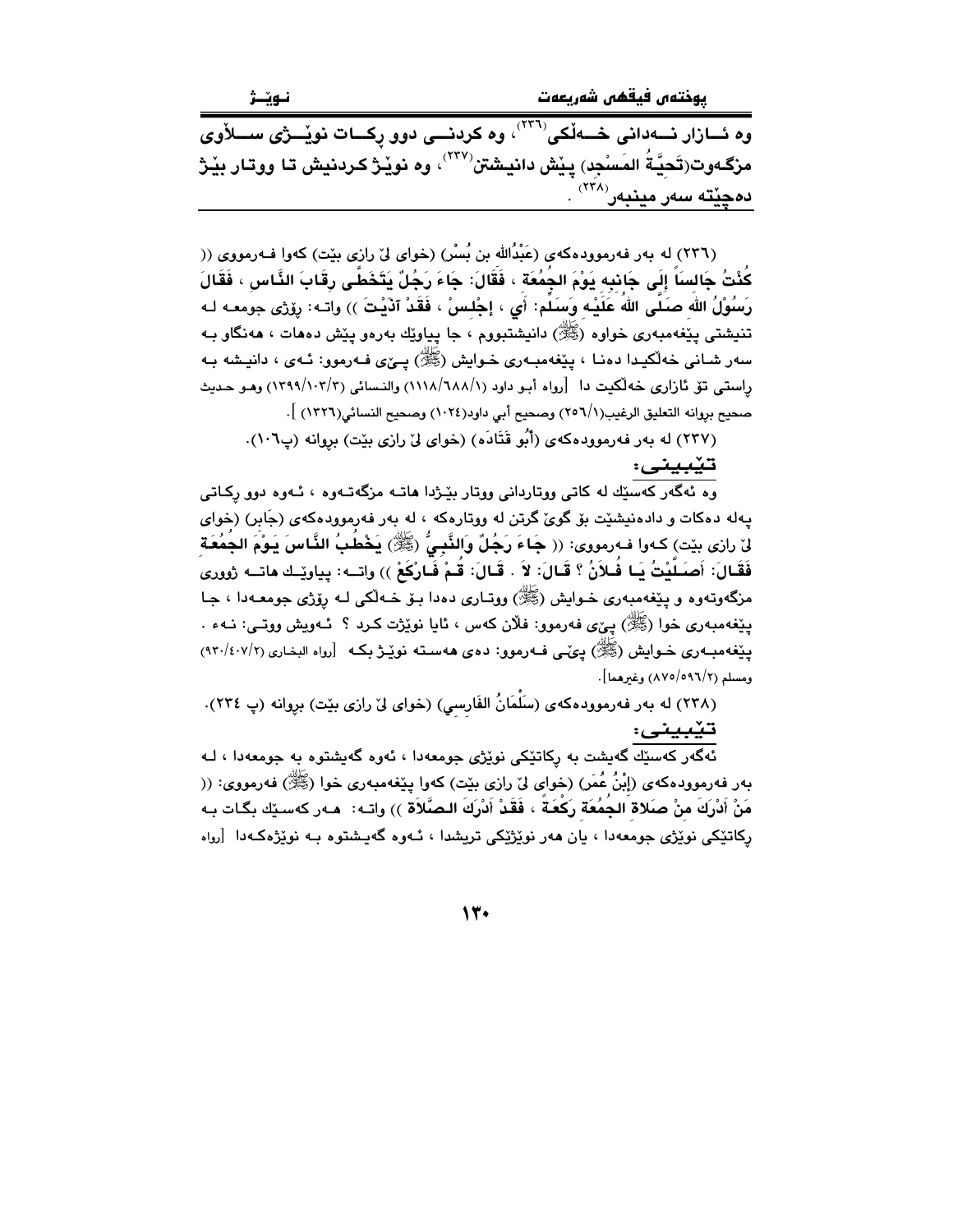النسائم. (١/٧٧٤/١٥٥٧) وإبن ماجه (١/١٢٣/٣٥٦) وغيرهما وهو حديث صـحيح بروانــه الإرواء(٦٢٢) وصـحيح الجـامع  $\cdot$  (*۱۹۹۹*)

نويْژَى هەردوو جەژنەكە (صَلاةُ العِيْدَيْنِ )

نويَذى هةردوو جةذنةكة ثيَويست(**وَاجِب**)ة <sup>(٢٣٩)</sup> ، كاتةكةيشى ثاش خؤردةرضوون وبةرزبوونةوةى بة ئةندازةى رميَك<sup>(۲٤</sup>۰)، حا نويَذةكةى دوو ركاتة<sup>(۲٤۱)</sup>، لة ركات<sub>ى</sub> يةكةميدا ، ثيَشْ قورئان خويَندن حةوت ( **اللهُ أكْبَرِ** ) دةكريَت حطة لة( **اللهُ أكْبَرِ**)ى دةست ثآ كردن ، وة لة ركاتي دووةميشدا ثيَنج( **اللهُ أكْبَر**ِ ) دةكريَت حطة لة ( اللهُ أَكْمِيل)ى هةلَسانةوة<sup>(٢٤٢)</sup>،

(۲۳۹) نویژی جهژنی رهمهزان و قوربانیش پیویست(واجب)ه لـه سـهر ژن وییـاو ، لـه بهر ئەوەي يێغەمبەرى خوا (ﷺ) بەردەوام دەيكرد و فەرمانيشى يێ كردوە كەوا بۆ جێ بە جيّ هێناني دهربـڃنه دهرهوهي شـار ، وهك (أَمّ عَطيَّـة) (خـواي ليّ رازي بێـت) فــهرمووي (( أَمرْنَـا أَنْ نَخْرُجَ فَنُخْرِجَ الحَيَّضَ والعَوَاتـقَ وَذَوَات الخُدُورْ ، فَأَمَّا الحيَّضَ فَيَشْهَدْنَ جَمَاعَـةَ المَـسْلميْنَ وَدَعْـوَتهمْ وَيَعْتَـرْلَنَ مُـصَلَاهُمْ )) واتــه: فــه رمانمان بــيّ كـراوه كــهوا دهربچين ، جا ئەو ئافرەتانەي كە لە حەيز دان و كچى تازە يىڭگەيشتوو و ئافرەتانى مالّيش ههموو دهردهچوین ، جا ئەوانەی کە لە حەیزدان ئامـادەی بـانگ و جەماعـەتى موسـولْمانان دهېبوين ، بـﻪڵام دووريـان دهگـرت لـﻪ شـوێني نوێژهکـﻪيان \_\_ واتـﻪ: بهشـداري نوێژهکـﻪيان نه ده كرد [رواه البخاري (٢/٤٦٢/٢) واللفظ له ومسلم (٢/٥٠/٦٠٥) وغيرهما].

وه له بهر فهرموودهکهی (حَفْصَةُ بِنْتُ سيْرِيْن) کـهوا ووتـى: لـه سـهردهمى ئێمـهدا قەدەغەمان دەكرد كچەكانمان دەربچن بۆ نوێژى جەژن ، جا ئافرەتێك ھات لـﻪ قەسـرەكەي (بَنِي خَلَفٍ) مايـهوه ، منـيش چـووم بـوّ لاي ، جـا ئـهويش باسـي بـوّ كـردين كـهوا ميّـردي خوشــکهکهی لــه گــهڵ بِيّغهمبــهري خــوادا (ﷺ) دوانــزه(١٢) جــار دهرچــووه بــوّ غــهزا ، خوشکهکهیشم له شهش جاریاندا له گهڵپاندا دهرچووه ، ئـهویش ووتـی: ئێمـه لـه گهڵیانـدا دهردهچـووين تيمـاري زامـدارمان دهكـرد و... جـا بـه پێغهمبـهرم ووت: ئـهي پێغهمبـهري خوا(ﷺ) ئايا ئەگەر كەسێكمان \_ لە ئافرەتان \_ ئەگەر جىل و بـەرگى نـەبوو دەربـچێت <sup>\_</sup> بۆ نوێژى جـﻪژن – ئايـا دەتوانێت دەرنەچێت ؟ پێغەمبـﻪرى خـﻮايش(ﷺ) فـﻪرمووى: (( لتُّلْبِسْهَا صَـاحبَتُهَا مـنْ جِلْبَابِهَـا ، فَلْيَشْهَدْنَ الخَيْـرَ وَدَعْـوَةَ المَـؤْمِنيْنَ )) واتــه: بـا

 $\mathcal{N}$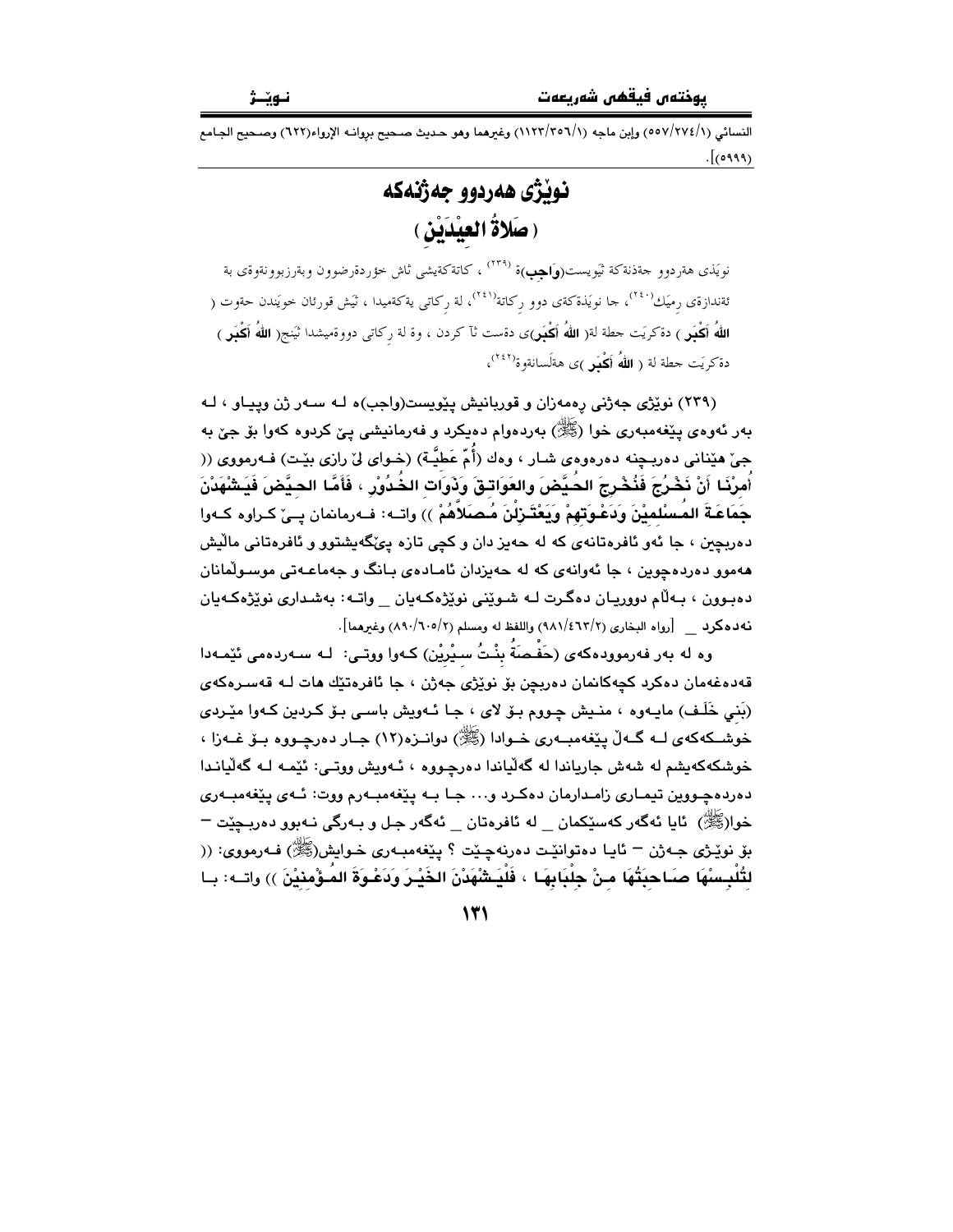.<br>هاورێکەي لە جل ويەرگى خۆي بکاتە بەرى ، وه با ئامادەي خێرەکەو بانگى باوەرداران بىن [رواه البخاري (٤٦٩/٢) (٩٨٠) وغيره].

(٢٤٠) له بهر (أَثْرَ)هكهى(يَرْيْدُ بْنُ خُمَيْرِ الرَّحَبِي) كهوا فهرمووى: (( خَرَجَ عَبْدُالله بِن بُسْر صَاحبَ رَسُوْلِ الله (ﷺ) مَعَ الذَّاسِ في يَوْم عَيْد فطْرٍ أَوْ أَصْحَىً ، فَأَنْكَرَ إِبْطَاءَ الإِمَام ، فَقَالَ: إِنَّا كُنَّا قَدْ فَرَغْنَا سَاعَتَنَا هَذَّه ، وَذَلكَ حَيْنَ التَّسْبِيْح )) وات : (عَبْدُالله بن بُسْر)ى هاوەلْي پێغەمبەرى خوا(ﷺ) له گەلّ خەلّكيدا دەرچوو له رۆژى جەژنى رەمـەزان يان قورياندا ، و يئ ناخۆش بوونې خۆي دەريرې له دولکەوتنې پێشەوا و وفــەرمووي: ئێمـه ۔<br>لسهم کاتانسەدا لیٰ دەبووينسەوە ، ئسەو کاتسەيش کساتى نوێئرى چێسشتەنگاو بسوو (روام ابىو داود(١/١٢٥/٦٧٥) وإبن ماجة (١/١٢١٧/٤١٨) وهو حديث صحيح ، بروانه الإرواء(١٠١/٣) وصحيح أبي داود(١٠٠٥)].

(٢٤١) له بهر فهرموودهکهي ئيمامي (عُمَر) (خواي ليّ رازي بيّت) بروانه (پ٢٢٨).

(٢٤٢) لـه بـهر فهرموودهكـهي (عَائـشَة) (خـواي ليّ رازي بيّـت) كـهوا فـهرمووي: (( أَنَّ رَسُوْلَ الله (ﷺ) كَبَّرَ في الفَطْرِ والأَصْنَحَى سَبْعَاً وَخَمْساَ سوءَى تَكْبِيْرَتَى الرُّكَوْعِ ﴾) واته: پێغهمبهری خـوا (ﷺ) لـه نوێـژی جـه ژنی قوربانـدا حـهوت(الله أكْبَـرٍ) \_ ی لـه رِكـات بِهِ كه مدا \_ و بِيَنج (اللهُ أَكْبَر) = ي له ركاتي دوږه مدا = كـرد جِگـه لـه(اللهُ أَكْبَـر)ى (رُكُـوْع) بردنه كان [رواه إبن ماجة (١٢٨٠/٤٠٧/١) و أبو داود (٤/رقم/١١٣٨) وهو حديث صحيح ، بروانـه الإرواء(٦٢٩) وصحيح إبن ماجه(١٠٥٨)وصحيح أبي داود(١٠٤٣)].

ثاشان ووتاريَك دةخويَنريَت<sup>(٢٤٣)</sup>، وة بة(**الحَمْدُ للَّه**) دةست ثآ دةكات<sup>(٢٤٤)</sup>.

وة سوننةتيشة لة دةرةوةي مزطةوت لة ضؤلَيدا بكريَت(٢٤٥)، وة بانط وقامةتيشي بؤ نادريَت(٢٤٦)، وة لة تُيشيدا هيض نويَذيَك ناكريَت<sup>(٢٤٧</sup>)،

(٢٤٣) له بهر فهرمووده كه ي (أَبُو سَعيْد) (خـواي ليّ رازي بيّـت) (( كَانَ رَسُوْلُ الله (ﷺ) يَخْرُجُ يَوْمَ الفِطْرِ وَالأَصْنْحَى إِلَى المَصنَّى ، فَأَوَّلُ شَىْءٍ يَبْدَأُ بِه الصَّلاَةُ ، ثُمَّ يَشْـصَرَفُ فَيَقُـوْمُ مُقَابِـلَ النَّـاس \_ وَالنَّـاسُ جُلُـوْسُ عَلَـى صُـفُوْفَهِمْ \_ فَـيَعظُهُمْ ، وَيُوَصِّيْهِمْ ، وَيَأْمُرَهُمْ . فَإِنْ كَانَ يُرِيْدُ أَنْ يَقْطَعَ بَعْثَاً قَطَعَهُ أَوْ يَأْمُرَ بِشَىْءٍ أَمَرَ بِهَ ، ثُمَّ يَذْهِمَوْف )) واتــه: كــهوا پێغهمبــهري خــوا (ﷺ) لــه رِيْرْي جــهژني رِهمــهزان و قوربــان دا دهرچوو ، جا پهکهم شتێك که دهستي يـێ دهکرد نوێژبوو پاشـان ههلاهسـايهوه بهرانبـهر خه لکی وه خه لکی دانیشتوو بوون له ریزهکانیان دا ، جا ئامۆژگاری و وهسیهت و فــهرمانی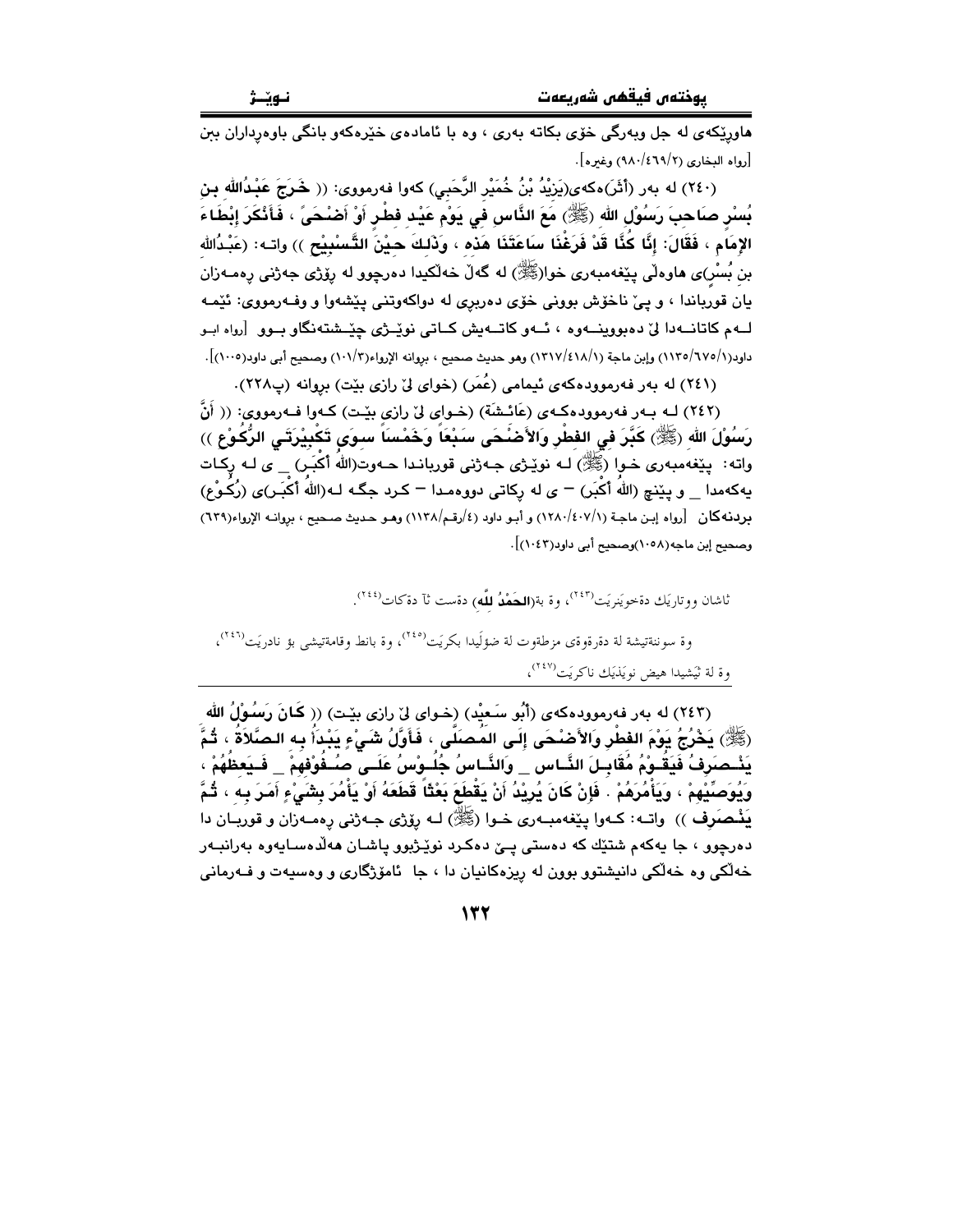پی دهکردن ، جا ئهگهر ویستی بووایه سویایهك رهوانه بكات ، ئهوه رهوانهی دهکرد ، يـان فه رمان به شتیّك بكات ، ئەوە فەرمانى يى دەكرد ياشان دەرۆپشت [رواه البخارى (١/٤٤٨/٢٥٩) ومسلم (٢/٥/٦٠٥)].

وه ئیمامی (النَّوَوی) دەفەرمووێ : هیچ بەلگەیەکی راست نـﻪهاتوه لـﻪ بـارەی ئـﻪوەی كه بق جه ژن دوو ووتار بدرييت . بروانه [فقه السنة (٢٧١/١)].

(٢٤٤) له بهر ئهو بهلگانهي كهوا پێغهمبهري خوا (ﷺ) ههموو ووتارهكاني بـه (الحَمْدُ للَّه) دهست یی دهکرد ، وه هیچ بهلَّگهیهکی راستیش نییه کـهوا یێغهمبـهری خـوا (ﷺ) لـه يَيْشَى ووتارى جەژن (اللهُ أَكْبَر)ى كردبێت . بروانه [فقه السنة (٢٧١/١-٢٧٢)].

مروانه (پ۲۲۹) .

وه فەرموودِهكەى (إِبْنُ عُمَرٍ) (خوايان لى رازى بيْت) (( كَانَ النَّبِيُّ (ﷺ) يَغْدُوْ إِلَـى المَصَلَّى وَالعَذَرْةَ بِيْنَ يَدَيْه تُحْمَلُ وَتُنْصَبِّ بِالمَصَلَّى بَيْنَ يَدَيْه ، فَيُصَلَّى إلَيْهَا ﴾) واته : کهوا پێغهمبهری خوا (ﷺ) – بۆنوێژی جـهژن – بـهیانی زوو دهردهچـوو بـۆ شـوێنـی نوينيژ ... [رواه البخارى (٢/٢٦٢/٢) ومسلم (١/٢٥٩/١)].

(٢٤٦) لــه بــهر فهرموودهكـهى (إِبْـنُ عَبَّــاس) و (جَـابر) (خوايـان رِازي ليّ بيّـت) كـهوا فەرموويانە(( لَمْ بِكُنْ يُؤَذَّنُ بَوْمَ الفطْرِ وَلاَ بَوْمَ الأَصْحَى )) واته: بانگ و قامـهت نـهدهدرا بلِ نوێژی جهژنمی رِهمهزان وقوربانیش [رواه البخاری (۶/٬۵۱/ ۹٦۰) ومسلم (۶/۰۶/۲۸۸)].

(٢٤٧) له بهر فهرموودهکهي (عَبْدُالله إِبْنُ عَبَّاس) (خوايان ليٌ رازي بيّت) کهوا فهرمووي (( أَنَّ النَّبِيَّ (ﷺ) خَرَجَ يَوْمَ الفطْرِ فَصَلَّى رَكْعَتَيْنِ لَمْ يُصلِّ قَبْلَهَا وَلاَ بَعْدَهَا وَمَعَهُ بِيلَالٌ )) واته: پێفهمبهري خوا (ﷺ) له رۆژي جهژنې رهمهزان دا دهرچوو بۆ شوێني نوێژ — و دوو رِکاتی نوێ<mark>ژی ج</mark>هژنی \_ کرد نـه لـه پێشىدا نوێژی کـرد و نـه لـه پاشـیش دا ، وه (بلال)بیشی له گەلٌدا بوو [رواه البخاری (٤٧٦/٢) (٩٨٩) ومسلم (١٠٦/٤/٦٠٦) وغیرهما].

وة خؤتي بؤ بشؤريت<sup>(٢٤٨)</sup>، وة خؤتي بؤ جوان بكةيتةوة وبؤين خؤش لة خؤ بدةيت (٢٤٩) ، وة سوننةتة ثیَش نویَذی حمَّذین رقمةزان خواردیَك بخوات<sup>(۲۰۰</sup>۰) ، بةلاَم بؤ نویَذی حمَّذین قوربان لة ثاش نویَذ خواردن بخوات<sup>(°0</sup>′)، وة لة ريَطايةكةوة بروات ولة ريَطايةكي ترةوة بطةريَتةوة<sup>(°0</sup>′) .

نوٽڙي ندس ( صَلاةُ الْخَوْفْ )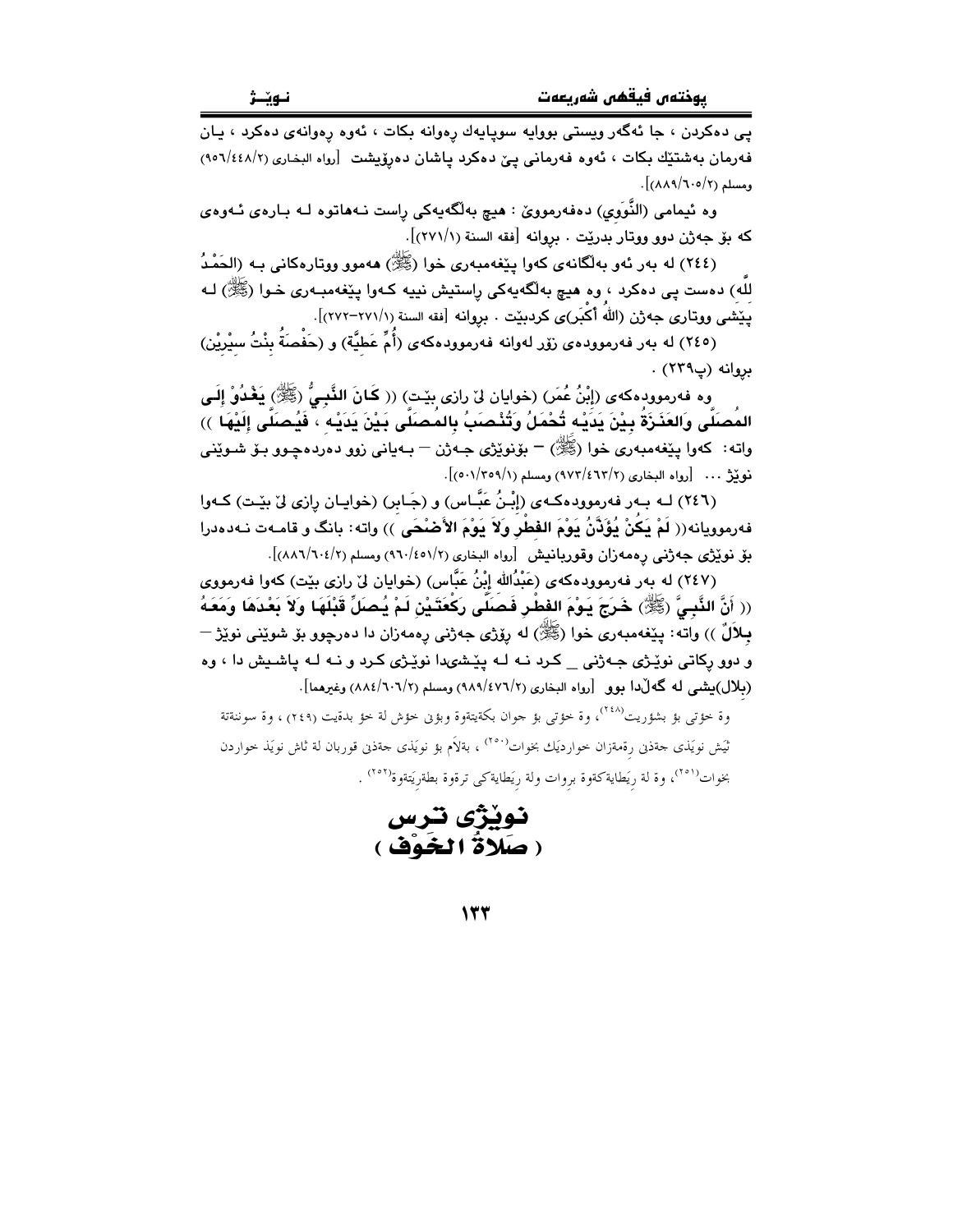ئەگــەر دوژمـــن لـــە رووى قيبلـــەوە بـــوو ، ئـــەوە بـــە چـــەند شـــێوەيك **دەكرنت<sup>(۲۰۲)</sup>،** 

(٢٤٨) له بهر (أَثَر)هكهى (زَادَان) كهوا فهرمووى: (( **سَأَلَ رَجُلٌ عَلَيّْاً رَضـىَ اللهُ عَنْهُ** عَنْ الغُسْلِ ؟ قَالَ: إِغْتَسَلْ كُلَّ يَوْم شَئْتَ ، فَقَالَ: لاَ ، الغُسْلُ الَّـذيْ هُوَ الغُسْلَ ؟ قَالَ: يَوْمَ الجُمُعَةِ ، وَيَوْمَ عَرَفَةَ ، وَيَوْمَ النَّحْرِ ، وَيَوْمَ الفَطْرِ )) واته: پياوێك پرسيارى له(عَلى) (خوای ليّ رازې بێت) له بارهي خۆشۆردنهوه ؟ ئهويش فهرمووي: ههموو رۆژێك خــۆت بـشۆ ئهگەر ويستت ليّ بوو . جا ووتى: نهء ، ئەو خۆشۆردنه دەلّىي كـه خۆشىۆردنه ؟ فـەرمووى: رۆژى جومعه ، ورۆژى (عَرَفَه) ، ورۆژى جەژنى قوربان ، ورۆژى جەژنى رەمەزان [رواه البيهقى من طريق الشافعي بروانه الوجيز ( ل٤٧)].

(٢٤٩) له بهر فهرموودهکهي (إِبْنُ عَبَّـاس) (خوابـان ليّ رازي بِيّـت) کـهوا فـهرمووي: (( كَانَ رَسُوْلُ الله (ﷺ) بِلْيَسِنُ بَوْمَ العَيْدِ بُـرْبَةٌ حَمْـرَاء )) واتـه: بِـيْغهمبـهري خـوا (ﷺ) لـه رۆژى جەژندا (بُرْدَه)ێِكى سوورى لە بەر دە كرد [قال الهيثمى ڧ (مجمع الزوائد) (٢٠١/٢) رواه الطبرانى في الأوسط ورحاله ثقات ، بروانه السلسلة الصحيحة (١٢٧٩)].

(۲۵۰) لـه بـهر فهرموودهكـهي (أنَّس) (خـواي ليِّ رازي بيِّت) كـهوا فـهرمووي: (( كَانَ رَسُوْلُ الله (ﷺ) لاَ يَغْدُو يَوْمَ الفَطْرِ حَتَّى يَأْكُلَ تَمَرَاتٍ )) واتـه: يـێفهمبـهري خـوا (ﷺ) دهرنهدهچـوو بــۆ نوپــژی جــهژنی رهمــهزان تــا چــهند خورمايــهکی دهخــوارد - [رواه البخـاری (٩٥٣/٤٤٦/٢) والترمذي (٢٧/٢٧/٢)].

(٢٥١) له بهر فهرموودهکهي (أَبُو بُرَيْدَة) (خـواي ليّ رازي بيّـت) کـهوا فـهرمووي (( اَنَّ رَسُوْلَ الله كَانَ لاَ يَخْرُجَ يَوْمَ الفَطْرِ حَتَّى يُطْعِمَ ، وَلاَ يُطْعِمَ يَوْمَ النَّحْرِ حَتَّى يَذْبَحَ )) واته: پێغەمبەرى خوا (ﷺ) دەر نەدەچوو بۆ نوێژى جەژنى رەمەزان تا خـواردنى دەخـوارد ، وه سوِّ روِّژی قوریــان خــواردنی نــهدهخوارد تــا قوریــانی ســهر دهبــری [رواه إیـن خزیمـة (١٤٢٦/٢٤١/٢) والترمــذي (٥٤٠/٢٧/٢) وهــو حــديث صــحيح ، بروانــه صــحيح الترمــذي (٤٤٧) ، بــه لأم لـــة ريوايەتەكەي (ترمذي)دا: (( ... حَتَّى بُصلِّي )) واتە: ... تا نوێژي جەژنى دەكرد] .

(٢٥٢) له بهر فهرموودهکهی (جَابرُ بنُ عَبْدالله) (خوایان لیٌ رازی بیّـت) کـهوا فــهرمووی (( كَانَ النَّسِيُّ (ﷺ) إِذَا كَانَ بَوْمُ عِيْدِ خَالَفَ الطَّرِيْقَ )) واتـه: بِيّغهمبـهري خـوا (ﷺ) له رۆژى جەژن دا ريگاى دەگۆرى [رواه البخارى (٢/٤٧٢/٢)] .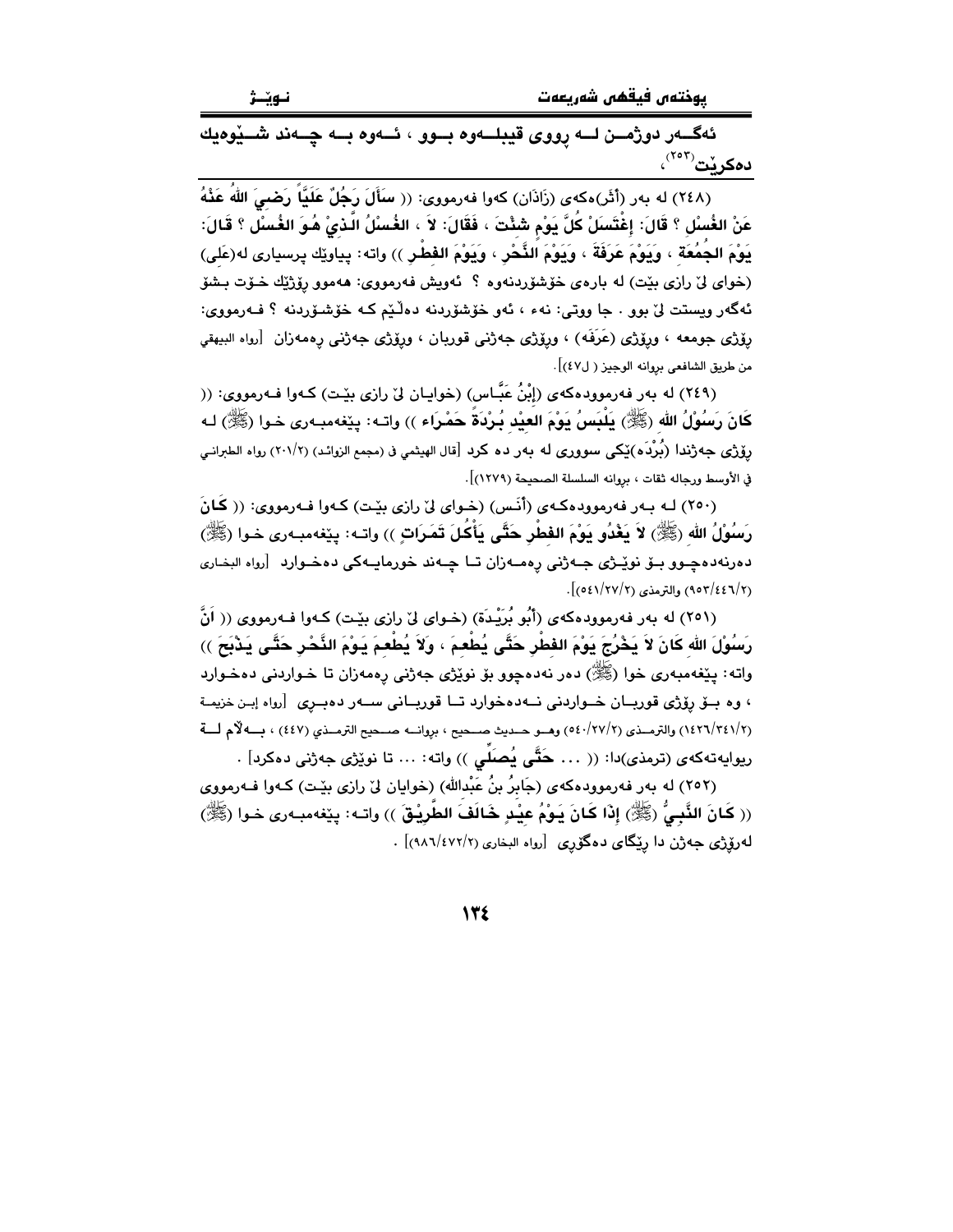نـوێـژ

واتـه: ئەگـەر لـه رێگايەكـەوە بـۆ شـوێنى نوێـژ بهاتبايـه ئـەوە لـه رێگايـەكى تـرەوە دەگەرايەوە .

(۲۵۳) ئنمه ههر يهك شنوهيان باس دهكهين ، ئهويش فهرموودهكهى (جَابِر)ه (خـواى لىٰ رازي بيّت) كـهوا فـهرمووي: (( شَـهدْتُ مَـعَ رَسُـوْلِ الله (ﷺ) صَـلاَةَ الخَـوْف ، فَصَفَّذَا صَفَّيْنِ ، صَفٌّ خَلْفَ رَسُوْلُ الله (ﷺ) وَالعَدُوُّ بَيْنَذَا وَبَيْنَ القَنْلَة ، فَكَبَّرَ الذُّنبِيُّ (ﷺ) وكَبَّرْنَـا جَميْعَـاً ، ثُـمَّ رَفَعَ رَأْسَـهُ مـنْ الرُّكُـوْعِ وَرَفَعْنَـا جَميْعَـاً ، ثُـمَّ إنْحَـدَرَ بالـسُّجُوْد وَالصَّفِّ الَّذيْ مَعَهُ ، وَقَامَ الـصَّفْ المُؤَخِّرُ فـى نَحْرِ العَدُوِّ ، فَلَمَّا قَضَى النَّبِيُّ (ﷺ) السُّجُوْدَ ،وَقَامَ البِصَّفُّ الَّذِي بَلِيْهِ ، إِنْجَدَرَ البِصَّفُّ المُؤَخِّرُ بِالسُّجُوْدِ ، وَقَامُوْا ، ثُمَّ تَقَدَّمَ الصَّفُّ المُؤَخِّرُ ، وَتَأَخَّرَ الصَّفُّ المُقَدَّمُ ، ثُمَّ رَكَعَ النَّبِيُّ (ﷺ) وَرَكَعْنَا جَمِيْعَاً ، ثُمَّ رَفَعَ رَأْسَهُ مِنَ الرُّكُوْعِ وَرَفَعْنَا جَمِيْعَاً ، ثُمَّ إِنْحَدَرَ بِالسُّجُوْدِ وَالصَّفِّ الَّذي يَليْه الَّذىٰ كَانَ مُؤَخَّرَاً في الرَّكْعَة الأُوْلَى ، وَقَامَ الصَّفُّ المُؤَخِّرُ في نُحُورِ العَدُوِّ فَلَمَّا قَصْبَى النَّبِيُّ (ﷺ) السُّجُوْدَ وَالصَّفِّ الَّذىْ يَليْه ، إِنْحَدَرَ الصَّفْ المُؤَخِّرُ بِالسُّجُوْد ، فَسنَجَدُوْا ، ثُمَّ سَلَّمَ النَّبِيُّ (ﷺ) وَسَلَمْنَا جَمِيْعَاً ، قَالَ جَابِرُ: كَمَا يَصنْنَعُ حَرَسُكُمْ هَؤُلاَء بِأُمَرَائِهِمْ )) واته: له گەلْ يێغەمبەرى خوا دا (ﷺ) ئامادەي نوێژى ترس بووم كـەوا کردینی به دوو ریزهوه ، ریزێك له یشتی یێغهمبـهری خــواوه (ﷺ) ، وه دوژمــن لــه نێــوانی ئێمەو قىيلەدا بوٯ ، جا يێغەمبەرى خوا (ﷺ) (اللهُ أكْبَر)ى كرد ، ئێمەيش ھەموٯ (اللهُ أكْبَـر) مان کرد هەردوو ریزەکە لە گەڵ يێغەمبەردا نوێژيان دابەست ، ياشان (رُکُوْع)ى برد ئێمەش هەموو (رُكُوْع)مان برد ، پاشان سەرى لە(رُكُوْع) بەرز كردەوە ئێمەش ھەموو سـەرمان بـەرز کردهوه ، پاشان (سُجُود)ی برد ، ریزهکهی پشتی خوّی له گهڵیدا (سُجُود)یان برد ، وه سُهو ريزهکهي تر ههر بـه يێوه راوهسـتاون بهرانبـهر دوژمـن – چـاو دێريـان دهکـهن – جـا کـه يٽغەمبەرى خوا ھەلسايەوە – بۆ ركـاتى دووەم – و ريزەكـەي يـشتى خۆيـشى لـە گەليـدا ههلسانهوه ، ريزهکهي دوايان (سُجُود)يان برد و ههلسانهوه ، ياشـان ريزهکـهي دوا چـوونه يێشەوە وئەوانەي يێشیش گەرانەوە دواوە ، ياشان كە يێغەمبەرى خوا (ﷺ) (رُكُوْع)ى برد ، هەموو پێکەوه (رُکُوْع)مـان بـرد ، پاشـان کـه لـه (رُکُوْع)سـەرى بـەرز کـردەوە ، هــەموو یێِکەوە سەرمان بەرز کردەوە ، پاشان کە (سُجُود)ی برد ریزەکەی پشتی (سُجُود)بان برد ، بهلّام ریزهکهی تر بهرانبهر دوژمن به پێوه راوهستاون ، جا که پێغهمبهری خوا و ریزهکهی یشتیشی (سُجُود)یان تەواو کرد – ودانیشتن بۆ تحیات خوێندن – ریزەکەی دوا (سُجُود)یان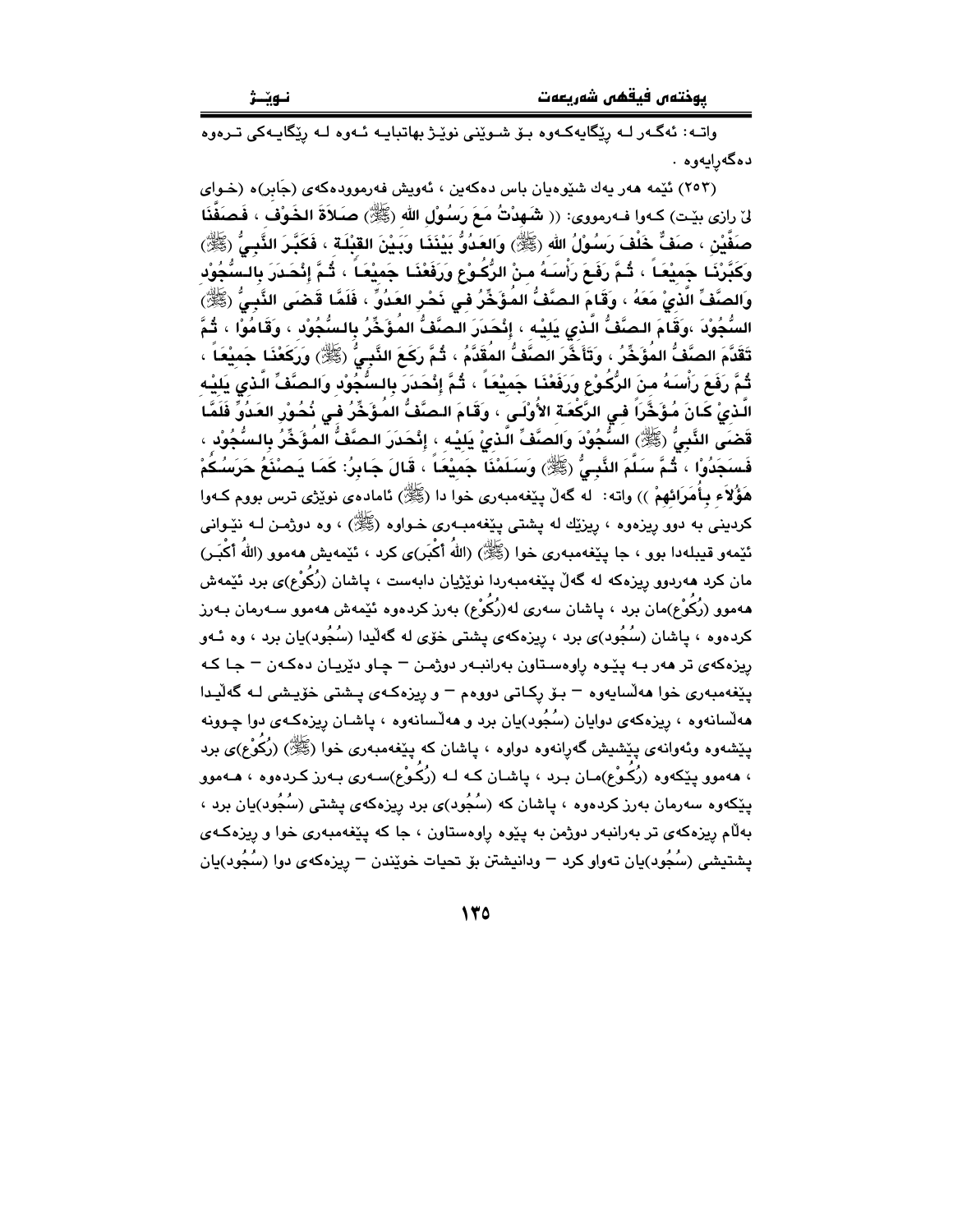برد ، و(سُجُود) يان تەواو كرد ، ياشان يـاش تــەحيات خوێنـدن يێغەمبـەرى خـوا (سَـلام)ى دايەوە ، ئَيْمەش ھەموو يْيْكەوە (سَلام)مان دايەوە [رواە مسلم ٨٤٠/٥٧٤/١). وه هەروەها ئەگەر دوژمن لـه ړووى قيبلـەوە نـەبوو ئـەوە بـه چـەند شـێوەيەكى تـر دەكرێت<sup>(۲۰٤</sup>ْ)، جـا بـه هـەر شـێوەيەكيان ئـەنجام بـدرێت هـەر دروسـتـه ، وه ئەگەر تێرشان روويدا يان ترسێکی زۆر دروست بوو ، ئەوە بە ھەر شێوەيەك گونجا ئەنجام دەدريْت ، ئيتر به سوارى بيْت يان به دانيشتنەوه يان بـه دەمى راكردنەوە ، روو بەرەو قيبلە بێت يان روو بەرەو قيبلە نەبێت<sup>(°°</sup>′) .

(٢٥٤) هەروەها ئەميشيان ھەر يەك شێوەيان باس دەكەين ئەويش فەرموودەكەي ( عَبْدُالله بن عُمَر)ه (خوايان ليّ رازي بيّت) كـهوا فـهرمووي: (( صَلَّى رَسُوْلُ الله (ﷺ) صـَـلاَةَ الخَـوْفَ بإِحْـدَى الطَّـائفَتَيْنِ رَكْعَـةً ، وَالطَّائفَـةُ الأُخْـرَى مُوَاجهَـةُ العَـدُوِّ ، ثُـمَّ انْصِرَفَوْا وَقَامُوْا في مَقَام أَصِنْحَابِهِمْ مُقْبِلِيْنَ عَلَى العَدُوِّ ، وَجَاءَ أَوْلَئَكَ ، ثُمَّ صَلَّى بِهِمُ الذَّبِيُّ (ﷺ) رَكْعَةً ، ثُمَّ سَلَّمَ النَّبِيُّ (ﷺ) ، ثُمَّ قَضَى هَؤُلاَء رَكْعَةً ، وَهَؤُلاَء رَكْعَةً )) واته : پێغهمبەرى خوا (ﷺ) نوێژي ترسي كرد – كردني به دوو كۆمەلّەوه – بـه پـەكێك لــەو دوو کۆمەلە رکـاتێکى کـرد ، کۆمەلەکـەي تـریش بەرانبـەرى دوژمـن راوەسـتابوون ، ياشـان رۆيشتن له شويني ئەو كۆمەلەكەي تردا لە بەرانبەرى دوژمن راوەسىتان ، ئـەو كۆمەلەكـەي تریش هاتن ، پێغهمبهری خوا رکاتێکی پێ کردن ، پاشان (سَلام)ی دایهوه ، پاشـان ئـهمان رکاتێکی تریان گێرایهوه وه ئهوانی تریش رکاتێکیان گێرایهوه [رواه البخاری (۶۲۹/٤۲۹/۲) ومسلم  $\frac{1}{2}$  ( $\frac{1}{2}$ 

واته: پێشەوا دەيانكاتە دوو بەشەوە ، كۆمەلێكيان لە گەليدا دەست بە نوێژ دەكەن ، وه ئەو كۆمەلكەيش بەرانبەر دوژمن را دەوەستن ، جـا يێشەوا ركـاتى يەكـەم بـەو كۆمەڵـە دهکات ، وه کاتێك هەلدەسێتەوە بۆ ركاتى دووەم ئەوان بىۆ خۆپـان ركاتەكـەي تـر دەكـەن و(سَلام) دهدهنهوه ، وه به يهله دهچنه جێگهى ئهوانهى بهرانبـهر دوژمـن راوهسـتاون ، وه ئهوانیش به پهله دهگهنه رِکاتی دووهمی یێشهوا دا ، که زیـاتر درێـژی دهکاتـهوه ، جـا کـه ییشهوا (سَلام)ی دایهوه ، ههلّاهسنهوه و رکاتهکهی تریان تهواو دهکهن .

(٢٥٥) (إِبْنُ عُمَرٍ) (خوايان ليّ رازي بيّت) له تهفسيري ئايهتي (٢٣٨، ٢٣٩) ي سورهتي (البقرة) ﴿ حَافَظُوْا عَلَى الصَّلُوَاتِ وَالصَّلاةِ الوُسْطَى وَقُوْمُوْا لِلَّه قَانتيْنَ ، فَــإِنْ خفْــتُمْ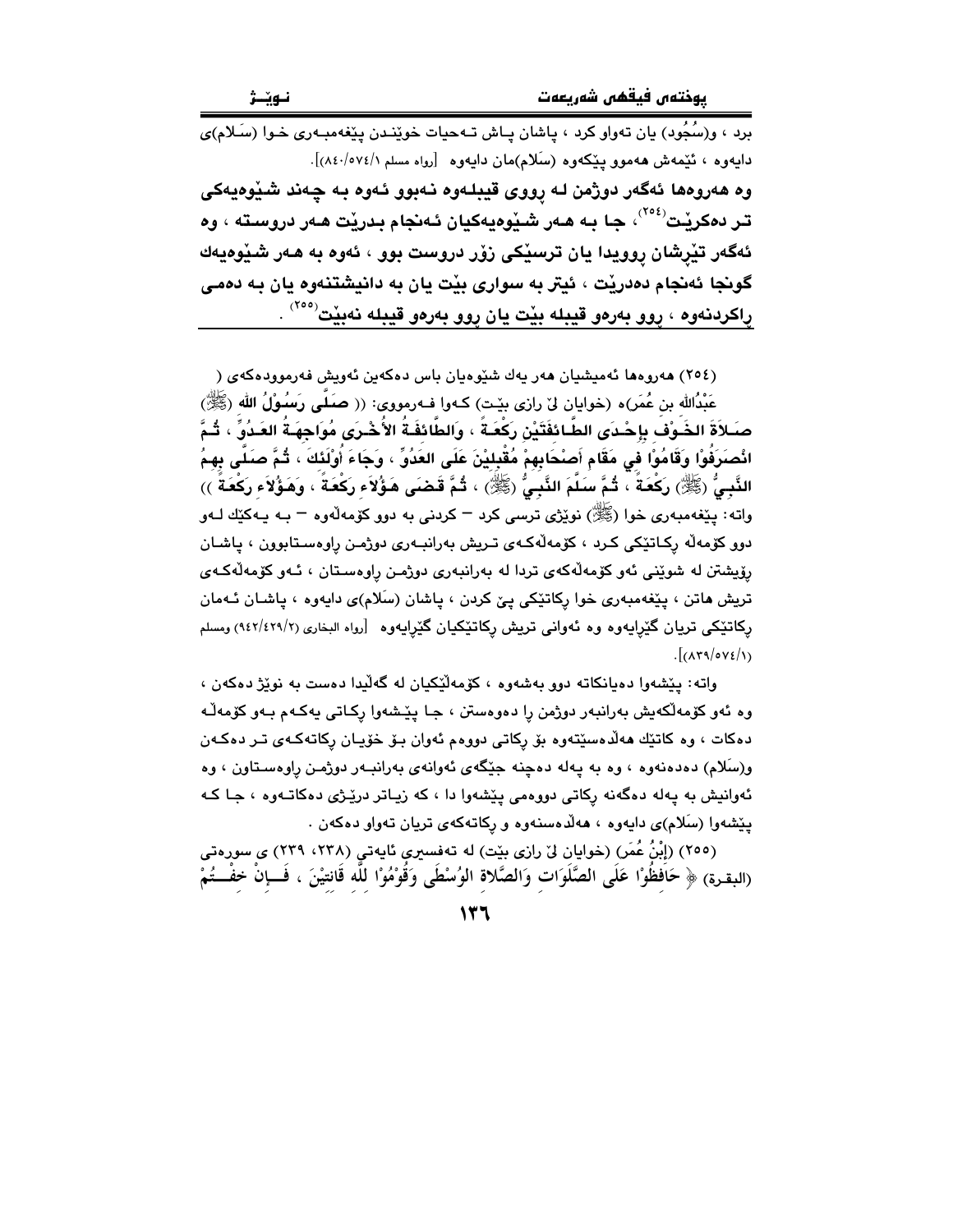فَرِ جَالًا ۚ أَوْ ۚ رُكِّبَانًا ۖ فَإِذَا أَمِنْتُمْ فَأَذْكَرُوْا اللَّهُ كَمَا عَلَّمَكُمْ مَالَمْ تَكُوْنُوْا تَعْلَمُوْنَ ﴾ دا ف1رمووي: (( .. فَإِنْ كَانَ خَوْفٌ هُوَ أَشَدُّ منْ ذَلِكَ صَلُّوْا رِجَالَـا ۚ قِيَامَـاً عَلَـى أَقْدَامهمْ أَوْ رُكْبَاذَـاْ مَسْتَقْبِلِيَ القَبْلَةِ أَوْ غَيْرَ مُسْتَقْبِلِيْهَا ﴾) وإته: جا ئهگەر ترسهكه لـهوه زيباتر بـوو <sup>—</sup> لـهوه حالّهتانهي پيشوو – ئهوه نويزژ بکـهن – بـه ههرشنيوهيهك بيّت – بـه پيّوه بيّت يـان بـه سواری ، روو بهرهو قیبله بێت یان روو بهرهو قیبلـه نـهبێت [رواه البخاری (۱۹۹۸/۵۶۵) ومسلم (٩٣٩/٥٧٤/١) بنجوه].

نونژي كەسٽك لە سەڧەردا ىنت

( صَلاةُ الْمَسْافِرِ ) کورت کردنهوه و کو کردئهوهي نوێژ (قضر وجُمع)

يێويست(وَاجِبِ)ه له سەر كەسێك له سەفەردا بێت نوێڗٛه چوار ركاتێكان <mark>کورت بکاتـ*هوه* ب</mark>ۆ دوو ړکات<sup>(۲۰۲</sup>)،

(٢٥٦) له بهر فهرموودهي خـواي گـهوره لـه سـورهتي (النساء: ١٠١) دا كـه دهفـهرميّ: ﴿ وَإِذَا ضَرَبْتُمْ فِي الأَرْضِ فَلَيْسَ عَلَيْكُمْ جُنَاحٌ أَنْ تَقْصُرُوْا مِنَ الــصَّلاةِ إِنْ خفْــتُمْ أَنْ يَفْتَنَكُمْ الْذَيْنَ كَفَرُوْا ..﴾ واته : ئەگەر سەفەرتان كرد بە سەر زەويدا ، ئـەوە تاوانتـان لـه سەر نیپە كەوا نوێژەكانتان كورت بكەنەوە ئەگەر ترسان تووشى فیتنەی ئەوانە بىن كـە بـێ باوەرن .

(يَعْلَىُ بنُ أُمَيَّةَ) دەفەرمىّ: پرسيارم لە(عُمَرُ بنُ خَطَّاب) (خـوای لِنّ رازیِ بێتٍ) کٍرد لـه بارەي ئەمّ ئايەتەوە كەو! خىواي گـەورە دەڧـەرمىؒ: ﴿ .. إِنْ خَفْـــتُمْ أَنْ يَفْتـــنَكُمْ الْــــذَيْنَ كَفْرُوْا..﴾ دەي خۆ ئێستا خەلكى ترسىيان لە بې باوەران نەماوە ، (عُمَر) فەرمووى: منـيش لهوه سهرم سوورما که تۆ سهرت ل*یٽی* سوورِماوه ، بۆيه پرسيارم لـه پێغهمبـهرِی خـوا کرد (ﷺ) له باردي نُهودود ، نُهويش فـهرمووي: (( صَدَقَةً تَـصَدَّقَ اللهُ بِهَا عَلَـيْكُمْ ، فَاقْبِلُوْا صَدَقَتَهُ )) واته: ئەمە خێرو چاكەپەكى خواپـە بـە ئێـوەي داوە ، جـا ئێـوەش وەرى بگـرن [رواه مسلم (١/ ٦٨٦/٤٧٨) وأبوداود (٤/ ١١٨٧/٢٤) وغيرهما].

وه له بهر فهرموودهکه (إِبْنُ عَبَّاس) (خوايان ليّ رازي بيّت) کـهوا فـهرمووي: (( فَـرَضَ اللهُ الصَّلاَةَ عَلَى لسان نَبِيُّكُمْ (ﷺ) في الحَضْرِ أَرْبَعَاً ، وَفي السَّفَرِ رَكْعَتَيْن ، وَفي الخُوْف رَكَعَةٌ )) واته: خواي گـهوره نوێـژي لــه ســهر زمـاني پێغهمبـهري خـوا (ﷺ) فــهرز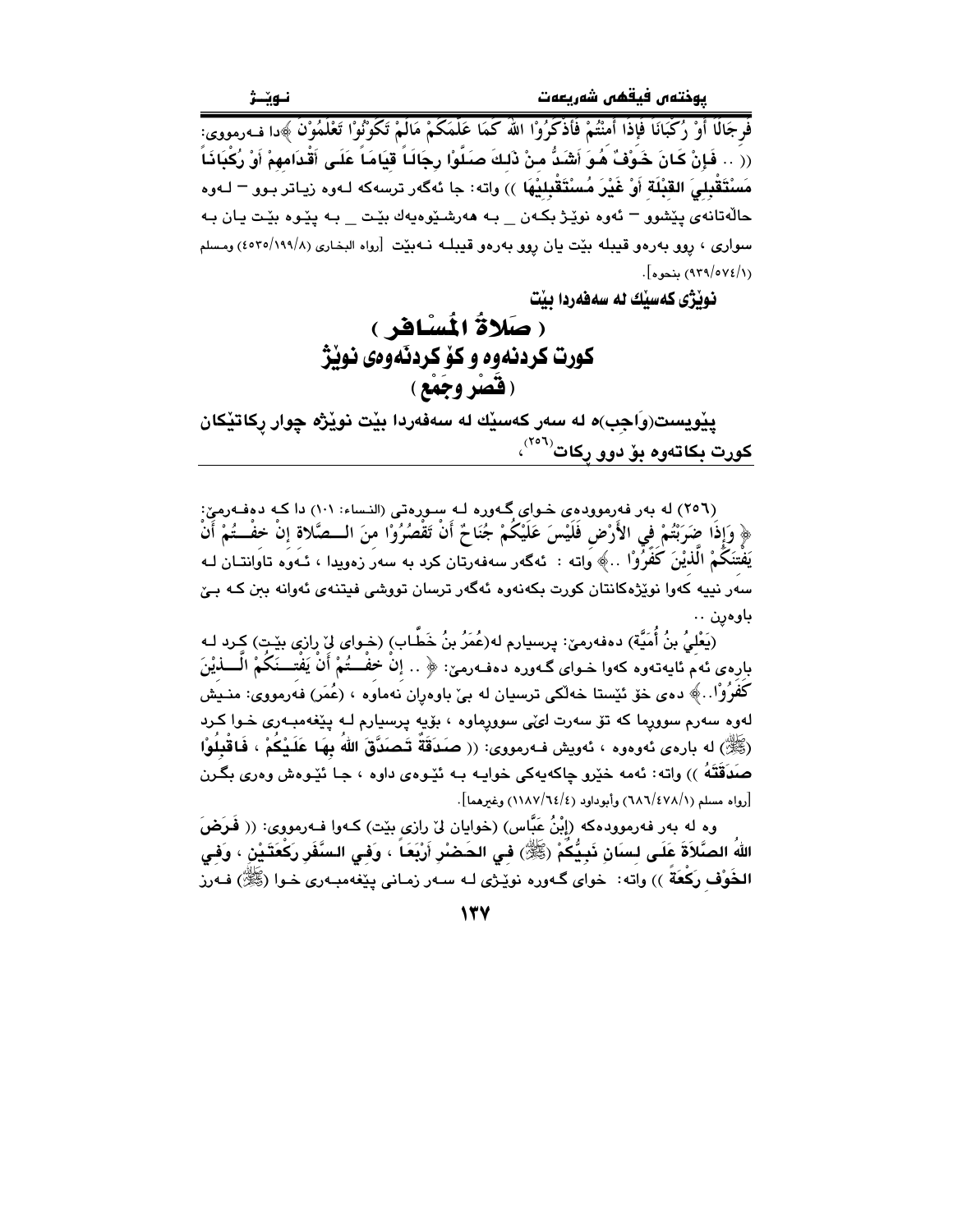(٦٨٧/٤٧٩/١) وأبوداود (١٢٤/١٢٤/١) وغيرهما].

وه فه٫موودهکهی ئیمامی (عُمَر) (خوای لیٌ رازی بیّت) بروانه (پ۲۲۸).

وه فەرموودەكەي (عَائشَة) (خواي لىْ رازى بيّت) كـەوا فـەرمووى: (( الـصَّلاَةُ أَوَّلُ مَا فُرِضَتْ رَكْعَتَان ، فَأُقرَّتْ صَلاَةُ السَّفَرِ ، وَأَتمَّتْ صَلاَةَ الحَضَنِ )) واتــ : نويْـرْ -يـه كــهم جار که فهرز کرا دوو رکات بوو ، جا نوێژي سهفهر ههر بهو شێوهيه مايهوه ، بـهلام نوێـژي مسالٌ بسه تسهواوى دانسوا - واتسا كسوا بسه جسوار ركسات - [رواه البغارى (١٠٩٠/٠١٠/٢) ومسلم(١/٤٧٨/١٥/٤٧٨) وغيرهما].

وه(إِبْنُ عُمَرٍ)(خوايـان ليّ رازي بيّـت) فـهرمووي: (( .. إِنِّـي صَـَحيْتُ رَسُـوْلَ الله (ﷺ) فِي السَّفَرِ ، فَلَمْ يَرِْدْ عَلَى رَكْعَتَيْنِ حَتَّى قَبَـضَهُ اللهُ ، وَصَـحَبْتُ أَبَـا بَكْـر فَلَمْ يَـرْدْ عَلَـى رَكْعَتَيْنِ حَتَّى قَبَضَهُ اللهُ ، وَصَحِبْتُ عُمَرَ فَلَمْ يَزِدْ عَلَى رَكْعَتَيْنِ حَتَّى قَبَضِمَهُ اللهُ ، ثُمَّ صَحِبْتُ عُثْمَانَ فَلَمْ يَرْكْ عَلَى رَكْعَتَيْنِ حَتَّى قَبَضَهُ اللهُ ، وَقَدْ قَالَ اللهَ ﴿ لَقَدْ كَانَ لَكُمْ فيْ رَسُوْلِ الله أَسْوَة حَسَنَة ﴾ )) واته: من هاورێيهتي بيێغهمبـهري خـوام كـرد (ﷺ) ، وه له سهفهر دا ههرگیز له دوو رکات زیاتری نهکردووه ، تا خوای گهوره گیانی کێشا ، یاشـان هاورێیەتی (أَبُوبَکْر)یشم کردوه ، ئەویش ھەر دوو رکات زیـاتری نـﻪدەکرد تـا خـوای گـﻪورە گیانی کێشا ، پاشان هاورێیەتی (عُمَر)بِشم کردوه ، ئەوپش لـه دوو رکـات زیباتری نـهدەکرد تا خوای گەورە گیانی کێشا ، وە ھاورێیەتی (عُثْمَان)یشم کـردوە ، ئـەویش ھـەر دوو رکـات زیاتری نه<code>دهکرد تاخوای گهوره گیانی کنیشا ، وه خوای گـهوره دهفـهرمنی: ﴿ وَلَقَلْ كَـــانُ</sup></code> لَكُمْ في رَسُوْلِ الله أَسْوَةَ حَسَنَةً ﴾( الأحـزاب:٢١) واتــه: بــه راسـتي لــه يـێغهمبــهري خــوا دا (ﷺ) باشترین سەرمەشىق ھەپبە بىۆ ئېيوە ئىەي بىاوەرداران [رواە البخارى (١١٠٢/٥٧٧/٢) ومسلم (١/ ٦٨٩/٤٧٩) واللفظ له وغيرهما].

## ئەگەر لە سنوورى شويْنەكەى خۆى دەرچوو تا وەكو دەگەريْتەوە<sup>(۲۰۷</sup>′،

(٢٥٧) جهماوهري زانايان رايان وايه: كهوا كورت كردنهوهي نويز دهست يـيّ دهكات به دهرچوون له سنووری شوینهکهی خوّی – شار بیّت بان دیّ – وه نویزژ به تهواوی ناکات تا دهگاتهوه سنووری شوێِنهکهی خوّی . (إِبْنُ المُنْذر) دهفهرمیٚ : وا نازانم یـێِغهمبهری خـوا (ﷺ) نوێژي کورت کردبێتەوه له هيچ سەفەرێِکیدا تا لە(مَدیْنَه) دەر دەچوو .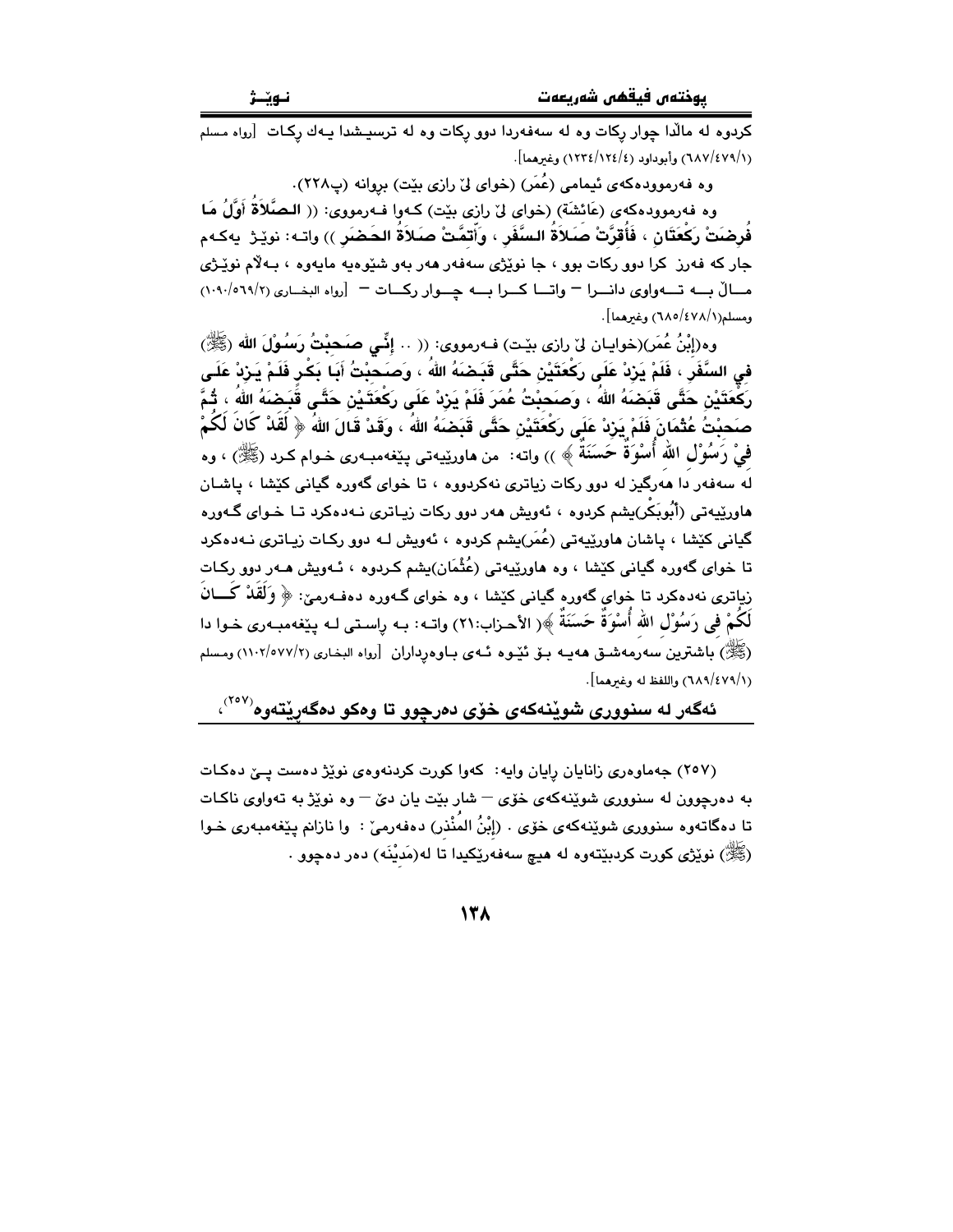وه(أَنَـس) (خـواي ليّ رازي بيّـت) دهفـهرميّ: (( صَـلَّيْتُ الظَّهْـرَ مَـعَ النَّبِـيِّ (ﷺ) بِالمَديْنَـةِ أَرْبَعَـاً وَبِـدْيِ الحُلَيْفَةِ رَكْعَتَـيْنِ )) ۚ واتــه: لــه گــهڵ بِيّغهمبــهري خـوا دا نويـْرْي نیوهرۆم کرد له(مَدیْنَه) به چوار رکـاتی ، وه <sup>ـــ</sup> نوێـژی عهسـریش <sup>ـــ</sup> لـه(ذُوْالحُلَیْفَـة) بــه دوو ریکاتی [رواه البخاری (٦٩/٢/٥٦٩/٢) ومسلم(١٠٨٩/١/١) وغیرهما ، وه مهبهستی بـهوهی (ذُوْالحُلَيْفَة) نوێـڑی .<br>عهسره ، ودك له ريوايهتهكاني ترې جگه له ريواتهكهي (البخاري) دا ناوي بردوه ، جا بۆ زياتر تێگهيشتن لـهم باسـه بگەريرەوە بۆ فقه السنة (٢٤١-٢٤١) ].

> وه(ذُوْالحَلَيْفَة): شوێنێِکه چەند میلێك لە(مَدینْهَ)ەوە دوورە . چەند تێبينيەك :

.<br>( أ ) دیاره که کورت کردنـهوه(قـّـصـُر)ی نوێـِژ پێویـست(وَاجـب) بـوو ، ئـیتر ماوهیـهکی دیاری کراوی نییه ، بهڵکو چهندێك له سهفهر دا بێت و نیهتی مانــهوه(إقَامَــة)ی نــهبێت هــهر دەبێت نوێـژ کـورت بکاتـﻪوه ، بـﻪلاّم ئەگـﻪر بـۆ ماوەيـﻪك لـﻪ شـوێنێکدا مايـﻪوە لـﻪ بـﻪر یێویستیهك ، وه بریاری مانـهوه(إقَامَـة)ی تـهواوی نـهدا ، ئـهوه هـهر دهبێت نوێـژ كـورت بكاتهوه ، له بهر فهرموودهكهي (جَابِر) (خواي لِيّ رازي بيّت) كهوا فهرمووي: (( أَقَامَ رَسُوْلُ الله (ﷺ) بِتَنُوكَ عِشْرِيْنَ بَوْمَاً بِقُصْرُ الصَّلاَةَ )) واته: بِيّفهمبهري خـوا (ﷺ) لـه(تَبُـوْك) دا مایهوه بۆ ماوەی بیست(۲۰) رۆژ هەر نوێژی کورت دەکردەوە [رواه أبو داود(۱۰۲/ ۱۲۲۳) وهو حديث صحيح ، بروانه صحيح أبي داود(١٠٩٤)] .

(إِبْـنُ القَــيِّمِ) (رەحمــهتى خــواي لِي بێــت) دەفــهرمىّ: يێغهمبــهرى خــوا(ﷺ) بــه ئوممەتەكەي نەفەرموق ، ھەر كەسىلە ئەگەر لەۋە زىاتر ماسەۋە سا نوپىژ كىورت نەكاتىەۋە ، مه لکو وا جووت مو د کهوا مانهو دکهي ئهو ئهو دنده مئت . [بروانه فقه السنة (٢٤١/١)].

(پ) وه بۆ دوورې ئەو سەفەرەي كە نوپژى تێدا كـورت دەكرێتـەوە ، زانايـان بيـست رای جیاوازیان هەیە ، بەلام ئەوەی راستە وئێمە ھەلْی دەبژێرین ، ئەوەپـە كـەوا ئـەوەی لـە زماني عەرەبدا يېي بووتريت سەفەر ، دەبيّت نويزي تيدا كورت(قَصْر) بكريّتـەوە ، جـونكە ئهگەر ئەندازەي دوورى ئەو سەفەرە – كە نوێژى تێدا كورت دەكرێتەوە – سىنوورى ببوايـە ئەوە بىن گومان خواي گەورە دىيارى دەكرد وپێغەمبـەرى خــوايش (ﷺ) روونــى دەكــرەوە ، يان هيچ نهبێت هاوهلان(صَحَابَه) پرسپاريان لهو بارهپهوه له پيٽغهمبهري خوا (ﷺ) دهکرد ، وه ههموويان پهك دهنگ دهيوون تئيدا ... [پروانه المحلي لابن چزم (٢١/٥)].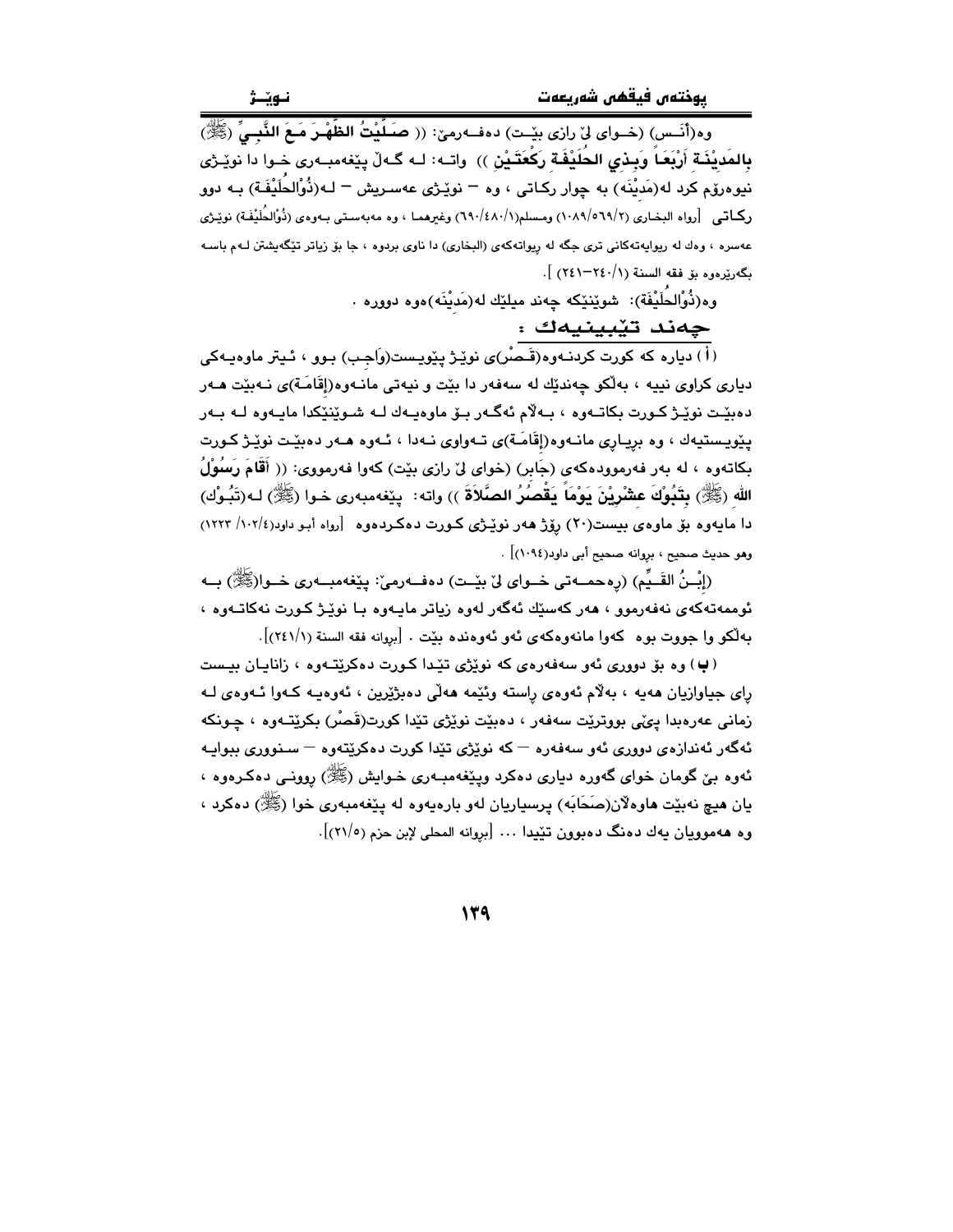وه دهتوانێت نوێژی نیوهڕٯٚ وعهسر پێکهوه کوٚ(جَمْع)بکاتـهوه لـه کـاتی يەكێكياندا بيكات ، ھەروەھا نوێژى شێوان وعيشايش<sup>(^°۲</sup>) بـه بانگێك ودوو قامەت بۆ ھەردوو نوێژەكە<sup>‹٬۲۰۹</sup>٬ وە ھەروەھا كۆ(جَمْع)كردنەوەى نوێژ دروستە بۆ ھەر كەس<u>ى</u>كى تريش (عُدْر)يْكى ھەبيْت<sup>(٢٦٠</sup>) .

(٢٥٨) له بهر فهرمووده كهى (أنس) (خواى ليّ رازى بيّت) كهوا فهرمووى: ((كَانَ رَسُوْلُ الله (ﷺ)إِذَا إِرْتَحَلَ قَبْلَ أَنْ تَزِيْغَ الشَّمْسُ أَخَّرَ الظَّهْرَ إِلَى وَقْتِ العَصْرِ ، ثُمَّ ذَرْلَ فَجَمَعَ بَيْنَهُمَا ، فَإِنْ زَاغَت الشَّمْسُ قَبْلَ أَنْ يَرْتَحلْ صَلَّى الظَّهْرَ ثُمَّ رَكبَ )) واتـه: يێغەمبەرى خوا (ﷺ) ئەگەر يێش ئەوەي خۆر لە ناو راستى ئاسمان لاي بدايـە بكەوتايەتـە رِیِّ ، ئەوە نوێژی نیوەرۆی دوا دەخست بىۆ كىاتى عەسىر ، پاشىان دادەبەزی و ھـەردوو نوێژهکهی – نیوهرۆ و عهسری – یێکهوه دهکرد ، وه ئهگهر یـاش ئـهوهی لـه نـاو راسـتی ئاسمان لای بدایه بکهوتایهته رِیِّ ، ئـهوه نویْـژی نیـوهری دهکـرد ، پاشـان سـهر دهکـهوت ودهكهوتـه ريٌ [رواه البخاري (١١١٣/٥٨٣/٢) ومسلم (٧٠٤/٤٨٩/١) وغيرهما] .

وه له بهر فهرموودهكهى (مُعَاذ) (خـواى ليّ رازى بيّـت) كـهوا فـهرمووى: (( أَنَّ النَّبِـيَّ (ﷺ) كَانَ في غَزْوَة تَبُوْك إِذَا إِرْتَحَلَ قَبْلَ أَنْ تَرْيْغَ الشَّمْسُ أَخَّرِ الظَّهْرَ حَتَّـي يَجْمَعَهَا إِلَى العَصْرِ يُـصَلِّيْهِمَا ـجَمِيْعَاً ، وَإِذَا إِرْتَحَلَ بَعْدَ زَيْـغِ الشَّمْس صَلَّى الظَّهْرَ وَالعَصْرَ جَمِيْعَاً ثُمَّ سَارَ ، وَكَانَ إِذَا إِرْتَحَلَ قَبْلَ المَغْرِبِ أَخَّرَ المَغْرِبَ حَتَّى يُصَلِّيْهَا مَعَ العشَاء ، وَإِذَا إِرْتَحَلَ بَعْدَ المَغْرِبِ عَجَّلَ العشَاءَ فَصَلاَهَا مَعَ المَغْرِبِ )) واتـه: يـيّفهمبـهرى خـوا (ﷺ) لــه غــهزای (تَبُـوْك)دا ، ئهگـهر پـێش ئــهوهی خـۆر لــه نــاو راسـتی ئاسمـان لای بدایـه بکەوتايەتــه رێ ، ئــهوه نوێـِـژي نيــوهرۆي دوا دەخـست تــا لــه گــهڵ عەســردا يێكــهوه كـۆ دهکردهوه ، وه ئهگەر پاش ئەوەي خۆر لە ناو راستى ئاسمان لاي بدايـه بكەوتايەتـه رِيِّ ، ئەوە نوێژى عەسرى يێش دەخست و لە گەڵ نيوەردا يێكـەوە كـۆى دەكـردەوە ، ھـەروەھا ئهگەر يێش خۆر ئاوا بوون بكەوتايەتە رێ ، ئەوە نوێژى شێوان(مَغْرب)ى دوا دەخست تا لە گەلٌ عیشادا یێکەوه کۆی دەکردەوە ، وە ئەگەر یاش خۆر ئاوا بوون بکەوتاپەتـﻪ رێ ئـﻪوە نوێـژی عیـشای پـێش دهخـست و لــه گــهڵ شــێواندا پێکـهوه کـۆی دهکـردهوه  $\,$  [رواه أحمـد (١٢٠/١٢٠/٥) وأبو داود (٤/١١٩٦/٧٥) والترمذي (٥٥١/٢٣/٢) وهو حديث صحيح بروانه صحيح ابي داود(١٠٦٧)].

(٢٥٩) له بهر فهرموودهكهى (جَابِرِ) (خواى ليِّ رازى بيِّت) كـهوا تيِّيدا هـاتوه: (( ... ثُمَّ أَذَّنَ ، ثُمَّ أَقَامَ فَصنَلَّى الظَّهْرَ ، ثُمَّ أَقَامَ فَصنَلَّى العَصنُرَ ، ولَمْ يُصنَلّ بَيْنَهُمَا … ))

 $\mathcal{N}$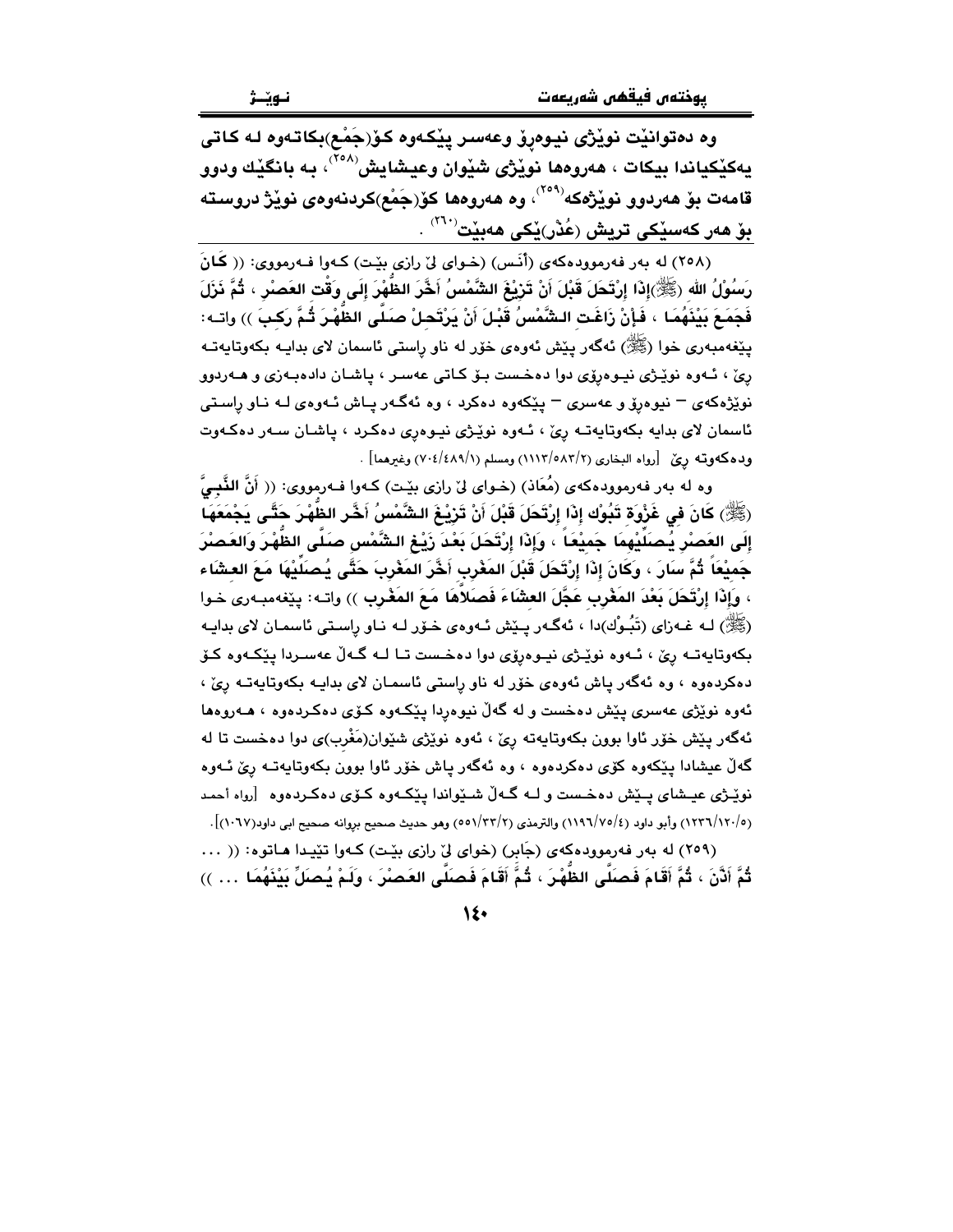واتـه: ... ياشـان بـانگي دا ، ياشـان قامـهتي كـرد جـا نوێـژي نيـوهرۆي كـرد ، ياشـان – جارێکیټر – قامەتی کرد و نوێژی عەسریشی کرد ، وه هیچ نوێژێکی له نێوانیاندا نەکرد …  $[$ رواه مسلم (١٢١٨/٨٨٦/٢)].

(٢٦٠) دروسته کهسێك له ماليشدا بێت نوێژ کۆ(جَمْم)بکاتهوه به بے کورت(قَـصْر) کردنهوه ، ئەگەر (عُذْر)ێکى شەرعى ھەبێت وەکو باران يان نەخۆشى يان ھەر(عُذْر)ێکى تـر که پێویست بهوه بکات نوێژی بۆ کۆبکرێتهوه .

(نَافِع) (رحمـه تي خـواي ليّ بيّت) دهفـهرميّ: كَهگـهر فـهرمانرهواكان نويّـژي شـيوان وعيشايان كۆبكردايەتەوە لە بەر باران ، (إِبْنُ عُمَر) لە گەلىيانىدا كـۆى دەكـردەوە [رواە مالـك في الموطأ وصححه الألباني في الإرواء (٤٠/٢)].

و (هشَامُ بنُ عُرُوَة) (رِحمه تي خواي ليُ بيّت) دهفهرميّ: (عُرُوَة)ي بـاوكم و (سَـعيْدُ بـنُ المُسَيَّبِ) و (أَبُوبَكْر بن عَبْدالرَّحْمَن) هـﻪموويان نوێـژی شـێوان وعيـشايان کـۆ دەکـرەوە لـﻪ شهواني باراندا [رواه مالك (٢٢٨/١٠٢) بروانه الإرواء (٤٠/٢)] .

وه هەروەها لە (مُوْسَى بنُ عُقْبَة)ەوە دەگێرنەوە: كەوا ئەوان (عُرْوَة وسَـعيْد وأُبُـوبَكْر) له گەلْ (عُمَرُ بنُ عَبْد العَزیْز)دا نوێژی شێوان وعیشایان کۆ دەکـردەوە ئەگـەر بـاران بوایـە.. [رواه البيهقي (١٦٩/٣) بروانه الإرواء (٤٠/٣)] .

وه هەروەها (إِبْنُ عَبَّاس) (خوايان لى رازى بيّت) دەفەرمىٰ: (( صَلَّى رَسُوْلُ الله (ﷺ) الظَّهْرَ وَالعَصْرَ جَمِيْعَاً بِالمَديْنَة ، في غَيْر خَوْفٍ وَلاَ سَفَرٍ )) واتـه: ۖ كـهوا بِيْغهمبـهرى خوا ( ﷺ) نوێژی نیوهڕێی و عهسری کۆ دەکردەوە ، وە شێوان وعیشاییشی کـۆ دەکـردەوە به بێ هـۆی تــرس و ســهفهریش [رواه البخـاری (رقـم ٥١٨) ومـسلم (٧٠٥/٤٨٩/١) وه لــه رێوایــهتێکی ترىدا (( .. فمي غَيْر خَوْفٍ وَلاَ مَطَرٍ .. )) واتـه: .. به بـيّ هوّى تـرس و بـارانيش رواه مـسلم  $\lceil (V \cdot o / \epsilon \Lambda \eta / V) \rceil$ 

ئهم فهرموودهيه ئهوه دهگهيهنێت کهوا کۆرجَمْم)کردنـهوهي نوێـِژ لـه بـهر تـرس يـان باران يان سەفەر لە كاتى يێغەمبەرى خوادا (ﷺ) بووە ، ئەگينا ئيتر سىوودى بـاس كردنـي لهم فهرموودهيهدا چىيه ؟ [بروانه الإرواء (٤٠/٣)] .

وه ئهم فهرموودهيهي (إِبْنُ عَبَّاس) بهلَّگهيه له سهر ئهوهي كهوا جگه لهو سـێ(عُـذْر)هيش ، هەر شتێکی تری پێویست دەبێتە (عُذْر) بۆ کۆ کردنەوەی نوێژ ، وەك (إبْنُ عَبَّاس) (خواپـان

 $\mathcal{N}$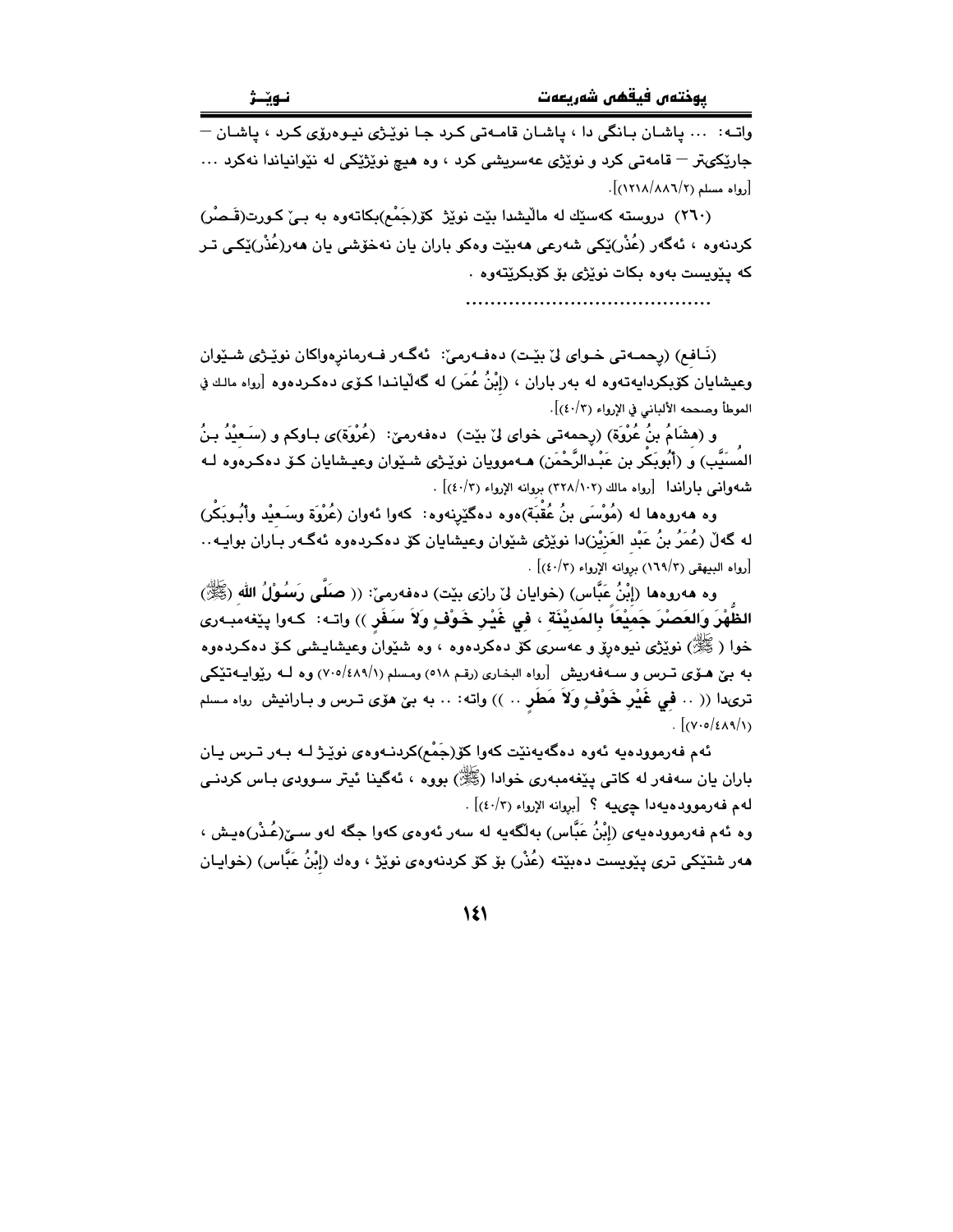نـوێـژ

لی رازی بیّت) خوّی به کردهوه ئهنجامی داوه: وهك (عَبْدُالله بـن شَـفيْق) دهیگیریتِــّـهوه کـهوا فەرمورى: (( خَطَبَذَا إِبْنُ عَبَّاس يَوْمَاً بَعْدَ العَصْر ، حَتَّى غَرَبَت الشَّمْسُ وَبَدَت النُّجُوْمُ ، وَجَعَلَ النَّاسُ يَقُوْلُوْنَ: الصَّلاَةَ ، الصَّلاَةَ ، قَالَ: فَجَاءَهُ رَجُلٌ مِنْ بَني تَميْم ، لاَ يَفْتُرُ ولاَ يَذْتَني: الصَّلاَةَ ، الصَّلاَةَ ، فَقَالَ إِبْنُ عَبَّاس: أَتُعَلِّمُني بِالسُّنَّة ؟ لاَ أُمَّ لَكَ ! ثُمَّ قَـَالَ: رَأَيْـتُ رَسُـوْلَ اللهِ (ﷺ) جَمَـعَ بَـيْنَ الظَّهْـرِ وَالْعَـصْرِ ، وَالمَغْـرِبِ وَالعـشَاء . قَـالَ (عَبْدُالله بنُ شَفَيْق) : فَحَاكَ في صَدْرِي منْ ذَلِكَ شَيْءٌ ، فَأَتَيْتُ أَبَا هُرَيْرِةَ ، فَسَأَلْتُهُ فَصندَّقَ مَقَالَتَهُ )) واته: (إِبْنُ عَبَّاس) رِوْرْيَك دواي نويرْي عهسر ووتاري بو داين تا خوّر ئـاوا بوو و ئەستێرەكان دەركەوتن ، وەخـەلكيش ووتيـان: نوێـِژ ، نوێـِژ . تـا يياوێـك لـه (بَنــى تَمنْم) هات و بێدەنگ نەدەبوو ، ووتى: نوێژ ، نوێژ . ۖ جـا (إِبْنُ عَبَّـاس) يێـى ووت: تــوٚ مـن فيَّـری سـوننهت دهکـهی ؟ ئـهی لـه بـاری دایکـت بـچوایهیت ! پاشـان فـهرمووی : بینـیم يێغەمبەرى خوا (ﷺ) نوێژى نيوەرۆ و عەسرى كۆ دەكىردەوە و …هتـد . جـا (عَبْـدُالله بـن شَفَيْق) ووتي: شتنيك له دلَّمدا دروست بوو ، بۆيه چووم بۆ لاى (أَبُو هُرَيْرَه) (خـواى ليْ رازى بێت) ویرسیارم لیٚ کرد ، ئەویش فەرموودەکـەی (إِبْـنُ عَبَّـاس)ی بـه راسـت خـستەوە [رواە مسلم(٧٠٥/٤٨٩/١) ] وه له [شرح صحيح مسلم للنـووي (٢١٨/٥-٢١٩)] دا تَيمامي (النَّوَوِي) دهفـهرميّ: ( (إِجْمَاعِ) نهكراوه له سهر ئهوهي كار به فهرموودهكهي (إِبْنُ عَبَّاس) نهكريت بـهلْكو قـسهيان له باریهوه کردوه ) جا یاش هینانـهوهی ههندیک لـهو رایانـه و لاوازکردنیـان ، (النَّـوَوی) دەفەرمىّ: ( .. **ھەنديْكى تريان** (تَأْوِيْل)ى دەكەن بەوەى ، نوێژى يەكەمى دواخست ، تـا کۆتاہے، کاتەکەی ، جا <mark>کات</mark>ێِك کـه کـردی کـاتے نوێـژی دووہم هاتـه بـهرەوه ، جـا پەکـسەر ئهويشي كرد ، جا تهنها له شێوهدا وهكو (جَمْع)ه ، بهلأم له راستيدا (جَمْـع) نييـه . ئـهوهي راست بيّت ئهمهشيان ههر لاواز(ضَعيْف)ه يان بهتالْـه ، چونكـه پـتيچهوانهى (ظَـاهر)ه ، بـه شێوهپهک که هەرگیز هەڵپنەگرێِت ، وه کارەکەی (إِبْنُ عَبَّاس) که باسمان کرد ، کاتێِـک کـه ووتاري دا و ئەو فەرموودەپەي بە ھێناپەوە بە بەلگەي بۆ بە راست خىستنەوەي كارەكـەي له ياشـان بـه راسـت خـستنهوهى (أُبُـو هُرَيْـرَة)يـش بـوّ كارهكـهى (إبْـنُ عَبَّـاس) و قهدهـفـه نهكردنى ، بەلْگەپەكى روون وئاشكرايە بۆ وەلّام دانەوەي ئەم (تَأْوِيْل)كردنە . وه **هەنـدێڪي تريـشيان** دەڵـێن: ئەمـە (حَمْل)دەكرێتـە سـەر (جَمْـع)كـردن بـە(عُـڏر)ي

نهخوّشي يان هەر (عُذْر)ێِكي ترى لـهو جـوّره ، ئهمـهش راي (اَحْمَدُ بْـنُ حَنْبَـل) و (القَاضـي حُسَنْين)ه له هاوهڵەكانى ئێمە( أَصْحَابُ الشَّافعى ) ، وه(الخَطَابى) و (المُتَـوَلِّي) و (الرَّوْيَـانى)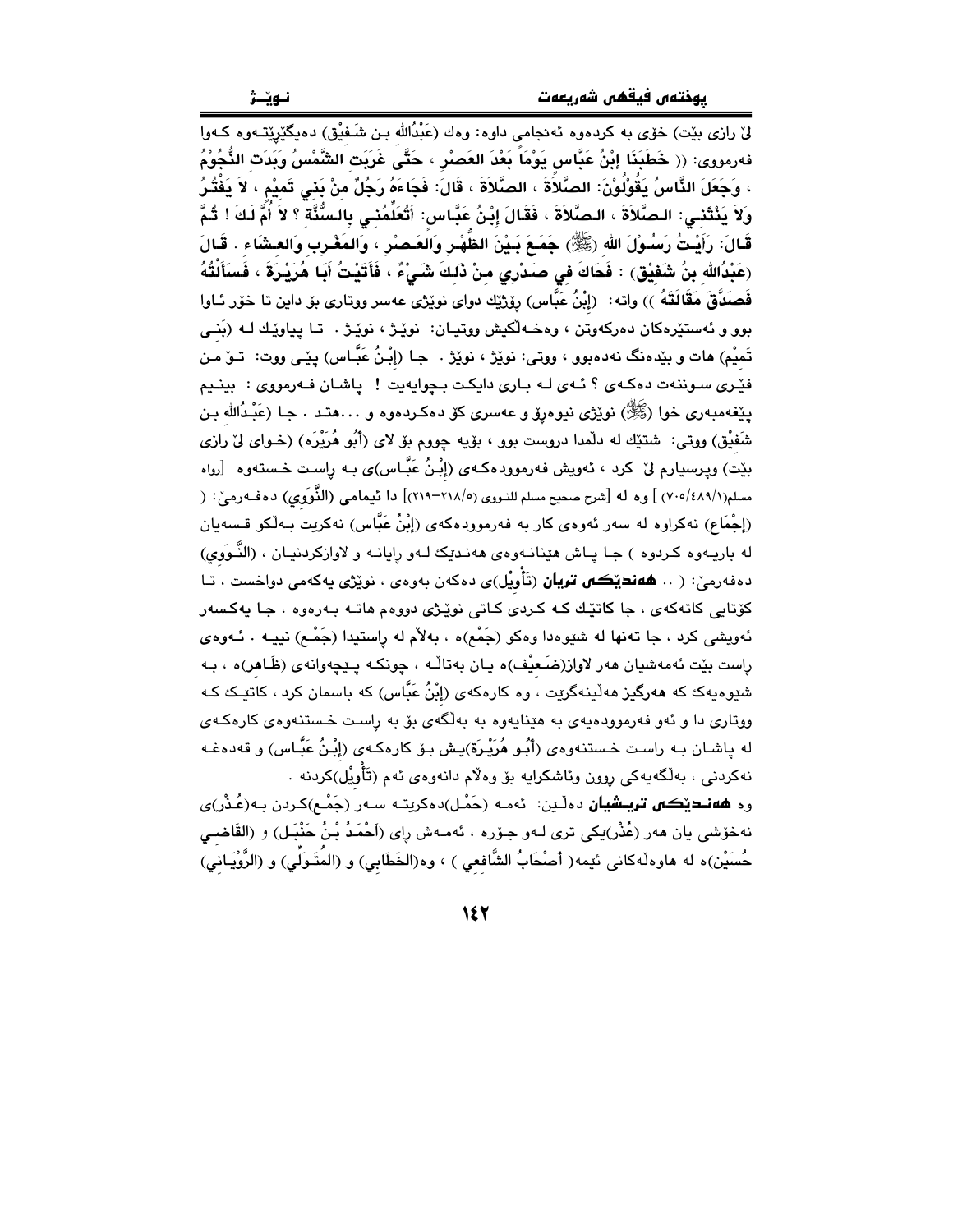له هاوەڵەكانمان ئەمەيان ھەڵبژاردووە ، وە ئەمەيش رِاى ھەڵبژىرراوە بىۆ (تَأُويْـل)كردنـى -ئــــهو فهرموودهيــــه - لــــه بــــهر (ظَـــاهر)ى فهرموودهكـــه و كاريـــــىّ كردنــــى (إبْــــرُ عَبَّاس)و(مُوَافَقَة)کردنی (أَبُوهُرَيْرَة) ، وه له بهر ئهوهي نارهحـهتي لـهوهدا زوّرتـره تـا وهکـو ىاران .

وه **کۆســه ليٽڪيش لــــه ييٽــــشه وايان** رايــــان وايـــــه کــــهوا دروســــت(جَـــائز) ه کۆ(جَمْم)کردنەوەی نوێژ لە ماڵدا لـﻪ بـﻪر يێويستى ، بـۆ کەسـێک نەپکاتـﻪ بـاو وعـادەت ، ئهمهش راو وبۆچۆنى (إِبْنُ سيْرِيْن) و (أَشْهَب)ه لـه هاوهڵـهكانى (مَالـك) . وه(الخَطَـابي)يـش گێرِاویهتهوه له(القَفَّال) و (الشَّاشى الكَبيْر) له هاوهڵـهكانى (الـشَّافعى) . وه لـه(أبـو إِسْـحَاق الشِّيْرازى)ەوە ، ئەويش لە كۆمـەلْيْك لـه (أَصْـحَابُ الحَديْث)ەوە ، وە (إِبْـنُ المَنْـذر) ئەمـەي ههڵبژاردوه ، وه (ظَاهر)ی ووتهکهی (إِبْنُ عَبَّاس)یش ئهم رایه سهر دهخات که فـهرمووی: (( أَرَادَ أَنْ لاَ يُصْرِجَ أَهَّقُهُ )) كــه نهيبهســته نهخوّشـــي و شـــتى تـــرهوه ، بـــهڵكو بهســتىٚ ھەرشتێكەوە كە ئوممەت توشى نارەحەت بكات (وَالله أَعْلَم) . ِ نوێژی خۆړ گیران ومانگ گیران

( صَلاةُ الْكَسُوْفَيْنَ )

نويْژي خۆر گيران ومانگ گيران فەرزى(كِفَايَـه)يـه'````، وه دوو ركاتـه وهك نوێژهکانی تر ، بهلام له ههر رکاتێکدا دوو(رُکوْع) و دوو راوهستانی تێدایـه

(۲٦۱) (ظَاهر)ي ئەو فەرمانەي يێغەمبەرى خوا (ﷺ) كە لە فەرموودەكەي (عَائشَة) و (أَبُسِ مُوْسَــى) (رەزاي خواپــان ليّ بێـت) كــه دەفـــهرميّ: ((… فَــأَفْرْعُوْا…)) [رواه البخـاري (١٠٢٦/٥٣٢/٢) ومسلم (٩٠١/٦١٩/٢) وغيرهما] بق (وَاجِب)بوونه ، جا دهبيِّته فهرزي (كِفَايَه) \_ برِوانـه (پ ١١٨) \_ وهك (أَبُوعُوَانَة) له(صَحيْح)ه كهىدا (٢٩٨/٢)دا دهفهرميّ: (بَيَـانُ وُجُـوْبِ صَـلاة الکسُوْف) پاشان چەند فەرموودەيەك دەھێنێتەوە كـەوا پێغەمبـەرى خـوا (ﷺ) فـەرمان بـە كردنى دەكات .

مەروەما (إِبْنُ خُزَيْمَه)يش لە(صَحيْح)كەيدا دەفەرمێ: (بَابُ الأَمْر بالصَّلاة عنْـدَ كَسُوْف الشَّمْس وَالقَمَر…) .

وه (الحَافظَ بنُ حَجَر) له(فَتْحُ البَارِي)دا (٢٧/٢) دهفهرميّ: جهماوهري زانايان له سهر ئەوەن كە (سُنَّةَ المَوْكَدَه)يە ، وە(أَبُو عُوَانَة) لە(صَحيْح)ەكەيدا بە راشكاوى(صَـرَاحَة) دەلْـى: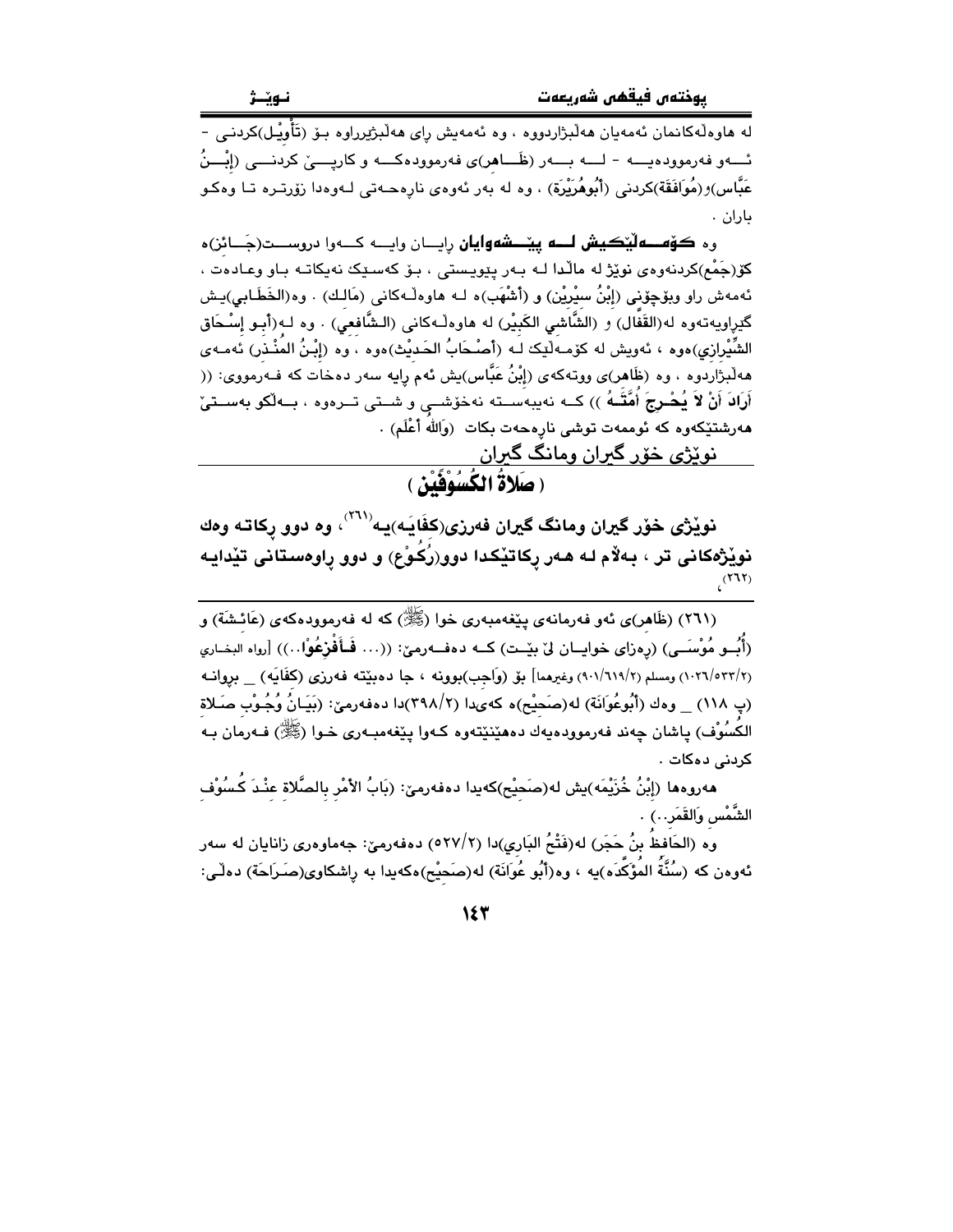(وَاجِبِ)ه ، وه جگه له ئهو کهسی ترم نهدیوه وا بِلَيْت ، مهگهر ئهوهي که حیکایـهت کـراوه له (مَالـك)ەوە ، كـه مـهر وەكـو جومعـه تەماشـاى كـردوه ، وه (الـزَّيْنُ بـنُ المُنيْـر) لـه(أَبُـو حَنيْفَه)ەوە گێراويەتەوە كەوا (وَاجِب)ى كردوە ، ھەورەھا ھەندێك لە(مُصَنف)ە حەنـەفێكان گَیْراویانهتهوه که (وَاجِبِ)ه [بروانه تمام المنة ( ل ۲٦١)].

(٢٦٢) لـه بـهر فهرموودهكـهى (عَائـشَة) (خـواى ليّ رازى بيّـت) كـهوا فـهرمووى: (( خَسَفَت الـتَنْمُسُ فـى عَهْد رَسُوْل الله (ﷺ) ، فَـصَلَّى رَسُوْلُ الله (ﷺ) بِالذَّاسِ فَقَامَ فَأَطَالَ الْقَيَامَ ، ثُمَّ رَكِّعَ فَأَطَالَ الرُّكُوْعَ ، ثُمَّ قَامَ فَأَطَالَ القَيْامَ \_ وَهُوَ دُوْنَ القَيَام الأَوَّلِ

\_ ثُمَّ رَكَعَ فَأَطَالَ الرُّكُوْعَ ، وَهُوَ دُوْنَ الرُّكُوْعِ الأَوَّلِ ، ثُمَّ سَجَدَ فَأَطَالَ السُّجُوْدَ ، ثُمَّ فَعَلَ فِي الرَّكْعَة التَّانِيَة مِثْلَ مَا فَعَلَ فِي الرَّكْعَةِ الأُوْلَى ، ثُمَّ انْصَرَفَ وَقَدَ إِنْجَلَت الشَّمْسُ ، فَخَطَبَ الذَّاسَ ، فَحَمدَ اللهَ وَأَثْنَى عَلَيْه ثُمَّ قَالَ: إنَّ الشَّمْسَ وَالقَمَرَ آيَتَان منْ آبَات الله لاَ يَذْخَسفَانِ لمَوْت أَحَدٍ وَلاَ لحَيَاتِه ، فَإِذَا رَأَيْتُمْ ذَلِكَ فَادْعُوْا اللهَ وَكَشّْرُوْا وَصَلُّوْا وَتَصَدَّقُوْا . ثُمَّ قَالَ: يَا أُمَّةَ مُحَمَّدٍ ، وَالله مَا منْ أَحَدٍ أَغْيَرُ منَ الله أنْ يَرْنى َ عَبْدُهُ أَوْ تَرْنِى ۖ أَمَتُهُ ۚ . يَا أُمَّةَ مُحَمَّدٍ ، لَوْ تَعْلَمُوْنَ مَا أَعْلَمُ لَضَحِكْتُمْ كَثَيْرَاً وَلَبَكَيْتُمْ كَثْيْراً )) واته: له سەردەمى يێغەمبەرى خوادا (ﷺ) خۆر گـيرا ، جـا يێغەمبـەرى خـوايش نوێژی به خهڵکی کرد و راوهسـتا و راوهسـتانهکهی درێـژ کـرهوه ، یاشـان (رُکَـوع)ی بـرد و (رُکُوع)هکهیشی درێژ کردهوه ، یاشـان ههسـتایهوه و راوهسـتا و درێـژهی یێـدا ، بـهلاّم لـه راوهستانی بهکـهم کـهمتر بـوو ، پاشـان(رُکُـوع)ی بـردهوه و درێـِژهی پێدایـهوه ، بـهلاّم لـه (رُکُـوع)ی بِهکـهم کـهمتر بـوو ، پاشـان (سُـجُود)ی بـرد و درێـِـژهی بِێـدا ، جـا لــه رکـاتی دووهمیشدا ههر بهو شێوهیهی کرد که له رکاتی یهکهمدا کـردی ، یاشـان کـه کۆتاییـان یـیّ هێنـا خـۆر دەركـەوتوبوو ، ياشـان ووتـارێكى بـۆ خـەلكى دا و سـوياس وستايـشى خـواى گەورەي كرد و فەرمووي: بــه راسـتى خـۆر و مـانگ دوو بەلگـه و نيـشانەن لــه نيـشانـهكانى خواي گهوره ، بۆ مردن و ژياني هيچ كهسێك ناگيرين ، جا كاتێك بينيتان گيران ، ئـهوه داوا له خوا بكهن ، وه(اللهُ أكْبَر) بكهن ، وه نوێژ بكهن ، وه له يێناوي خودا ببهخـشن . ياشـان فهرمووي : ئهي ئوممهتي موحهممهد ، سوێند به خوا له خوا به غیرهت تر نیپه لهوهي کهوا بەندەبەكى (زنَا) بكات ، يان كەنپزەبەكى (زنَا)بكـات . ئـەي ئوممـەتى موجەممـەد ، ئەگـەر ئەوەي من دەيزانم ئێـوە دەتـانزانـى ، ئــەوە كــەم يــىٰ دەكــەنىن وزۆر دەگريـان [رواە البخـارى (١٢٩/٢) (١٠٤٤/١٢٩) وهذا لفظه ومسلم (٩٠١/٦١٨/٢) .

 $\lambda$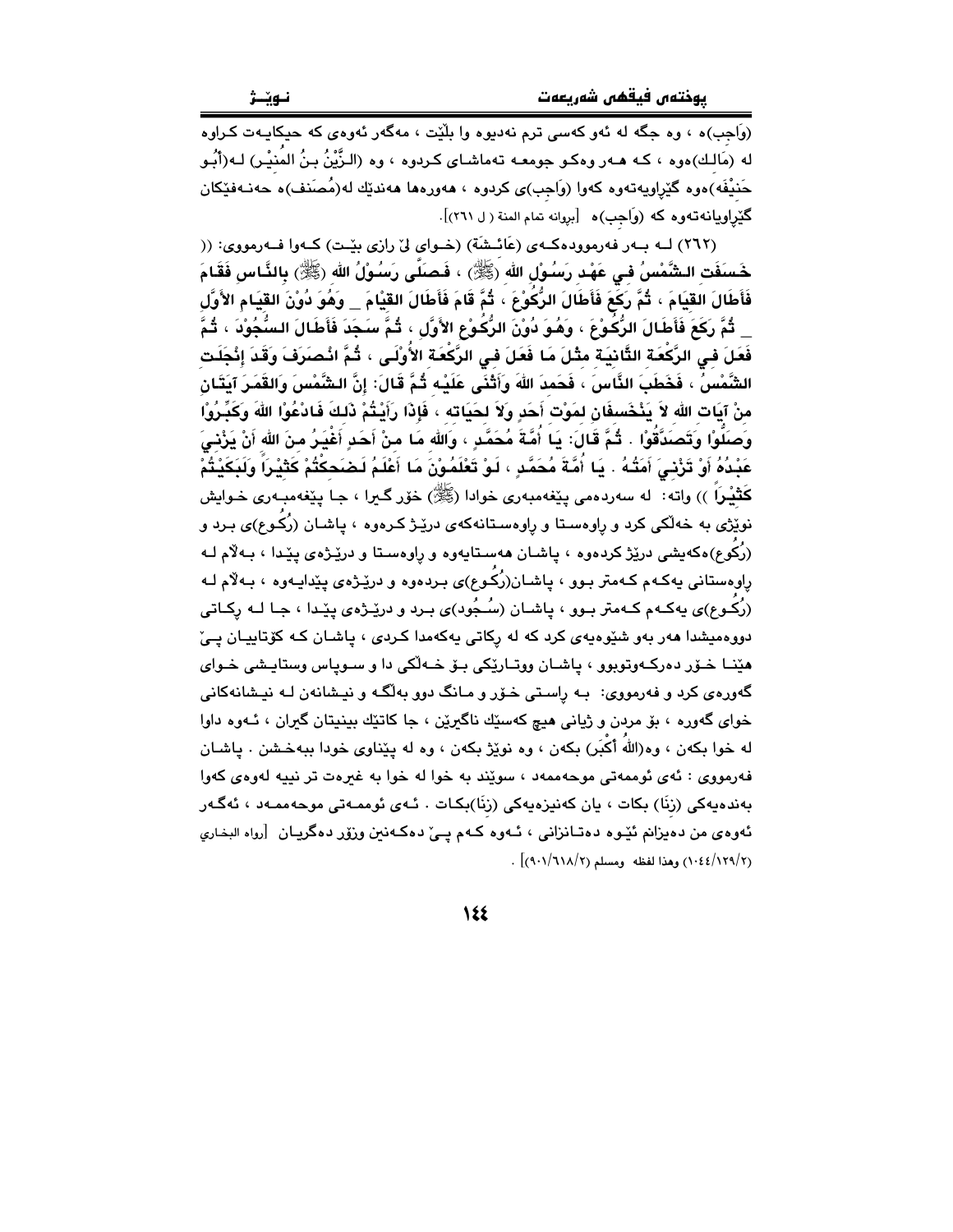هەروەھا لەو كاتەدا سوننەتە بەخشين و زيكر كردن و داواي لِّي خوْش بوون ويارانەوە<sup>(717)</sup> .

وه هەروەها (إِبْنُ عَبَّاس) (خوايان ليٌ رازِي بِيِّت)يش به هەمان شـيوه دەيـگێرێتـەوه ، بروانـه [البخارى (١٠٥٢/٥٤٠/٢) ومسلم (١٠٧/٦٢٦)] .

وه له (جَابرُ بنُ عَبْدالله)بشەوه (خوايان لیٌ رازی بێت) هــهر بــهم شــێوهيه دهگێرێتــهوه [رواه مسلم(٢/٦٢٢/٢) وأحمد وابو داود بروانه الإرواء].

تێبينى:

نوێ<u>ژی</u> خۆر گیران شێوهی تریشی <mark>مـا</mark>توه لـه فـهرموودهدا ، بـهوهی دوو ڕکاتـه وهکـو نوێژهکانی تر ، هەر رکاتێك پەك راوەستان و يەك (رُكَوع)ى تێدايە وەك ، لــه فەرموودەكــەی (عَبْـدُالرَّحْمَن بـن سَـمُرَة)دا هــاتوه (خــواي ليّ رازي بيّـت) كــه ئيمــامي [مـسلم (٢/٦٢٩)/٩١٢)] دەبگێرێتەوە .

وه بــه ســیّ راوهســتان و ســیّ (رُکَــوع)پــش لــه هــهر رکاتێِکــدا هــاتووه ، وهك لــه فه رمووده که ی (جَابر)دا هاتوه (خوای لیّ رازی بیّت) که [ مسلم (۶/۲۲۲/۲)] دهیگیریته وه .

وه به چوار راوهسـتان و چـوار (رُکَـوع) پـش هـاتووه ، وهك لـه فهرموودهكـهى (إِبْـنُ عَبَّاس)دا هاتوه (خوایان لیٌ رازی بیّت) کهوا [مسلم (٢/٦٢٧/٢)] دهیگیریتهوه .

وه ههروهها پێنچ ڕاوهستان و پێنچ (رُکُوع)یش هاتووه ، وهك له فهرموودهكهى (أُبيُّ بْنُ كَعْبِ)دا هاتوه (خواي ليّ رازي بيّت) كهوا [أبو داود(١/رقم/١١٨٢) والحاكم(٢٣٣/١) والبيهقي في الـسنن الكبرى(٣٢٩/٣)وفي سنده أبو جعفر الرازي وهو سيء الحفظ ، وضعفه الألباني في الإرواء(٦٦١) ] دهيگێرنـهوره .

بهلٌام ئەوەيان كە راٍستە تەنھا دوو رِكاتە ، لە ھەر رِكاتێكدا دوو راوەستان و (رُكَوع)ى تێدا بێت ، چونکه ئهم فهرموودانه (ضَعيْف)ن ، يان له بهر ئهوهي (علّه) له(سَنَد)هکانيان دا ههيه ، وه بان له بهر ئهوهي (شَادْ)ن ، ههر وهكو (إِبْنُ عَبْدالبَرّ) وا دهفهرميّ [برِيانه سبل السلام (ل ٥١١) وكذلك إرواء الغليل للألباني)].

(٢٦٣) له بهر فهرموودهکهي (عَائشَة) (خواي ليّ رازي بيّت) بروانه (پ٢٦٢) . وه فەرموودەكەي (أَبُو مُوْسَى الأَشْعَرى) (خواي ليٌ رازى بيّت) كـەوا فـەرمووى: (( خَسَفَت الشَّمْسُ ، فَقَامَ النَّبِيُّ (ﷺ) فَزِعَاً يَخْشَى أَنْ تَكُوْنَ السَّاعَةُ ، فَأَتَى المَسْجِدَ فَصَلَّى بِأَطْوَلِ قِيَامٍ وَرُكُوْعٍ وَسُجُوْدٍ رَأَيْتُهُ قُطَّ يَغْفَلُهُ ، وَقَالَ: هَذِهِ الآيَاتُ الَّتي يُرْسَلُ اللهُ لاَ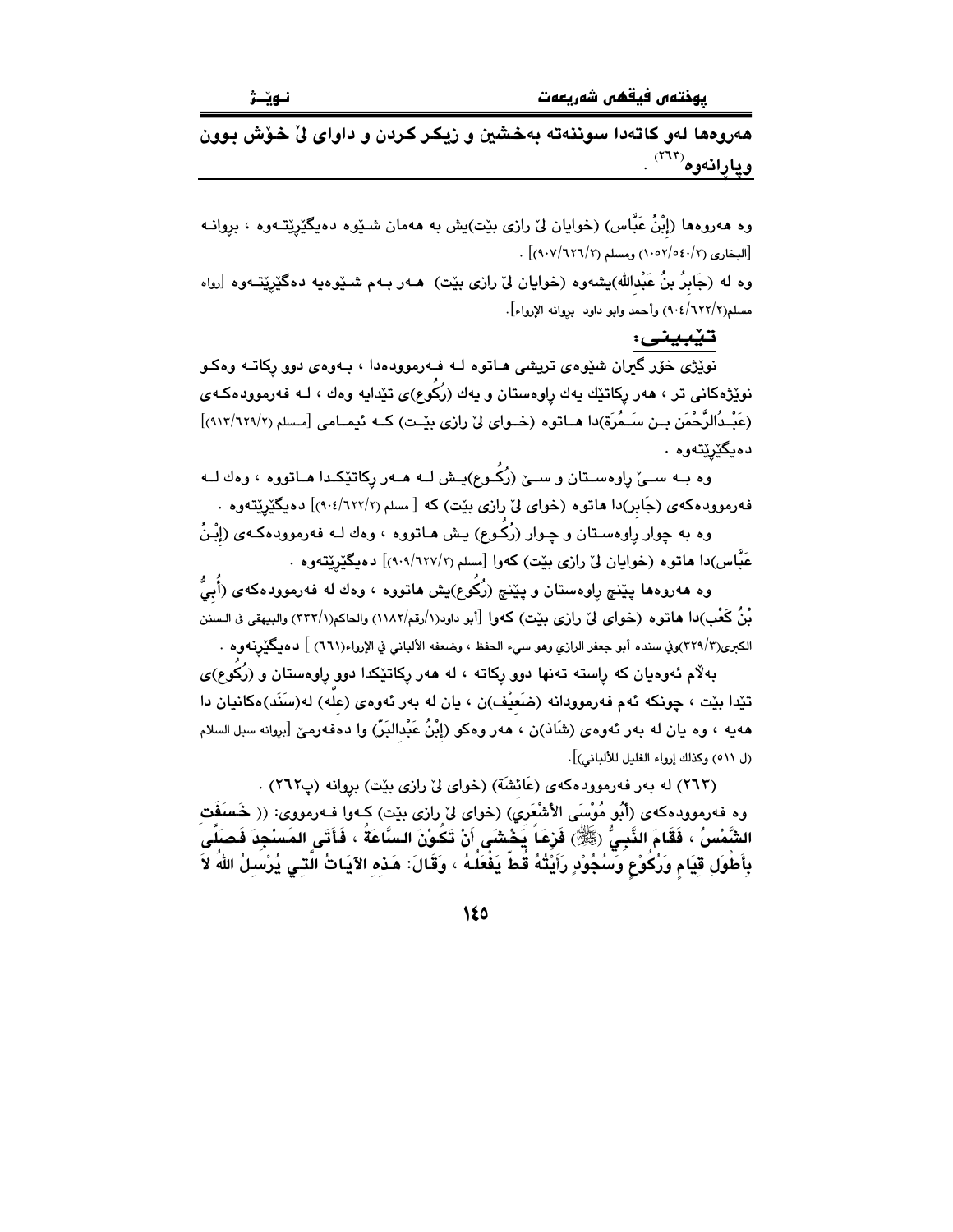تَكُوْنُ لمَوْت أَحَدٍ وَلاَ لحَيَاته ، وَلَكنْ يُخَوِّفُ اللهُ بِهَا عبَادَهُ ، فَإِذَا رَأَيْتُمْ شَيْئَاً منْ ذَلكَ فَأَفْرٰعُوْا إِلَى ذِكْرِهِ وَدُعَائِهِ وَإِسْتَغْفَارِهِ )) واته: ۖ خَوْر كَبِرا ، جا ينْغهمبەرى خـوا (ﷺ) بـه راچهڵەكانێكەوە ھەلسا ، دەترسا كەوا قيامەت بێت ، جا ھات بۆ مزگەوت و نوێژى كـرد بـه درێڗ۬ترین راوهستان(قیَام) و(رُکُوع) و(سُجُود)ێك كه من ههرگیز لهو و یێش نهم بینـی بـوو ، وه فهرمووي: ئهم بهلَّكه و نيشانانه كه خوا دهينێرێت ، له بهر مردني هيچ كهسێك پـان لـه بەر ژيانى ھىچ كەسێك روو نادات ، بەلام خواى گەورە بەندەكانى خۆى پىّ دەترسىێنێت ، جا ئەگەر شتێکتان لەوە بېنى ئەو رابچەڵەكێن بۆ زيكر كردنى – خوا – و يارانـەوە و داواي ليِّ بوردن كردن ليَّمي [رواه البخاري (٢/٥٤٥/٢) ومسلم (٢/رقم/٩١٢)].

وه هوّي ئهو ووتارهي بيٽغهمبهري خوا (ﷺ) ئهوه ٻوو ، ئهو رووڊاوه لهو روّژهدا روويـدا كـه (اِبْرَاهِیْمِ)ی کوری بِیْغهمبەری خوا(ﷺ) وهفاتی کرد بوو ، جا خەلکی واپان دەزانی ئەو خۆر گيرانه له بهر مردني (إِبْـرَاهيْم) بـووه ، بۆيــه يـێغهمبــهري خـوا (ﷺ) واي فــهرموو ، وهك لــه فهرموودهکهی (جابر)دا (خوای لیّ رازی بیّت) به روونی هاتوه کـهوا فـهرمووی: (( إنْكَسَفَت الشَّمْسُ فـى عَهْد رَسُول الله (ﷺ) ، يَـوْمَ مَـاتَ إِبْـرَاهِيْمُ إِبْـنُ رَسُـوْل الله (ﷺ) ، فَقَالَ الذَّاسُ: إِنَّمَا انْكَسَفَتْ لمَوْت إِبْرَاهِيْمَ … فَقَالَ: يَا أَيُّهَا الذَّاسُ ! إِنَّمَا الشَّمْسُ وَالقَمَرُ آيَتَـان مـنْ آيَـات الله ، وَإِنَّهُمَـا لاَ يَنْكَـسفَانِ لِمَـوْتِ أَحَـدٍ مِـنَ النَّـاسِ .. )) [رواه مـسلم(  $\int (9.5/777)$ 

سوننهته له كاتي نههاتي وبيِّ بارانيدا ييْشەوا(إمَام) لـه گـەلٌ خەلْكيدا دمربچِن بوّ دمرموه – بوّ شويْنی نويْژ – به جل وبهرگی ئيش وكارموه<sup>(٢٦٧)</sup>، (٢٦٤) له بهر فهرموودهکهی (عَائشَة) و(أَبُو مُوْسَى) (خوایان لیٌ رازی بیّت) بروانــه (پ  $(775)$  وه( پ $775$ )

(٢٦٥) لــه بــهر فهرموودهكــهى ( عَبْـدُ الله بــن عُمَــر ) (خوايــان ليّ رازى بيّــت) كــهوا فهرمووى: (( لَمَّا كَسَفَت الشُّمْسُ عَلَى عَهْد رَسُوْل الله (ﷺ) ذُوْدىَ: إنَّ الـصَّلاةَ جَامعَةً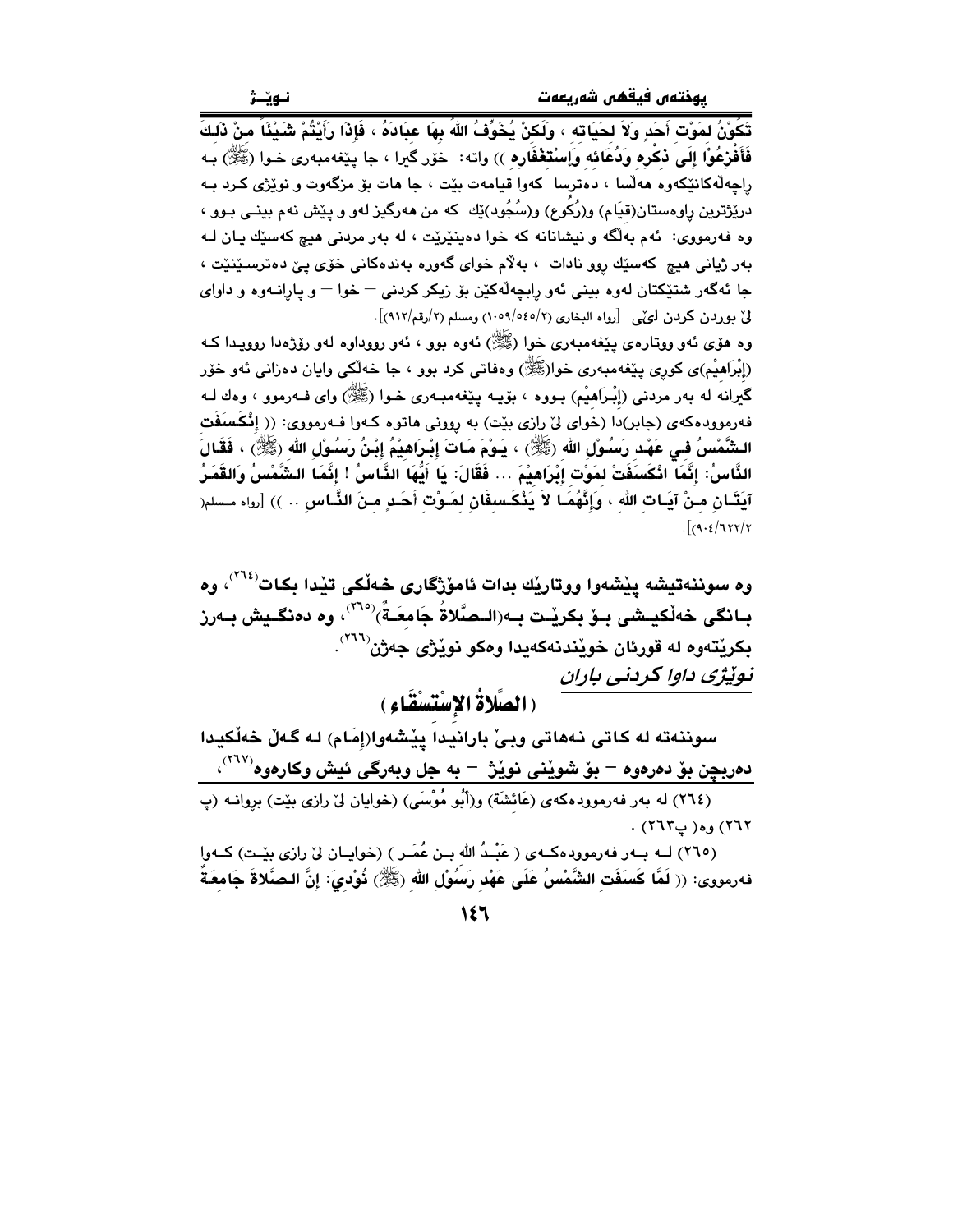)) واته: كاتنك كه خۆر گیرا له سەردەمى يێغەمبەرى خوا دا (ﷺ) بانگ كـرا : إنَّ الـصَّلاةَ حَامعَةَ [رواه البخاري ( ٢/ ٥٣٣/ ١٠٤٥) ومسلم ( ٦/٧٢/ ٩١٠) وغيرهما].

(٢٦٦) له بـهر فهرموودهكهى (عَائـشَة) (خـواى ليّ رازى بيّـت) كـهوا فـهرمووى: (( أَنّ النَّبِيُّ (ﷺ) جَهَرَ في صلاَة الخُسُوْفُ بِقرَاءَتِه . فَصَلَّى أَرْبَعَ رَكَعَاتٍ ، في رَكْعَتَيْن وَأَرْبَعَ سَـجَدَاتٍ )) واته: يـێفەمبەرى خوا (ﷺ) له نوێژى خۆر گیراندا دەنگى بەرز كردەوە له قورنان خوێندنهکهی ، جـا چـوار (رُکـوع) و چـوار (سُـجُود)ی بـرد لـه دوو رکاتـدا ، [رواه البخاري(٣/رقم/٢٦٠٩) ومسلم(٢/رقم/٩٠١) وهذا لفظ مسلم وفي رواية لهما البخاري(١/رقم/٢٦٦) ومسلم(٢/رقم/٩٠١) (( . . . فَيَعَثْ مُنَادِيَاً: الصَّلاةَ جَامعَةَ . . .)) واته: . . . جا بانگ دهرێِكي نارد بـانگ بـدات: الصُّلاةُ جَامعَةٌ … ] .

(٢٦٧) له بهر فهرموودهكهى (إِبْنُ عَبَّاس) (خوايان ليّ رازي بيّت) (( خَرَجَ رَسُوْلُ الله (ﷺ) مُتَوَاصْعَاً مُبْتَدْلاً مُتَخَشِّعَاً مُتَّرَسِّلاً مُتَصْرِّعَاً ، فَصَلَّى رَكْعَتَيْنِ كَمَا يُصلَّى في العيْد ، ولَمْ يَخْطَبْ خُطْبَتْكُمْ هَذه )) واته: كهوا يێغهمبهري خـوا (ﷺ) بـه بـيّ فيـز ، بـه مل کهچې و به دهم پارانهوهوه ، به جل وبهرگی کارهوه ، له سهر خۆی بهر و دهرهوه ، بۆ شوێنی نوێژ (مُصَلّی) دەرچوو ، دوو رکات نوێژی کرد وەکو نوێژی جەژن ، ڀاشان وەك ئەم ووتار دانهی نُيْوه ووتاری نهدا [رواه ابوداود (رقم ١١٦٥) والترمذي (٥٥٨) وإبن ماجه (رقم ١٢٦٦) واللفظ له وغيرهم وصححه الترمذي وابوعوانة وإبن حبان و الألباني ، بروانه صحيح سنن الترمذي (١٧٣/١٧٩) وصـحيح إبـن ماحة(١٠٤٦)].

دوو رِکات نوێژيان پیِّ بکات وهك نوێژی چەژن<sup>‹‹۲۸</sup>ْ› پاشان ووتارێك بدات هانيان بدات لـه سـهر (تَوْبَـه)كـردن و يارانـهوهي زۆر ، و گـوێ رايـهڵي كردنـي فهرمانهکانی خوا و پێغهمبهری خوا (ﷺ) ، وه دوور کهوتنهوهیش له تاوان و خرایه کاری<sup>(۲۱۹)</sup>،

(٢٦٨) له بهر فهرموودهكهي (عَبْدُ الله بن زَيْد بن عَاصم المَازني) (خواي ليٌ رازي بێت) كهوا فهرمووى (( خَرَجَ النَّبِيُّ (ﷺ) إِلَى المُصَلَّى فَاسْتَسْقَى وَاسْتَقْبَلَ القَبْلَةَ ، وَقَلْبَ رِدَاءَ هُ ، وَصَلَّى رَكْعَتَـٰيْن )) واته: يێغهمبهري خوا (ﷺ) بۆ شوێنى نوێـژ دەرچـوو ، داواي بارانی کرد له خوای گهوره و رووی له قیبله کرد و یالنّوکهی دیواو دیو کردهوه و دوو رکـات نويْژي كرد [رواه البخاري(٢/٥١٤/٢/٥) ومسلم (٢/٦١١/٢) واللفظ له وغيرهما وه لـهروايـهـتـي بوخاري دا زيادهيهك ههيه: (( .. جَهَرَ فَيْهِمَا بِالقَرَاءَة )) واته: وه دهنگي بـهرز كـردهوه بـه قورئـان خوێندنەكەي ].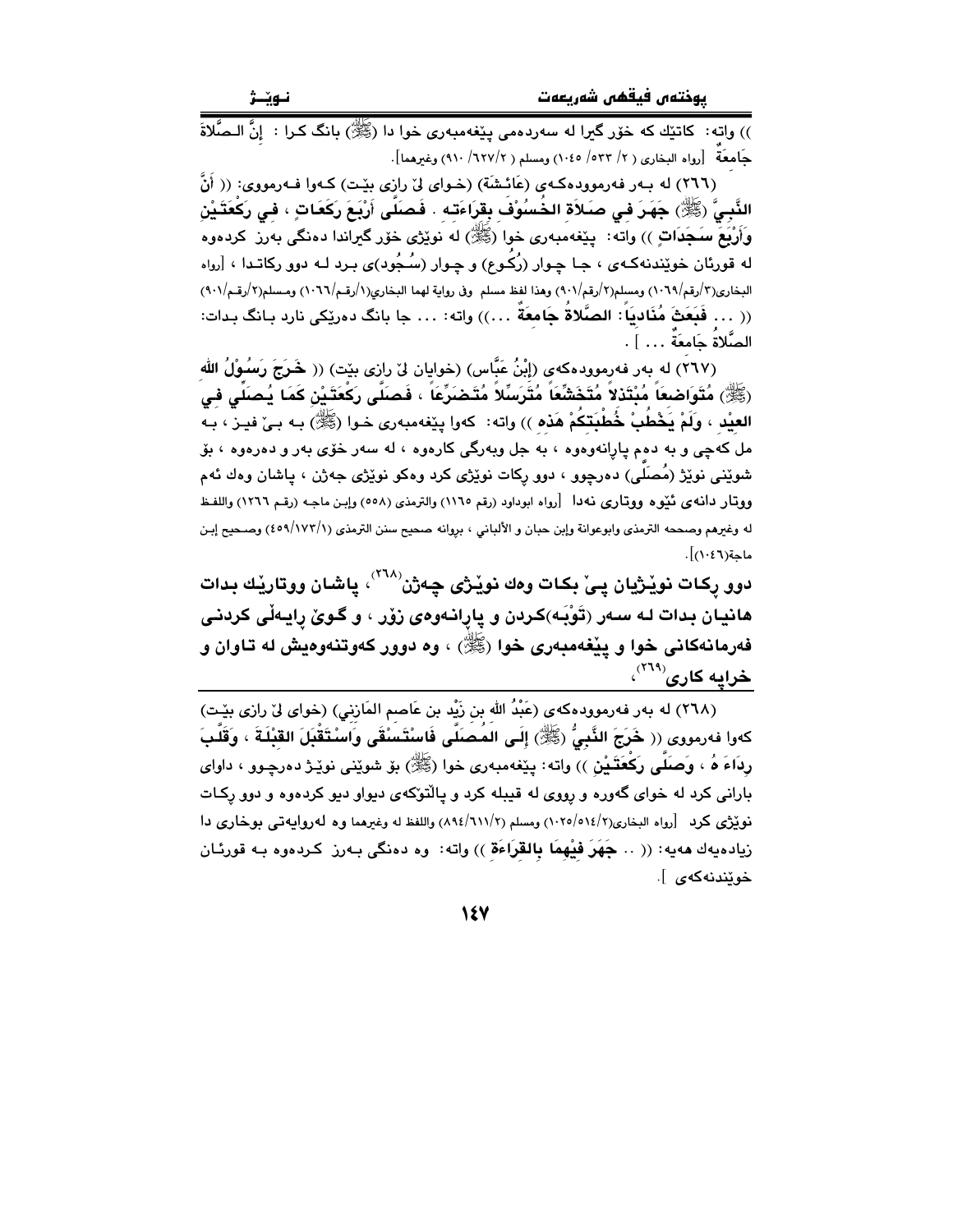وه له بهر فهرموودهکهی (إِبْنُ عَبَّاس)ی پێشوو ، بروانه(پ ٢٦٧) .

(٢٦٩) بِقِ نويْژِي داواكردني باران(الإسْتسْقَاء) ووتار دەدريّت ، لـه بـهر ئـهو فـهرمووده (صَحِيْح)انه که لهم بارهيهوه هاتوون ، يهکيّك لهوانه فهرموودهکهي (عَائشَه)يه ، کـه ئَيْستا باسـي دەكــەين ، وه ئــەو(نَفـي) كردنــەي(إِبْـنُ عَبَّــاس) لــه فەرموودەكەيـدا لــە(پ٢٦٧) ، (نَفِي)کردنی ئەوەپە کە ووتاردانەکە وەکو ووتارى ئێستا بێت ، نەك (نَفي)کردنـی ووتاردانـه به گشتی ، وه له روایهتی (أَبُودَاوُد)دا بۆ فەرموودەكە (إِبْنُ عَبَّاس) دەفـەرمێ: (( …فَرَقَـى عَلَى المئْبَرِ. فَلَمْ يَخْطُبْ خُطْبَتَكُمْ هَذه ... )) واته: … ياشان چووه سـهر مينبـهر ، جـا ووتارى نه دا و دك ووتاردانه كه ى ئَيْوه … [ بروانه (سُبُلُ السَّلام للأميْر الـصَّنْعَانى) و(نَيْـلُ الأوْطَار للإمَـام الشَّوْكَاني) كه به جواني باسي ئهم مهسهلهيه دهكهن ] .

وه فهرموودهكهي (عَائشَة) (خواي ليْ رازي بيْت) كهوا دهفهرميّ: (( شَكَا النَّاسُ إِلَى رَسُوْلِ الله (ﷺ) قُحُوْطَ المَطَرِ فَأَمَرَ بِمِئْدَرِ فَوُصْبِعَ لَهُ في المُصنِّي ، وَوَعَدَ الذَّاسَ دَوْمَـأُ يَخْرُجُوْنَ فيْه ، قَالَتْ عَائشَةُ: فَخَرَجَ رَسُوْلُ الله (ﷺ) حيْنَ بَداَ حَاجِبَ الشَّمْس فَقَعَدَ عَلَى المئْبَرِ ، فَكَبَّرَ وَحَمدَ اللهَ عَزَّ وَجَلَّ ثُمَّ قَالَ: إِنَّكُمْ شَكَوْتُمْ جَدْبَ ديَاركُمْ وإسْتَيْخَار المَطَر عنْ إِبَّان زَمَانه عَنْكُمْ وَقَدْ أَمَرَكُمُ اللهُ عَنَّ وَجَلَّ أَنْ تَدْعُوْهُ وَوَعَدَكُمْ أَنْ يَسْتَجِيْبَ لَكُمْ ، ثُمَّ قَالَ: الحَمْدُ للّه رَبِّ العَالَميْنَ الرَّحْمَنِ الرَّحيْمِ مَالك يَـوْمِ الـدِّيْن ، لاَ إلَـهَ إلاّ الله يَفْعَلُ مَا يُرِيْد ، اللَّهُمَّ أَنْتَ اللهُ لاَ إِلَهَ إلاَّ أَنْتَ الغَنىُّ وَنَحْنُ الفُقَرَاءُ ، أَنْرَلْ عَلَيْذَا الغَيْثَ وَاجْعَلْ مَا أَثْرَلْتَ لَذَا قُوَّةً وَبَلاغَاً إِلَى حيْن . ثُمَّ رَفَعَ يَدَيْه ، فَلَمْ يَرْلْ في الرَّفْع حَتَّى بَدَا بِيَاضُ إِبْطَيْه ، ثُمَّ حَوَّلَ إِلَى الذَّاسِ ظَهْرَهُ ، وَقَلَّبَ أَوْ حَوَّلَ رِدَاءَهُ وَهُوَ رَافـمٌ يَدَيْـه ، ثُمَّ أَقْبَلَ عَلَى النَّاسِ وَذَرْلَ فَصَلَّى رَكْعَتَيْنِ ، فَأَنْشَأَ اللهُ سَحَابَةٌ فَرَعَدَتْ وَيَرقَتْ ثُمَّ أمْطَرَتْ بإِذْنَ الله ، فَلَمْ يَأْت مَسْجِدَهُ حَتَّى سَالَ السُّيُولُ ، فَلَمَّا رَأَى سُرْعَتَهُمْ إِلَى الكنِّ ضَحك (ﷺ) حَتَّى بَدَتْ ذَوَاجِذَهُ ، فَقَالَ: أَشْهَدُ أَنَّ اللهَ عَلَى كُلِّ شَيْءٍ قَديْرٍ ، وَأَنَّى عَبْدُ الله وَرَسُوْلُهُ ﴾) واته: ۖ خـه لکي سـکالايان هێنايـه لاي پێغهمبـهري خـوا (ﷺ) لـه بـێ بـاراني و نههاتي ، جا ئەويش فەرمانى دا مينبەرى بۆ دابنٽن ، ئەوانيش لـه (مُـصَلَّى)دا بۆيـان دانـا ، پاشان پهيماني دا رۆژێك دەربچن تێيدا ، (عَائشَة) فەرمووى: جـا پێغەمبـەرى خـوا لــه گــەلّ دهرچونی خۆردا دهرچوق ، جا له سهر مینبهرهکه دانیشت و( الله أکْبَر) و حهمد و سـهنای خواي کرد ، پاشان فهرمووي : ئێوه سکالاي ووشکي و نـههاتي ولاتـي خۆتانتـان کـرد ، وه دوا کهوتنی باران بارین به سهرتاندا له کاتی خۆیدا ، خوای گهورهیش فـهرمانی یـیّ کـردون

 $\lambda$